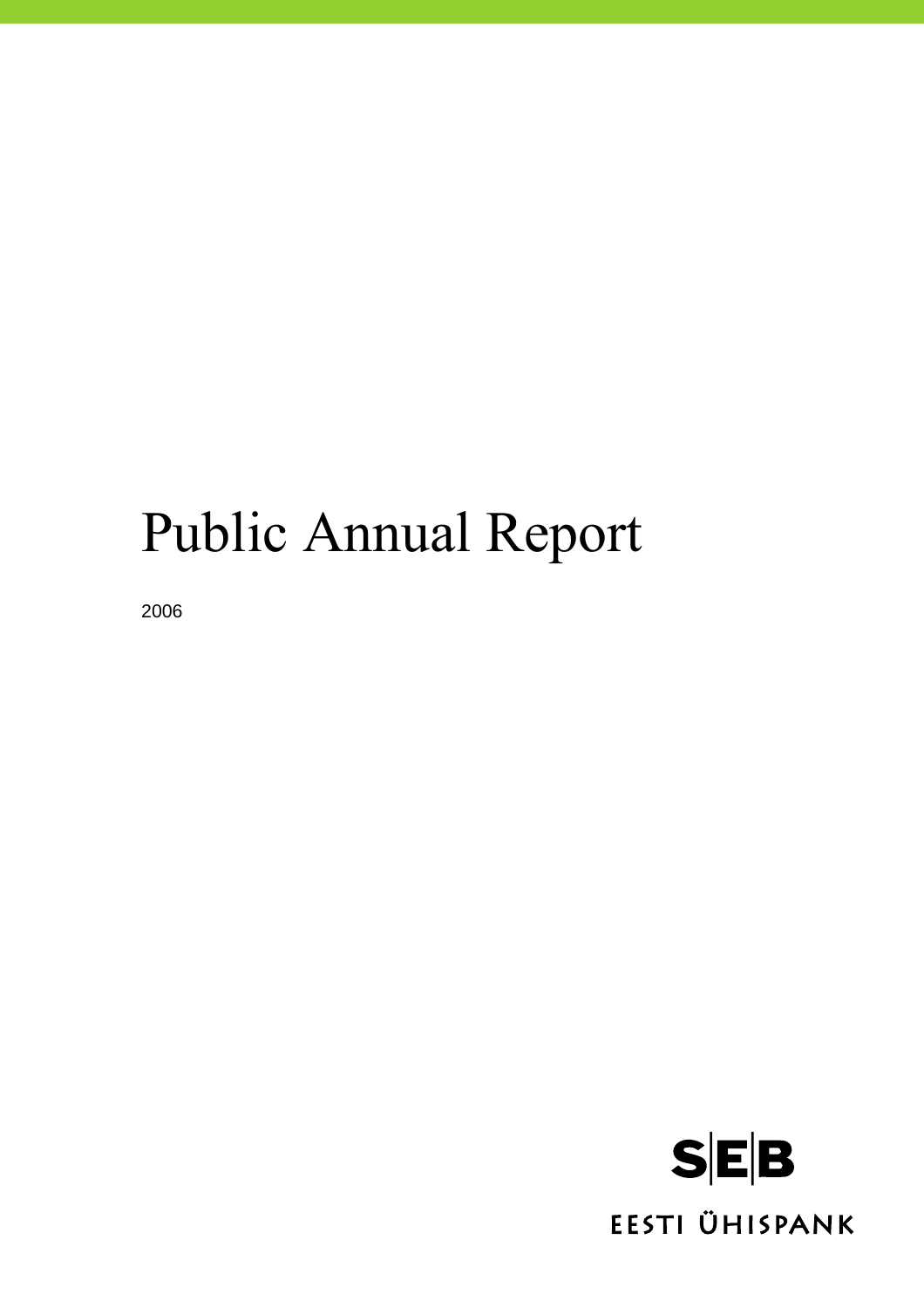#### **Contents**

|       | Statement of the Management Board                        | 2               |     | 2. Risk policy and management                                                                                                                  |
|-------|----------------------------------------------------------|-----------------|-----|------------------------------------------------------------------------------------------------------------------------------------------------|
|       | I. Introduction                                          | 3               |     |                                                                                                                                                |
|       | Credit institution <u>___________________</u>            | 3               |     |                                                                                                                                                |
|       |                                                          |                 |     | 5. Fee and commission income                                                                                                                   |
|       |                                                          | 4               |     |                                                                                                                                                |
|       |                                                          | $\overline{4}$  |     |                                                                                                                                                |
| 1.1.  |                                                          | $\overline{4}$  |     |                                                                                                                                                |
| 1.2.  | Shares held by the members of Management and             |                 |     | 9. Value adjustments of advances and off-balance                                                                                               |
|       |                                                          | 5               |     |                                                                                                                                                |
| 1.3.  |                                                          | 6               |     | 10. Other operating income                                                                                                                     |
|       |                                                          | $7\phantom{.0}$ |     |                                                                                                                                                |
|       |                                                          | 10              |     |                                                                                                                                                |
|       |                                                          | 11              |     |                                                                                                                                                |
|       |                                                          | 12              |     | 14. Loans and advances to credit institutions________                                                                                          |
|       |                                                          | 13              |     |                                                                                                                                                |
|       |                                                          |                 |     |                                                                                                                                                |
| 6.1.  |                                                          | 13              |     | 16. Allowances for doubtful debt                                                                                                               |
| 6.2.  | Net currency position                                    | 13              |     | 17. Information about loans and advances,                                                                                                      |
| 6.3.  | Liquidity (assets and liabilities by remaining           |                 |     |                                                                                                                                                |
|       | matrix)                                                  | 14              |     |                                                                                                                                                |
| 6.4.  |                                                          | 14              |     |                                                                                                                                                |
|       |                                                          |                 |     |                                                                                                                                                |
|       |                                                          | 15              |     | 21. Investment properties                                                                                                                      |
|       |                                                          | 15              |     | 22. Other assets $\frac{1}{2}$                                                                                                                 |
|       | 2. Balance Sheet                                         | 16              |     | 23. Accrued income and prepaid expenses                                                                                                        |
|       |                                                          | 17              |     |                                                                                                                                                |
|       |                                                          | 18              |     |                                                                                                                                                |
|       |                                                          |                 |     |                                                                                                                                                |
|       |                                                          | 19              |     | 27. Issued debt securities                                                                                                                     |
| 1.    |                                                          | 19              |     | 28. Other liabilities<br><u> 1980 - Jan James James, martin amerikan basar dalam personal dan personal dan personal dan personal dan perso</u> |
| 1.1.  |                                                          | 19              |     | 29. Accrued expenses and deferred income                                                                                                       |
| 1.2.  | Consolidation                                            | 20              |     |                                                                                                                                                |
| 1.3.  | Foreign currency transactions and assets and             |                 |     |                                                                                                                                                |
|       |                                                          |                 |     |                                                                                                                                                |
|       | liabilities denominated in a foreign currency______      | 21              |     |                                                                                                                                                |
| 1.4.  |                                                          | 22              |     |                                                                                                                                                |
| 1.5.  |                                                          | 22              |     | 34. Off-Balance sheet items                                                                                                                    |
| 1.6.  |                                                          | 27              |     | 35. Concentration of loans and advances from                                                                                                   |
| 1.7.  | Tangible and intangible assets other than goodwill       | 28              |     |                                                                                                                                                |
| 1.8.  | Goodwill                                                 | 29              |     | 36. Concentration of loans and advances from                                                                                                   |
| 1.9.  | Investment properties                                    | 29              |     |                                                                                                                                                |
|       |                                                          | 30              |     | 37. Related parties                                                                                                                            |
| 1.11. | Impairment of non-financial assets_________________      | 30              |     |                                                                                                                                                |
|       | 1.12. Leases - a group / company is the lessee__________ | 30              |     | 39. Overdue                                                                                                                                    |
|       |                                                          | 31              |     |                                                                                                                                                |
|       |                                                          | 31              |     |                                                                                                                                                |
|       | 1.15. Financial Guarantee                                | $32\,$          |     | 42. Events after end of the financial year_____________                                                                                        |
|       |                                                          | 32              |     |                                                                                                                                                |
|       | 1.17. Classification and accounting principles of life   | 34              | IV. | Proposal of the Management Board regarding the                                                                                                 |
|       | 1.18. Capitalisation of acquisition costs                | 35              |     |                                                                                                                                                |
|       |                                                          | 35              |     |                                                                                                                                                |
|       |                                                          | 35              |     |                                                                                                                                                |
|       |                                                          |                 |     |                                                                                                                                                |
|       |                                                          | 36              |     |                                                                                                                                                |
|       | 1.22. Recognition of day one profit and loss___________  | 36              |     |                                                                                                                                                |
| 1.23. |                                                          | 36              |     |                                                                                                                                                |
|       |                                                          | 37              |     |                                                                                                                                                |
|       |                                                          | 37              |     |                                                                                                                                                |
|       |                                                          | 37              |     |                                                                                                                                                |
|       | 1.27. New International Financial Reporting Standards,   |                 |     |                                                                                                                                                |
|       | amendments to published standards and                    |                 |     |                                                                                                                                                |
|       | interpretations of International Financial Reporting     |                 |     |                                                                                                                                                |
|       | Interpretations Committee to published standards         | 38              |     |                                                                                                                                                |

|      | Statement of the Management Board                                        | $\overline{2}$ |     |                                                                                                                                          | 40 |
|------|--------------------------------------------------------------------------|----------------|-----|------------------------------------------------------------------------------------------------------------------------------------------|----|
|      | <b>Introduction</b>                                                      | 3              |     | 3. Interest income                                                                                                                       | 48 |
|      |                                                                          | 3              |     |                                                                                                                                          | 48 |
|      |                                                                          |                |     | 5. Fee and commission income                                                                                                             | 48 |
|      | Management Report_<br>________________________________                   | 4              |     |                                                                                                                                          | 48 |
|      |                                                                          | $\overline{4}$ |     | 7. Net profit from financial activities                                                                                                  | 48 |
| 1.1. | Consolidated group<br><u> 1980 - Jan James James, martin amerikan ba</u> | $\overline{4}$ |     |                                                                                                                                          | 49 |
| 1.2. | Shares held by the members of Management and                             |                |     | 9. Value adjustments of advances and off-balance                                                                                         |    |
|      | Supervisory Council                                                      | 5              |     | sheet commitments                                                                                                                        | 49 |
| 1.3. |                                                                          | 6              |     |                                                                                                                                          | 49 |
|      |                                                                          | $\tau$         |     |                                                                                                                                          | 49 |
|      |                                                                          | 10             |     |                                                                                                                                          | 50 |
|      |                                                                          | 11             |     |                                                                                                                                          | 50 |
|      |                                                                          | 12             |     | 14. Loans and advances to credit institutions________                                                                                    | 50 |
|      |                                                                          | 13             |     |                                                                                                                                          | 50 |
| 6.1. |                                                                          | 13             |     |                                                                                                                                          | 51 |
| 6.2. |                                                                          | 13             |     | 17. Information about loans and advances,                                                                                                |    |
| 6.3. | Liquidity (assets and liabilities by remaining                           |                |     |                                                                                                                                          | 51 |
|      | matrix)                                                                  | 14             |     | 18. Securities                                                                                                                           | 52 |
| 6.4. |                                                                          | 14             |     |                                                                                                                                          | 54 |
|      |                                                                          |                |     |                                                                                                                                          | 55 |
|      |                                                                          | 15             |     |                                                                                                                                          | 56 |
|      |                                                                          | 15             |     | 22. Other assets $\frac{1}{2}$                                                                                                           | 57 |
|      |                                                                          | 16             |     | 23. Accrued income and prepaid expenses__________                                                                                        | 57 |
|      | Cash Flow Statement                                                      | 17             |     |                                                                                                                                          | 57 |
|      |                                                                          | 18             |     |                                                                                                                                          | 57 |
|      |                                                                          |                |     |                                                                                                                                          | 57 |
|      |                                                                          | 19             |     |                                                                                                                                          | 58 |
| 1.   |                                                                          | 19             |     |                                                                                                                                          | 58 |
| 1.1. |                                                                          | 19             |     | 29. Accrued expenses and deferred income__________                                                                                       | 59 |
| 1.2. | Consolidation                                                            | 20             |     |                                                                                                                                          | 59 |
| 1.3. | Foreign currency transactions and assets and                             |                |     |                                                                                                                                          | 59 |
|      | liabilities denominated in a foreign currency______                      | 21             |     | 32. Shareholders<br><u> 2000 - 2000 - 2000 - 2000 - 2000 - 2000 - 2000 - 2000 - 2000 - 2000 - 2000 - 2000 - 2000 - 2000 - 2000 - 200</u> | 60 |
| 1.4. |                                                                          | 22             |     |                                                                                                                                          | 60 |
| 1.5. |                                                                          | 22             |     |                                                                                                                                          | 61 |
| 1.6. | Offsetting financial instruments                                         | 27             |     | 35. Concentration of loans and advances from                                                                                             |    |
| 1.7. | Tangible and intangible assets other than goodwill                       | 28             |     |                                                                                                                                          | 62 |
| 1.8. | Goodwill                                                                 | 29             |     | 36. Concentration of loans and advances from                                                                                             |    |
| 1.9. | Investment properties                                                    | 29             |     | customers by economic sector                                                                                                             | 64 |
|      | 1.10. Non-financial assets held for sale                                 | 30             |     | 37. Related parties                                                                                                                      | 66 |
|      | 1.11. Impairment of non-financial assets________________                 | 30             |     | 38. Legal disputes                                                                                                                       | 67 |
|      | 1.12. Leases - a group / company is the lessee                           | 30             |     | 39. Overdue                                                                                                                              | 67 |
|      |                                                                          | 31             |     |                                                                                                                                          | 68 |
|      |                                                                          | 31             |     |                                                                                                                                          | 68 |
|      | 1.15. Financial Guarantee                                                | 32             |     | 42. Events after end of the financial year                                                                                               | 68 |
|      | 1.16. Provisions                                                         | 32             |     |                                                                                                                                          |    |
|      | 1.17. Classification and accounting principles of life                   |                | IV. | Proposal of the Management Board regarding the                                                                                           |    |
|      |                                                                          | 34             |     |                                                                                                                                          | 69 |

- 1 -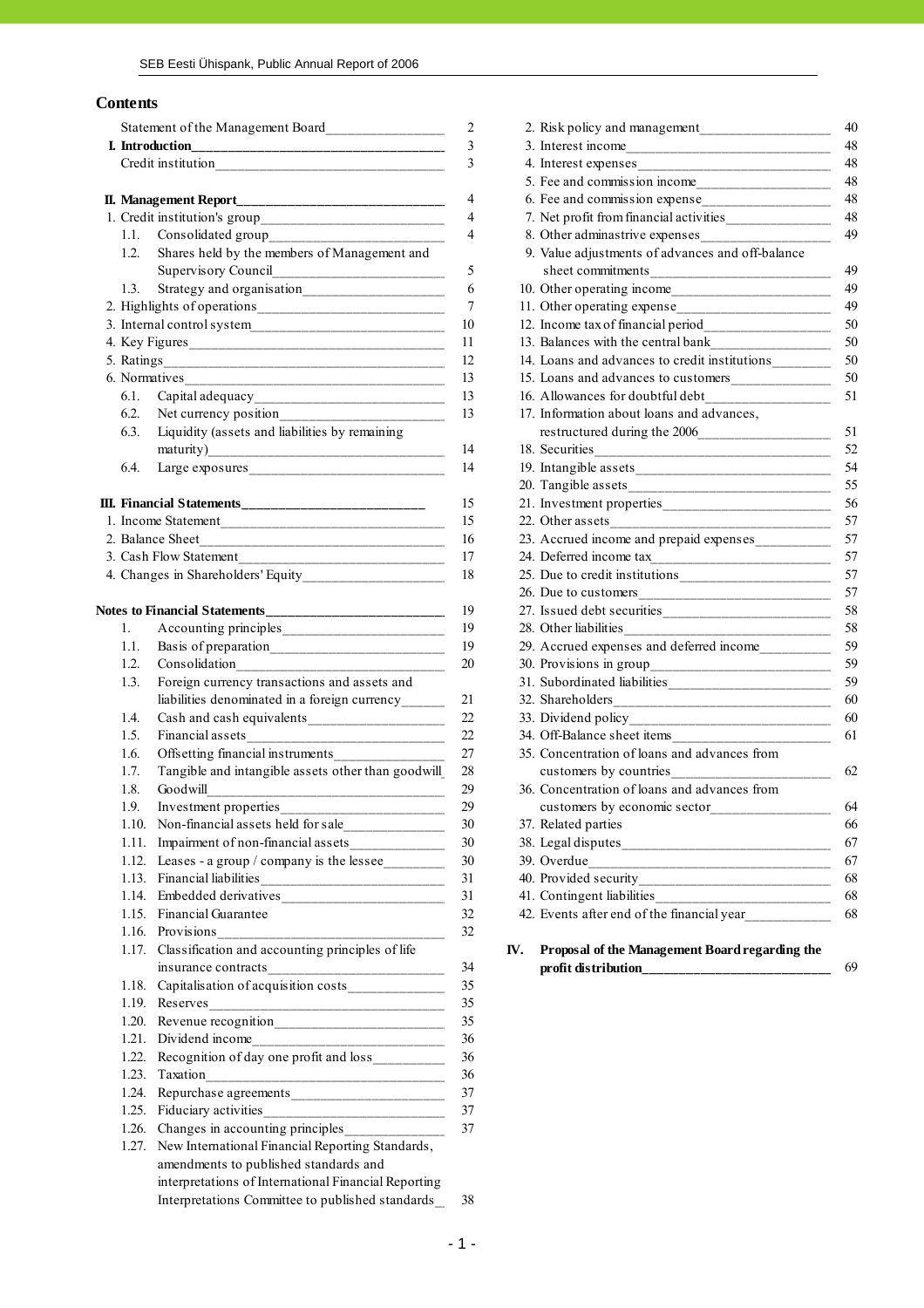#### **Statement of the Management Board**

The Management Board of AS SEB Eesti Ühispank is on an opinion that the Public Annual Report of 2006, which consists of Introduction, Management Report and Financial Statements, contains information, corresponding to the requirements set forth for Public Annual Reports in the Decree no. 25, dated 19.10.1999 and Act No 1, dd. January 18, 2007 of the Bank of Estonia President.

The financial and additional information presented in the Public Annual Report of 2006 is true and complete. There is no financial or other information, missing from the Public Annual Report of 2006, which could affect the meaning or contents thereof. The Annual Financial Accounts give a true and fair view of the actual financial position, results of operations and cash flows of the company.

Financial Accounts, presented in the Public Annual Report of 2006 have been compiled in accordance with the accounting principles, stipulated in International Financial Reporting Standards, as adopted in the European Union. This Public Annual Report of 2006 has been compiled in accordance with the Decree no. 25, dated 19.10.1999 of the Bank of Estonia President and is in conformity with the requirements set forth in the law of the Republic of Estonia. AS SEB Eesti Ühispank and the group companies are assumed to be going concern.

The Public Annual Report of 2006 differs from the SEB Eesti Ühispank Annual Report of 2006 primarily by its way of presentation, since this report implements the balance sheet and income statement as well as cash flow scheme requirements, established with the Decree no. 13, dated 03.12.2003 of the Bank of Estonia President and in parallel presents also separate statements of the bank, as the parent company. The Public Annual Report of 2006 is not subject to approval by the General Meeting of Shareholders.

Members of the Management Board:

| $\mathfrak{c}_1$<br>$\omega$    | $m$ $w$ $b$ $c$ h | 2007               | Mart Altvee     |
|---------------------------------|-------------------|--------------------|-----------------|
| $\epsilon$ .<br>46              | MARTS             | 2007               | Tauno Vanaselja |
| "26"                            | march             | 2007               | Andrus Kimber   |
| $\alpha$ / $C^4$<br>$\,{}^{35}$ | March             | 2007               | Ahti Asmann     |
| (19)<br>$\;$                    | march             | $2007$ <i>plle</i> | Mats Hedström   |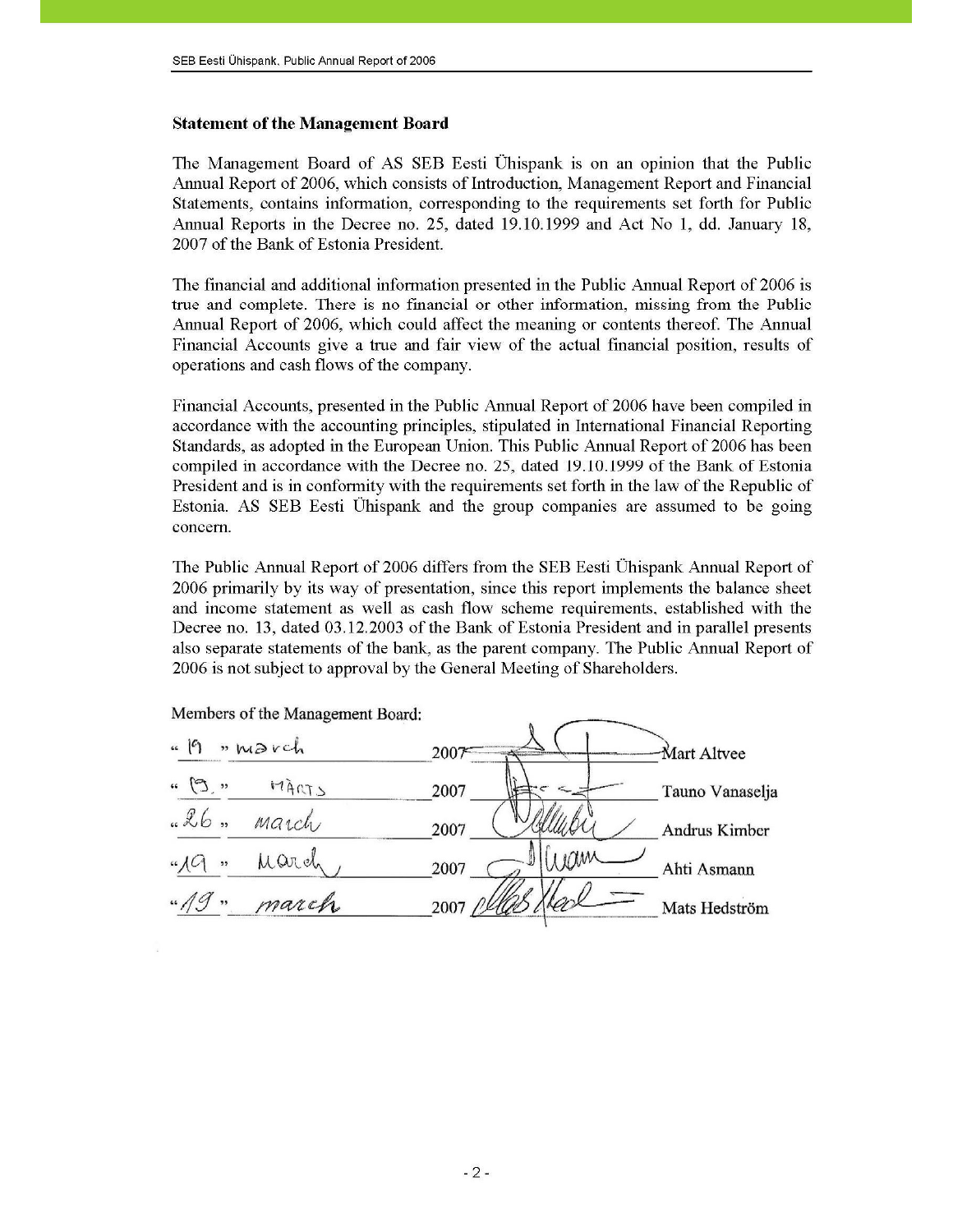### **I. Introduction**

#### **Credit institution**

Registry date 08.12.95 Phone  $+3726655100$ Fax  $+3726655102$ SWIFT EEUHEE2X e-mail postkast@seb.ee

Company name AS SEB Eesti Ühispank Address Tornimäe Str.2, Tallinn 15010, Estonia Registred in Republic of Estonia Registry code 10004252 (Estonian Commercial Register) Telex 173 006 UNION EE Internet homepage http://www.seb.ee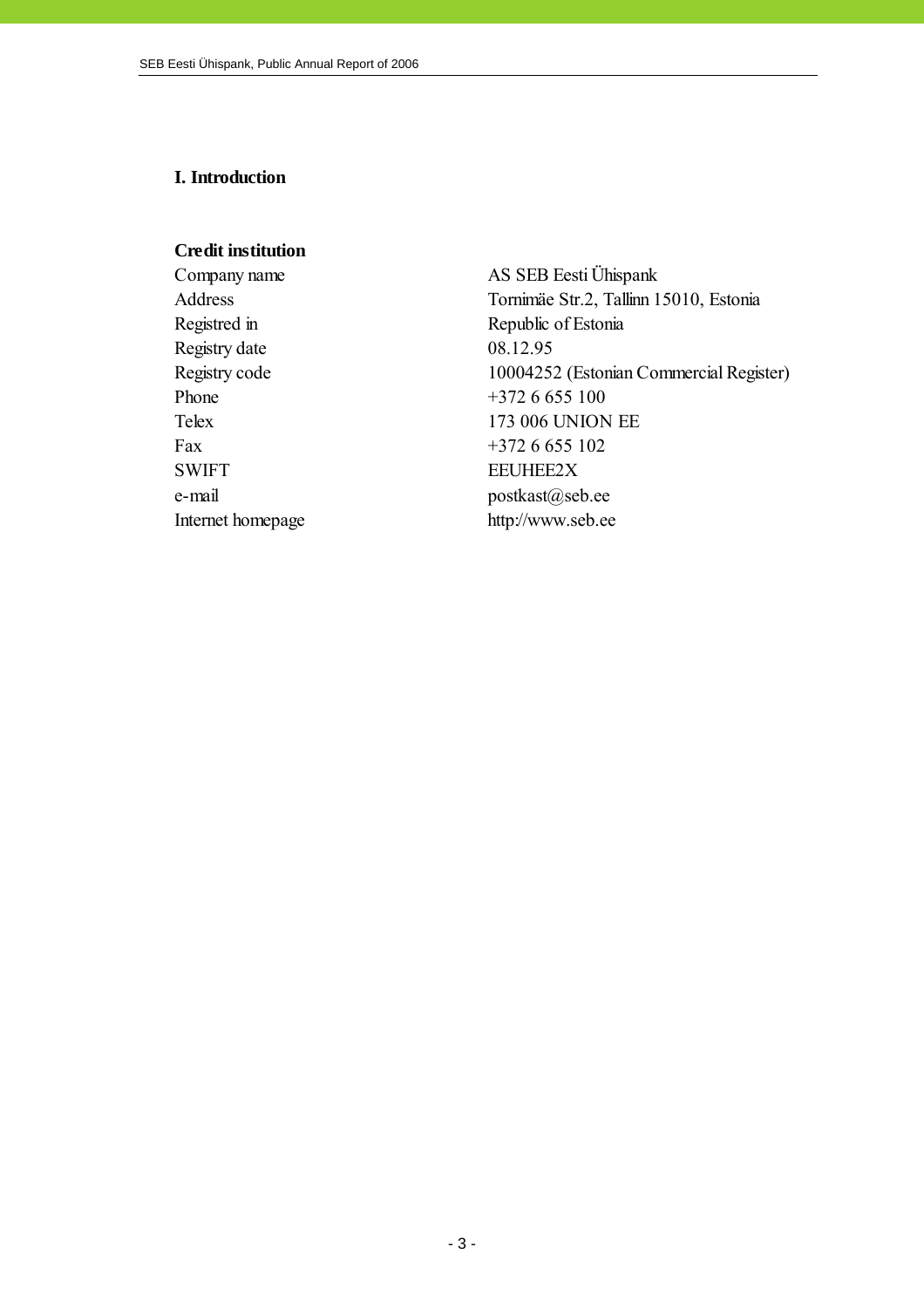#### **II. Management Report**

#### **1. Credit institution's group**

#### **1.1. Consolidated group 31.12.06**

| -                                      |           |            |                            |                             |                          |                                             |
|----------------------------------------|-----------|------------|----------------------------|-----------------------------|--------------------------|---------------------------------------------|
| Company name                           | Register  | Reg.date   | <b>Address</b>             | Activity                    | Owner-<br>ship***<br>(%) | At an<br>acquisi-<br>tion cost<br>(EEK mio) |
| AS SEB Ühisliising                     | 10281767  | 03.10.1997 | Tallinn, Tornimäe 2        | Leasing                     | 100.0%                   | 23.4                                        |
| HF Liisingu AS (in liquidation) $*$    | 10304592  | 07.11.1997 | Tallinn, Tornimäe 2        | Leasing                     | 100.0%                   |                                             |
| AS SEB Ühisliisingu Kindlustusmaakler* | 10723587  | 16.01.2001 | Tallinn, Tornimäe 2        | Insurance brokerage         | 100.0%                   |                                             |
| AS Rentacar*                           | 10303546  | 20.10.1997 | Haapsalu, Karja 27         | Leasing                     | 100.0%                   |                                             |
| SEB Russian Leasing                    | R-6603.16 | 19.06.1997 | St.Peterburg, Kropotkina 1 | Leasing                     | 100.0%                   | 1.9                                         |
| AS SEB Ühispanga Fondid                | 10035169  | 22.05.1996 | Tallinn, Tornimäe 2        | Asset management            | 100.0%                   | 42.5                                        |
| AS SEB Ühispanga Elukindlustus         | 10525330  | 21.01.1999 | Tallinn, Tornimäe 2        | Insurance                   | 100.0%                   | 30.0                                        |
| AS Bangalo                             | 10088272  | 18.10.1996 | Tallinn, Tornimäe 2        | Real estate                 | 100.0%                   | 47.0                                        |
| AS Tomimägi                            | 10198768  | 05.05.1997 | Tallinn, Tornimäe 2        | Real estate                 | 100.0%                   | 132.9                                       |
| OÜ Strongler                           | 10141919  | 23.04.1997 | Tallinn, Tornimäe 2        | Real estate                 | 100.0%                   | 26.2                                        |
| SEB IT Partner Estonia OÜ**            | 10002566  | 20.11.1995 | Tallinn, Liimi 1B          | IT consulting, programming  | 35.0%                    | 0.3                                         |
| AS Sertifits eerimis kes kus**         | 10747013  | 27.03.2001 | Tallinn, Pärnu mnt 12      | Data communication services | 25.0%                    | 15.1                                        |
| OÜ TietoEnator Support **              | 11065244  | 30.08.2004 | Tallinn, Roosikrantsi 11   | IT consulting, programming  | 20.0%                    | 0.6                                         |
| Pankade Kaardikeskuse AS**             | 10452335  | 19.05.1998 | Tallinn, Laki 12           | Card centre                 | 41.5%                    | 4.0                                         |
|                                        |           |            |                            |                             |                          | 323.9                                       |

SEB Russian Leasing registered in Russian Commercial Register, all other enterprises registered in Estonian Commercial Register.

Parent company of the Group is AS SEB Eesti Ühispank, it's activity being banking (information on page 3).

\* consolidated subsidaries of AS SEB Ühisliising

\*\* associates

\*\*\*For all investments the percentage of holding equals to both, the holding from the number of shares as well as from the number of votes.

The 'consolidated group' in the meaning of Credit Institutions Law in Estonia and the 'Group' for IFRS consolidation purposes are identical.

#### **Changes in the consolidated group during the accounting period and plans for year 2007**

AS Ühisinvesteeringud and AS Eesti Liisingukeskus were liquidated in 2006, as the economic operations of the companies have been terminated.

In July the Bank subscribed additional shares of AS Sertifitseerimiskeskus for 7 million EEK.

In December, an impairment loss in amount of 8,8 million EEK on shares of OÜ Strongler was recognised in the consolidated financial statements.

In 2007 the corporate finance operations are planned to be launched under AS SEB Enskilda, a separate 100% owned subsidiary of the bank.

No such events or trends have occurred by the time of publishing the Annual Report, which would affect the economic situation or financial strategy of the group in 2007.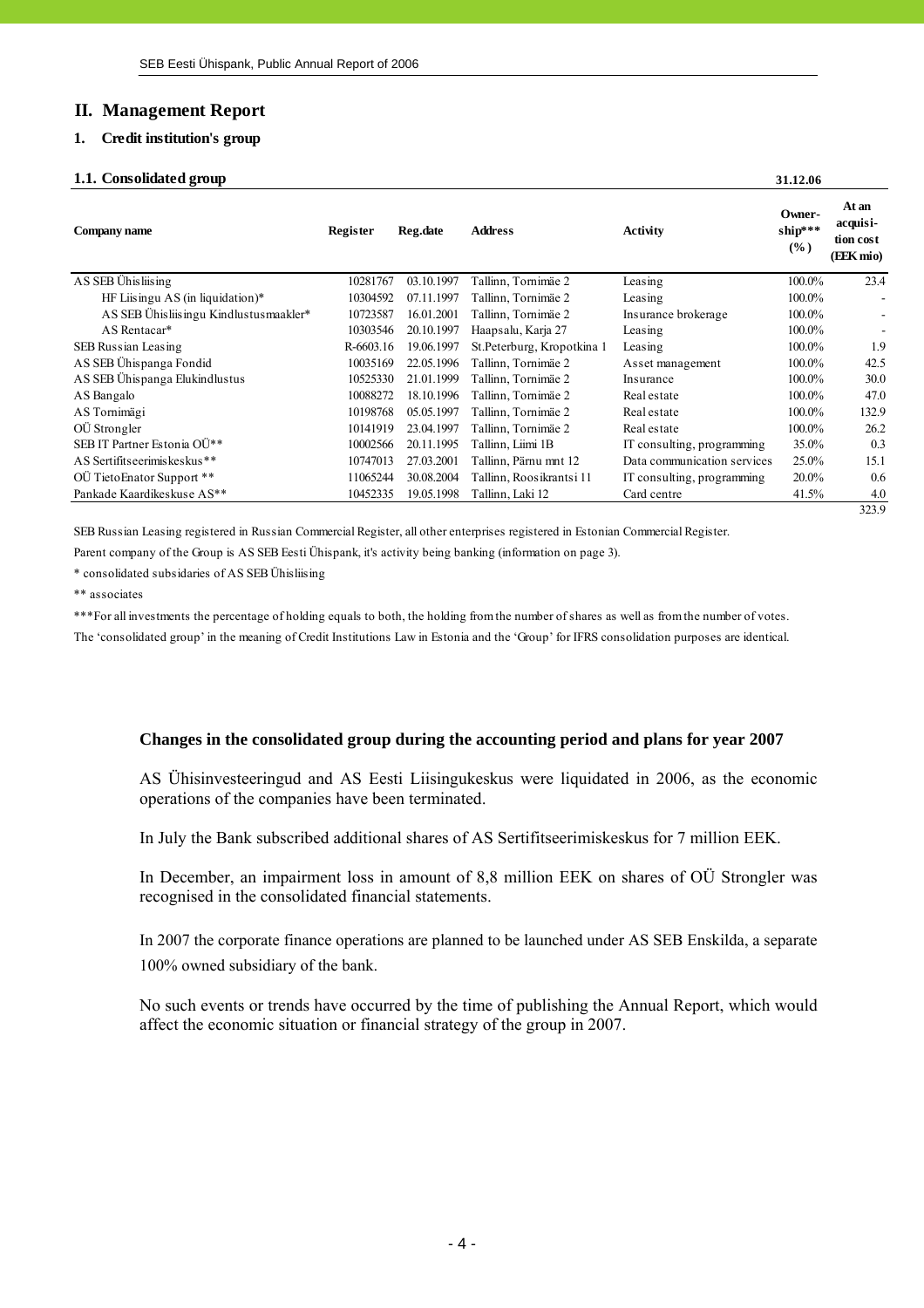# **1.2. Shares held by the members of Management and Supervisory Board**

Members of the Management Board: Mart Altvee, Tauno Vanaselja, Andrus Kimber, Ahti Asmann, Mats Hedström.

Members of the Supervisory Board as at 31.12.2006: Mats Kjaer, Ann Karlsson, Anders Arozin, Viesturs Neimanis, Audrius Žiugžda.

On the sole shareholder meeting at 15.01.2007 Mats Kjaer and Ann Karlsson were recalled from Supervisory Board and new members Bo Magnusson and Ben Wilson were elected to the Supervisory Board.

The members of AS SEB Eesti Ühispank Management and Supervisory Board and their confidants, as well as the commercial undertakings controlled jointly or severally by the mentioned persons did not hold any shares of AS SEB Eesti Ühispank as of 31.12.2006.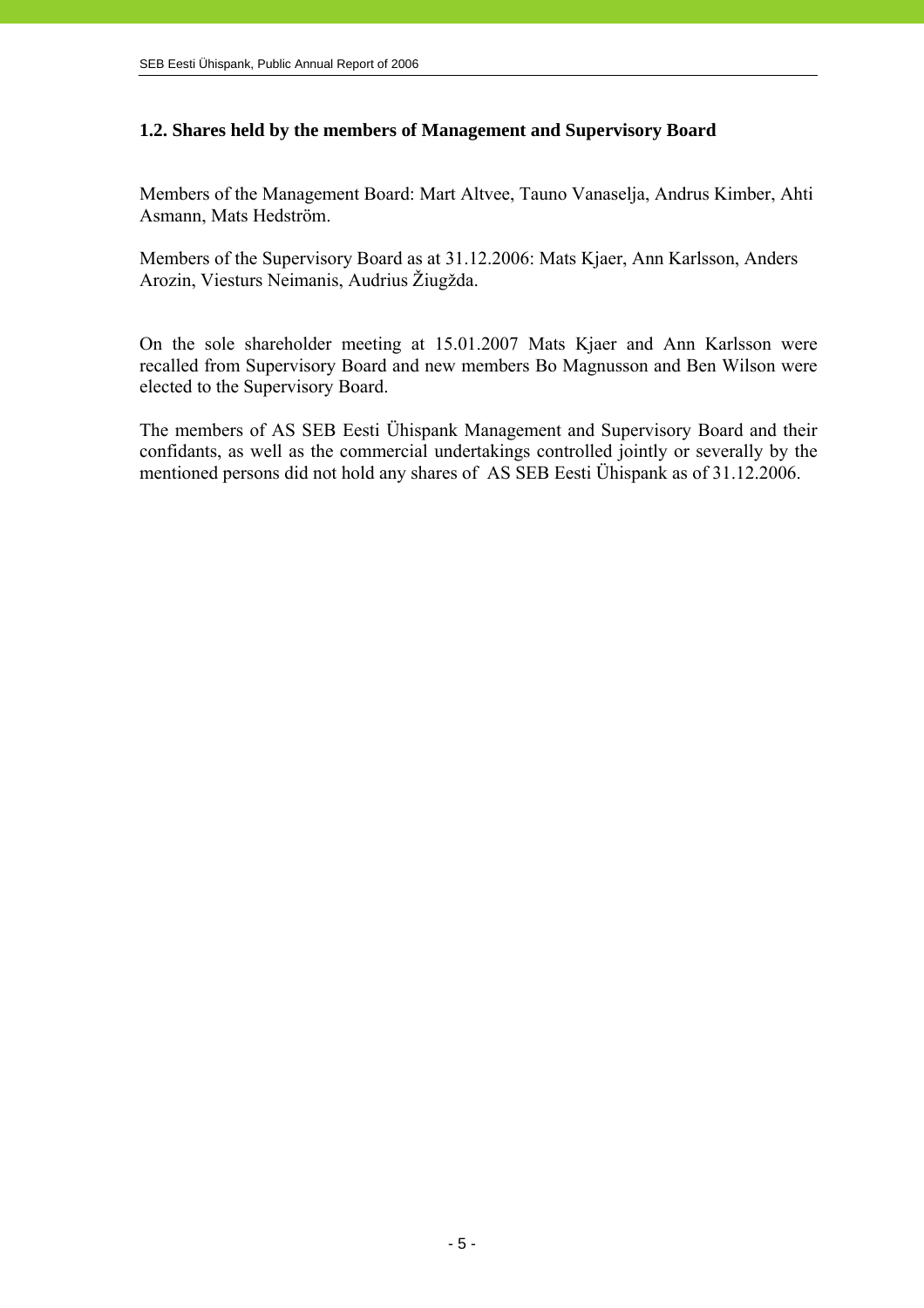#### **1.3 Strategy and organisation**

SEB Eesti Ühispank Group, being a member of SEB Group, is an Estonian financial group that serves private individuals, companies and the public sector. The bank is a universal bank that offers its customers a wide range of financial services.

SEB Group is a North European financial group for corporate customers, institutions and private individuals having 750 branch offices in Sweden, Germany, Baltic countries, Poland, Russia and the Ukraine. SEB has more than 5 million customers, of whom approximately 2.2 million use the internet for their banking transactions.

SEB Eesti Ühispank Group carries out the vision of SEB Group, that is to be the leading bank in Northern Europe based on long-term customer relationships, competence and etechnology.

The largest area of our operations is commercial banking together with leasing. However, long term saving products offered by asset management and life insurance are growing in volumes very fast indeed. In addition, most of our operation is focused to Estonia. However, in certain areas we are growing also our international operations quickly. SEB Russian Leasing, is for instance, a 100%-owned subsidiary which is a very fast growing leasing company in St Petersburg, Russia. Furthermore, SEB Eesti Ühispank is acting as Centre of Excellence within SEB Group for Asset Management activities concerning Eastern Europe.

Our now more than 726 000 customers are served by approximately 1500 employees. The customers are served through many different channels such as 68 branch offices, more than 110 on-line post offices, more than 350 ATMs, 5900 POS-terminals. There are more than 429 000 debit and credit cards in use. In addition, close to 63 % of our customers use our U-Net and U-Net Business services.

Customer surveys during 2006 showed that we continue to have very satisfed customers. This is a key strength of our group, a strength that we are determined to maintain.

SEB Eesti Ühispank is owned 100% by SEB AB, which is a financial group with a remarkable history of business, in 2006 became 150 years old. We are getting a lot of support from our parent company and group companies in providing our customers even better services. In many product/service areas our owner is the strongest bank in the Nordic arena – expertise that we can draw upon to also serve our customers. In addition, we are getting strong support in controlling and managing our risks – something that is especially important given our country´s fast development.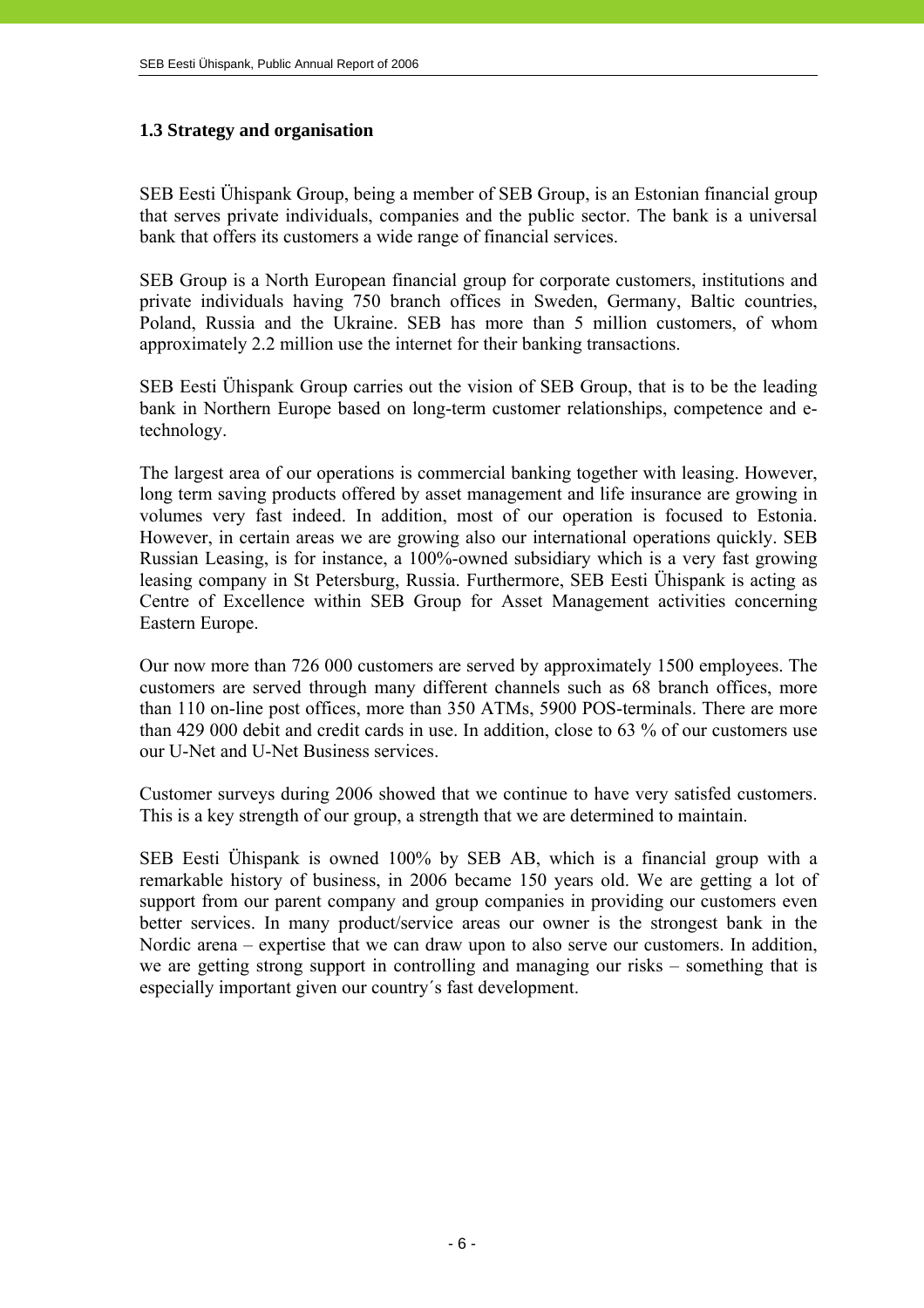# **2. Highlights of operations**

### **Performance and development**

The funds that SEB Ühispanga Funds manage delivered very strong performance during 2006; SEB Growth Fund´s return was 35,4 %, SEB Eastern Europe´s return was 30,8% and SEB Baltic Fund´s return was 27,3%. The funds outperformed key competitors

Leading Nordic investment bank SEB Enskilda will expand its Corporate Finance and Equity operations into Estonia, Latvia and Lithuania. For this purpose it will start from the beginning of 2007 co-operation with Ivars Bergmanis, Henrik Igasta, Priit Koit and Sten Sumberg, all previously partners at Suprema Securities.

SEB Eesti Ühispank launched a project, to popularise the ID-card and increase the usage of card, in course of which all SEB Eesti Ühispank clients may acquire a ID-card reader at approximately three times below the market price.

SEB Eesti Ühispank introduced a new package aimed at business customers, the purpose of which is to help new companies start-up their business faster.

SEB Eesti Ühispank concluded an agreement on cooperation on the Aktiva information portal aimed at entrepreneurs and administered by Enterprise Estonia. The goal of the portal is to ensure that comprehensive information is available over the Internet for companies just starting up and in the development phase.

In cooperation with the Tallinna Eluasemefond (Tallinn Housing Fund), SEB Eesti Ühispank has begun to offer Tallinn's large families and sitting tenants home loans under favourable conditions: there is no self- or own financing requirement and the interest rate is fixed for the entire loan period.

For the 150th anniversary of the Swedish SEB Group, SEB Eesti Ühispank unveiled two new investment deposits, allowing clients to invest in the stocks of blue-chip Swedish companies historically tied to SEB.

SEB Eesti Ühispank started offering a novel investment product SEB WinWinCertificate, which unlike the investment deposits and funds enables to earn from rising as well as falling stock markets.

SEB Eesti Ühispank was the first in Estonia to offer SME-s a banking product – Intressikaitse (interest cap), which protects a borrower against both fast and slow rise in interest rates.

Since October, SEB Eesti Ühispank offers corporate loans secured with sureties, meaning that private sureties are combined with the guarantee of KredEx or Rural Development Foundation.

SEB offers all basketball fans a basketball card, a new debit card, the holder of which can make use of several sports-related benefits. The basketball card was prepared in cooperation with SEB Eesti Ühispank and the Estonian Basketball Association.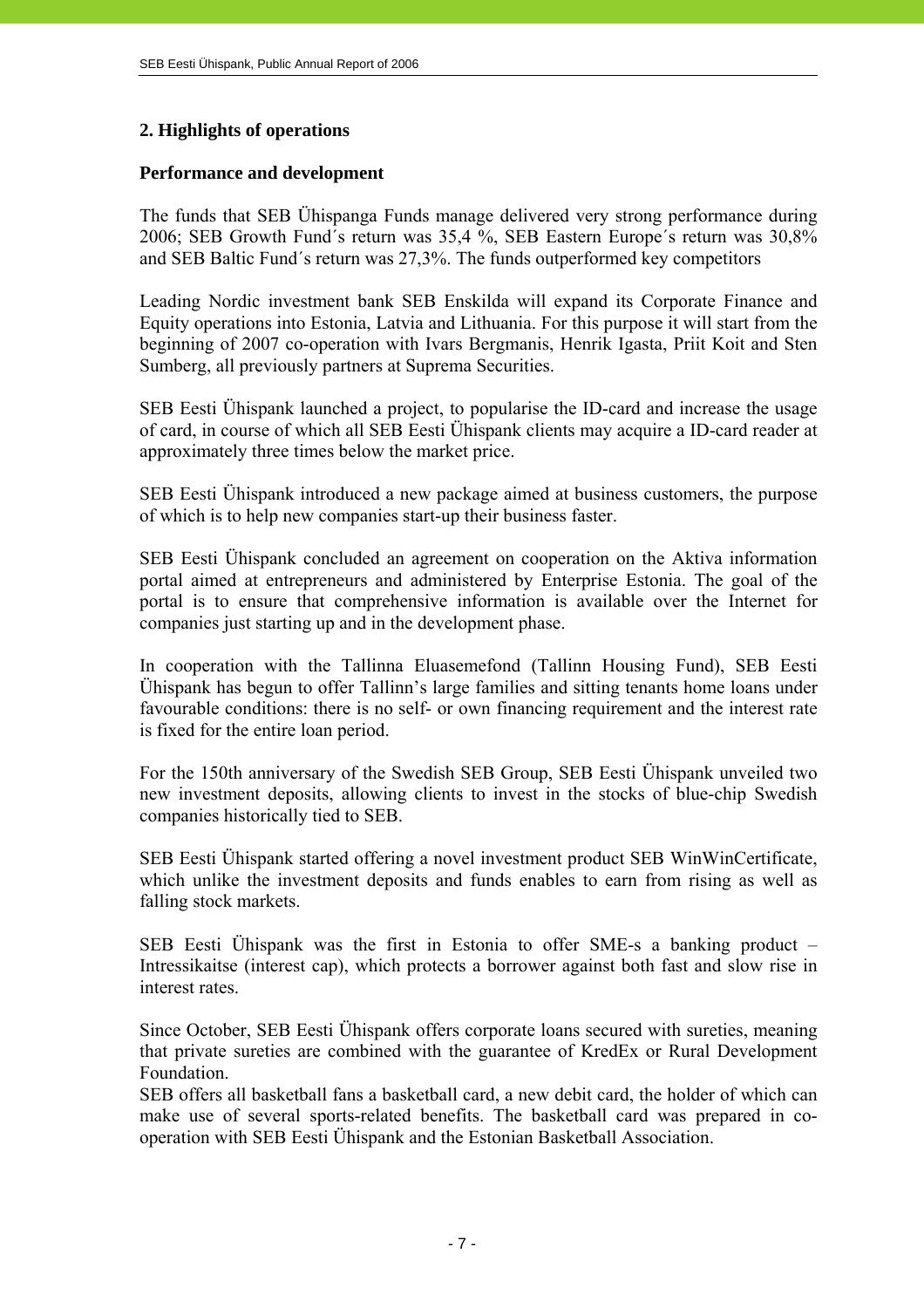SEB Eesti Ühispank was the first in Estonia as well as in the entire Baltics to start offering its customers an opportunity to design their own bankcards since October, meaning that upon request the Bank prints the client's chosen photo to the front of the customer's Visa credit card.

The first unit-linked deposit of SEB Eesti Ühispank, related to Finnish shares, earned its depositors more than 19% interest over the 2-year deposit period.

In December, SEB Eesti Ühispank offered its corporate customers two short-term investment deposits

Investment deposit for business customers is a short-term term deposit, where the safety of a deposit is combined with a possibility to earn notably higher interest than usual.

SEB Eesti Ühispank opened a new branch office at Lasnamäe, being 24th branch office in the Tallinn and Harju county region.

#### **Customer relations and satisfaction**

The world's leading magazine on securities services, Global Custodian, gave SEB Eesti Ühispank a high rating based on customer satisfaction studies in 2005. Our securities services operation received its first "Top Rated" rating from the Global Custodian.

For the second year in a row, the Baltic E-banking Report, presented in Riga, nominated SEB Eesti Ühispank's U-Net the best Internet bank in Estonia.

To secure the title of the most customer-friendly bank in Estonia, SEB Eesti Ühispank launched a project, in course of which the bank started to collect regular feedback from its customers in co-operation with TNS Emor to value the daily work of its customer service providers.

SEB Eesti Ühispank offers small enterprises a free internet-based tool "iPlanner" for compiling a business plan.

At the end of April, SEB Eesti Ühispank began sending free reminders to its clients by mobile phone regarding bank cards about to expire.

In October, the Post Bank, established in co-operation with Eesti Post and SEB Eesti Ühispank, celebrated its 10th anniversary. More than 100,000 people all over Estonia have used the services of the Post Bank in course of that period.

#### **Organisation**

The new head of the Retail Banking and Technology and a member of the management board of SEB Eesti Ühispank as of August 1st is Ahti Asmann, who took over after Lembit Kitter, who has left SEB to take up the CEO position in the Tallink Group.

Starting from August 1st the new head of Legal department of SEB Eesti Ühispank is Maarja Leppik-Niineväli, who previously managed the Legal department of SEB Ühisliising.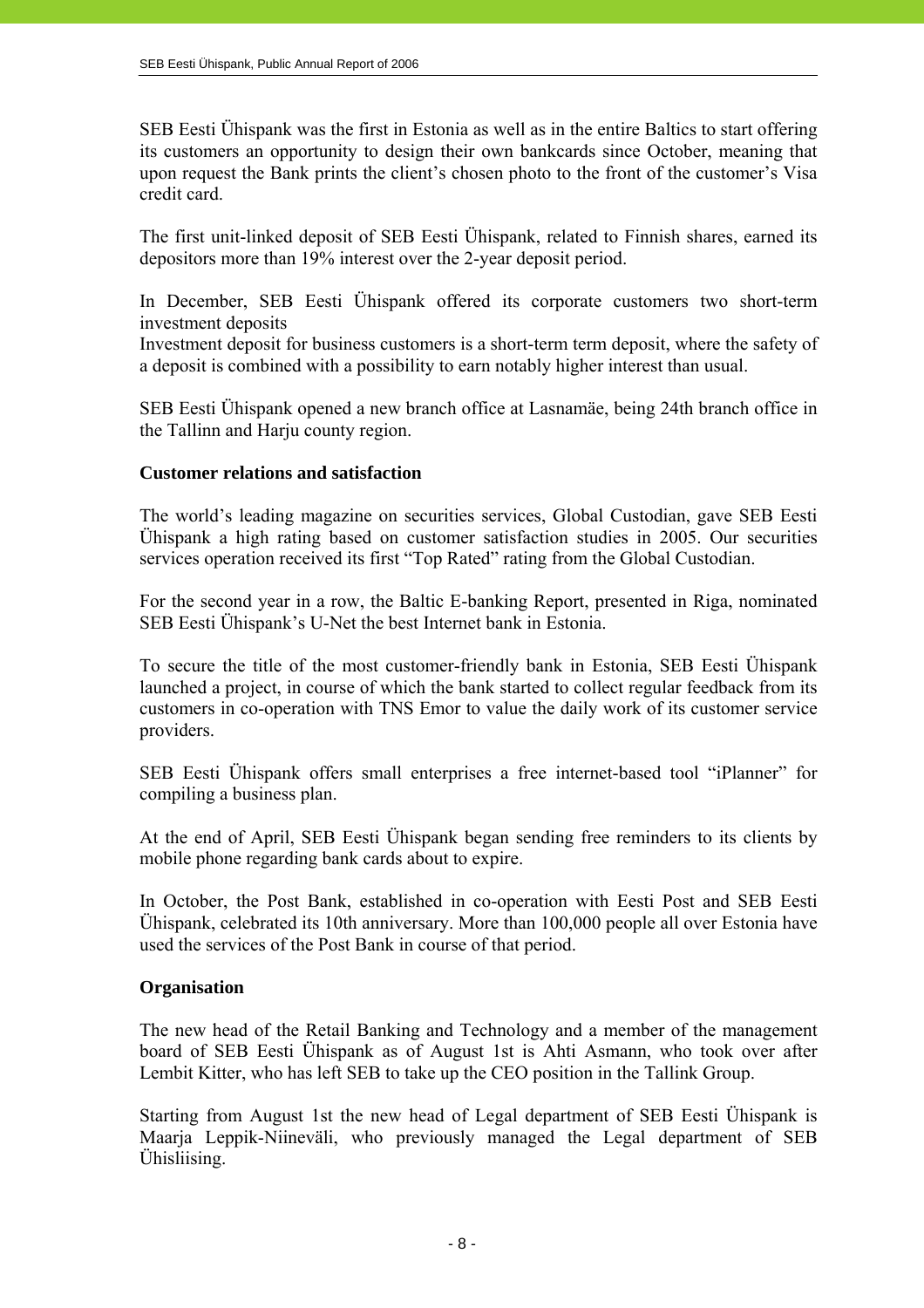SEB Eesti Ühispank's former management board member Rein Rätsep became deputy director of the Asset Management division of East European region at the Swedish SEB bank.

### **Social responsibility and spnsorship**

SEB Eesti Ühispank has decided to support SEB Eesti Ühispanga Heategevusfond with 20 million kroons over the next 20 years. The money will be donated for the improvement of the situation of Estonian children shelters and the children in need of assistance, staying there. The future intention is to start supporting the training programme for foster parents.

SEB Eesti Ühispank made a gift to the Eesti Pank Museum: a collection of wax figures of six of the personages depicted on Estonian banknotes.

SEB Eesti Ühispank supports the Estonia National Opera with 1.2 million kroons.

The competition "Beautiful Home 2005", held for the 9th time, had 83 entries this year. SEB Eesti Ühispank together with journal "Kodukiri" and Pindi Kinnisvara is the main sponsor of the competition.

On May 23rd at Tallinn's IT College, the primary partners of the Vaata Maailma (Look@ World) foundation and, representing Estonia, the secretary general of the Ministry of Economic Affairs and Communications, signed an agreement on the Arvutikaitse 2009 (Computer Protection 2009) project. The ambitious agreement undertakes to make Estonia the world's most secure information society by 2009. Vaata Maailma has invested up to 60 million kroons into raising Estonian computer security.

A bicycle rental was opened at the Tallinn Technical University where everyone can rent a bicycle free of charge against confidence. Similar bicycle rentals will be opened also at other Tallinn and Tartu universities. Opening of the first free bicycle rental was supported by SEB Eesti Ühispank.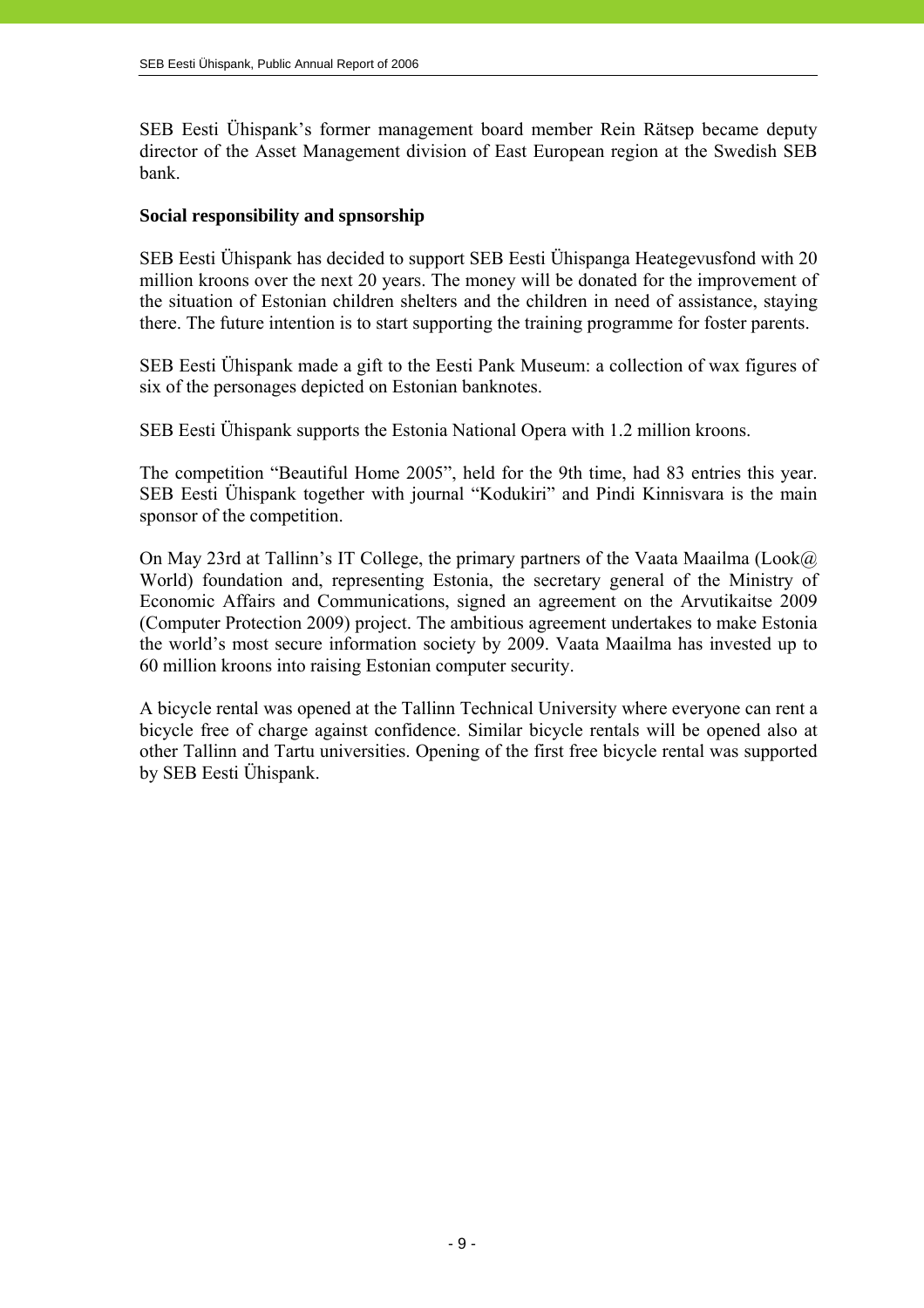#### **3. Internal control system**

Internal control system is a management tool that covers the activities of the entire banking group and forms an integral part of the internal processes in the bank and in the group. The responsibility for the establishment and operation of internal control system lies with the Management Board; the need for and the scope of controls is determined by the extent and nature of the risks involved.

The Management Board of the bank establishes, in accordance with the requirements of the law, the competence and scope of responsibility of the structural units as well as the internal rules that regulate activities, the accounting rules and the procedure for preparing and submitting reports.

The bank's Supervisory Board carries out supervision of the activities of the bank and the entire group by establishing the general risk management principles.

The Risk Control Department co-ordinates the monitoring of the risks involved, and the reporting of the sufficiency of risk capital to the supreme risk management body Assets and Liabilities Management Committee.

In addition to the management, responsibility for the supervision and evaluation of the efficiency of the internal control system and helping in development and improvement of the system lies with the Internal Audit Department and the Audit Committee.

The Audit Committee co-ordinates the (internal) audit work in accordance with the group's business objectives and overall risk assessment by reviewing the audit reports on a quarterly basis, and co-ordinating the annual audit plans.

The annual audit plan of the group is co-ordinated with the external auditor responsible for auditing the SEB Eesti Ühispank Group in accordance with the coordinated audit model used in the SEB Group.

External auditors examine the systems and procedures to an extent limited to what the auditors considered necessary to enable them to express an opinion on the financial statements in accordance with International Standards on Auditing. The comments and recommendations for improvements based on the findings by external auditors arising in the course of the audit were reported to management and Audit Committee of SEB Eesti Ühispank Group.

Important risk management and risk control quality-related (incl. the high quality of internal control system) activities are designed to facilitate integration of the SEB Eesti Ühispank Group in the international financial group as well as to bring the group's audit environment and activity standards into compliance with the requirements established in the SEB Group.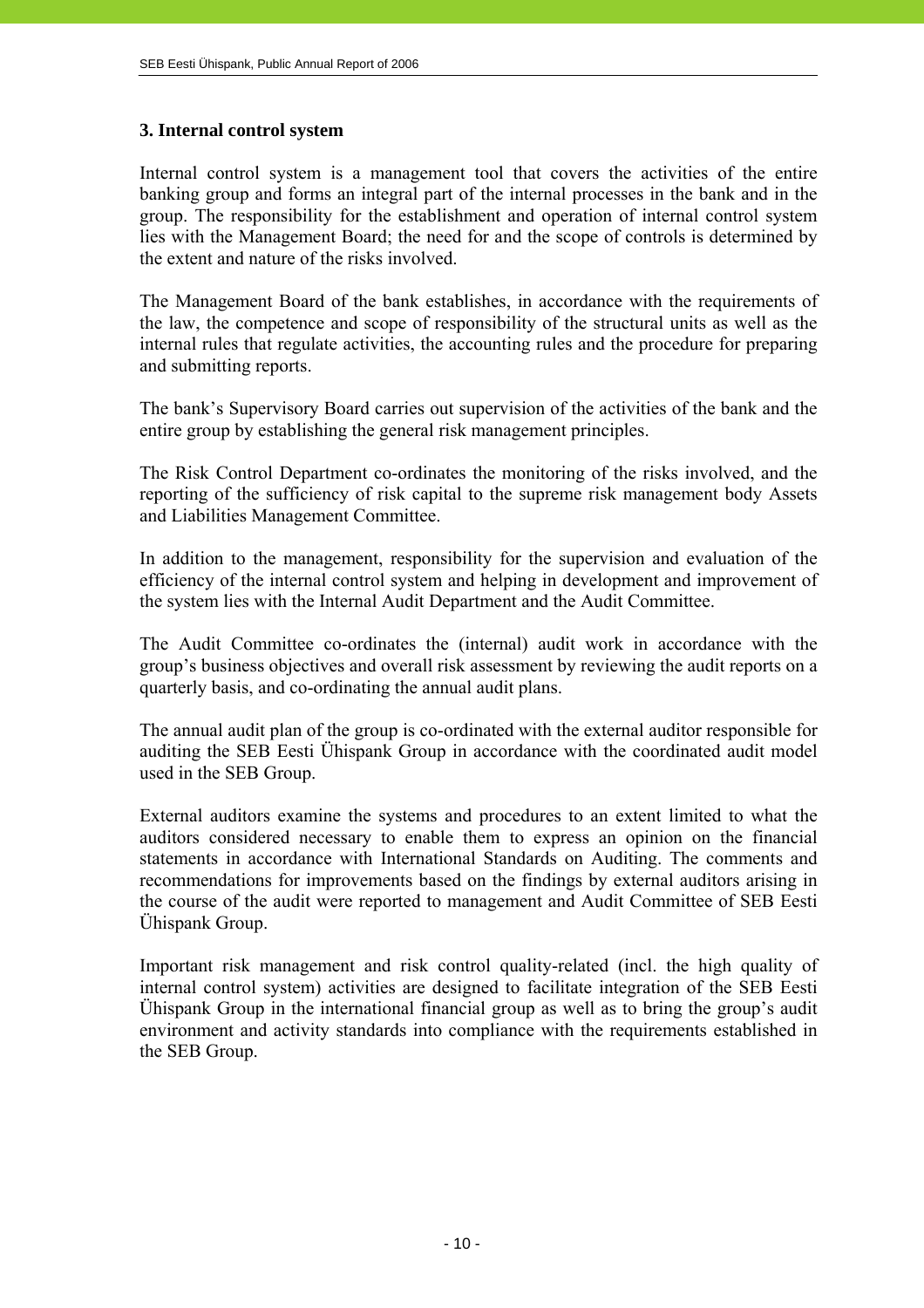| 4. Key Figures                          | Group    | <b>Bank</b> |          |          |  |
|-----------------------------------------|----------|-------------|----------|----------|--|
|                                         | 31.12.06 | 31.12.05    | 31.12.06 | 31.12.05 |  |
| Net profit                              | 1,375.4  | 923.5       | 913.0    | 536.9    |  |
| Average equity                          | 5,377.1  | 4,222.0     | 4,100.9  | 3,375.4  |  |
| Return on equity (ROE, %)               | 25.58    | 21.87       | 22.26    | 15.91    |  |
| Average assets                          | 60,395.0 | 42,286.1    | 49,101.4 | 36,634.8 |  |
| Average equity                          | 5,377.1  | 4,222.0     | 4,100.9  | 3,375.4  |  |
| Equity multiplier (EM)                  | 11.23    | 10.02       | 11.97    | 10.85    |  |
| Net profit                              | 1,375.4  | 923.5       | 913.0    | 536.9    |  |
| Total income (EEKmio)                   | 3,994.2  | 2,688.0     | 3,101.7  | 2,082.5  |  |
| Profit margin (PM), %                   | 34.43    | 34.36       | 29.44    | 25.78    |  |
| Total income                            | 3,994.2  | 2,688.0     | 3,101.7  | 2,082.5  |  |
| Average assets                          | 60,395.0 | 42,286.1    | 49,101.4 | 36,634.8 |  |
| Asset utilization (AU), %               | 6.61     | 6.36        | 6.32     | 5.68     |  |
| Net profit                              | 1,375.4  | 923.5       | 913.0    | 536.9    |  |
| Average assets                          | 60,395.0 | 42,286.1    | 49,101.4 | 36,634.8 |  |
| Return on assets (ROA, %)               | 2.28     | 2.18        | 1.86     | 1.47     |  |
| Net interest income (excl. derivatives) | 1,186.5  | 894.7       | 923.2    | 662.1    |  |
| Average interest earning assets         | 57,025.9 | 39,351.9    | 46,856.8 | 34,598.2 |  |
| Net interest margin (NIM, %)            | 2.08     | 2.27        | 1.97     | 1.91     |  |
| Interest income (excl. derivatives)     | 2,614.4  | 1,630.9     | 2,061.3  | 1,267.5  |  |
| Average interest earning assets         | 57,025.9 | 39,351.9    | 46,856.8 | 34,598.2 |  |
| Yield on interest earning assets        | 4.59     | 4.14        | 4.40     | 3.66     |  |
| Interest expenses (excl. derivatives)   | 1,427.9  | 736.2       | 1,138.1  | 605.4    |  |
| Average interest bearing liabilities    | 52,832.3 | 36,541.6    | 44,024.0 | 32,558.3 |  |
| Cost of interest bearing liabilities    | 2.70     | 2.02        | 2.59     | 1.86     |  |
| SPREAD (%)                              | 1.88     | 2.13        | 1.81     | 1.80     |  |

#### **Explanations**

Return on equity (ROE),  $\%$  = Net profit / Average equity \* 100 Equity multiplier (EM) = Average assets / Average equity Profit margin (PM),  $\%$  = Net profit / Total income  $*$  100 Asset utilization (AU),  $\%$  = Total income / Average assets \*100 Return on assets (ROA),  $\%$  = Net profit / Average assets \* 100 Net interest margin (NIM), % = Net interest income (excl. derivatives) / Average interest earning assets Cost of interest bearing liabilities = Interest expenses (excl. derivatives) / Average interest bearing liabilities SPREAD,  $\%$  = Yield on interest earning assets - Cost of interest bearing liabilities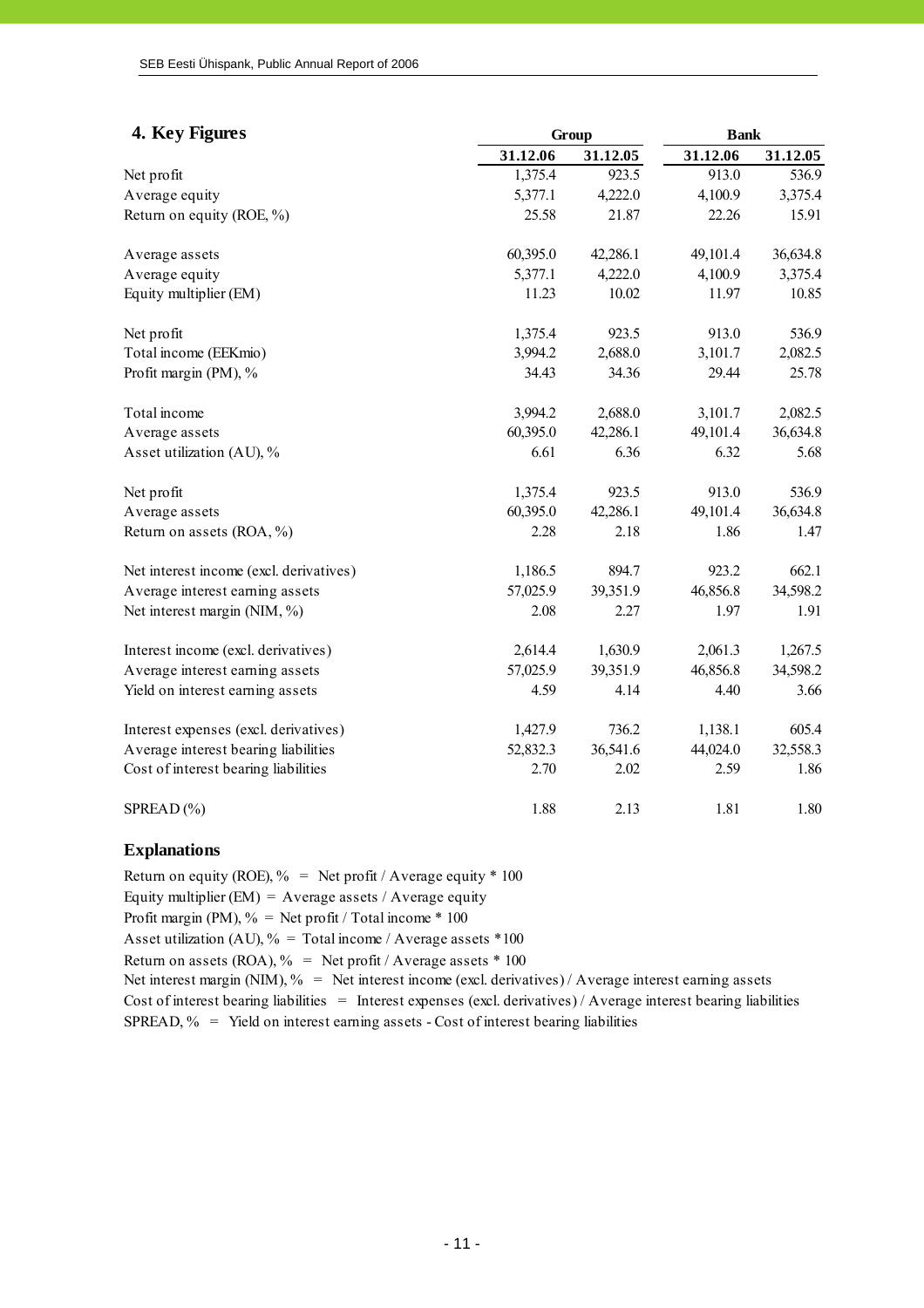Balances with the central bank Due to central bank Loans and advances to credit institutions Due to credit institutions Loans and advances to customers of credit institutions Due to clients of credit institutions Due from customers of leasing enterprises Due to clients of insurance institutions Due from insurance institutions Other commitments Debt securities and other fixed income securities Issued debt securities -Allowances for doubtful debt Subordinated liabilities

#### **Interest earning assets: Interest bearing liabilities:**

# For Group: **For Bank: Total income includes the following items (Act No 25 of President of the Bank of Estonia, dd. October 19, 1999):**

| Interest income                                            | Interest income                                             |
|------------------------------------------------------------|-------------------------------------------------------------|
| Insurance premium                                          | Profit/income from currency dealing                         |
| Income from securities                                     | Income from fees and commissions                            |
| Profit from equity method $(+)$                            | Income from financial investments                           |
| Fees and commissions received                              | Profit/income from adjustments of real estate, tangible and |
| Net profit from financial activities $(+)$                 | intangible assets $(+)$                                     |
| Value adjustments of real estate investments, tangible and | Profit/income from value adjustments of advances and off-   |
| intangible assets $(+/-)$                                  | balance sheet commitments $(+)$                             |
| Value adjustments of advances and off-balance sheet        | Income from value adjustements of long term financial       |
| commitments $(+/-)$                                        | investments $(+)$                                           |
| Value adjustments of long term investments $(+)$           | Other operating income                                      |
| Other income                                               | Extraordinary income                                        |
| Extraordinary income/expense (+)                           |                                                             |

| <b>Assets quality</b>                                          | Group    |                   | <b>Bank</b> |          |  |
|----------------------------------------------------------------|----------|-------------------|-------------|----------|--|
| (millions of EEK)                                              |          | 31.12.06 31.12.05 | 31.12.06    | 31.12.05 |  |
| Assets                                                         | 70.950.9 | 49.839.0          | 58,483.2    | 39,719.6 |  |
| Overdue loans and receivables (gross)                          | 153.7    | 138.5             | 93.3        | 102.5    |  |
| Overdue/assets, %                                              | $0.22\%$ | $0.28\%$          | 0.16%       | $0.26\%$ |  |
| Allowances for losses on amounts due from customers and credit |          |                   |             |          |  |
| institutions                                                   | 235.6    | 203.7             | 152.9       | 146.1    |  |

| 5. Ratings                            | since                       | since    | since    | since    |
|---------------------------------------|-----------------------------|----------|----------|----------|
|                                       | 09.06.06                    | 18.02.04 | 10.01.03 | 12.12.02 |
|                                       |                             |          |          |          |
| <b>Moody's Investor Service</b>       |                             |          |          |          |
| Deposit rating (Long term/Short term) | Rating withdrawal* $A1/P-1$ |          | $A2/P-1$ | $A3/P-2$ |
| Financial strength rating             | Rating withdrawal*          | $C-$     | $C-$     | $C-$     |
| Rating descriptions in Internet:      |                             |          |          |          |
| http://www.moodys.com                 |                             |          |          |          |

\*according to SEB Eesti Ühispank application

Since SEB Eesti Ühispank has the strong owner SEB, it was decided that there no longer was a need to have a local rating. Consequently, SEB Eesti Uhispank withdrew its rating from Moody´s in June 2006.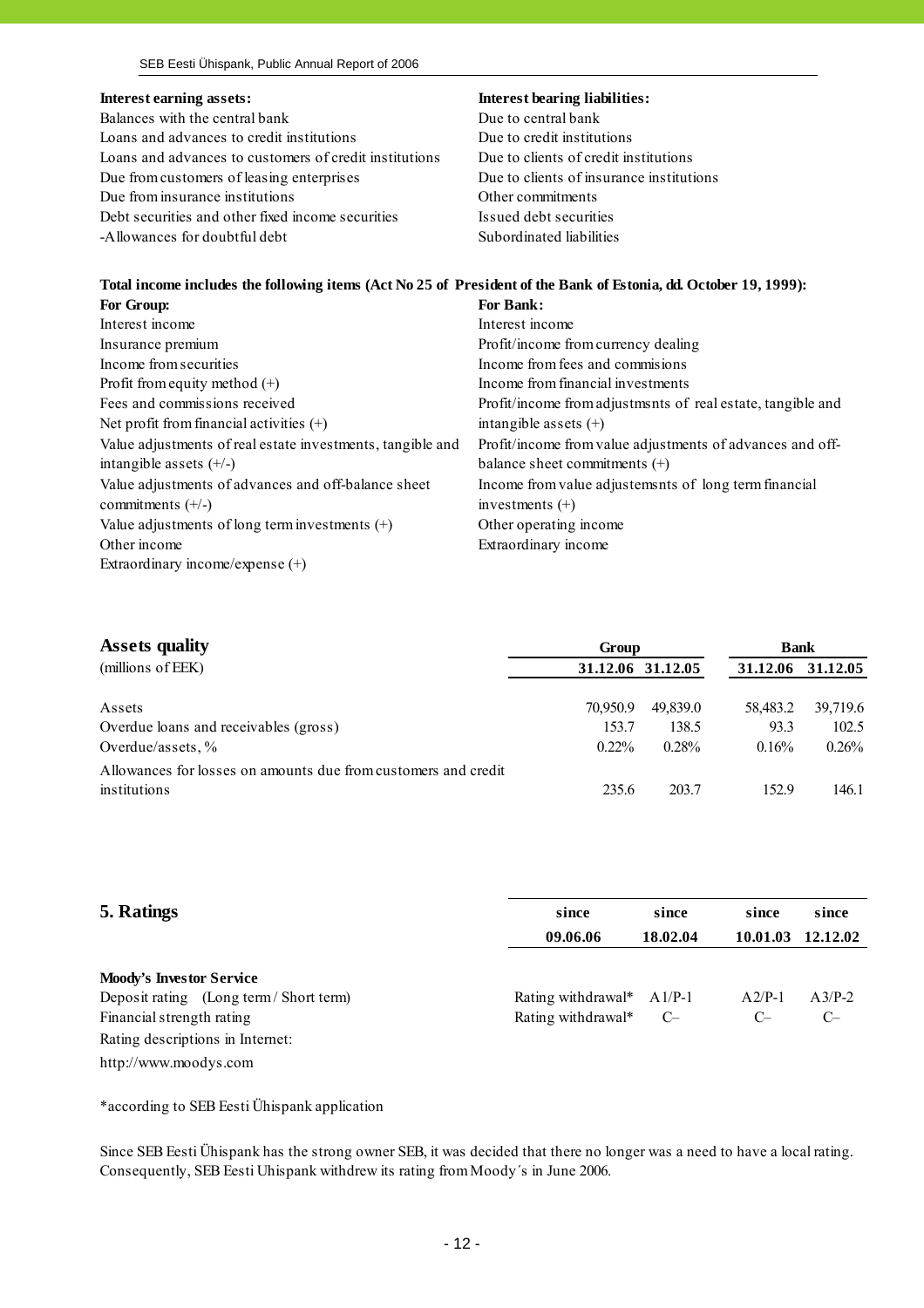#### **6. Normatives**

# **6.1. Capital adequacy**

|      | (millions of EEK)                                                                               | Group             |          | <b>Bank</b>       |          |  |  |
|------|-------------------------------------------------------------------------------------------------|-------------------|----------|-------------------|----------|--|--|
|      |                                                                                                 | 31.12.06 31.12.05 |          | 31.12.06 31.12.05 |          |  |  |
| 1.   | Tier 1 own funds                                                                                | 5,663.3           | 4,283.8  | 4,167.1           | 3,249.7  |  |  |
| 1.1  | Paid in share capital and equity                                                                | 2,012.2           | 2,012.2  | 2,012.2           | 2,012.2  |  |  |
| 1.2  | General banking reserves                                                                        | 298.5             | 298.5    | 298.5             | 298.5    |  |  |
| 1.3  | Other reserves                                                                                  | 19.7              | 9.6      | 0.0               | 0.0      |  |  |
| 1.4  | Retained earnings                                                                               | 2,344.5           | 1,431.1  | 1,330.5           | 793.6    |  |  |
| 1.5  | Profit for the period after auditing                                                            | 1,375.4           | 923.5    | 913.0             | 536.9    |  |  |
| 1.6  | Other primary own funds                                                                         | 0.0               | 0.0      | 0.0               | 0.0      |  |  |
| 1.7  | Minority interest                                                                               | 0.0               | 0.0      | 0.0               | 0.0      |  |  |
| 1.8  | Translation reserve                                                                             | 0.1               | 0.4      | 0.0               | 0.0      |  |  |
| 1.9  | Treasury stock (less)                                                                           | 0.0               | 0.0      | 0.0               | 0.0      |  |  |
| 1.1  | Intangible assets (less)                                                                        | $-387.1$          | $-391.5$ | $-387.1$          | $-391.5$ |  |  |
| 1.11 | Loss for the period (less)                                                                      | 0.0               | 0.0      | 0.0               | 0.0      |  |  |
| 2.   | Tier 2 own funds                                                                                | 1,830.7           | 1,048.3  | 1,830.7           | 1,048.3  |  |  |
| 3.   | Total gross own funds $(1+2)$                                                                   | 7,494.0           | 5,332.1  | 5,997.8           | 4,298.0  |  |  |
| 4.   | <b>Deductions from own funds</b>                                                                | 3.6               | 4.8      | 35.5              | 35.5     |  |  |
| 5.   | Total net own funds (3-4)                                                                       | 7,490.4           | 5,327.3  | 5,962.3           | 4,262.5  |  |  |
| 6.   | Tier 3 own funds                                                                                | 0.0               | 0.0      | 0.0               | 0.0      |  |  |
| 7.   | <b>Risk weighted assets</b>                                                                     | 59,624.2 36,486.1 |          | 48,178.0 26,995.3 |          |  |  |
| 7.1  | I category                                                                                      | 0.0               | 0.0      | 0.0               | 0.0      |  |  |
| 7.2  | II category                                                                                     | 511.1             | 730.9    | 434.7             | 672.0    |  |  |
| 7.3  | III category                                                                                    | 294.8             | 5,329.5  | 292.0             | 5,318.3  |  |  |
| 7.4  | IV category                                                                                     | 58,818.3          | 30,425.7 | 47,451.3          | 21,005.0 |  |  |
| 8.   | Risk weighted off-balance sheet commitments                                                     | 3,332.6           | 3,662.5  | 3,275.0           | 3,658.6  |  |  |
| 8.1  | I Group                                                                                         | 3,306.2           | 3,627.3  | 3,248.3           | 3,622.9  |  |  |
| 8.2  | II Group                                                                                        | 26.4              | 35.2     | 26.7              | 35.7     |  |  |
| 9.   | Capital requirement for covering foreign currency risk                                          | 42.5              | 27.4     | 12.3              | 0.0      |  |  |
| 10.  | Capital requirement for covering trading portfolio risks                                        | 14.4              | 13.0     | 14.4              | 13.0     |  |  |
| 10.1 | Capital requirement for covering interest position risks                                        | 11.6              | 6.8      | 11.6              | 6.8      |  |  |
| 10.2 | Capital requirement for covering equity position risks                                          | 2.8               | 6.2      | 2.8               | 6.2      |  |  |
| 10.3 | Capital requirement for covering commodity risks                                                | 0.0               | 0.0      | 0.0               | 0.0      |  |  |
| 10.4 | Capital requirement for covering option risks                                                   | 0.0               | 0.0      | 0.0               | 0.0      |  |  |
| 10.5 | Capital requirement for covering trading portfolio transfer risk                                | 0.0               | 0.0      | 0.0               | 0.0      |  |  |
| 10.6 | Capital requirement for covering trading portfolio credit risk                                  | 0.0               | 0.0      | 0.0               | 0.0      |  |  |
| 11.  | Capital requirement for covering open positsion of trading                                      |                   |          |                   |          |  |  |
|      | portfolio credit risks, exceeding limitation on concentration of                                |                   |          |                   |          |  |  |
|      | exposures                                                                                       | 0.0               | $0.0\,$  | 0.0               | 0.0      |  |  |
| 12.  | Total capital adequacy $(5. +6.)/(7. +8. +9. \times 10, 0 +10. \times 12, 5 +11. \times 12, 5)$ | 11.78             | 13.13    | 11.52             | 13.83    |  |  |
|      | Tier 1 Capital Ratio % $(5.+6.-2)/(7.+8.+9)\times10,0+10)\times12,5+11\times12,5)$              | 8.90              | 10.54    | 7.98              | 10.43    |  |  |
|      | Tier 2 Capital Ratio % $(2.)/(7. +8. +9. \times 10.0 + 10. \times 12.5 + 11. \times 12.5)$      | 2.88              | 2.58     | 3.54              | 3.40     |  |  |
|      |                                                                                                 |                   |          |                   |          |  |  |

# **6.2. Net currency position**

Net position of every currency at 31.12.2006 and 31.12.2005 is under 1 % level of net equity.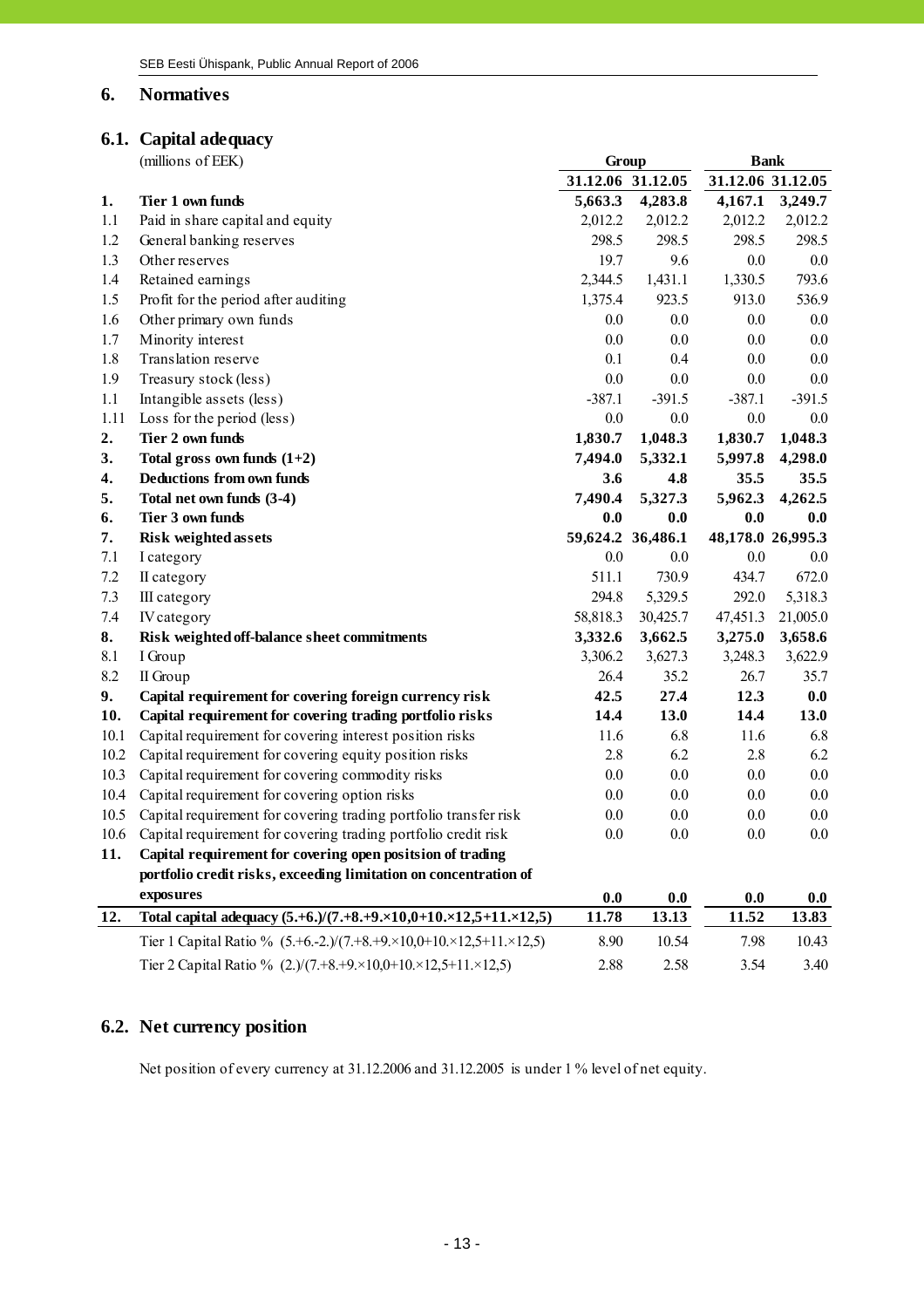#### **6.3. Liquidity (assets and liabilities by remaining maturity)**

(millions of EEK)

|                                    |                     |         |              |         |          |         |          |                   | 31.12.06     |
|------------------------------------|---------------------|---------|--------------|---------|----------|---------|----------|-------------------|--------------|
|                                    | <b>Demand Over-</b> |         | $\leq 1$     | 1 < 3   | 3 < 12   | 1 < 2   | 2 < 5    | over 5            |              |
| Assets, liabilities:               | deposits            | due     | month        | months  | months   | years   | vears    | vears             | <b>Total</b> |
| 1. Bank assets                     | 6,513.9             | 79.4    | 3,428.2      | 1,943.7 | 8,286.7  | 4,330.7 | 9,680.9  | 23,715.2          | 57,978.7     |
| 2. Group assets                    | 7.272.6             | 140.3   | 4.760.8      | 2,360.0 | 10,533.1 | 6,814.0 |          | 14.142.3 24.396.2 | 70.419.3     |
| cash & due from credit institution | 3,877.3             | 0.0     | 1,142.1      | 0.1     | 0.6      | 0.8     | 0.0      | 0.0               | 5,020.9      |
| due from customers                 | 0.0                 | 126.9   | 2.847.7      | 2,319.4 | 10,330.2 | 6,485.4 | 13,948.7 | 23,909.9          | 59,968.2     |
| securities                         | 3,385.8             | 0.0     | 0.0          | 11.3    | 29.4     | 18.7    | 191.7    | 200.5             | 3,837.4      |
| other assets                       | 9.5                 | 13.4    | 771.0        | 29.2    | 172.9    | 309.1   | 1.9      | 285.8             | 1,592.8      |
| 1. Bank liabilities                | 21,089.6            | $0.0\,$ | 14.954.5     | 2.064.6 | 4,034.6  | 1.629.1 | 7.541.4  | 2,608.8           | 53,922.6     |
| 2. Group liabilities               | 20,558.4            |         | 0.0 15,219.3 | 2,754.7 | 5,200.9  | 2,079.8 | 16,040.8 | 3,026.8           | 64,880.7     |
| due to credit institutions         | 1,792.3             | 0.0     | 6,475.6      | 0.0     | 1,893.2  | 1,203.2 | 15,695.0 | 234.7             | 27,294.0     |
| due to customers                   | 18,765.7            | 0.0     | 7.557.0      | 2,045.0 | 2,921.6  | 852.6   | 225.4    | 542.9             | 32,910.2     |
| issued debt securities             | 0.0                 | 0.0     | 0.0          | 0.0     | 278.7    | 0.0     | 30.6     | 0.0               | 309.3        |
| other liabilities                  | 0.4                 | 0.0     | 1,186.7      | 709.7   | 107.4    | 24.0    | 89.8     | 2.249.2           | 4,367.2      |

#### **31.12.05**

|                                    | Demand Over- |         | < 1          | 1 < 3   | 3 < 12  | 1 < 2   | 2 < 5    | over 5            |                  |
|------------------------------------|--------------|---------|--------------|---------|---------|---------|----------|-------------------|------------------|
| Assets, liabilities:               | deposits     | due     | month        | months  | months  | vears   | vears    | vears             | <b>Total</b>     |
| 1.Bank assets                      | 3,578.1      | 83.1    | 3,145.0      | 1,543.8 | 4,944.0 | 3,889.9 | 8.027.9  | 13,768.8          | 38,980.6         |
| 2. Group assets                    | 4.144.3      | 119.6   | 4,411.8      | 2,272.3 | 6.623.7 | 5,860.5 |          | 10,993.6 14,324.3 | 48,750.1         |
| cash & due from credit institution | 2,996.2      | 0.0     | 1,680.4      | 0.1     | 0.5     | 0.7     | 0.8      | 0.0               | 4,678.7          |
| due from customers                 | 0.5          | 117.3   | 2,003.5      | 2,241.5 | 6,609.7 | 5,812.5 | 10,906.2 | 14,037.2          | 41,728.4         |
| securities                         | 1.101.4      | 0.0     | 0.0          | 0.1     | 4.9     | 46.8    | 86.1     | 204.9             | 1,444.2          |
| other assets                       | 46.2         | 2.3     | 727.9        | 30.6    | 8.6     | 0.5     | 0.5      | 82.2              | 898.8            |
| 1. Bank liabilities                | 15,285.2     | $0.0\,$ | 11,303.2     | 2,932.6 | 2,512.3 | 1,021.9 | 1,246.8  | 1.776.4           | 36,078.4         |
| 2. Group liabilities               | 14,988.8     |         | 0.0 11,562.7 | 2,949.5 | 2,862.3 | 1,434.6 | 8.861.7  |                   | 2,495.5 45,155.1 |
| due to credit institutions         | 161.6        | 0.0     | 3,969.4      | 391.2   | 328.5   | 1,173.5 | 8,617.1  | 141.8             | 14,783.1         |
| due to customers                   | 14.811.9     | 0.0     | 6.596.4      | 2,223.6 | 2.486.8 | 252.7   | 233.7    | 584.8             | 27.189.9         |
| issued debt securities             | 0.0          | 0.0     | 0.0          | 293.2   | 6.0     | 0.0     | 0.0      | 0.0               | 299.2            |
| other liabilities                  | 15.3         | 0.0     | 996.9        | 41.5    | 41.0    | 8.4     | 10.9     | 1.768.9           | 2.882.9          |

The column of overdue indicates the (net) amount of claims and liabilities overdue.

#### **6.4. Large exposures 31.12.06**

(millions of EEK)

|                                              |         | Group    |         | Bank       |  |
|----------------------------------------------|---------|----------|---------|------------|--|
|                                              |         | $%$ from |         |            |  |
|                                              | number/ | net      | number/ | $%$ from   |  |
|                                              | amount  | equity   | amount  | net equity |  |
| 1. Number of customers with large exposure   |         |          |         |            |  |
| 2. Due from customers with large exposure    | 2.529.5 | 33.77    | 3.290.1 | 55.19      |  |
| 3. Due from related persons and shareholders | 11.3    | 0.15     | 5.6     | 0.09       |  |
|                                              | 2.540.8 | 33.92    | 3.295.7 | 55.28      |  |

High credit risk exposure is the total exposure of one party or related parties to the group which exceeds 10% of the group's/bank´s net equity. All instruments where credit risk may arise to the group/bank are taken into consideration. The maximum rate of total high exposure allowed is 800%. The limit of the total exposure of one party or related parties is 25%. As of 31.12.2006 the group had 3 and the bank had 5 high risk exposures. Total exposure of any group of related parties did not exceed the limit of 25%.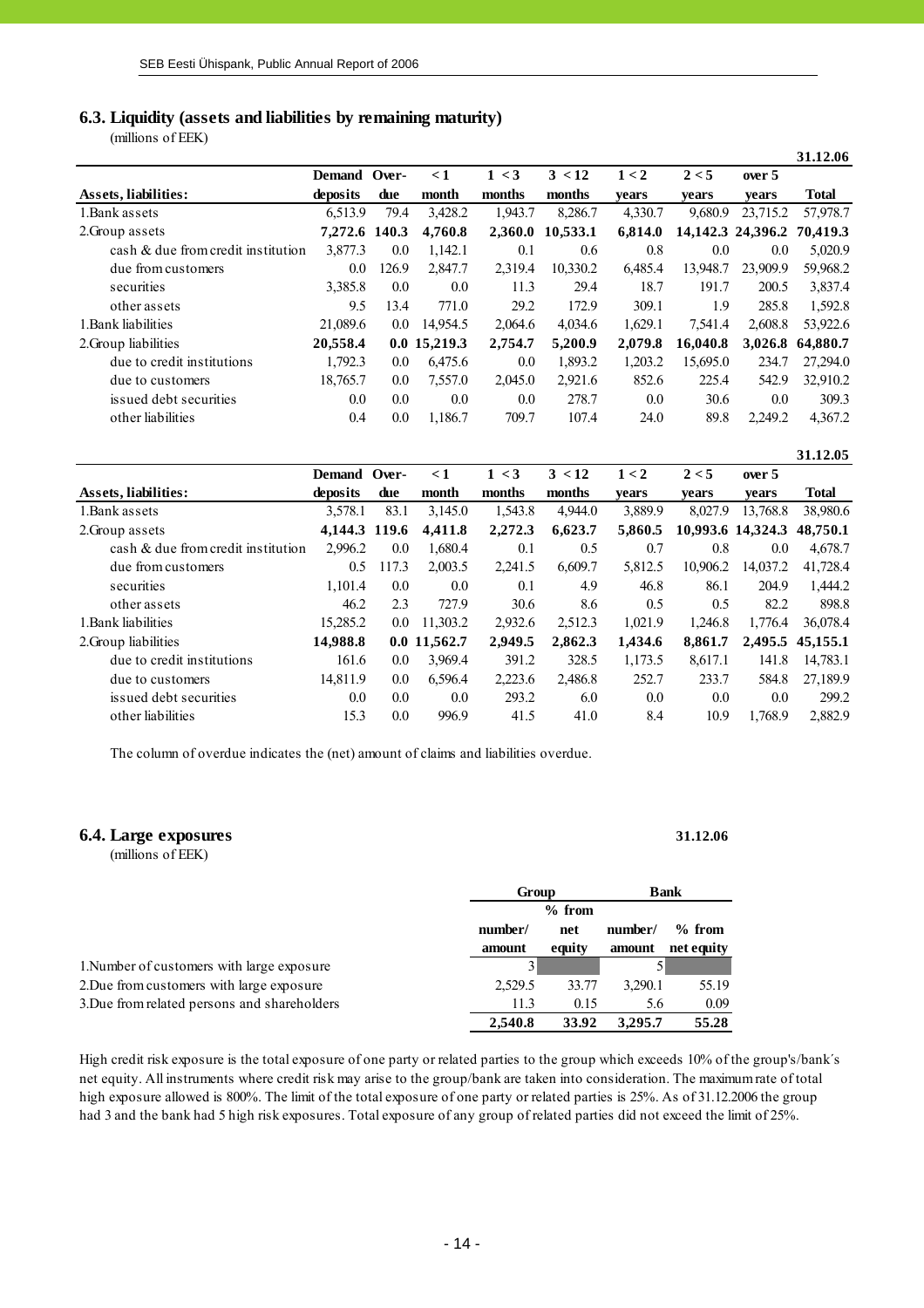# **III. Financial Statements**

| 1.<br><b>Income Statement</b> |                                                      |                | Group   |                 | <b>B</b> ank |         |  |
|-------------------------------|------------------------------------------------------|----------------|---------|-----------------|--------------|---------|--|
|                               | (millions of EEK)                                    | Note           | 2006    | 2005            | 2006         | 2005    |  |
|                               | <b>Interest income</b>                               | 3              |         | 2,654.9 1,647.4 | 2,102.6      | 1,285.0 |  |
|                               | Interest income from banking activities              |                | 2,074.2 | 1,204.8         | 2,102.6      | 1,285.0 |  |
|                               | Interest income from leasing activities              |                | 517.0   | 387.9           | $0.0\,$      | $0.0\,$ |  |
|                               | Other interest income                                |                | 63.7    | 54.7            | 0.0          | $0.0\,$ |  |
|                               | <b>Interest expenses</b>                             | $\overline{4}$ | 1,427.9 | 736.2           | 1,138.1      | 605.4   |  |
|                               | Interest expenses from banking activities            |                | 1,126.6 | 601.6           | 1,138.1      | 605.4   |  |
|                               | Interest expenses from leasing activities            |                | 301.3   | 134.6           | $0.0\,$      | $0.0\,$ |  |
|                               | <b>Net Interest Income</b>                           |                | 1,227.0 | 911.2           | 964.5        | 679.6   |  |
|                               | <b>Income from securities</b>                        |                | 16.7    | 22.0            | 13.1         | 12.4    |  |
|                               | Profit from equity method                            |                | 8.5     | 12.2            | $0.0\,$      | 0.0     |  |
|                               | Profit from sale of long term investment             |                | 7.8     | 8.9             | 12.7         | 11.5    |  |
|                               | Dividends from long term securities                  |                | 0.4     | 0.9             | 0.4          | 0.9     |  |
|                               | Net income from fees and commissions                 |                | 695.3   | 545.3           | 486.5        | 386.3   |  |
|                               | Fee and commission income                            | 5              | 977.2   | 763.2           | 712.3        | 563.5   |  |
|                               | Fee and commission expense                           | 6              | 281.9   | 217.9           | 225.8        | 177.2   |  |
|                               | Net profit from financial activities                 | $\tau$         | 158.7   | 106.9           | 152.7        | 107.2   |  |
|                               | Profit/Income                                        |                | 159.0   | 79.3            | 166.1        | 112.3   |  |
|                               | Loss/Expense                                         |                | 0.3     | $-27.6$         | 13.4         | 5.1     |  |
|                               | Administrative expenses                              |                | 771.9   | 689.3           | 681.5        | 607.3   |  |
|                               | <b>Salaries</b>                                      |                | 379.1   | 314.3           | 317.0        | 265.0   |  |
|                               | Social insurance tax, unemployment insurance tax     |                | 126.1   | 106.8           | 107.0        | 90.9    |  |
|                               | Other adminastrive expenses                          | 8              | 266.7   | 268.2           | 257.5        | 251.4   |  |
|                               | Value adjustments of investment properties, tangible |                |         |                 |              |         |  |
|                               | and intangible assets $(+/-)$                        |                | -70.6   | $-78.1$         | $-56.7$      | $-63.8$ |  |
|                               | Profit/Income                                        |                | 0.0     | 0.0             | 0.0          | $0.0\,$ |  |
|                               | Loss/Expense                                         |                | 70.6    | 78.1            | 56.7         | 63.8    |  |
|                               | Value adjustments of advances and off-balance sheet  |                |         |                 |              |         |  |
|                               | commitments $(+/-)$                                  | 9              | $-35.0$ | 23.2            | $-5.0$       | 23.8    |  |
|                               | Profit/Income                                        |                | 83.1    | 85.7            | 44.7         | 80.9    |  |
|                               | Loss/Expense                                         |                | 118.1   | 62.5            | 49.7         | 57.1    |  |
|                               | Value adjustments of long term investments $(+/-)$   |                | 0.0     | $-0.1$          | $-8.8$       | $-0.1$  |  |
|                               | Income                                               |                | 0.0     | 0.0             | 0.0          | 0.0     |  |
|                               | Expense                                              |                | 0.0     | 0.1             | 8.8          | 0.1     |  |
|                               | Other operating income and expense $(+/-)$           |                | 169.4   | 88.6            | 48.2         | $-1.2$  |  |
|                               | Other operating income                               | 10             | 186.7   | 125.3           | 62.9         | 28.4    |  |
|                               | Other operating expense                              | 11             | 17.3    | 36.7            | 14.7         | 29.6    |  |
|                               | <b>Profit before taxation</b>                        |                | 1,389.6 | 929.7           | 913.0        | 536.9   |  |
|                               | Income tax expenses                                  |                | 14.2    | 6.2             | 0.0          | 0.0     |  |
|                               | Income tax of financial period                       | 12             | 16.9    | 6.2             | 0.0          | $0.0\,$ |  |
|                               | Change of potential income tax commitment            |                | $-2.7$  | 0.0             | 0.0          | $0.0\,$ |  |
|                               | Net profit for reporting period                      |                | 1,375.4 | 923.5           | 913.0        | 536.9   |  |
|                               | Attributable to the sole equity holder:              |                | 1,375.4 | 923.5           | 913.0        | 536.9   |  |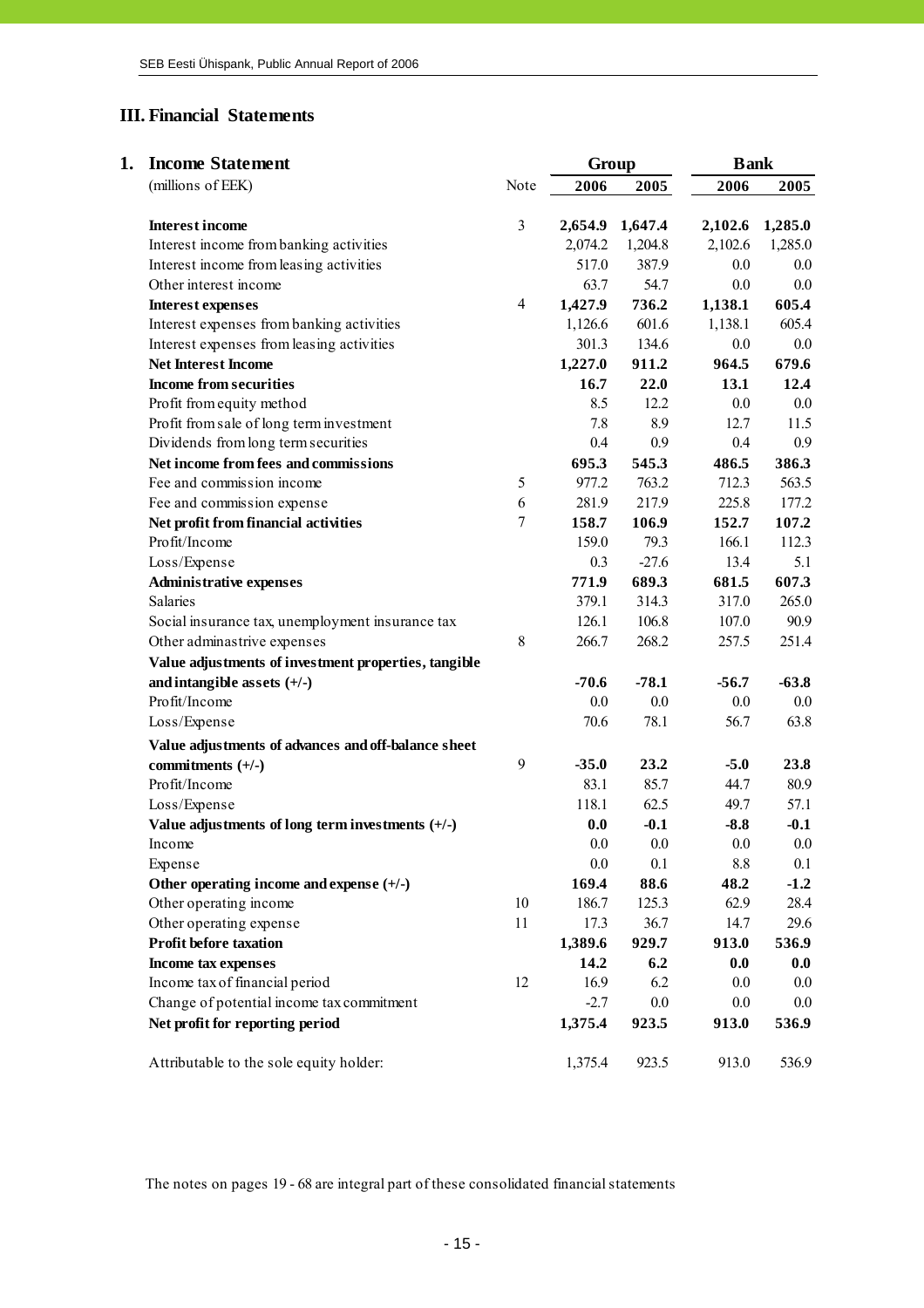SEB Eesti Ühispank, Public Annual Report of 2006

| <b>Balance sheet</b>                                                                                                 |        | Group                |                      | <b>B</b> ank      |                              |
|----------------------------------------------------------------------------------------------------------------------|--------|----------------------|----------------------|-------------------|------------------------------|
| (millions of EEK)                                                                                                    | Note   | 31.12.06             | 31.12.05             | 31.12.06 31.12.05 |                              |
|                                                                                                                      |        |                      |                      |                   |                              |
| <b>ASSETS</b><br>$\mathbf{Cash}$                                                                                     |        | 667.9                | 526.1                | 667.9             | 526.1                        |
| Loans and advances                                                                                                   |        | 64,321.2             | 45,881.0             |                   | 53,464.7 37,072.3            |
| Balances with the central bank                                                                                       | 13     | 2,412.8              | 2,231.1              | 2,412.8           | 2,231.1                      |
| Loans and advances to credit institutions                                                                            | 14     | 1,943.8              | 1,924.1              | 1,941.1           | 1,904.5                      |
| Loans and advances to customers of credit institutions                                                               | 15     | 49,283.4             | 33,493.1             | 49,263.7          | 33,082.8                     |
|                                                                                                                      | 15     | 10,914.9             | 8,434.5              | 0.0               | 0.0                          |
| Due from customers of leasing enterprises<br>Due from insurance institutions                                         |        | 1.9                  | 1.9                  | 0.0               | 0.0                          |
| Allowances for doubtful debt                                                                                         | 16, 17 | $-235.6$             | $-203.7$             | $-152.9$          | $-146.1$                     |
|                                                                                                                      |        |                      |                      |                   |                              |
| Debt securities and other fixed income securities                                                                    | 18     | 3,015.4              | 834.1                | 2,625.7           | 550.9                        |
| <b>Shares and other securities</b>                                                                                   | 18     | 822.0                | 610.1                | 367.1             | 420.4                        |
| Shares and participations in affiliates                                                                              |        | 42.9                 | 28.5                 | 19.9              | 12.9                         |
| Shares and participations in subsidaries                                                                             |        | 0.0                  | 0.0                  | 303.9             | 346.7                        |
| Other shares and participations                                                                                      |        | 761.7                | 559.6                | 25.4              | 38.1                         |
| Derivatives                                                                                                          |        | 17.4                 | 22.0                 | 17.9              | 22.7                         |
| <b>Intangible assets</b>                                                                                             | 19     | 387.1                | 391.5                | 387.1             | 391.5                        |
| Consolidated goodwill                                                                                                |        | 379.1                | 379.1                | 379.1             | 379.1                        |
| Other intagible assets                                                                                               |        | 8.0                  | 12.4                 | 8.0               | 12.4                         |
| <b>Tangible assets</b>                                                                                               | 20     | 144.5                | 588.6                | 117.4             | 261.9                        |
| <b>Investment properties</b>                                                                                         | 21     | 0.0                  | 108.8                | 0.0               | 85.6                         |
| <b>Other assets</b>                                                                                                  | 22     | 896.4                | 270.3                | 579.5             | 243.4                        |
| Accrued income and prepaid expenses                                                                                  | 23, 24 | 696.4                | 628.5                | 273.8             | 167.5                        |
| <b>TOTAL ASSETS</b>                                                                                                  |        | 70,950.9             | 49,839.0             |                   | 58,483.2 39,719.6            |
| <b>LIABILITIES AND SHAREHOLDERS' EQUITY</b><br>Due to credit institutions<br>Due to customers of credit institutions | 25     | 60,204.1<br>27,294.0 | 41,973.0<br>14,783.1 | 17,284.2          | 50,660.8 33,899.7<br>6,463.4 |
|                                                                                                                      | 26     | 32,794.7             | 27,074.8             | 33,337.4          | 27,387.4                     |
| Due to customers of insurance institutions                                                                           | 26     | 1.1                  | 1.2                  | 0.0               | 0.0                          |
| Other commitments                                                                                                    |        | 114.3                | 113.9                | 39.2              | 48.9                         |
| <b>Securities</b>                                                                                                    |        | 342.2                | 310.5                | 343.2             | 310.5                        |
| Issued debt securities                                                                                               | 27     | 309.3                | 299.2                | 309.3             | 299.2                        |
| Derivatives<br><b>Other liabilities</b>                                                                              |        | 32.9                 | 11.3                 | 33.9              | 11.3                         |
|                                                                                                                      | 28     | 1,466.0              | 1,087.0              | 738.5             | 604.1                        |
| Accrued expenses and deferred income                                                                                 | 29     | 620.0                | 422.6                | 348.6             | 215.0                        |
| <b>Provisions</b>                                                                                                    | 30     | 417.7                | 313.7                | 0.8               | 0.8                          |
| Insurance technical provisions                                                                                       |        | 415.3                | 311.3                | 0.0               | 0.0                          |
| Other provisions                                                                                                     |        | 2.4                  | 2.4                  | 0.8               | 0.8                          |
| <b>Subordinated liabilities</b>                                                                                      | 31     | 1,830.7              | 1,048.3              | 1,830.7           | 1,048.3                      |
| <b>TOTAL LIABILITIES</b>                                                                                             |        | 64,880.7             | 45,155.1             |                   | 53,922.6 36,078.4            |
| Share capital                                                                                                        | 32,33  | 665.6                | 665.6                | 665.6             | 665.6                        |
| Share premium                                                                                                        |        | 1,346.6              | 1,346.6              | 1,346.6           | 1,346.6                      |
| General banking reserve                                                                                              |        | 298.5                | 298.5                | 298.5             | 298.5                        |
| Revaluation reserve                                                                                                  |        | 19.8                 | 8.6                  | 0.0               | 0.0                          |
| Statutory reserve                                                                                                    |        | 19.7                 | 9.6                  | 6.4               | 0.0                          |
| Translation reserve                                                                                                  |        | 0.1                  | 0.4                  | 0.0               | 0.0                          |
| Retained earnings                                                                                                    |        | 2,344.5              | 1,431.1              | 1,330.5           | 793.6                        |
| Profit for the reporting period                                                                                      |        | 1,375.4              | 923.5                | 913.0             | 536.9                        |
| <b>TOTAL SHAREHOLDERS' EQUITY</b>                                                                                    |        | 6,070.2              | 4,683.9              | 4,560.6           | 3,641.2                      |
| <b>TOTAL LIABILITIES AND CAPITAL</b>                                                                                 |        | 70,950.9             | 49,839.0             |                   | 58,483.2 39,719.6            |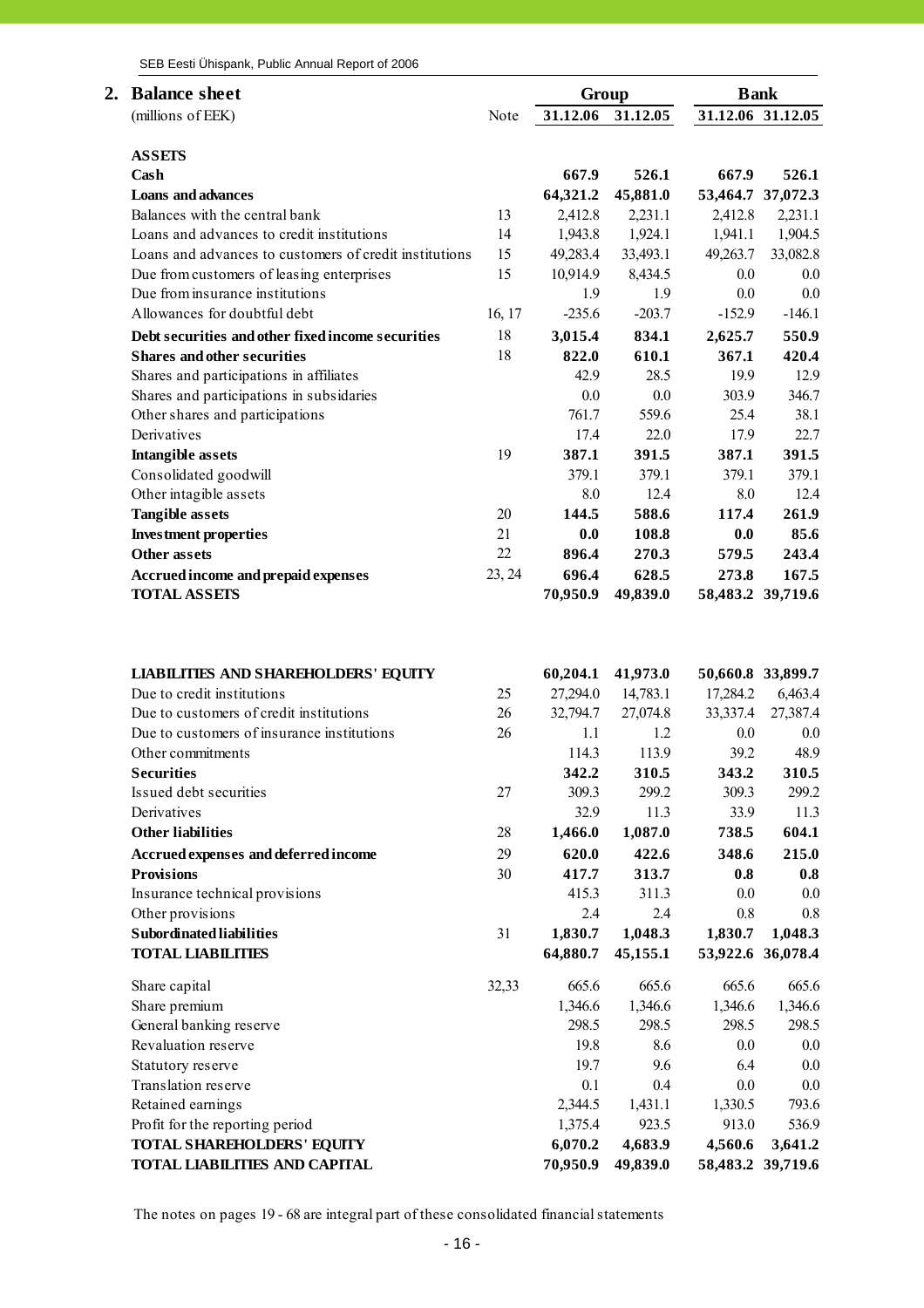|  | SEB Eesti Uhispank, Public Annual Report of 2006 |
|--|--------------------------------------------------|
|--|--------------------------------------------------|

| 3. Cash Flow Statement                                                      |            |             |             |              |            |
|-----------------------------------------------------------------------------|------------|-------------|-------------|--------------|------------|
| (millions of EEK)                                                           |            | Group       |             | <b>Bank</b>  |            |
|                                                                             | Note       | 31.12.06    | 31.12.05    | 31.12.06     | 31.12.05   |
| I. Cash flows from operating activities                                     |            |             |             |              |            |
| Interest received                                                           |            | 2,471.0     | 1,544.0     | 1,947.7      | 1,201.0    |
| Interest paid                                                               |            | $-1,133.8$  | $-584.2$    | $-923.0$     | $-500.5$   |
| Dividends received                                                          |            | 0.4         | 0.9         | 0.4          | 0.9        |
| Fee and commission received                                                 |            | 977.2       | 763.2       | 712.3        | 563.5      |
| Net trading income and other operating income                               |            | 137.1       | 92.3        | $-8.3$       | $-60.9$    |
| Personnel expenses and other operating expenses                             |            | $-771.9$    | $-689.3$    | $-681.5$     | $-607.3$   |
| Income taxes paid                                                           |            | $-14.2$     | $-6.2$      | 0.0          | $0.0\,$    |
| Revaluation adjustments                                                     |            | 11.2        | 0.0         | 6.4          | $-5.2$     |
| Cash flows from operating profits before changes in the operating assets    |            |             |             |              |            |
| and liabilities                                                             |            | 1,677.0     | 1,120.7     | 1,054.0      | 591.5      |
| Changes in operating assets:                                                |            |             |             |              |            |
| Loans and advances to credit institutions                                   |            | $-1.2$      | $-218.8$    | $-19.3$      | $-214.9$   |
| Loans and advances to customers                                             |            | $-18,356.9$ | $-13,934.5$ | $-16, 179.1$ | $-5,335.5$ |
| Other assets                                                                |            | 120.6       | 67.8        | 53.4         | 23.1       |
| Changes of operating liabilities:                                           |            |             |             |              |            |
| Due to credit institutions                                                  |            | 12,889.9    | 5,392.6     | 10,955.2     | $-3,326.8$ |
| Due to customers                                                            | 26         | 5,719.8     | 8,592.7     | 5,950.0      | 8,695.1    |
| Government and foreign aid funds                                            |            | 0.4         | $-53.9$     | $-9.7$       | $-16.5$    |
| Other liabilities                                                           |            | 28.9        | $-225.8$    | $-58.9$      | $-143.0$   |
| Cash flow from operating activities                                         |            | 2,078.5     | 740.8       | 1,745.6      | 273.0      |
| II. Cash flows from investing activities                                    |            |             |             |              |            |
| Purchase of investment portfolio securities                                 | 18         | $-1,013.1$  | $-1,097.4$  | $-16.1$      | $-3.2$     |
| Proceeds from sale of investment portfolio securities                       | 18         | 680.6       | 887.1       | 1.4          | 253.6      |
| Proceeds from sale and liquidation of subsidaries                           |            |             |             | 38.9         | $0.0\,$    |
| Purchase of associates                                                      | 18         | $-7.0$      | $-0.6$      | $-7.0$       | $-0.6$     |
| Proceeds from sale and liquidation of associates                            | 18         | 1.1         | 16.3        | 0.0          | 16.3       |
| Purchase of investment properties, tangible and intangible assets           | 19, 20, 21 | $-52.5$     | $-81.2$     | $-39.0$      | $-56.2$    |
| Proceeds from sale of investment properties, tangible and intangible assets | 19, 20, 21 | 45.8        | 14.3        | 13.0         | 5.6        |
| Cash flow from investing activities                                         |            | $-345.1$    | $-261.5$    | -8.8         | 215.5      |
| III. Cash flows from financing activities                                   |            |             |             |              |            |
| Proceeds from debt securities (issuing)                                     | 27         | 764.6       | 293.2       | 764.6        | 293.2      |
| Repurchasing of debt securities                                             | 27         | $-754.5$    | $-751.2$    | $-754.5$     | $-751.2$   |
| Proceeds from subordinated loans                                            | 31         | 782.4       | 782.3       | 782.4        | 782.3      |
| <b>Cash flow from financing activities</b>                                  |            | 792.5       | 324.3       | 792.5        | 324.3      |
| Effect of exchange rate changes on cash and cash equivalents                |            | 5.2         | $-3.5$      | 0.2          | $0.0\,$    |
| Net increase in cash and cash equivalents                                   |            | 2,531.1     | 800.1       | 2,529.5      | 812.8      |
| Cash and cash equivalents at beginning of period                            |            | 5,070.4     | 4,270.3     | 5,069.2      | 4,256.4    |
| Cash and cash equivalents at end of period                                  |            | 7,601.5     | 5,070.4     | 7,598.7      | 5,069.2    |
|                                                                             |            |             |             |              |            |

|                                              | Group    |          |          | Bank     |  |
|----------------------------------------------|----------|----------|----------|----------|--|
| Cash and cash equivalents includes:          | 31.12.06 | 31.12.05 | 31.12.06 | 31.12.05 |  |
| Cash on hand                                 | 667.9    | 526.1    | 667.9    | 526.1    |  |
| Balances with the central bank               | 2.412.8  | 2.231.1  | 2.412.8  | 2.231.1  |  |
| Liquid deposits in other credit institutions | 1.881.4  | 1.730.2  | 1.878.6  | 1.729.0  |  |
| Trading- and liquidity portfolio             | 2.639.4  | 583.0    | 2.639.4  | 583.0    |  |
| <b>Total</b>                                 | 7.601.5  | 5.070.4  | 7.598.7  | 5.069.2  |  |

#### **Annexes to Cash Flow Statement**

1. AS SEB Eesti Ühispank has not paid income tax.

2. Financial transactions that are not reflected on the Cash Flow Statement:

2.1. AS SEB Eesti Ühispank has not made investments with nonmonetary payment.

2.2. AS SEB Eesti Ühispank has not received nonmonetary dividends paid in other assets.

3. AS SEB Eesti Ühispank and his subsidaries have not bought assets, which acquired with Estonian Privatisation Vouchers (EVP)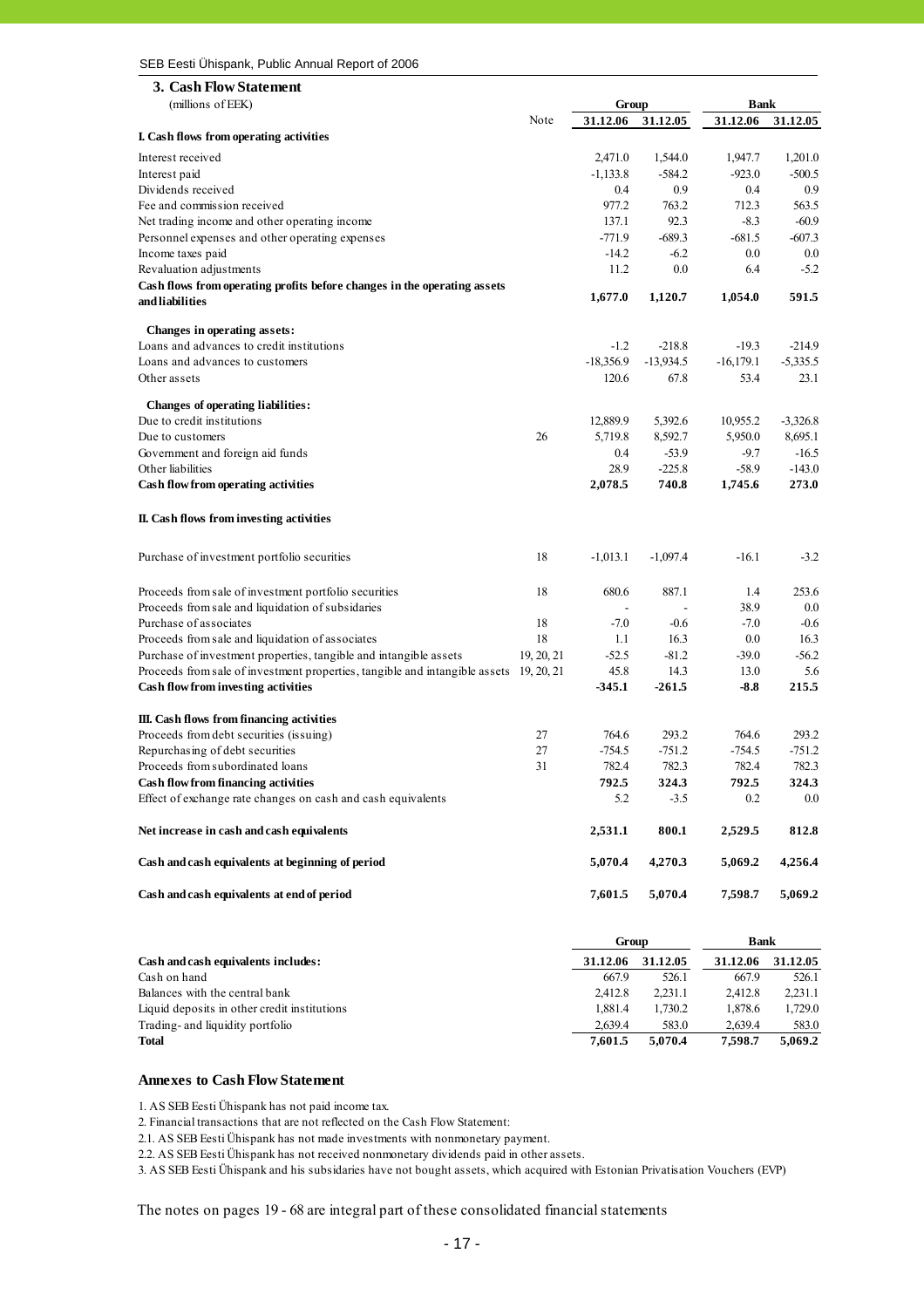# **4. Changes in Shareholders' Equity**

(millions of EEK) **Group**

|                                      |                         |                         |                          |                               |                             | Total share        |
|--------------------------------------|-------------------------|-------------------------|--------------------------|-------------------------------|-----------------------------|--------------------|
|                                      | <b>Share</b><br>capital | <b>Share</b><br>premium | <b>Other</b><br>reserves | <b>Translation</b><br>reserve | <b>Retained</b><br>earnings | holders'<br>equity |
| Year beginning $01.01.2005$          | 665.6                   | 1,346.6                 | 303.0                    | 0.0                           | 1,444.8                     | 3,760.0            |
| Consolidation of foreign subsidaries | 0.0                     | 0.0                     | 0.0                      | 0.4                           | 0.0                         | 0.4                |
| Statutory reserve                    | 0.0                     | 0.0                     | 13.7                     | 0.0                           | $-13.7$                     | 0.0                |
| Profit for the year                  | 0.0                     | $0.0\,$                 | 0.0                      | 0.0                           | 923.5                       | 923.5              |
| <b>Final balance 31.12.2005</b>      | 665.6                   | 1,346.6                 | 316.7                    | 0.4                           | 2,354.6                     | 4,683.9            |
| Year beginning $01.01.2006$          | 665.6                   | 1,346.6                 | 316.7                    | 0.4                           | 2,354.6                     | 4,683.9            |
| Revaluation of securities            | 0.0                     | 0.0                     | 11.2                     | 0.0                           | 0.0                         | 11.2               |
| Consolidation of foreign subsidaries | 0.0                     | 0.0                     | 0.0                      | $-0.3$                        | 0.0                         | $-0.3$             |
| Statutory reserve                    | 0.0                     | 0.0                     | 10.1                     | 0.0                           | $-10.1$                     | 0.0                |
| Profit for the year                  | 0.0                     | 0.0                     | 0.0                      | 0.0                           | 1,375.4                     | 1,375.4            |
| <b>Final balance 31.12.2006</b>      | 665.6                   | 1.346.6                 | 338.0                    | 0.1                           | 3.719.9                     | 6.070.2            |

**Bank**

|                                                       |              |              |              |                    |                 | Total share- |
|-------------------------------------------------------|--------------|--------------|--------------|--------------------|-----------------|--------------|
|                                                       | <b>Share</b> | <b>Share</b> | <b>Other</b> | <b>Translation</b> | <b>Retained</b> | holders'     |
|                                                       | capital      | premium      | reserves     | reserve            | earnings        | equity       |
| Year beginning $01.01.2005$                           | 665.6        | 1,346.6      | 298.5        | 5.2                | 798.8           | 3,109.5      |
| Revaluation of securities                             | 0.0          | 0.0          | 0.0          | $-5.2$             | 0.0             | $-5.2$       |
| Profit for the year                                   | 0.0          | 0.0          | 0.0          | 0.0                | 536.9           | 536.9        |
| <b>Final balance 31.12.2005</b>                       | 665.6        | 1,346.6      | 298.5        | 0.0                | 1,330.5         | 3,641.2      |
| Book value of holdings under control or               |              |              |              |                    |                 |              |
| significant influence                                 | 0.0          | 0.0          | 0.0          | 0.0                | 0.0             | $-359.6$     |
| Value of holdings under control or                    |              |              |              |                    |                 |              |
| significant influence, calculated by                  |              |              |              |                    |                 |              |
| equity method                                         | 0.0          | 0.0          | 0.0          | 0.0                | 0.0             | 1,402.3      |
| Adjusted unconsolidated equity as at                  |              |              |              |                    |                 |              |
| 31.12.2005                                            | 665.6        | 1,346.6      | 298.5        | 0.0                | 1,330.5         | 4,683.9      |
|                                                       |              |              |              |                    |                 |              |
| Year beginning $01.01.2006$                           | 665.6        | 1,346.6      | 298.5        | 0.0                | 1,330.5         | 3,641.2      |
| Revaluation of securities                             | 0.0          | 0.0          | 0.0          | 6.4                | 0.0             | 6.4          |
| Profit for the year                                   | 0.0          | 0.0          | 0.0          | 0.0                | 913.0           | 913.0        |
| <b>Final balance 31.12.2006</b>                       | 665.6        | 1,346.6      | 298.5        | 6.4                | 2,243.5         | 4,560.6      |
| Book value of holdings under control or               |              |              |              |                    |                 |              |
| significant influence                                 | 0.0          | 0.0          | 0.0          | 0.0                | 0.0             | $-323.9$     |
| Value of holdings under control or                    |              |              |              |                    |                 |              |
| significant influence, calculated by<br>equity method | 0.0          | 0.0          | 0.0          | 0.0                | 0.0             | 1,833.5      |
|                                                       |              |              |              |                    |                 |              |
| Adjusted unconsolidated equity as at<br>31.12.2006    | 665.6        | 1,346.6      | 298.5        | 6.4                | 2.243.5         | 6,070.2      |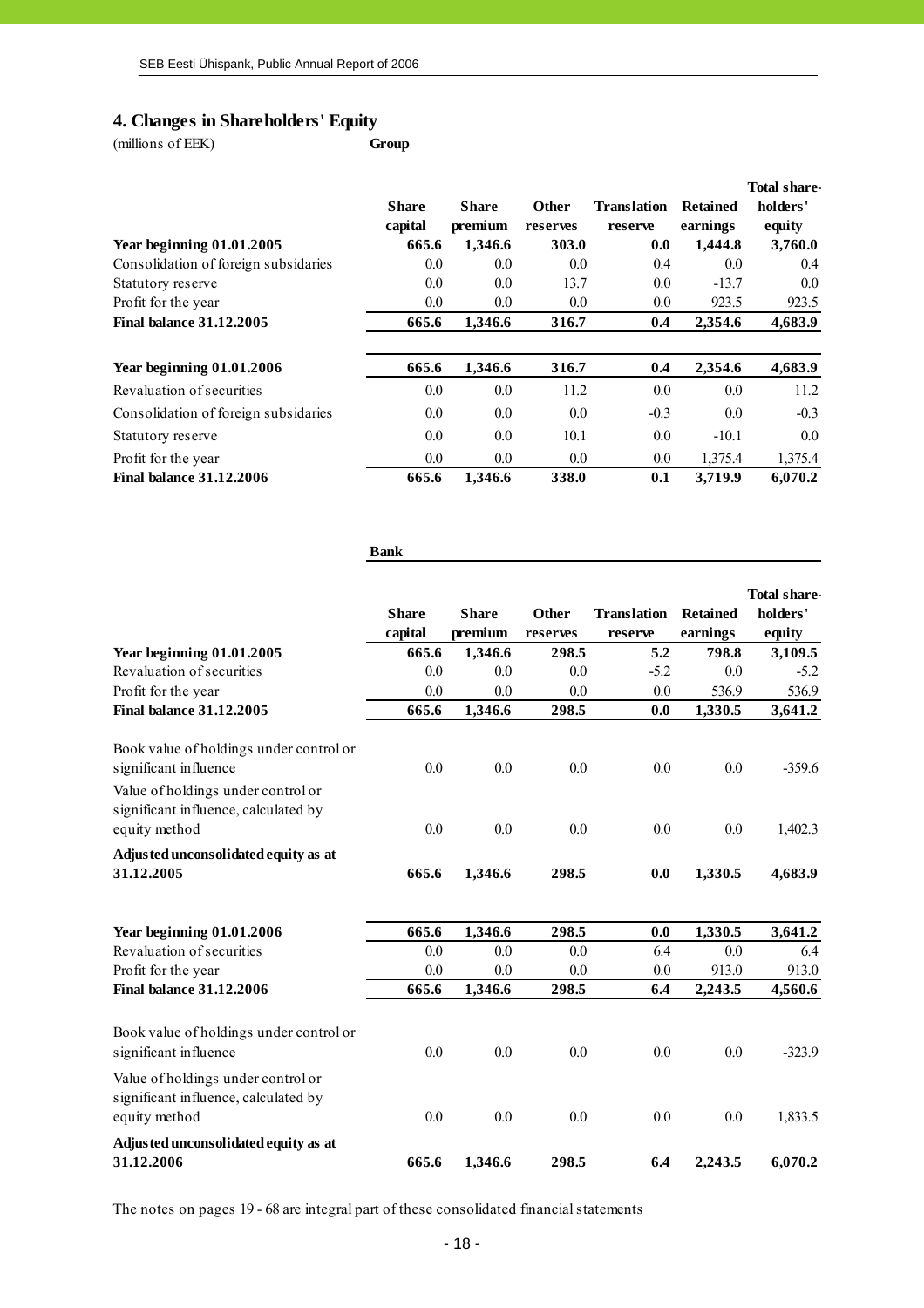# **Note 1**

# **ACCOUNTING PRINCIPLES**

AS SEB Eesti Ühispank (Reg. No. 10004252) is a credit institution registered in Tallinn (Estonia), Tornimäe Street 2, the sole shareholder of which is SEB AB, who is also the ultimate controlling party, registered in Sweden.

As at the end of year 2006 SEB Eesti Ühispank Group employed 1 546 people.

# **1.1. Basis of preparation**

These financial statements of SEB Eesti Ühispank Group (the Group) are prepared in accordance with International Financial Reporting Standards (IFRS) as adopted by the EU. The principal accounting policies applied in the preparation of these consolidated financial statements are set out below. These policies have been consistently applied to all the years presented, unless otherwise stated.

These financial statements have been prepared under the historical cost convention, except as disclosed in some of the accounting policies below. Financial statements have been prepared according to accrual principle of accounting.

These financial statements have been prepared in millions of Estonian kroons.

When the presentation or classification of items in the financial statements is amended, comparative amounts for the previous period are also reclassified, if not referred differently in specific accounting principle.

The preparation of the consolidated financial statements in accordance with the International Financial Reporting Standards as adopted by the EU requires the use of certain critical accounting estimates and assumptions that affect the reported amounts of assets and liabilities and disclosure of contingent assets and liabilities at the date of the financial statements and the reported amounts of revenues and expenses for the reporting period. Although these estimates are based on management's best knowledge and judgement of current events and actions, the actual outcome and the results ultimately may significantly differ from those estimates. More detailed overview of the estimates made is provided under accounting principles set out below. Critical estimates and judgement are specifically used in the following areas:

- a) Impairment losses on loans and advances
- b) Impairment assessment for goodwill
- c) Assets held for sale
- d) Fair value of derivative financial instruments

Estimates and judgments are continually evaluated based on historical experience and other factors, including expectations of future events that are believed to be reasonable under the circumstances.

Certain new standards, amendments and interpretations to existing standards have been published by the time of compiling these financial statements that are mandatory for the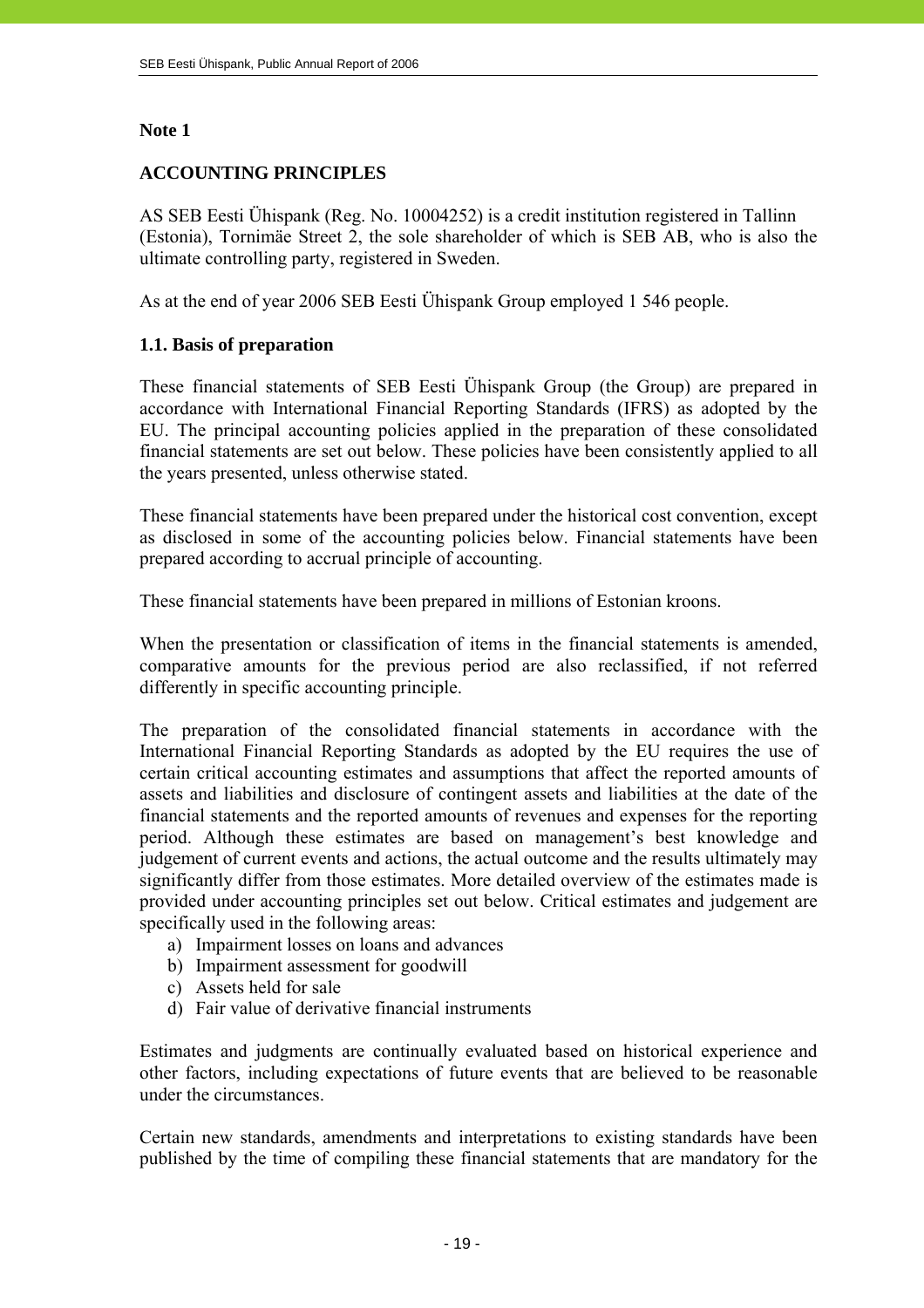company's accounting periods beginning on or after 1 January 2007 or later periods. The overview of these standards and the Group management estimate of the potential impact of applying the new standards and interpretations is given at the end of this section (Note 1.27).

# **1.2. Consolidation**

These consolidated financial statements of the SEB Eesti Ühispank Group comprise of the financial statements of the parent company AS SEB Eesti Ühispank and its subsidiaries as at 31. December 2006. The subsidiaries being consolidated are listed on page 4 (See table 1.1).

In the group's consolidated financial statements, the financial statements of the parent bank and its subsidiaries have been combined on a line-by-line basis. Intra-group balances and intra-group transactions and unrealised gains on transactions between group companies have been eliminated in full. Unrealised losses are also eliminated unless the transaction provides evidence of impairment of the asset transferred. All the subsidiaries that are controlled by SEB Eesti Ühispank have been consolidated. The accounts of the subsidiaries used for consolidation have been prepared in conformity with the accounting principles of the parent company.

# Subsidiaries

Subsidiary is an entity controlled by the parent company. Control is presumed to exist when the parent owns, directly or indirectly, more than 50% of the voting power of an enterprise or otherwise has power to govern the financial and operating policies. Subsidiaries are consolidated from the date on which control is transferred to the Group and are no longer consolidated from the date that control ceases to exist.

The purchase method of accounting is used to account for the acquisition of subsidiaries. The cost of an acquisition is measured as the fair value of the assets given, equity instruments issued and liabilities incurred or assumed at the date of exchange, plus costs directly attributable to the acquisition. According to the purchase method all the identifiable assets and liabilities of the subsidiary acquired are measured at their fair values at the acquisition date, irrespective of the extent of any minority interest, and the excess of the cost of acquisition over the fair value of the net assets of the subsidiary acquired is recorded as goodwill (Note 1.8). If the cost of acquisition is less than the fair value of the net assets of the subsidiary acquired, the difference is recognised directly in the income statement.

Revenues and expenses of the subsidiaries acquired within the financial year are consolidated into the group income statement starting from the date of acquisition to the end of the financial year. Result of operations of subsidiaries disposed of during the year is consolidated into group income statement from the beginning of the financial year until the date of disposal.

# Associates

Associate is an entity over which the Group has significant influence, but which it does not control. Generally, significant influence is presumed to exist when the group holds between 20% and 50% of the voting rights.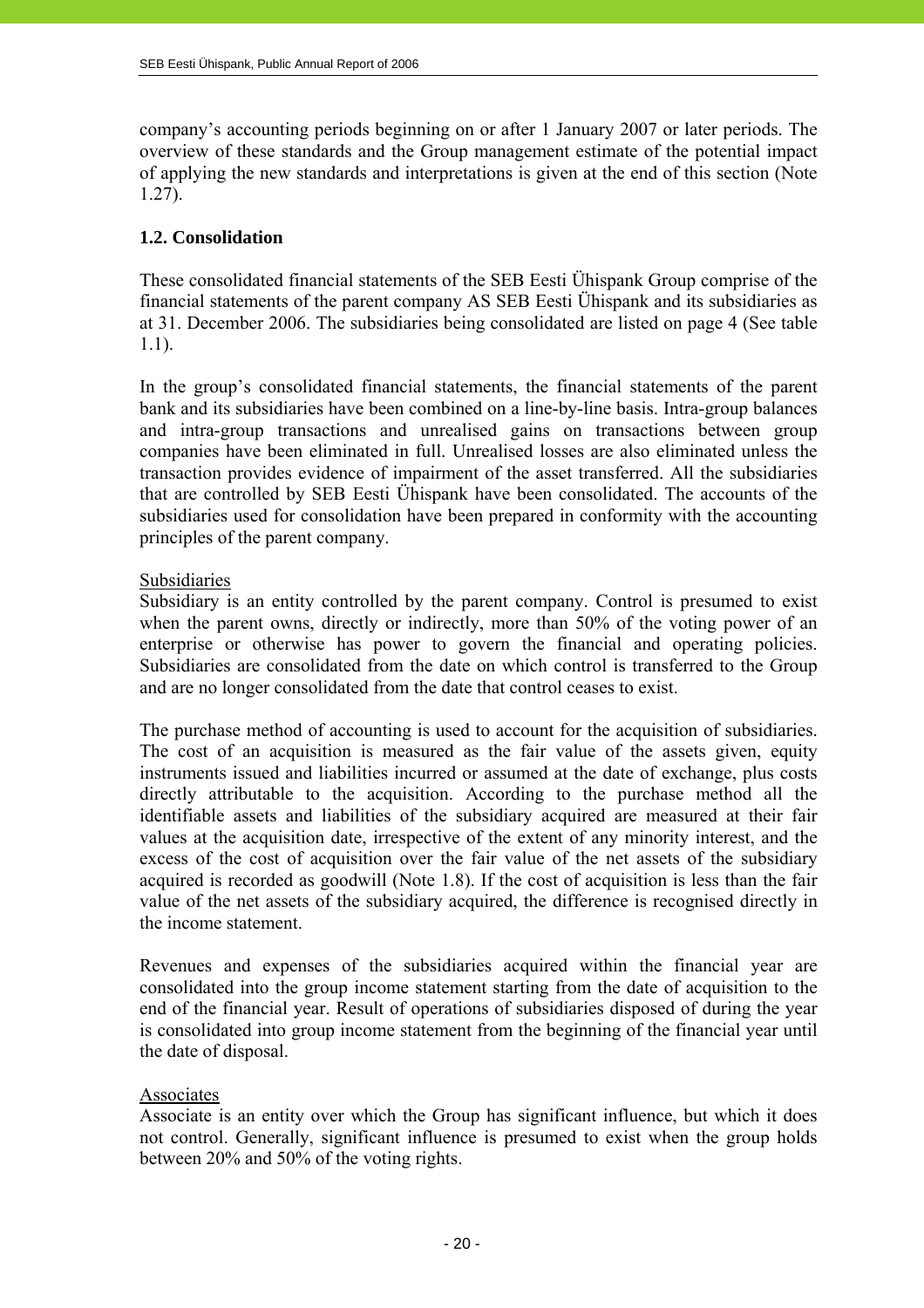Investments in associates are initially recognised at cost. The Group's investment in associates includes goodwill (net of any accumulated impairment loss) identified on acquisition (Note 1.8). Investments in associates are accounted for under the equity method of accounting. Under this method, the investment in Group financial statements is increased by the share of post-acquisition profit and reduced by the share of loss or distribution of profit received from the associated company and attributable to the Group and any goodwill impairment. The Group's share of post-acquisition movements in reserves is recognised in reserves. When the Group's share of losses in an associate equals or exceeds its interest in the associate, including any other unsecured receivables, the Group does not recognise further losses, unless it has incurred obligations or made payments on behalf of the associate.

Unrealised gains on transactions between the Group and its associates are eliminated to the extent of the Group's interest in the associates. Unrealised losses are also eliminated unless the transaction provides evidence of an impairment of the asset transferred. Accounting policies have been changed where necessary to ensure consistency with the policies adopted by the Group.

#### Parent company separate financial statements – primary statements

In the parent separate primary financial statements the investments into the shares of subsidiaries and associated companies are accounted for at cost less any impairment recognized.

# **1.3. Foreign currency transactions and assets and liabilities denominated in a foreign currency**

#### Functional currency

The financial statements of the Group companies have been prepared using the currency (*functional currency*) which best reflects the company's economic environment. The consolidated financial statements have been presented in Estonian kroons, which is also the functional currency of the parent company.

#### Foreign currency transactions

Foreign currency transactions have been recorded based on foreign currency exchange rates of the Bank of Estonia (Central Bank) prevailing on the transaction dates. In the case of differences in the transfer of cash (i.e. settlement) and exchange rates prevailing on the transaction date, the exchange rate differences are recorded in the income statement under the line "Net profit from financial activities".

#### Assets and liabilities denominated in foreign currencies

Monetary assets and liabilities and non-monetary assets and liabilities valued at fair value and denominated in foreign currencies have been translated into Estonian kroons based on the foreign currency exchange rates of the Bank of Estonia prevailing on the balance sheet date. Gains and losses on translation form monetary assets and liabilities are recorded in the income statement under the line "Net profit from financial activities". Changes in the fair value of monetary securities denominated in foreign currency classified as available for sale are analysed between translation differences resulting from changes in the amortised cost of the security and other changes in the carrying amount of the security. Translation differences related to changes in the amortised cost are recognised in profit or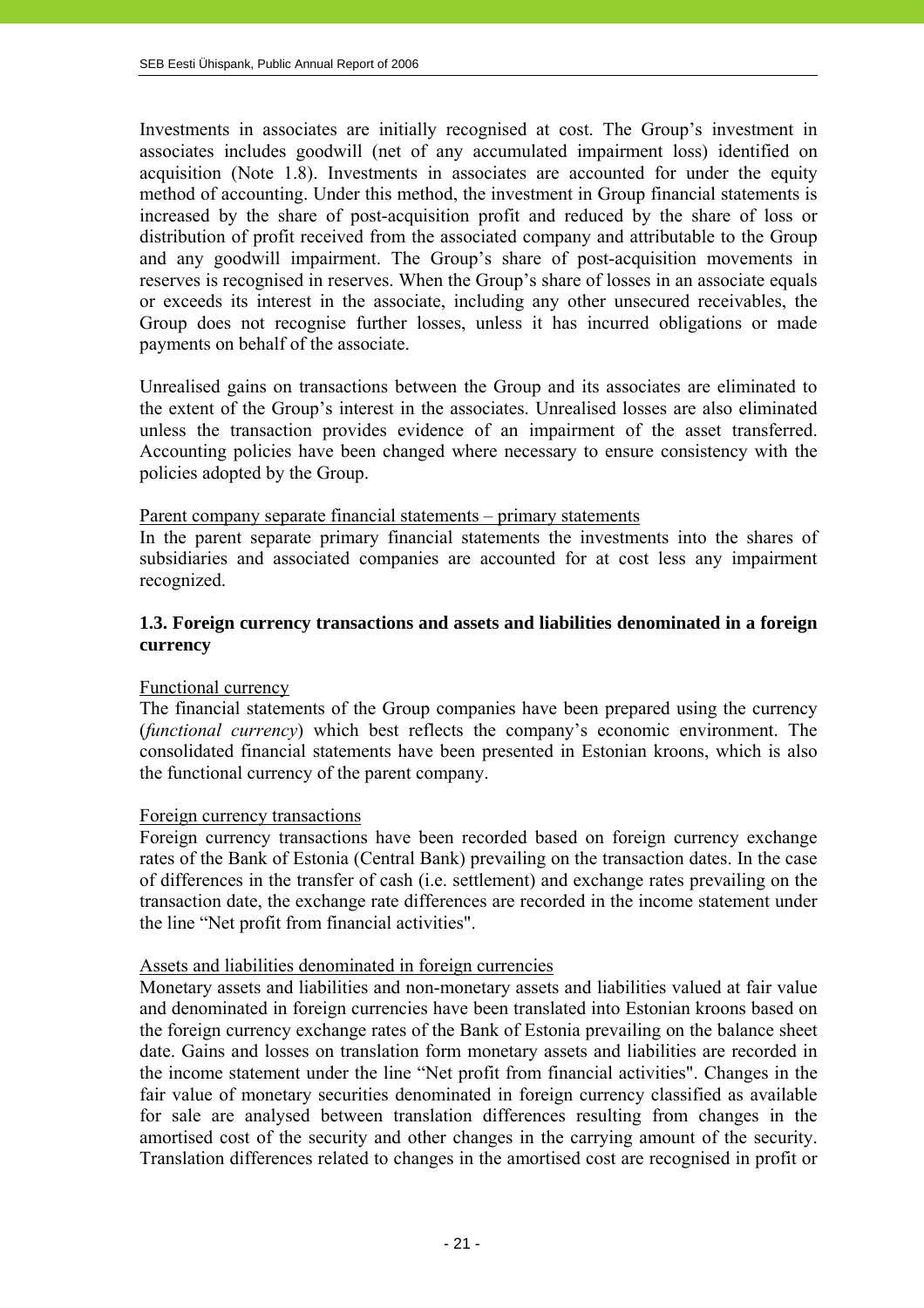loss as "Net profit from financial activities", and other changes in the carrying amount are recognised in fair value reserve in equity. Translation differences on non-monetary items, such as equities held at fair value through profit or loss, are reported as part of the fair value gain or loss on line "Net profit from financial activities". Translation differences on non-monetary items, such as equities classified as available-for-sale financial assets, are included in the fair value reserve in equity.

#### Group companies

The results and financial position of all the group entities (none of which has the currency of a hyperinflationary economy) that have a functional currency different from the presentation currency are translated into the presentation currency. Income statements and cash flows of foreign entities are translated into Estonian kroons at average exchange rates (unless this average is not a reasonable approximation of the cumulative effect of the rates prevailing on the transaction dates, in which case income and expenses are translated at the dates of the transactions) for the year and their balance sheets are translated at the exchange rates ruling on 31 December, the balance sheet date. Unrealised exchange differences arising from the translation are taken to a separate account in shareholders' equity. When a foreign entity is sold (or part of it is sold), such exchange differences are recognised in the income statement as part of the gain or loss on sale.

# **1.4. Cash and cash equivalents**

For the purposes of the cash flow statement, cash and cash equivalents are cash at hand, available for use deposits due from central bank and readily available deposits in other credit institutions and also less than 3-month maturity liquid securities acquired for trading purpose or decided to be recognized at fair value through profit or loss at inception.

# **1.5. Financial assets**

Financial assets are any assets that are cash, a contractual right to receive cash or another financial asset from another enterprise, a contractual right to exchange financial instruments with another enterprise under conditions that are potentially favourable or an equity instrument of another enterprise. The Group classifies its financial assets in the following categories:

- 1.5.1. loans and receivables,
- 1.5.2. financial assets at fair value through profit or loss,
- 1.5.3. available for sale financial assets.

Management determines the classification of its investments at initial recognition.

# **1.5.1. Loans and receivables**

# Loans and receivables

Loans and receivables are non-derivative financial assets with fixed or determinable payments that are not quoted in an active market. They arise when the Group provides money, goods or services directly to a debtor with no intention of trading the resulting receivable.

Loans and receivables are recognized in the balance sheet when the cash is paid to the borrower and are initially recognized at fair value plus transaction costs and are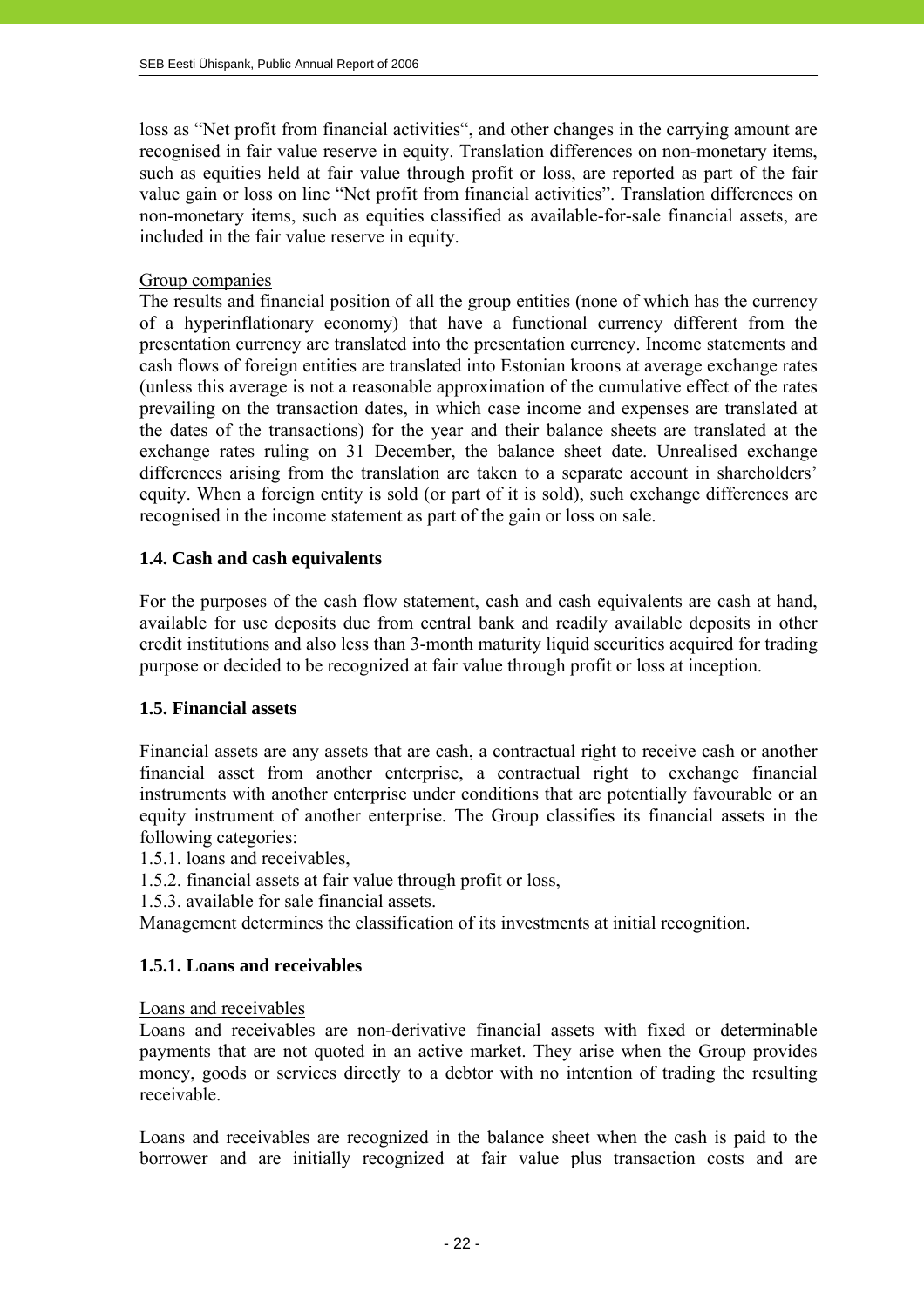derecognized only when they are repaid or written-off, regardless of the fact that part of them may be recognized as costs through providing allowances for loans. The loan allowances are presented on the respective balance sheet line at negative value. Loans have been recognized in the balance sheet at amortized cost using the effective interest rate method. Accrued interest on the loans and not yet collected is recorded in the separate balance sheet line under accruals. For overdrafts and credit cards, the actual use of the limit by the borrower is stated in the balance sheet. The unused credit limit is recognized as contingent (off-balance sheet) commitment.

#### Leasing receivables

Financial lease claims include receivables from financial lease, consumer factoring and installment sale. A financial lease is a rental transaction where all major risks and rights deriving from the use of the leased assets are transferred from the leasing firm to the lessee. Legal ownership to the property may be transferred to the lessee at the end of the lease period.

The receivables from the financial lease agreements are recognized in net present value of the minimum lease payments, from which the payments of principal received have been deducted. Lease payments collected are allocated between repayment of principal and financial income. Financial income is recognized over the rental period based on the pattern reflecting a constant periodic rate of return on the lessor's net investment in the finance lease. Initial service fees collected at issuance are included into the calculation of effective interest rate and lessor's net investment. Allowances for lease receivables are presented on the respective balance sheet line at negative value.

The lease receivable to the client is recognized in the balance sheet as of the moment of delivering the assets being the object of the agreement to the client. In case of transactions, in which the assets being the object of the agreement having a long delivery term have not yet been delivered to the client, the payments received from the lessees under these agreements are recognized in the balance sheet as prepayments of buyers under "accrued expenses and deferred income". The amounts paid by the leasing firm for the assets under lease agreements not yet delivered are recognized in the balance sheet as prepayments to suppliers under "accrued income and prepaid expenses".

#### Factoring receivables

Factoring transactions are considered to be financing transactions where the leasing firm provides the financial resources to its selling partners through transfer of the rights to the receivables from these sales transactions. The leasing firm acquires the right for the receivables payable by the buyer subject to the sales contract.

Factoring is the transfer of receivables. Depending on the terms of the factoring contract the buyer either accepts the transfer of substantially all the risks and rewards of the ownership of the receivable (non-recourse factoring) or retains the right to transfer the risks and rewards back to the seller during a pre-specified term (recourse factoring).

Factoring receivables are recorded in the balance sheet at amortisied cost, from which the payments of principal claim collected have been deducted. Allowances for factoring receivables are presented on the respective balance sheet line at negative value. The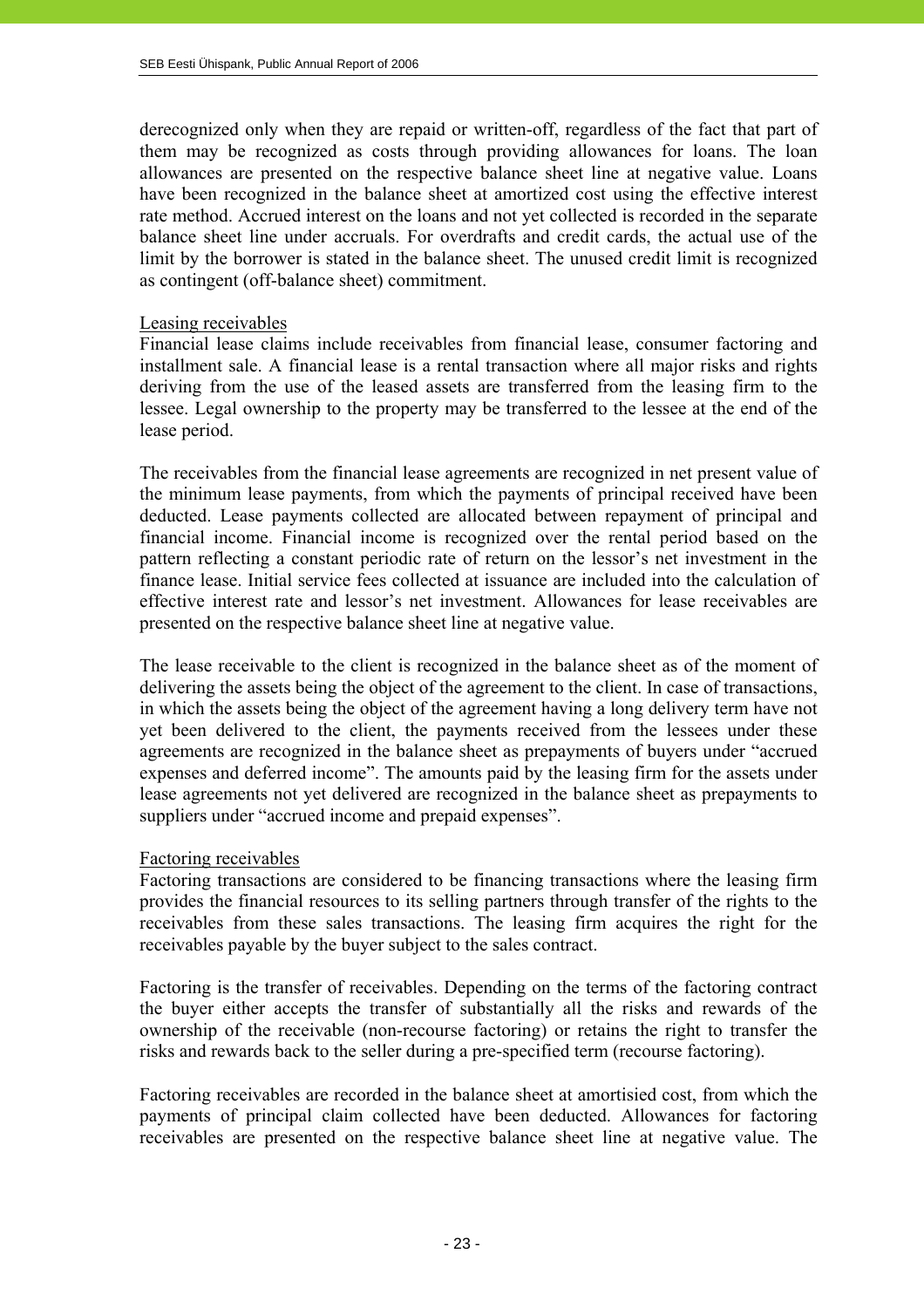receivable to the client is recognized as of the moment of factoring the purchase-sale agreement, i.e. as of assuming the receivable.

#### Valuation of loans and receivables

The Group assesses consistently whether there is objective evidence that a financial asset or group of financial assets is impaired. A financial asset or a group of financial assets is impaired and impairment losses are incurred only if there is objective evidence of impairment as a result of one or more events that occurred after the initial recognition of the asset (a 'loss event') and that loss event (or events) has an impact on the estimated future cash flows of the financial asset or group of financial assets that can be reliably estimated.

For valuation of loans and receivables several risks are prudently considered. SEB Eesti Ühispank introduced a customer rating system for evaluating corporate loans, corresponding to the principles used in SEB, the parent bank of SEB Eesti Ühispank. Valuation of the customer receivables is based on the client's company's financial position, situation of the industry, trustworthiness of the borrower, competence of the management of the client, timely fulfillment of contractual obligations and other factors, all of which together help to assess the value of the receivable and the amount of incurred loss in the portfolio of loans. Valuation of loans to private individuals is based on timely fulfillment of contractual obligations, solvency and collateral, age, educational status, length of employment, saving practices and other factors, affecting the credit risk.

The Group first assesses whether objective evidence of impairment exists individually for financial assets that are individually significant, and individually or collectively for financial assets that are not individually significant. If the Group determines that no objective evidence of impairment exists for an individually assessed financial asset, whether significant or not, it includes the asset in a group of financial assets with similar credit risk characteristics and collectively assesses them for impairment. Assets that are individually assessed for impairment and for which an impairment loss is or continues to be recognised are not included in a collective assessment of impairment. For the purposes of a collective evaluation of impairment, financial assets are grouped on the basis of similar credit risk characteristics (ie, on the basis of the Group's grading process that considers asset type, industry, collateral type, past-due status and other relevant factors). Those characteristics are relevant to the estimation of future cash flows for groups of such assets.

Future cash flows in a group of financial assets that are collectively evaluated for impairment are estimated on the basis of the contractual cash flows of the assets in the Group and historical loss experience for assets with credit risk characteristics similar to those in the Group. Historical loss experience is adjusted on the basis of current observable data to reflect the effects of current conditions that did not affect the period on which the historical loss experience is based and to remove the effects of conditions in the historical period that do not currently exist. The methodology and assumptions used for estimating future cash flows are reviewed regularly by the Group to reduce any differences between loss estimates and actual loss experience.

For assessment of loan losses, the probability of collecting the loan and interest payments over the coming periods are considered, as well as discounted present value of estimated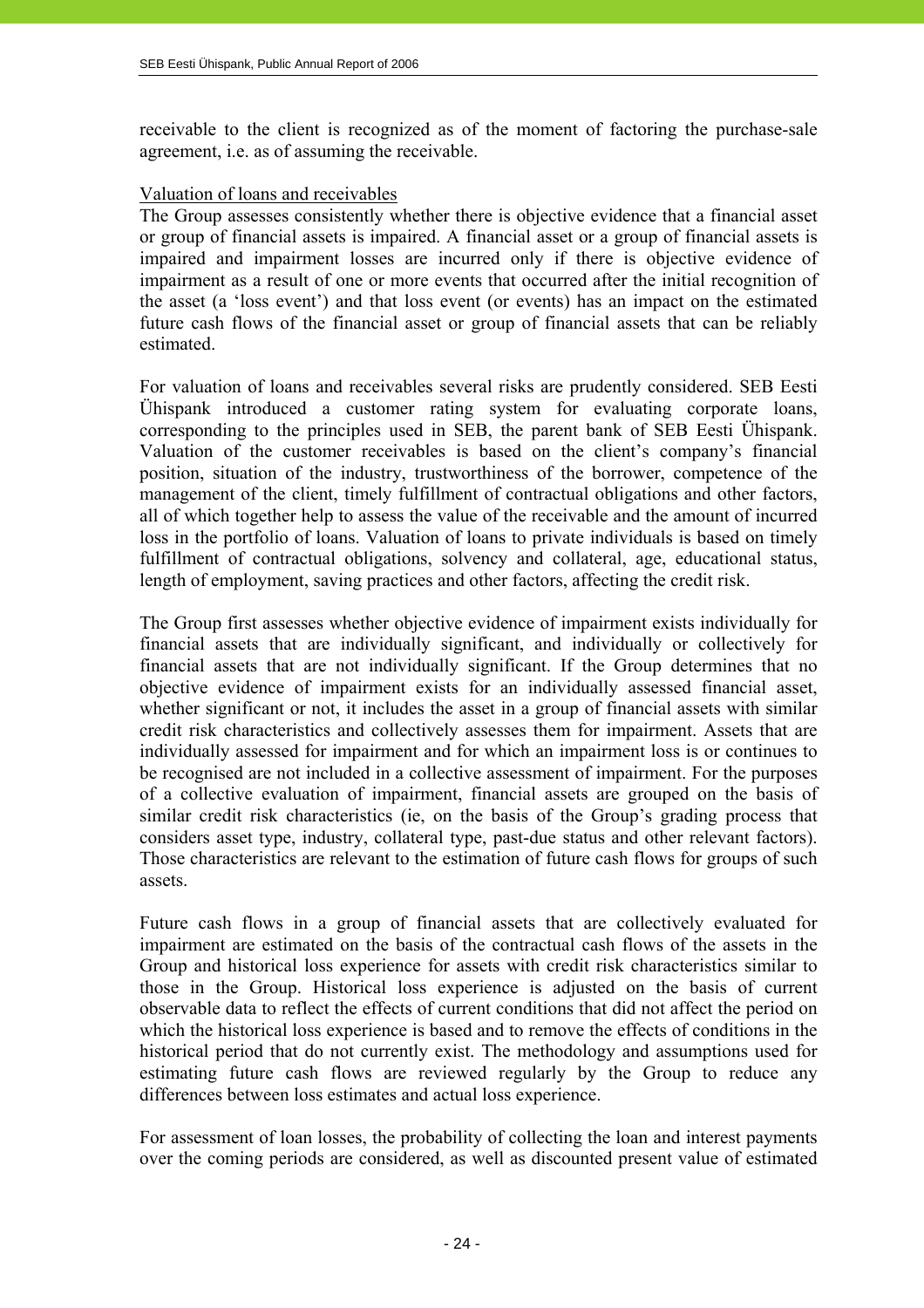collections, discounted at the financial asset's original effective interest rate, and anticipated proceeds from the realization of collateral (excluding future credit losses that have not been incurred), which together help to assess the amount of loss incurred of the loan. The amount of the loss is measured as the difference between the asset's carrying amount and the present value of estimated future cash flows. For these assessed incurred loan losses, the relevant allowance has been established. The carrying amount of the asset is reduced through the use of an allowance account and the amount of the loss is recognised in the income statement. Specific and collective (based on incurred loss estimation on the group basis) allowances are provided for individually assessed loans, and group based allowances for homogenous loan groups.

If, in a subsequent period, the amount of the impairment loss decreases and the decrease can be related objectively to an event occurring after the impairment was recognised (such as an improvement in the debtor's credit rating), the previously recognised impairment loss is reversed by adjusting the allowance account. The amount of the reversal is recognised in the income statement in "Value adjustments of advances and off-balance sheet commitments".

When a loan is uncollectible, it is written off against the related allowance for loan impairment. Such loans are written off after all the necessary procedures have been completed and the amount of the loss has been determined.

Loans that are either subject to collective impairment assessment or individually significant and whose terms have been renegotiated are no longer considered to be past due but are treated as normal loans.

Interest income on loans is presented on the income statement under "Interest income".

#### **1.5.2. Financial assets at fair value through profit or loss**

Financial assets at fair value through profit or loss include:

- financial assets held for trading
- financial assets designated at fair value through profit or loss at inception

#### Financial assets held for trading

This group of financial assets includes securities acquired or incurred principally for the purpose of selling or repurchasing in the near term or if it is part of a portfolio of identified financial instruments that are managed together and for which there is evidence of a recent actual pattern of short-term profit-taking, and derivatives.

#### *Securities acquired or incurred principally for the purpose of selling or repurchasing in the near term*

This group includes shares and bonds acquired for trading purpose. Trading securities are initially recognized at fair value net of transaction costs on the trade date and are subsequently presented in fair value.

The fair value of held for trading securities quoted on an active market are based on current bid prices. The shares not quoted on an active market are revalued in fair value according to the price of the last transaction. If this price is not reliable, the shares are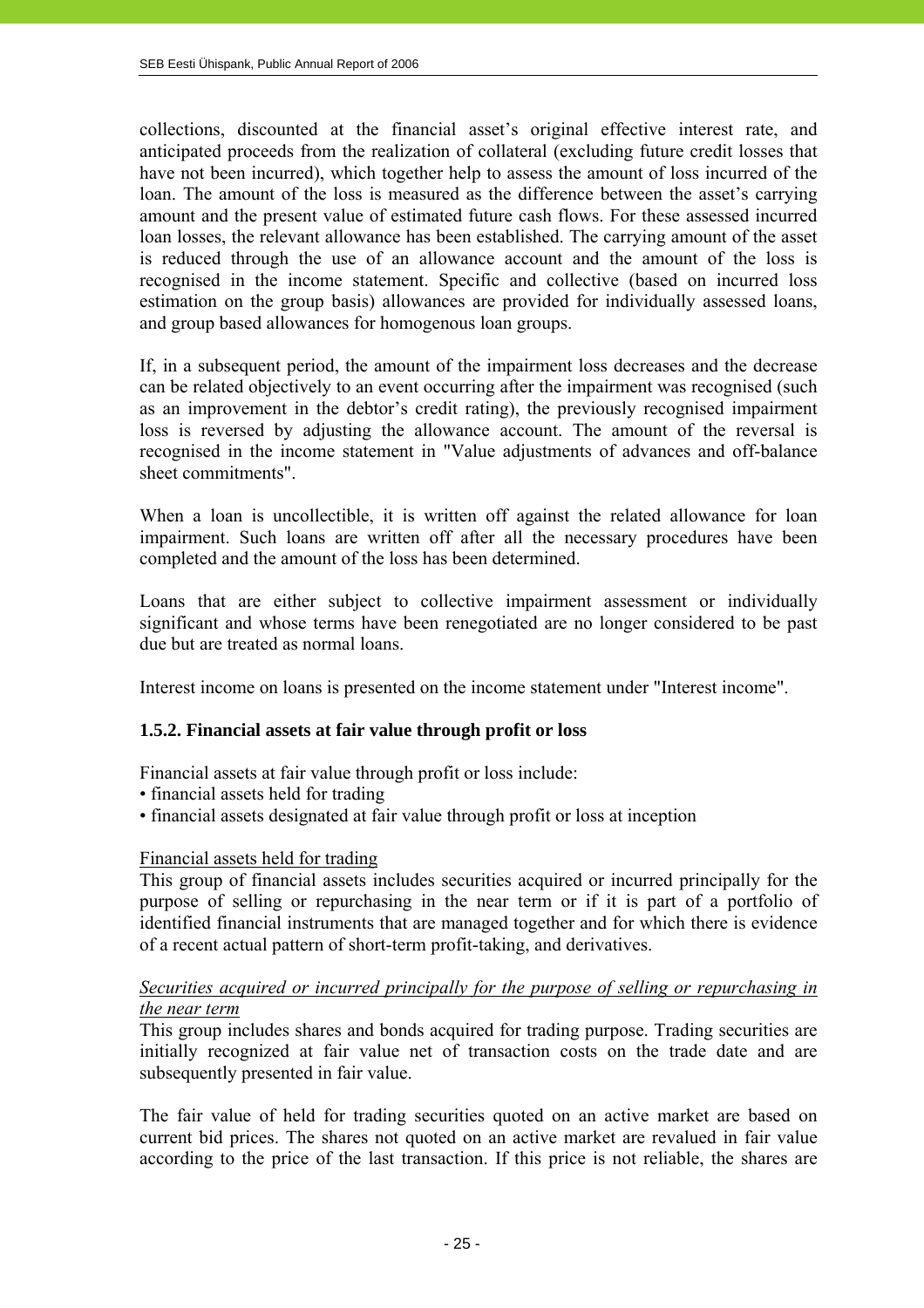revaluated into fair value based on all available information regarding the investment value. For held for trading debt securities, which are not quoted on an active market, cash flows are discounted at market interest rates, issuer's risk added.

In any case, if the market for a financial asset is not active, the Group establishes fair value by using valuation techniques. These include the use of recent arm's length transactions, discounted cash flow analysis, and other valuation techniques commonly used by market participants.

The unrealized and realized result of the trading securities is recorded in income statement under "Net profit from financial activities".

#### *Derivatives*

Derivatives (forward-, swap- and option transactions) are initially recognized at fair value net of transaction costs on the trade date and are subsequently presented at fair value. If derivatives are quoted on an active market, market value is used as a fair value. If not, the valuation techniques are used to find the fair value.

These transactions are booked in balance sheet as assets, if their fair value is positive and as liabilities, if the fair value is negative. The fair values of derivative assets and liabilities recorded in balance sheet are not netted. The Group does not apply hedge accounting principles for the accounting of derivative financial instruments.

In valuation of currency derivatives (excl. currency options), future cash flows are discounted using market interest rates. Currency and equity options are revalued to market value, if active market exists. If a reliable market value can not be obtained, the fair value of options is calculated by using the Black-Scholes model.

Currency forward and swap transactions are valued by discounting future cash flows using effective interest rate. Respective interest income is presented in the income statement under "Interest income".

The realized profit and unrealized gain/loss from the revaluation of derivatives is recorded in the income statement under "Net profit from financial activities".

#### Financial assets designated at fair value through profit or loss at inception

In this class of securities are classified securities where the company has upon initial recognition designated the securities to be recorded as at fair value through profit or loss and as a result the changes in the fair value of these securities are consistently recognized in the profit or loss of the reporting period.

In the current reporting period this class of securities includes the portfolio of investments acquired and held to cover the insurance and investment contracts concluded by the life insurance company belonging to the group. The realized and unrealized result from the revaluation of these securities is recorded in the income statement under "Other operating income/expense". This group also includes the liquidity portfolio held to manage the liquidity risk, but simultaneously these investments are managed and evaluated to gain from fair value changes. Interest income on these instruments are recognized in income statement under "Interest income". The realized and unrealized result from the revaluation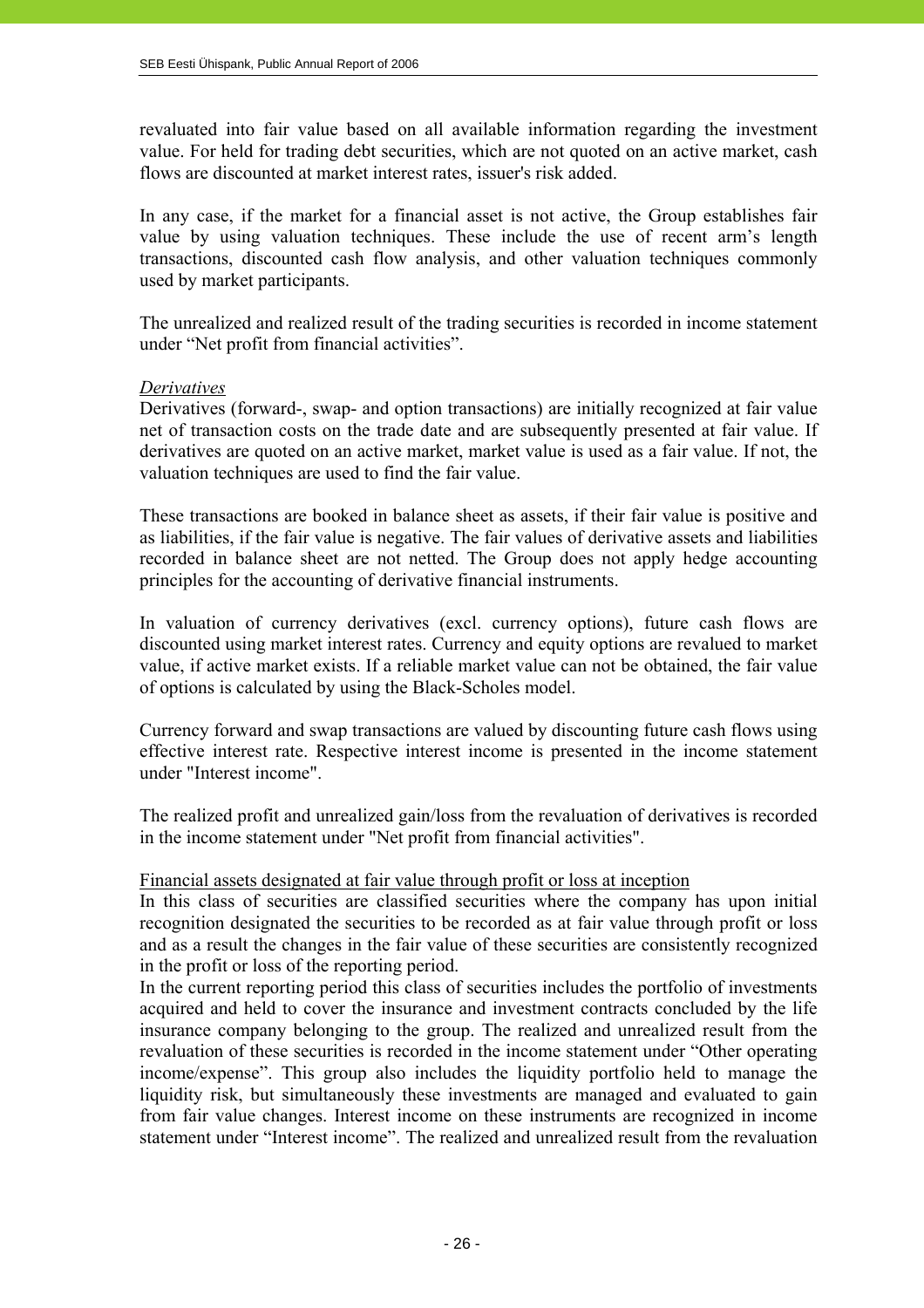of these securities is recorded in the income statement under "Net profit from financial activities".

# **1.5.3. Available for sale financial assets**

Securities are classified as available for sale financial assets, if they do not belong to one of the aforementioned categories: financial assets held for trading or other financial assets designated at fair value through profit or loss. Available-for-sale investments are intended to be held for an indefinite period of time, which may be sold in response to needs for liquidity or changes in interest rates, exchange rates or equity prices; or investments with strategic purpose for long-term holding.

Available for sale financial assets are recorded at fair value plus transaction costs on their settlement date. Subsequently they are carried at fair value. If the assessment of fair value is not reliable, the securities will be presented at amortized cost (i.e. original acquisition cost less possible write-downs for impairment). The gains and losses arising from changes in the fair value of available for sale financial assets are recognized directly in equity under "revaluation reserve".

The Group assesses consistently whether there is objective evidence that a financial asset available for sale is impaired. In the case of equity investments classified as available for sale, a significant or prolonged decline in the fair value of the security below its cost is considered in determining whether the assets are impaired. If any such evidence exists for available-for-sale financial assets, the cumulative loss – measured as the difference between the acquisition cost and the current fair value, less any impairment loss on that financial asset previously recognised in profit or loss – is removed from equity and recognised in the income statement. Impairment losses recognised in the income statement on equity instruments are not reversed through the income statement. If, in a subsequent period, the fair value of a debt instrument classified as available for sale increases and the increase can be objectively related to an event occurring after the impairment loss was recognised in profit or loss, the impairment loss is reversed through the income statement.

When the financial asset is derecognized the cumulative gain previously recognized in equity on that specific instrument is to the extent reversed from equity and the remaining portion is recognized in income statement under "Profit/loss from sale of long term investment".

Interest calculated using the effective interest method and foreign currency gains and losses on monetary assets classified as available for sale are recognised in the income statement. Dividends on available-for-sale equity instruments are recognised in the income statement when the entity's right to receive payment is established.

# **1.6. Offsetting financial instruments**

Financial assets and liabilities are offset and the net amount reported in the balance sheet only, when there is a legally enforceable right to offset and there is an intention to settle on net basis or realize the asset and settle the liability simultaneously.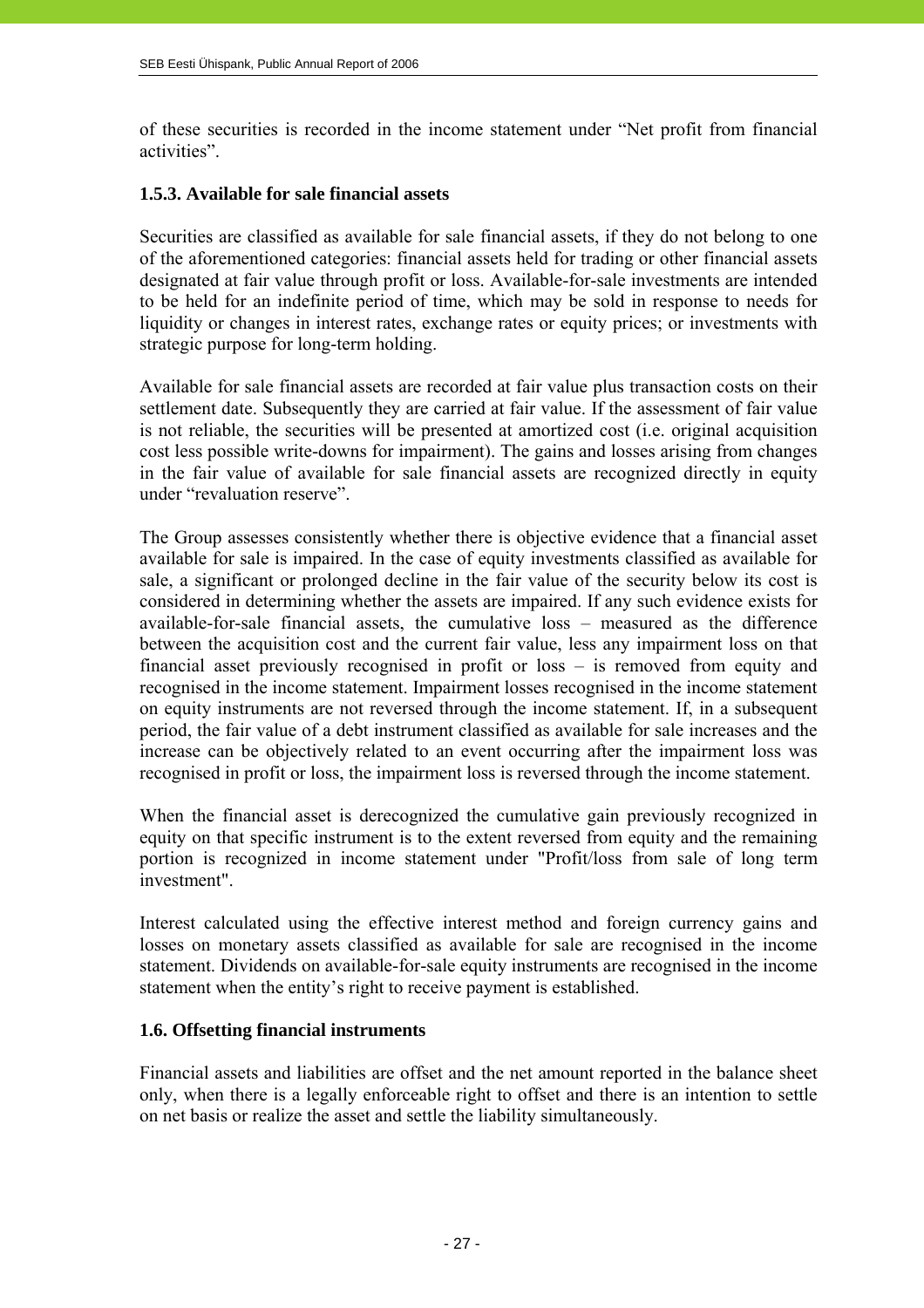# **1.7. Tangible and intangible assets other than goodwill**

Land, buildings, IT equipment, office equipment and other assets of long-term use are recognized in the balance sheet as tangible non-current assets. Intangible assets are identifiable, non-monetary assets without physical substance and currently comprise of acquired software.

Tangible non-current assets and intangible assets are initially recognised at acquisition cost, consisting of the purchase price, nonrefundable taxes and other direct costs related to taking the asset into use.

Subsequent costs are included in the asset's carrying amount or are recognised as a separate asset, as appropriate, only when it is probable that future economic benefits associated with the item will flow to the Group and the cost of the item can be measured reliably. All other repairs and maintenance are charged to other operating expenses during the financial period in which they are incurred.

Tangible non-current assets and intangible assets with finite useful lives are subsequently stated at historical cost less depreciation/amortization and any impairment losses. Depreciation/amortization is calculated starting from the month of acquisition until the carrying value reaches the residual value of the asset or if that is considered being insignificant the asset is fully depreciated. For assets having a substantial residual value, only the difference between the acquisition cost and the residual value is depreciated to expense over the useful lifetime of the asset. In case the residual value becomes greater than the carrying value of the asset, no further depreciation expense is calculated. Assets are depreciated/amortized on straight-line-basis.

Depreciation/amortization calculation is based on useful life of the asset, which serves as basis for forming the depreciation/amortization rates. Buildings are depreciated over 20-50 years, intangible assets with limited lifetime are amortized over 3-5 years, and other noncurrent tangible assets are depreciated over 2-10 years. Land is not depreciated and intangible assets with indefinite useful life are not amortized.

The appropriateness of depreciation/amortization rates, methods and residual values are consistently assessed.

The Group reviews tangible non-current assets and intangible assets for impairment losses whenever events or changes in circumstances indicate that the carrying amount may not be recoverable. An impairment loss is recognized for the amount by which the carrying amount of the asset exceeds its recoverable amount, which is the higher of an asset's net selling price and value in use. Depreciation, amortization and impairment is recorded in the income statement under "Value adjustments of investment properties, tangible and intangible assets".

Gains and losses on disposals are determined by comparing proceeds with carrying amount. These are included in other operating income / expenses in the income statement.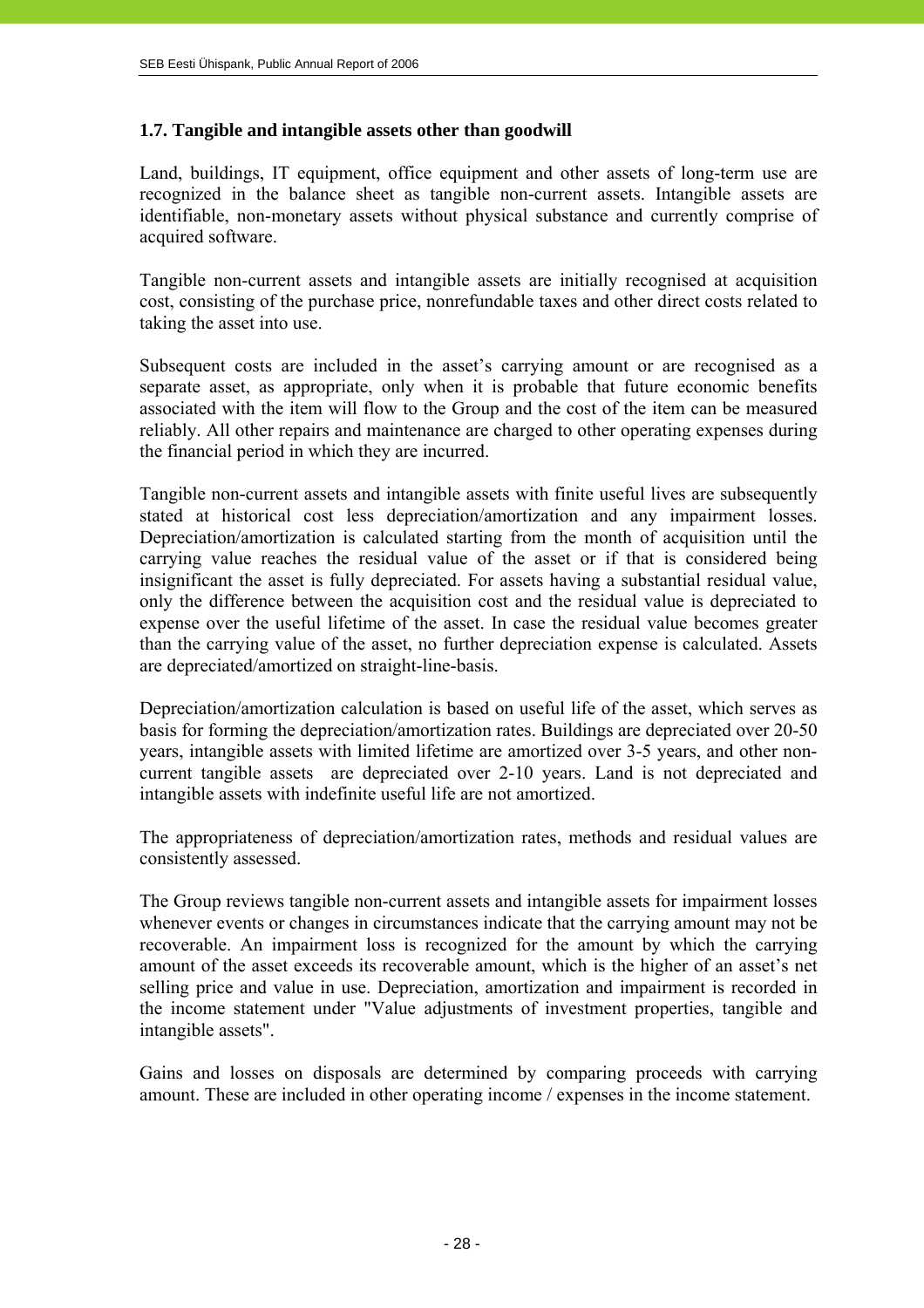#### Capitalization of expenses

Reconstruction expenditures of bank offices are capitalized as tangible assets and are subsequently charged to the income statement on a straight-line basis over five years or over the period of the lease, if that is shorter.

#### Establishment and Development Costs

Establishment and development costs are not capitalized. Advertising expenses and the expenses for launching of new products, services and processes are recognized as an expense as incurred. Expenditures related to trademarks etc., developed by the company itself, are also recorded as expense as incurred.

#### **1.8. Goodwill**

Goodwill represents the excess of the cost of an acquisition over the fair value of the company's share of the net assets acquired at the date of acquisition, reflecting the part of the acquisition cost that was paid for the assets that are not separately identifiable for the balance sheet purposes. Goodwill acquired from acquisition of a subsidiary is recorded in balance sheet as an intangible asset on a separate line. Goodwill acquired from acquisition of an associate is included in the cost of an associate in the balance sheet. (Note 1.2.)

Goodwill is recorded in the balance sheet at the date of acquisition. Subsequently goodwill is recorded in its historical cost less any impairment losses recognized. Goodwill arising from business combinations is not depreciated. Goodwill is instead tested annually (or more frequently if events or changes in circumstances indicate that the impairment may have incurred) for impairment by comparing the carrying amount of the goodwill to its recoverable amount. Goodwill is allocated to cash-generating units for the purpose of impairment testing and the recoverable amount is determined by discounting the expected cash flows of the relevant cash generating unit. An impairment loss is recognized for the amount by which the carrying amount of the goodwill exceeds its recoverable amount.

Gains and losses on the disposal of an entity include the carrying amount of goodwill relating to the entity sold.

Amortization calculations for goodwill balances recognized as a result of business combinations incurred before 1 January 2005, have been terminated since 1 January 2005.

#### **1.9. Investment properties**

Investment properties comprise property (land, buildings), which is held for the purposes to earn rental income or gain from the growth in its market value (capital appreciation), and which is not occupied by the Group for its own business activities. Investment properties are initially recorded at acquisition cost, consisting of the purchase price and other direct costs related to its acquisition. Subsequently investment property is carried at fair value using discounted cash flow method. Changes in fair value are recorded in the income statement under "Value adjustments of investment properties, tangible and intangible assets". Investment property carried at fair value is not depreciated.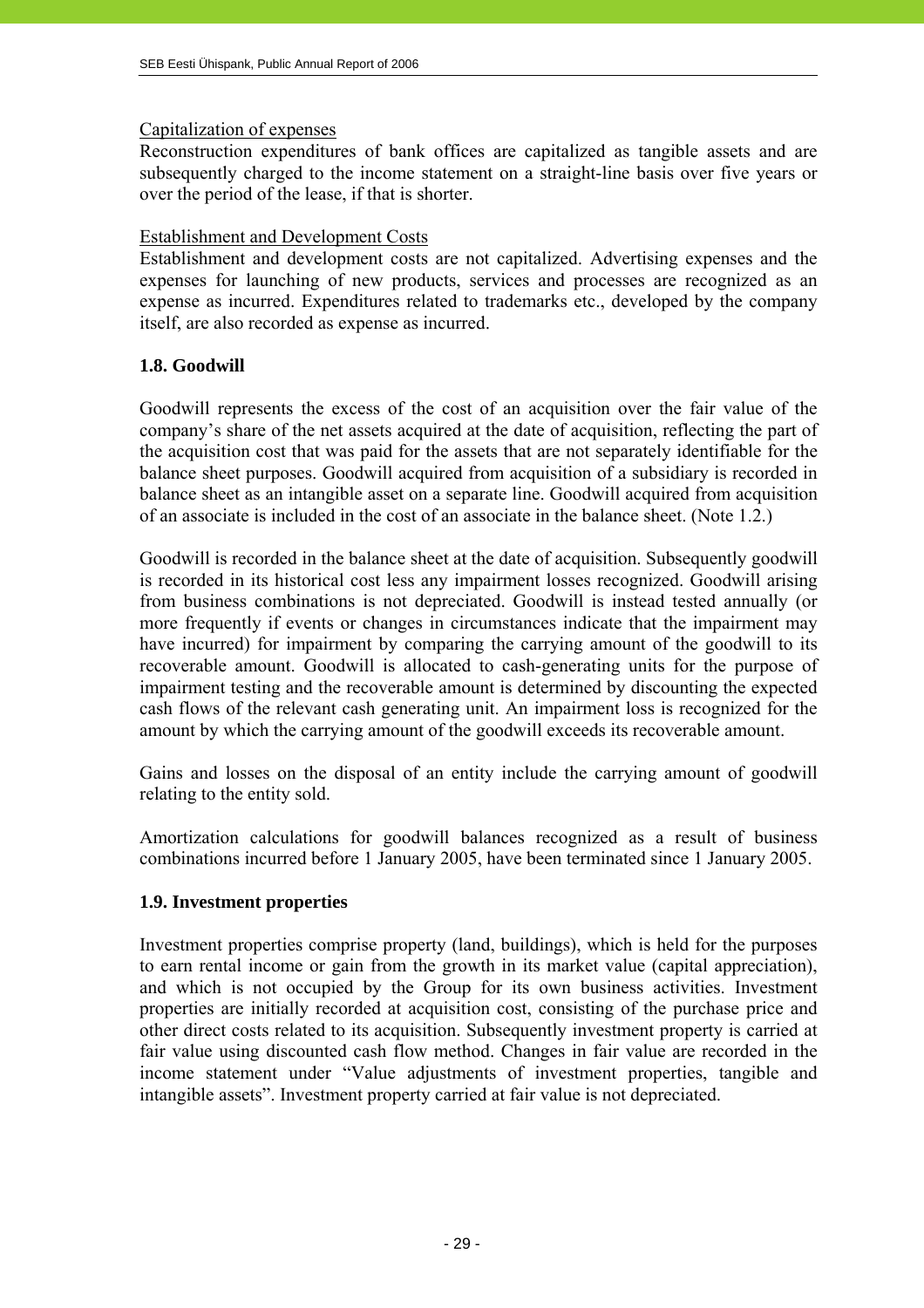#### **1.10. Non-financial assets held for sale**

Assets held for sale are tangible or intangible assets, for which the management has commenced active sales activities and the assets are offered for sale at a reasonable price compared to their fair value, and where it is reasonably expected that these assets will be disposed within 12 months.

Assets are classified as assets held for sale and stated at the lower of carrying amount and fair value less costs to sell if their carrying amount is expected to be recovered principally through a sale transaction rather than through a continuing use.

Depreciation calculation is terminated for the assets held for sale. Assets held for sale are recorded in balance sheet under "other assets".

#### **1.11. Impairment of non-financial assets**

Assets with an indefinite useful life are not subject to amortization and are tested annually for impairment, comparing the carrying value of the asset to its recoverable value. Assets that are subject to amortization are reviewed for impairment whenever events or changes in circumstances indicate that the carrying amount may not be recoverable. In such circumstances the recoverable value of the asset is assessed and compared to its carrying value. An impairment loss is recognized for the amount by which the asset's carrying amount exceeds its recoverable amount. The recoverable amount is the higher of an asset's fair value less costs to sell and value in use. For the purposes of assessing impairment, assets are grouped at the lowest levels for which there are separately identifiable cash flows (cash-generating units). Non-financial assets other than goodwill that suffered impairment are reviewed for possible reversal of the impairment at each reporting date.

#### **1.12. Leases – a group / company is the lessee**

Leases of assets where the company acquires substantially all the risks and rewards of ownership are classified as finance leases. Other leases are classified as operating leases.

Finance leases are capitalised at the inception of the lease at the lower of the fair value of the leased property or the present value of the minimum lease payments. Each lease payment is allocated between the repayment of a liability and finance charges (interest expense). The interest element of the finance cost is charged to the income statement over the lease period so as to produce a constant periodic rate of interest on the remaining balance of the liability for each period (effective interest rate method). Tangible noncurrent assets acquired under finance leases are depreciated similarly to acquired assets over the shorter of the useful life of the asset or the lease term.

Operating lease payments are recognised in income statement as expense over the rental period on straight line basis. The Group uses operating lease mainly for renting the buildings / premises. Rental expense is recognized in income statement as "other administrative expenses".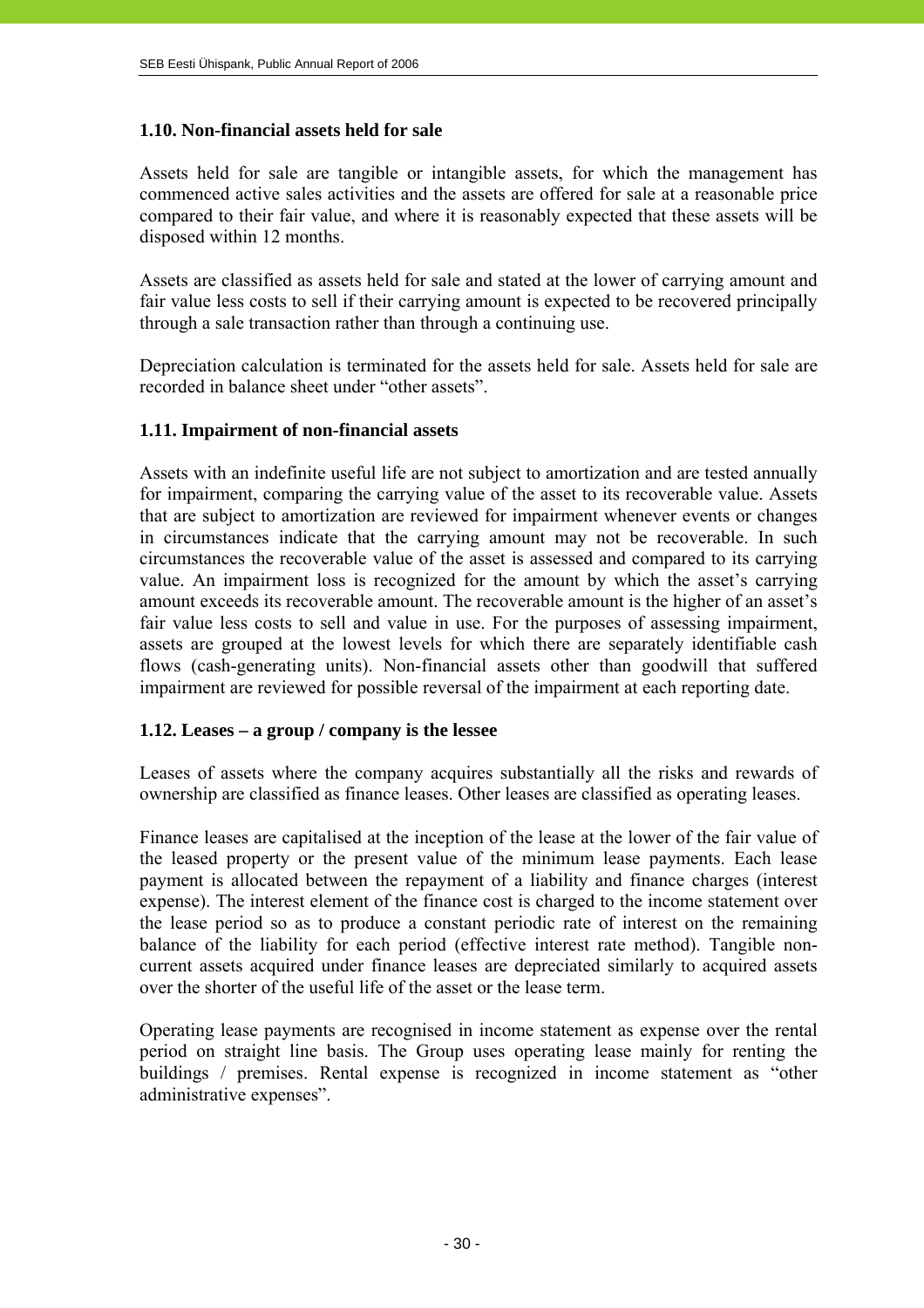### **1.13. Financial liabilities**

#### Customer Deposits

Deposits are recognized in the balance sheet on their settlement date at fair value net of transaction costs and are subsequently measured at amortized cost using effective interest rate method and recorded on line "due to customers of credit institutions" without accrued interests, which is presented under a separate line in liabilities "accrued expenses and deferred income". Interest expenses are recorded in the income statement under "Interest expenses".

# Borrowings and issued securities

Borrowings and issued securities are recognized initially at fair value net of transaction costs (the proceeds received, net of transaction costs incurred). Borrowings and issued securities are subsequently stated at amortized cost using the effective interest rate method; any difference between proceeds (net of transaction costs) and the redemption value is recognized in the income statement over the period of the instrument using effective interest rate.

The effective interest rate is the rate that exactly discounts the expected stream of future cash payments through maturity. The amortization of the transaction costs is presented in the income statement together with the interest expenses. The respective interest expenses are recorded in the income statement under "Interest expenses".

In case there is an unused limit for any borrowings, this is presented as contingent asset.

#### Financial liabilities of an investment contract

The life insurance company issues two types of investment contracts: unit-linked investment contracts and investment contracts with guaranteed interest.

For investment contracts with guaranteed interest, the amortised cost method is used for measurement. The financial liability comprises payments received from contracts and interest credited to the contracts, less administration fees and risk covers accounted for the past period. The annual guaranteed interest rate on these contracts remains between 3% and 4%, depending on the type of contract, time of conclusion and the currency of the specific contract. Depending on the type of contract, the interest rate is guaranteed either until maturity or for 5 years from conclusion of the contract, thereafter it may be adjusted. The financial liability also includes the amounts of additional profits assigned to the policyholders for the previous accounting years.

The financial liability of unit-linked contracts is recognised at fair value through profit and loss. The financial liability is dependent on the fair value of underlying financial assets. The fair value of the unit-linked financial liability is determined using the fair value of financial assets linked to the financial liability attributed to the policyholder on the balance sheet date.

#### **1.14. Embedded derivatives**

Embedded derivatives are usually separated from the host contract and accounted for in the same way as other derivatives (Note 1.5.2.). Embedded derivatives are not separated,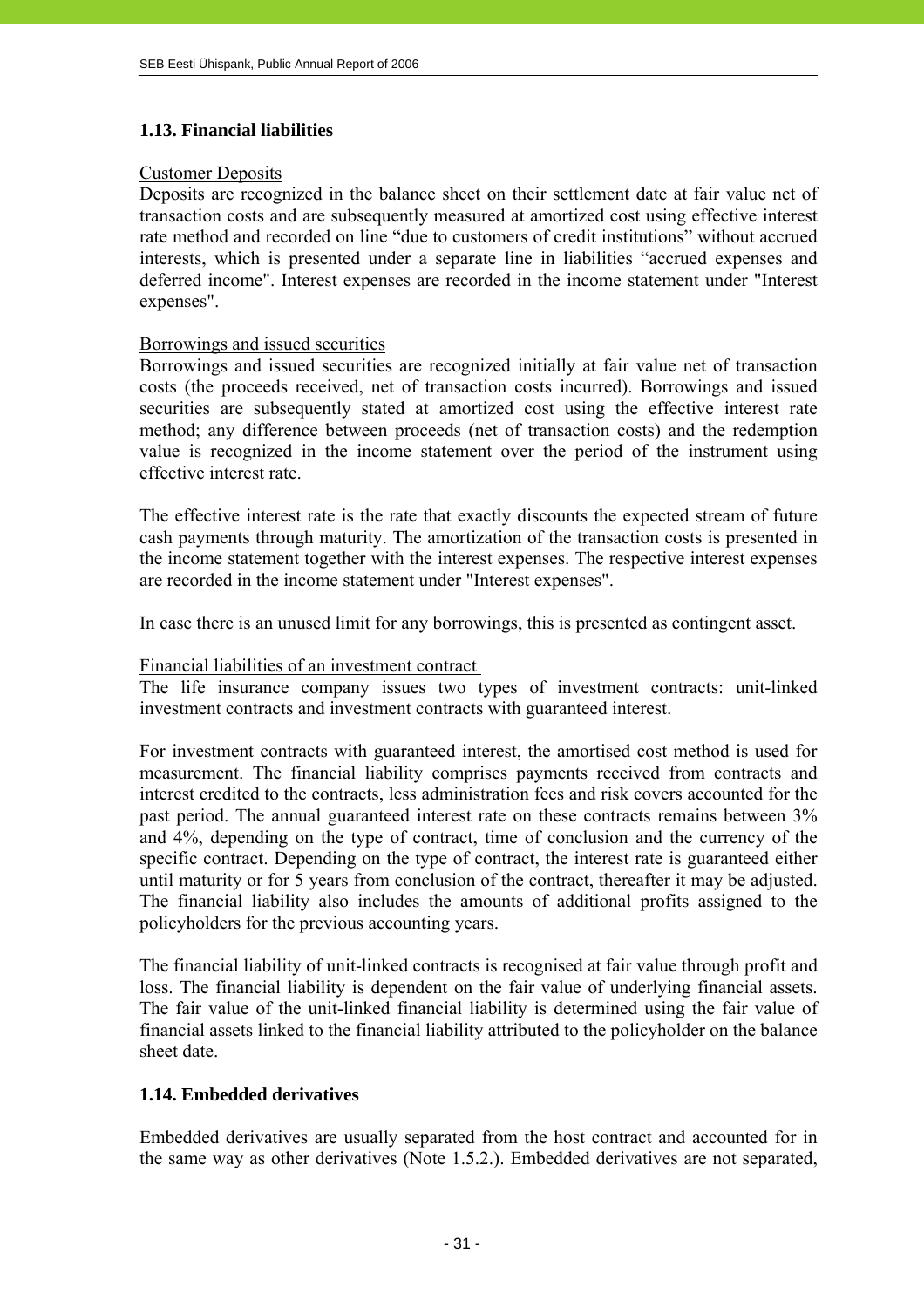if their economic characteristics and risks are closely related to the economic characteristics and risks of the host contract. However, in some circumstances also not closely related embedded derivatives may be not separated.

Some combined instruments (for example structured bonds), i.e. contracts that contain one or more embedded derivatives, are classified as a financial asset or financial liability at fair value through profit or loss. This choice means that the whole combined instrument is valued at fair value and that changes in fair value are recognized in profit or loss.

Other type of combined instruments (for example index linked deposits) are separated, so that host contract is recognised as deposit and measured at amortised cost using effective interest rate method, and embedded derivatives are recognised and measured at fair value.

# **1.15. Financial Guarantee contracts**

Financial guarantee contracts are contracts that require the issuer to make specified payments to reimburse the holder for a loss it incurs because a specified debtor fails to make payments when due, in accordance with the terms of a debt instrument. Such financial guarantees are given to banks, financial institutions, companies and other bodies on behalf of customers to secure loans, other banking facilities and liabilities to other parties.

Financial guarantees are initially recognised in the financial statements at fair value (contract value) on the date the guarantee was given. Subsequent to initial recognition, the bank's liabilities under such guarantees are recognized at the outstanding value of guarantee. In the income statement the fee income earned on a guarantee is recognised straight line basis over the life of the guarantee. The amounts disbursed to settle the guarantee obligation are recognized in the balance sheet on the date it becomes evident that the guarantee is to be disbursed.

# **1.16. Provisions**

Provisions are recognised when the company has a present legal or constructive obligation as a result of past events, it is probable that an outflow of resources will be required to settle the obligation, and a reliable estimate of the amount can be made. The provisions are recognised based on the management's estimates regarding the amount and timing of the expected outflows.

When it is a probable that the provision is expected to realise later than 12 months after the balance sheet date it is recorded at discounted value (present value of expected outflows), unless the discounting effect is immaterial. Expense from provisions and from change in carrying value of provisions is recorded in the income statement for the period.

#### **Life insurance technical provisions**

#### Life insurance provision

Life insurance provision in the balance sheet includes obligations from insurance contracts to the policyholders calculated on basis of actuarial methods, and the unearned premiums' provision arising from transfer of the risk premium to the following accounting periods.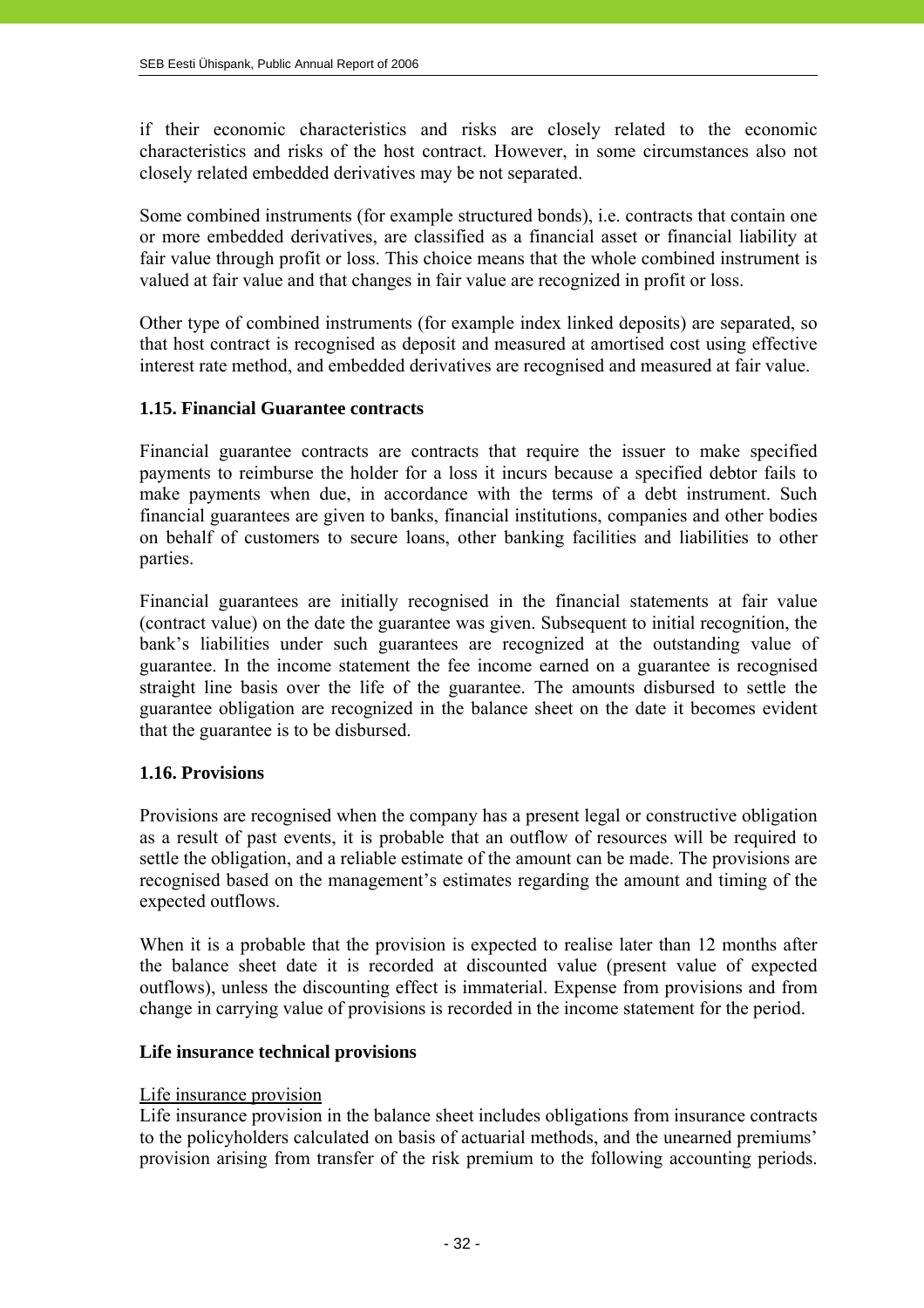The provision is calculated on individual contractual basis and comprises of discounted present value of future outflows (sum insured, surrenders and calculated costs) less discounted present value of future premiums of the insurance contracts to be received. The future expenditures of the insurance contract and discounting interest rates used in calculation of the life insurance provision are the same values used in calculating the insurance premium for these contracts. The annual interest rate on these contracts remains between 2.5% and 4%, depending on the type of contract, time of conclusion and the currency of the specific contract. The life insurance provision includes also the amounts of additional profits assigned to the policyholders for the former contract years.

#### Provision for outstanding claims

Provision for outstanding claims includes the amount, covering estimated expenditures in connection with disbursements of sums insured and surrenders of insurance contracts, which are caused by insurance events or cancellation of contracts incurred before the end of the reporting period. Claims, reported before the balance sheet date, are assessed individually. The provision for claims, which are incurred but not reported (IBNR) by the balance sheet date, is calculated with a statistical estimation, based on the previous experience of dates of reporting and dates of incurring of claims. The provision should also cover costs for claims' settlement. The provision for outstanding claims is not discounted.

#### Provision for bonuses for insurance contracts

Provision for bonuses for insurance contracts includes amounts, which are based on the decision of management assigned to the insurance contracts in the reporting period and on the account of which the life insurance provisions or financial liabilities will be increased or bonus disbursements made in the following reporting periods.

#### Liability adequacy test

A liability adequacy test is carried out according to IFRS 4 on the liabilities of insurance contracts and investment contracts with discretionary participation feature, based on discounting the future estimated cash flows from the portfolio of contracts. The cash flows used in the test are expected contractual premiums, disbursements and administration costs by years. When estimating the future premiums and disbursements, the mortality, surrender rates and rates of converting into waiver of premiums, are estimated based on historical patterns of the existing portfolio of contracts. When estimating the future expected administration costs, the present average administration cost per contract is used as a basis. The resulting cash flow year by year has been discounted with the risk-free EUR interest rate of the respective year. EUR interest rate has been used as the Estonian kroon is pegged to EUR at a fixed rate since 1999 and EUR rates are considered most reliable for valuation purposes here, even more as also the majority of the investments (financial assets) matching the insurance liabilities and financial liabilities from investment contracts are nominated in EUR.

If the resulting value of the liabilities estimated with the given liability adequacy test becomes higher than the amount of liabilities (and/or provisions) calculated under the aforementioned approaches (less capitalized deferred acquisition costs), then firstly the capitalized deferred acquisition costs are decreased, followed by increase of liabilities and/or provisions (if necessary). The respective loss is presented in the income statement for the period.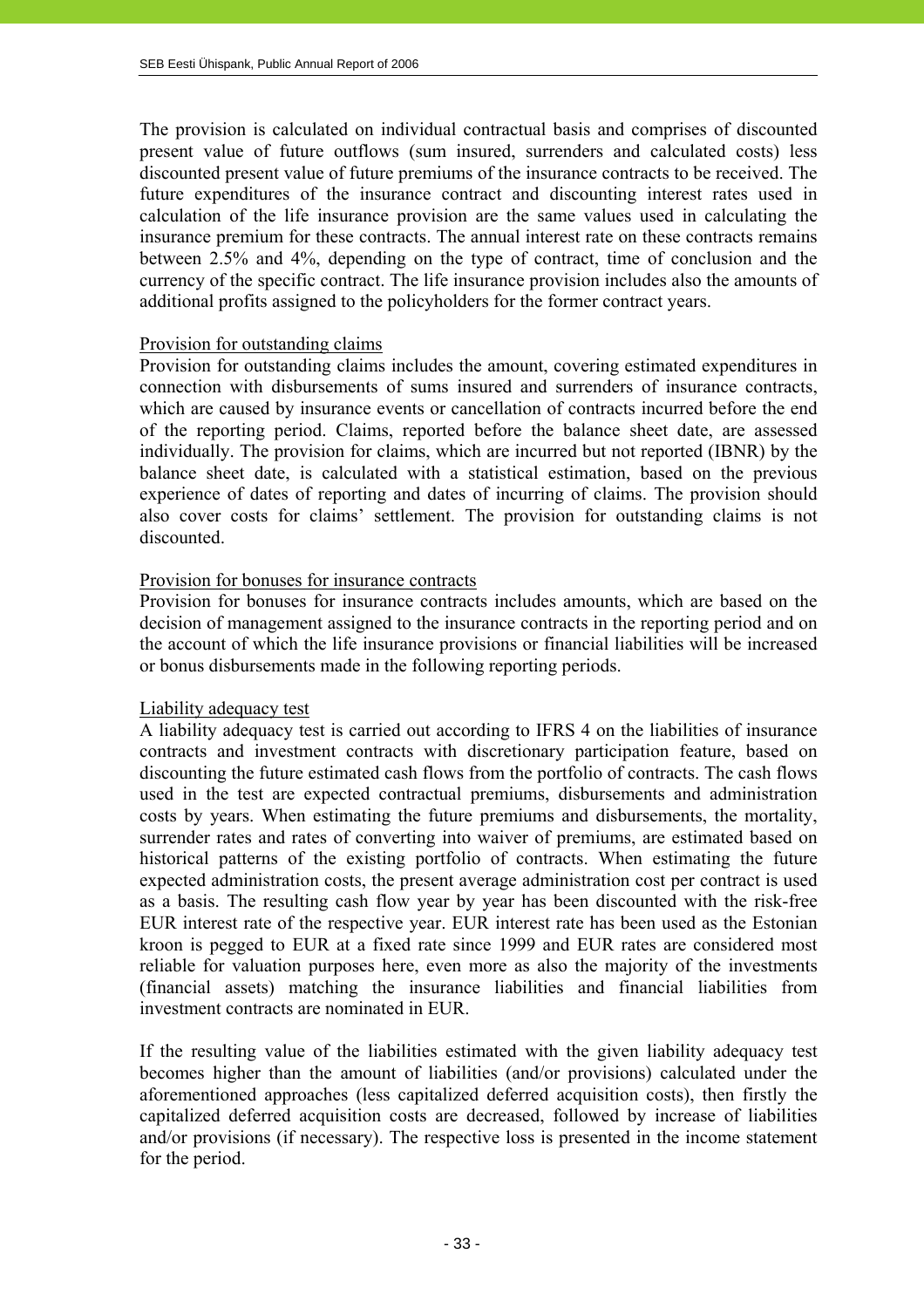Based on the results of the liability adequacy test performed as at the year end of 2006, the liabilities arising from currently in force insurance contracts and investment contracts with discretionary participation feature are sufficient. Risk free interest rate curve has the biggest influence to the results of liability adequacy test. Shifting down interest rate curve by 1% the result of test would rise by 118 million EEK, but corresponding liabilities and/or provisions would be still adequate. Minor impact to the test results have also assumptions made for predicting future cash flows. These are assumptions about mortality, lapses of contracts, surrenders of contracts and future administrative costs. But these are considered even less significant.

#### **1.17. Classification and accounting principles of life insurance contracts**

The Group issues contracts that transfer insurance risk or financial risk or both. According to IFRS 4 "Insurance Contracts" the contracts concluded by the life insurance company with its clients are classified as either insurance contracts or investment contracts. For the purpose of IFRS 4 insurance contracts are contracts which transfer significant insurance risk and whereby the group accepts significant insurance risk from the policyholder by agreeing to compensate the policyholder or other beneficiary on the occurrence of a defined insured event. Such contracts may also transfer financial risk.

As a general guideline the significant insurance risk is defined as the possibility of having to pay benefits on the occurrence of an insured event that are at least 10% more than the benefits payable if the insured event did not occur. Before 2006 we used 5% criteria for classification and changed it to 10% to unify classification in SEB group. Because of change in criteria no contract is reclassified from insurance contract to investment contract.

Investment contracts are financial instruments that do not meet the definition of an insurance contract; those contracts transfer financial risk and no significant insurance risk.

#### Revenue recognition

Premiums for insurance contracts are recognized as revenue when they are paid by the policyholders. For contracts where insurance risk premiums in a period are intended to cover the claims in that period, those premiums are recognized proportionally over the period of coverage.

Amounts received from and paid to the policyholders of investment contracts are accounted for as deposits received or repaid. Fees charged for managing investment contracts are recognized as revenue. These services are provided equally over the lifetime of a contract.

#### Recognition of costs

Costs for insurance contracts are recognized as an expense when incurred, which the exception of commissions and other acquisition costs that are directly related to acquisition of new contracts or renewing existing contracts. These are capitalized as deferred acquisition costs (Note 1.18). Insurance claims are recognized as expense when incurred.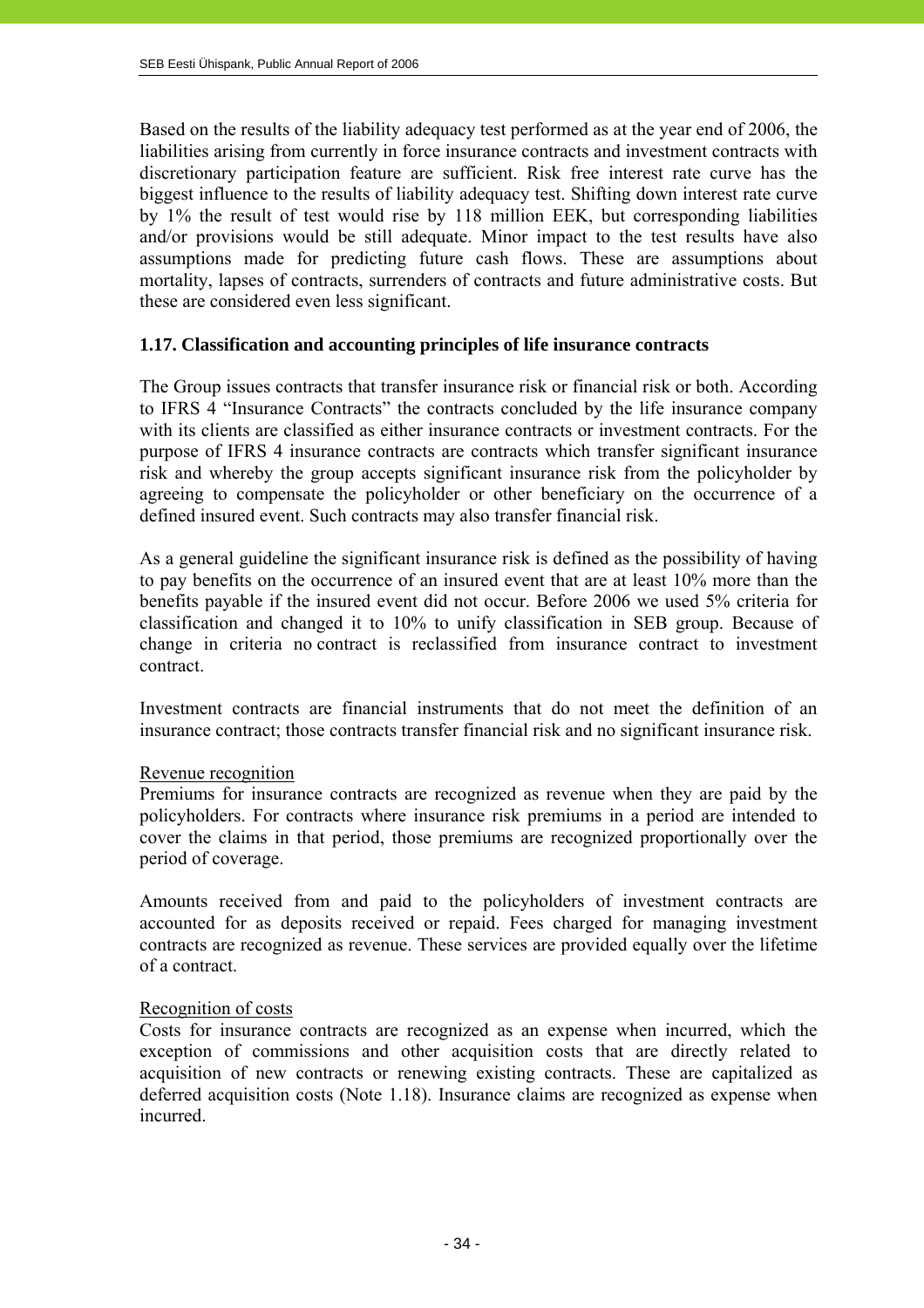Incremental costs directly attributable to securing an investment contract are deferred (Note 1.18.). All other costs of investment contracts, such as non-incremental acquisition costs or maintenance costs, are recognized in the accounting period in which they arise.

# **1.18. Capitalisation of acquisition costs**

Acquisition costs of these insurance contracts, which are connected with premiums to be received in the future accounting periods, are deferred as prepaid expenses. Only direct acquisition costs, like the performance based salary paid for concluding the contracts and commission fees of contracts are deferred. Calculation is performed on the contractual basis and only for the insurance contracts, where the payment frequency is more than once a year. Depreciation of deferred acquisition costs is on straight-line basis, within period of two months to one year depending on the type of insurance contract.

Other acquisition costs are recognized in expense as incurred.

#### **1.19. Reserves**

According to the Income Tax Act valid until 2000 the credit institutions were able to form a tax exempt general banking reserve up to 5% of the loan portfolio to cover potential losses. Allocations to this reserve could be deducted from the taxable income.

According to the Commercial Code at least 5% of the net income has to be transferred into the statutory reserve capital every year, until the reserve capital comprises 10% of the share capital. The statutory reserve capital may be used for covering losses.

Eesti Ühispank profit for the year 1994, 1995, 1996 and 1997 has been allocated to that general banking reserve (except for 6.2 million kroons from the 1995-year profit). The reserve amounts to 298.5 million kroons, including also the statutory reserve capital according to the Commercial Code. In 1998-2006 the bank made no allocations to the reserves. In 2001-2006 the subsidiaries of Eesti Ühispank made allocations to the statutory reserves from their undistributed profits in the amount of 19.7 million kroons.

#### **1.20. Revenue recognition**

#### Interest income and expense

Interest income and expense is recognized in income statement for all interest-bearing financial instruments carried at amortized cost using the effective interest rate method. Interest income includes also similar income on interest bearing financial instruments classified at fair value through profit or loss (i.e. traded bonds, derivatives, etc).

The effective interest method is a method of calculating the amortized cost of a financial asset or a financial liability and of allocating the interest income or interest expense over the relevant period. The effective interest rate is the rate that exactly discounts estimated future cash payments or receipts through the expected life of the financial instrument to the net carrying amount of the financial asset or financial liability. When calculating the effective interest rate, the Group estimates cash flows considering all contractual terms of the financial instrument, but does not consider future credit losses. The calculation includes all significant fees paid or received between parties to the contract that are an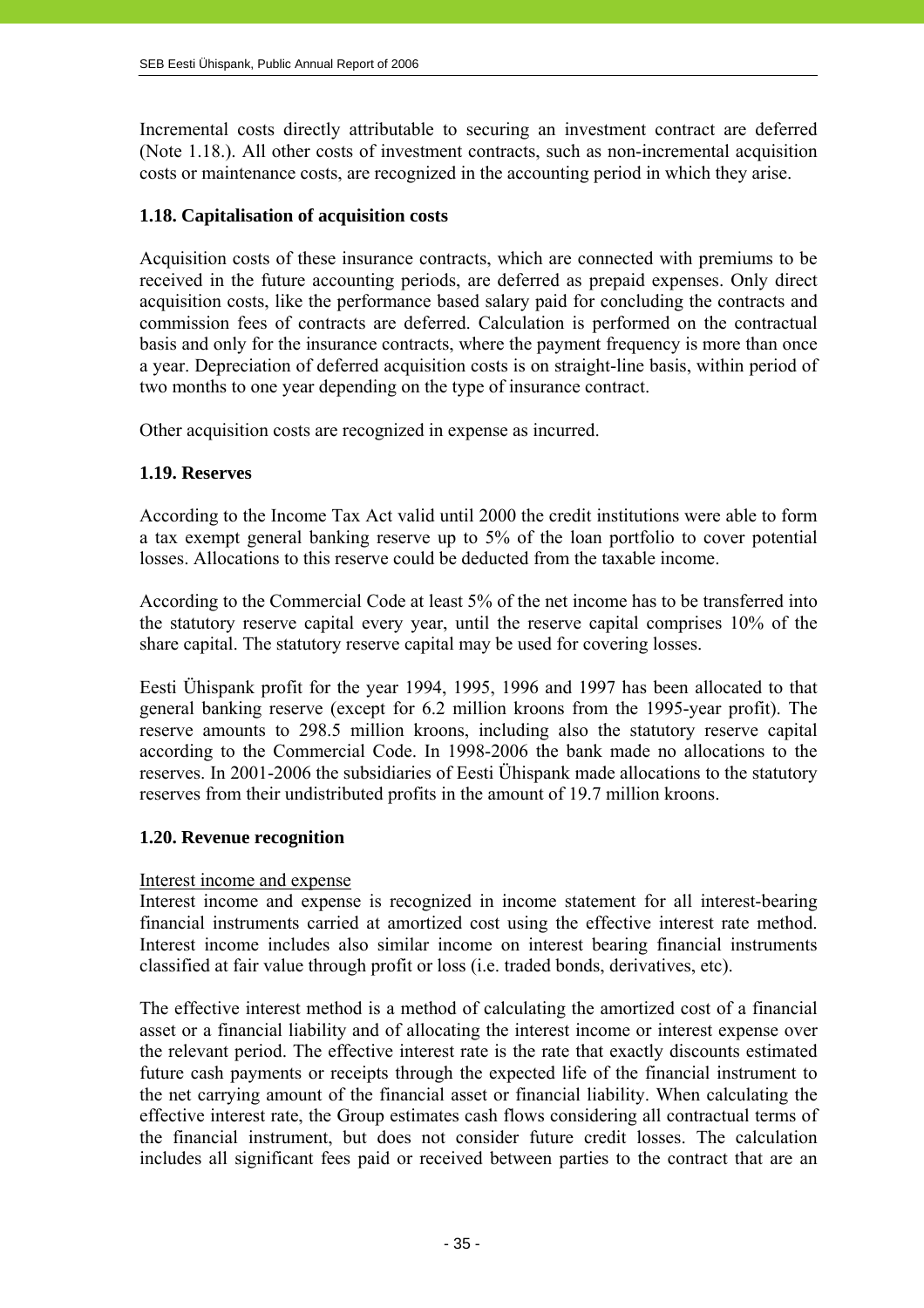integral part of the effective interest rate, transaction costs and all other premiums or discounts.

Once a financial asset or a group of similar financial assets has been written down as a result of an impairment loss, interest income is recognized using the rate of interest used to discount the future cash flows for the purpose of measuring the impairment loss.

#### Fee and commission income

Fees and commissions are generally recognized on an accrual basis when the service has been provided. Credit issuance fees for loans/leases that, are deferred and recognized as an adjustment to the effective interest rate on the credit. Portfolio management and other advisory service fees, as well as wealth management and custody service fees are recognized based on the applicable service contracts, usually on an accrual basis. Asset management fees related to management of investment funds are recognized over the period the service is provided. Performance linked fees or fee components are recognised when the performance criteria are fulfilled.

Other transaction fee income and other income are recognized on accrual basis at the moment of executing the respective transactions.

# **1.21. Dividend income**

Dividends are recognised in the income statement when the entity's right to receive payment is established.

#### **1.22. Recognition of day one profit and loss**

The best evidence of fair value at initial recognition is the transaction price (ie, the fair value of the consideration given or received), unless the fair value of that instrument is evidenced by comparison with other observable current market transactions in the same instrument (ie, without modification or repackaging) or based on a valuation technique whose variables include only data from observable markets.

Profits on day one can be recognized when a valuation technique is used whose variables include data from observable markets. In other circumstances the day one profit is deferred over the life of transaction.

#### **1.23. Taxation**

### Corporate income tax

According to the Income Tax Act, the annual profit earned by enterprises is not taxed in Estonia and thus there are no temporary differences between the tax bases and carrying values of assets and liabilities and no deferred tax assets or liabilities arise. Instead of taxing the net profit, the distribution of retained earnings is subject to the taxation at the rate of 22/78 (until 31.12.2006: 23/77 and until 31.12.2005 24/76) on the amount paid out as net dividends. The corporate income tax arising from the payment of dividends is accounted for as an expense in the period when dividends are declared, regardless of the actual payment date or the period for which the dividends are paid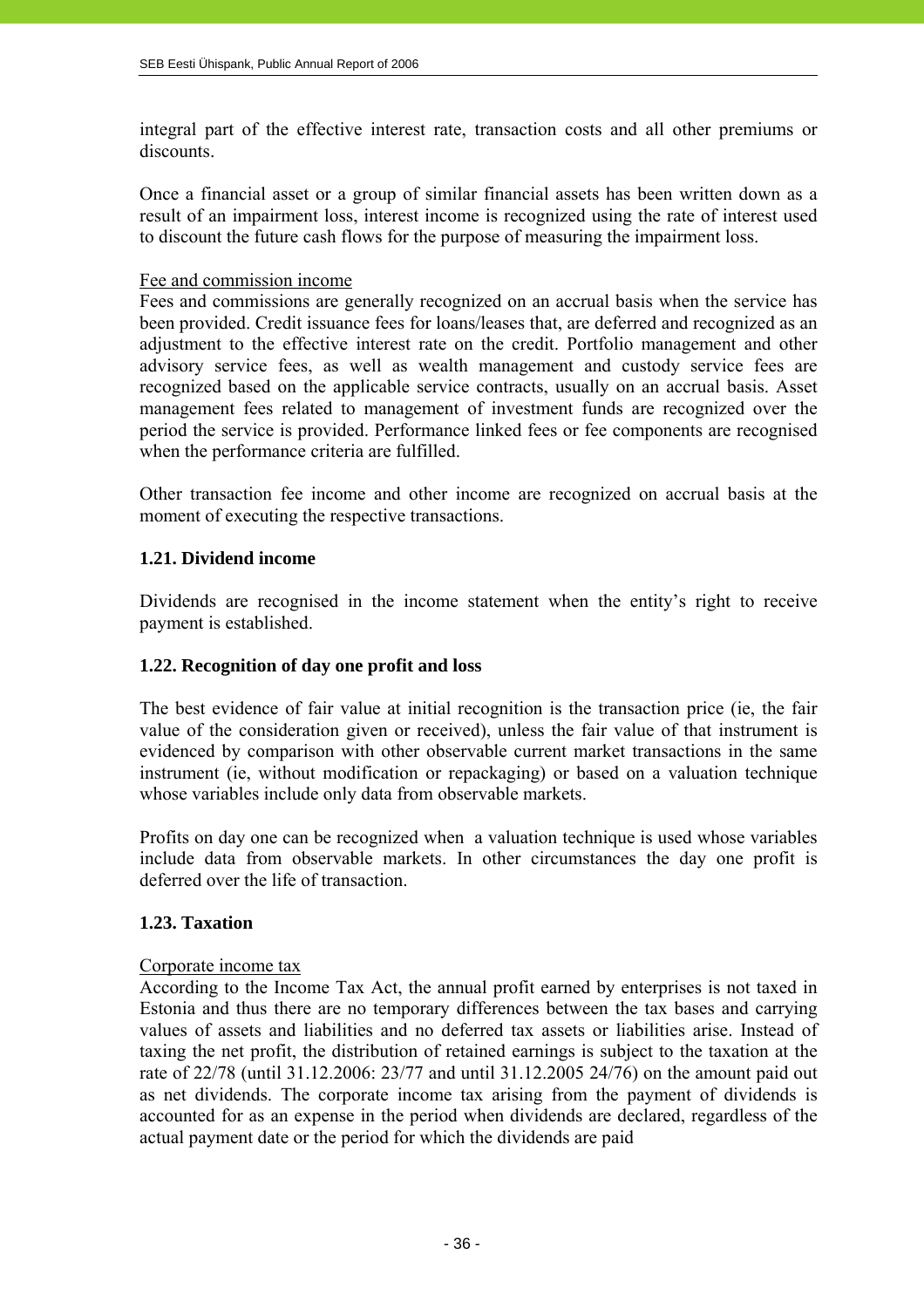### Corporate income tax of foreign subsidiaries

Profits earned by foreign subsidiaries, adjusted with temporary and permanent differences between the tax bases of assets and liabilities and their carrying values in the balance sheet, are subject to corporate income tax. The tax rate applicable to SEB Russian Leasing belonging to the SEB Eesti Ühispank Group and registered in Russia is 24% from taxable income.

### Deferred income tax

Deferred tax is provided for all temporary differences between the tax bases of assets and liabilities and their carrying values in the balance sheet. Deferred income tax is determined using tax rates (and laws) that have been enacted or substantially enacted by the balance sheet date and are expected to apply when the related deferred income tax asset is realised or the deferred income tax liability is settled. Main temporary differences arise from different treatment of FX translation gains/losses for accounting and taxation purposes, depreciation of fixed assets and tax losses carried forward. Deferred tax assets are recognized in the balance sheet only if their realization is probable.

# **1.24 Repurchase agreements**

Securities purchased under agreements to resell ('reverse repos') are recorded as loans and advances to other banks or customers, as appropriate. The difference between sale and repurchase price is treated as interest and accrued over the life of the agreements using the effective interest method. Securities lent to counterparties are also retained in the financial statements.

# **1.25. Fiduciary activities**

The Group provides asset management services and offers fund management services. The assets owned by third parties, but managed by the Group, and income arising thereon, are excluded from these financial statements, as they are not assets of the Group.

# **1.26. Changes in accounting principles**

Few changes were made in the presentation of items of income statement and balance sheet:

- Due to changes in presentation of income from sublease and respective utilities, other operating income and expenses have been both decreased in amount of 3,4 MEEK. The data of comparable period in amount of 4.2 MEEK has been adjusted respectively. Income statement presents fee- and commission expenses in amount 0.4 MEEK, which previously were presented under other operating expenses. The data of comparable period in amount of 0.4 MEEK has been adjusted respectively.
- Reinsurer's part of life insurance technical provisions, which was formery accounted for as a reduction in insurance technical provisions is now recorded under "Accrued income and prepaid expenses" in amount of 0.3 million kroons. The data of comparable period have been adjusted accordingly in amount of 0.3 million kroons.
- The life insurance commission fees, profit sharing and expenses of bank and securities transactions in connection with own portfolio, have been reclassified in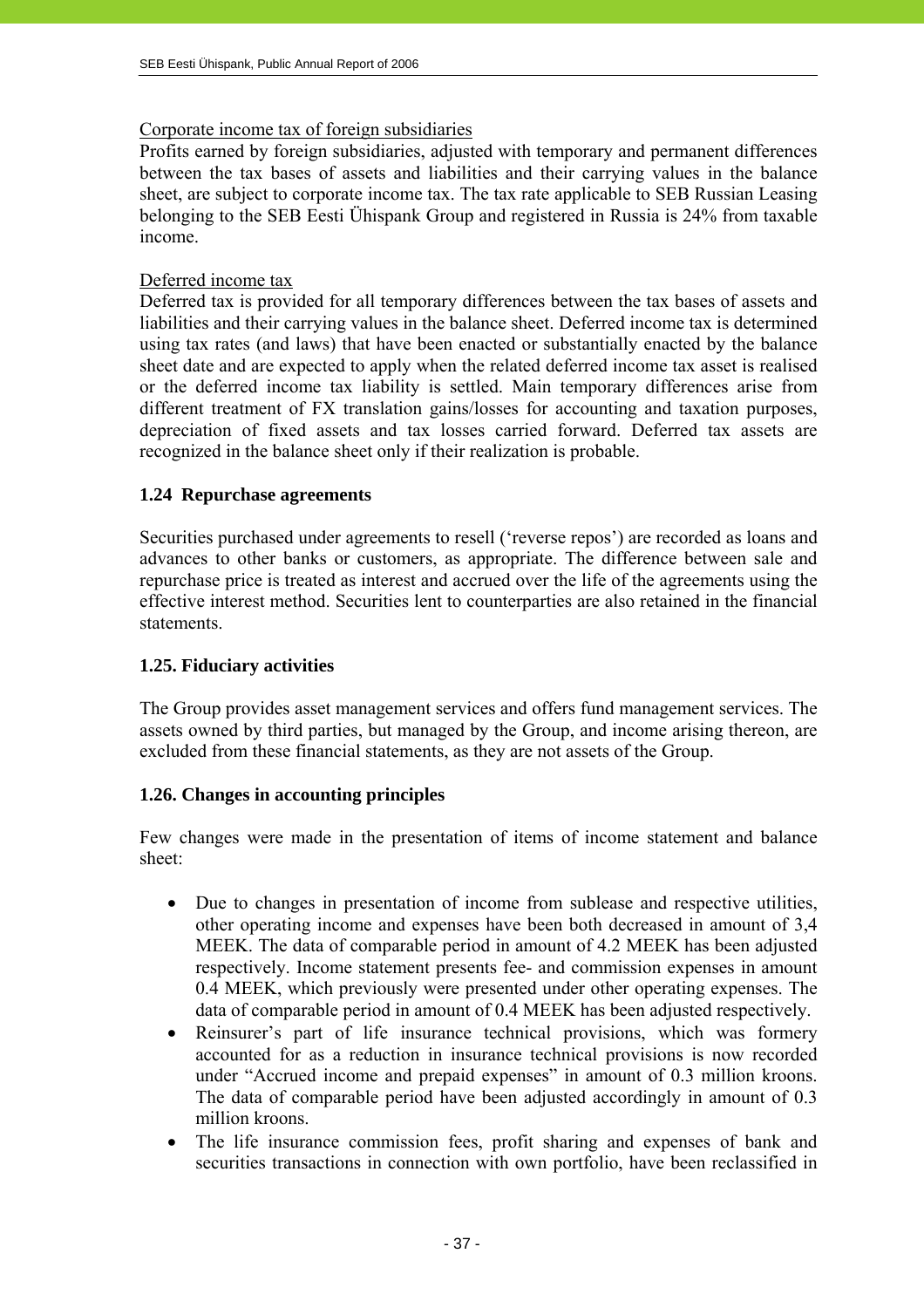income statement. Previously they were booked as reduction of other operating income, now they are presented under other operating expense: 2.2 MEEK in 2006 and 2.1 MEEK in 2005.

### **1.27. New International Financial Reporting Standards, amendments to published standards and interpretations by the International Financial Reporting Interpretations Committee.**

#### a) Amendments to published standards and interpretations effective 1 January 2006

Implementation of amendments to standards or their interpretations did not result in material changes of existing accounting principles and had no significant impact on the group's financial result.

*IAS 19 Amendment – Actuarial Gains and Losses, Group Plans and Disclosures.*  As theGroup has no defined benefit obligations, the amendment has no impact on Group's financial statements.

*IAS 21 Amendment – Net Investment in a Foreign Operation.* 

*IAS 39 Amendment – Cash flow hedge accounting of forecasted intragroup transactions. IAS 39 Amendment – The Fair Value Option.* 

The Group meets the criteria in the amendment and therefore continues to designate certain financial assets and financial liabilities at fair value through profit and loss.

*IAS 39 and IFRS 4 Amendment − Financial Guarantee Contracts.* 

The measurement and disclosure requirements under IAS 39 have not resulted in a material change to the Group's polices.

*IFRS 1 (Amendment), First-time Adoption of International Financial Reporting Standards IFRS 6 (Amendment), Exploration for and Evaluation of Mineral Resources.* 

*IFRIC 4, Determining whether an Arrangement contains a Lease.* 

*IFRIC 5, Rights to Interests arising from Decommissioning, Restoration and Environmental Rehabilitation Funds.* 

*IFRIC 6, Liabilities arising from Participating in a Specific Market – Waste Electrical and Electronic Equipment.* 

IFRS 1, IFRS 6, IFRIC 4, IFRIC 5 and IFRIC 6 are not relevant to the Group's operating activities and therefore have no substantial effect on the Group's accounting policies.

b) Interpretations issued but not yet effective

The Group has chosen not to early adopt the following standard and interpretations that were issued but are not yet effective for accounting periods beginning on 1. January 2006: IAS 1 Amendment – Capital Disclosures - effective 1 January 2007

IFRS 7, Financial instruments: Disclosures – effective 1 January 2007

IFRS 8, Operating Segments – effective January 2008.

IFRIC 7, Applying the Restatement Approach under IAS 29 – effective 1 March 2006.

IFRIC 8, Scope of IFRS 2 – effective 1 May 2006.

IFRIC 9, Reassessment of embedded derivative – effective 1 June 2006.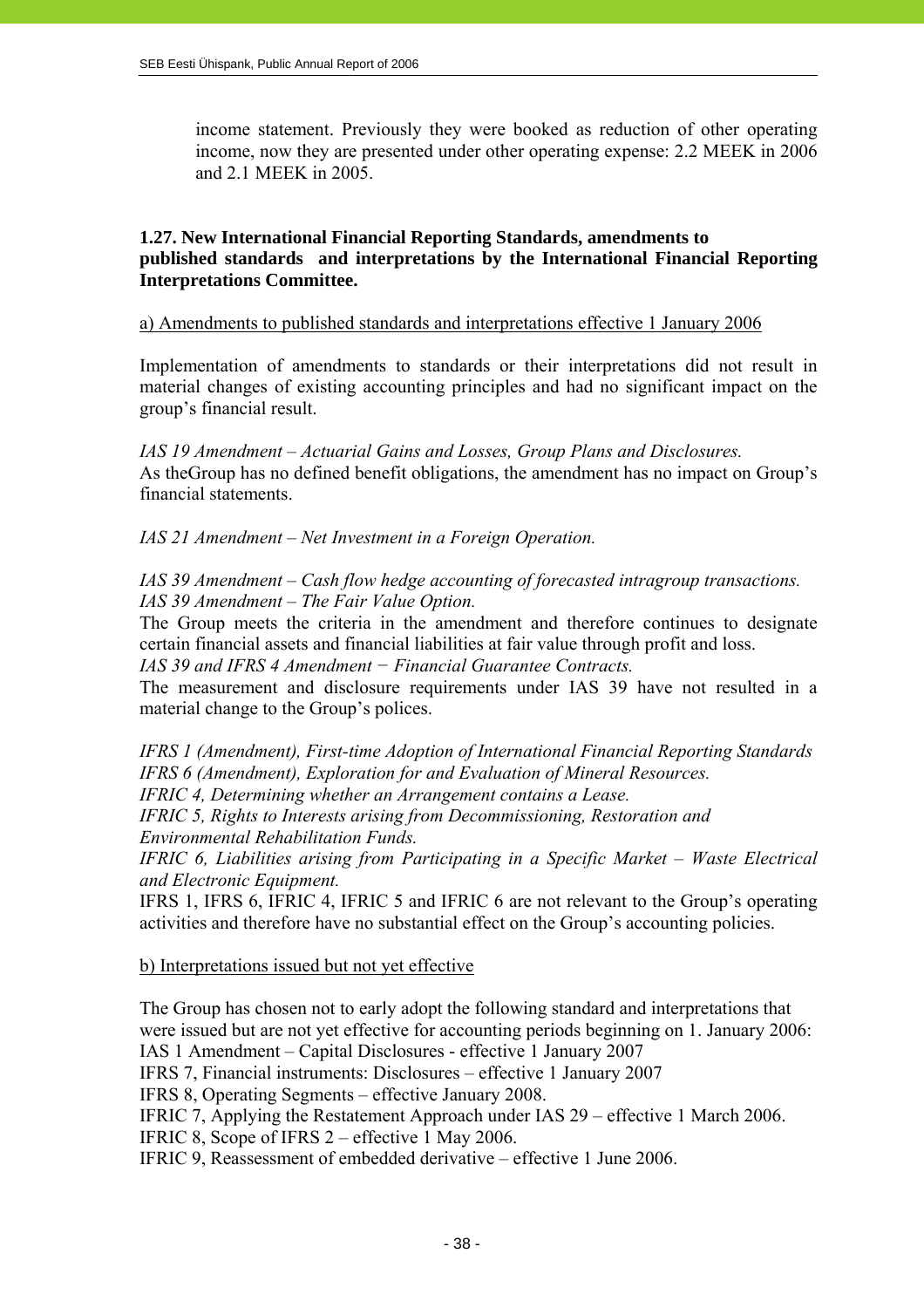IFRIC 10, Interim Financial Reporting and Impairment – effective 1 November 2006. IFRIC 11, IFRS 2 − Group Treasury Share Transactions – effective 1 March 2007. IFRIC 12, Service Concession Arrangements – effective 1 January 2009.

The application of these new interpretations will not have a material impact on the entity's financial statements in the period of initial application, except for IFRS 7, which will not have an impact of any measurement or recognition principles, but is expected to have an impact on presentation and disclosure.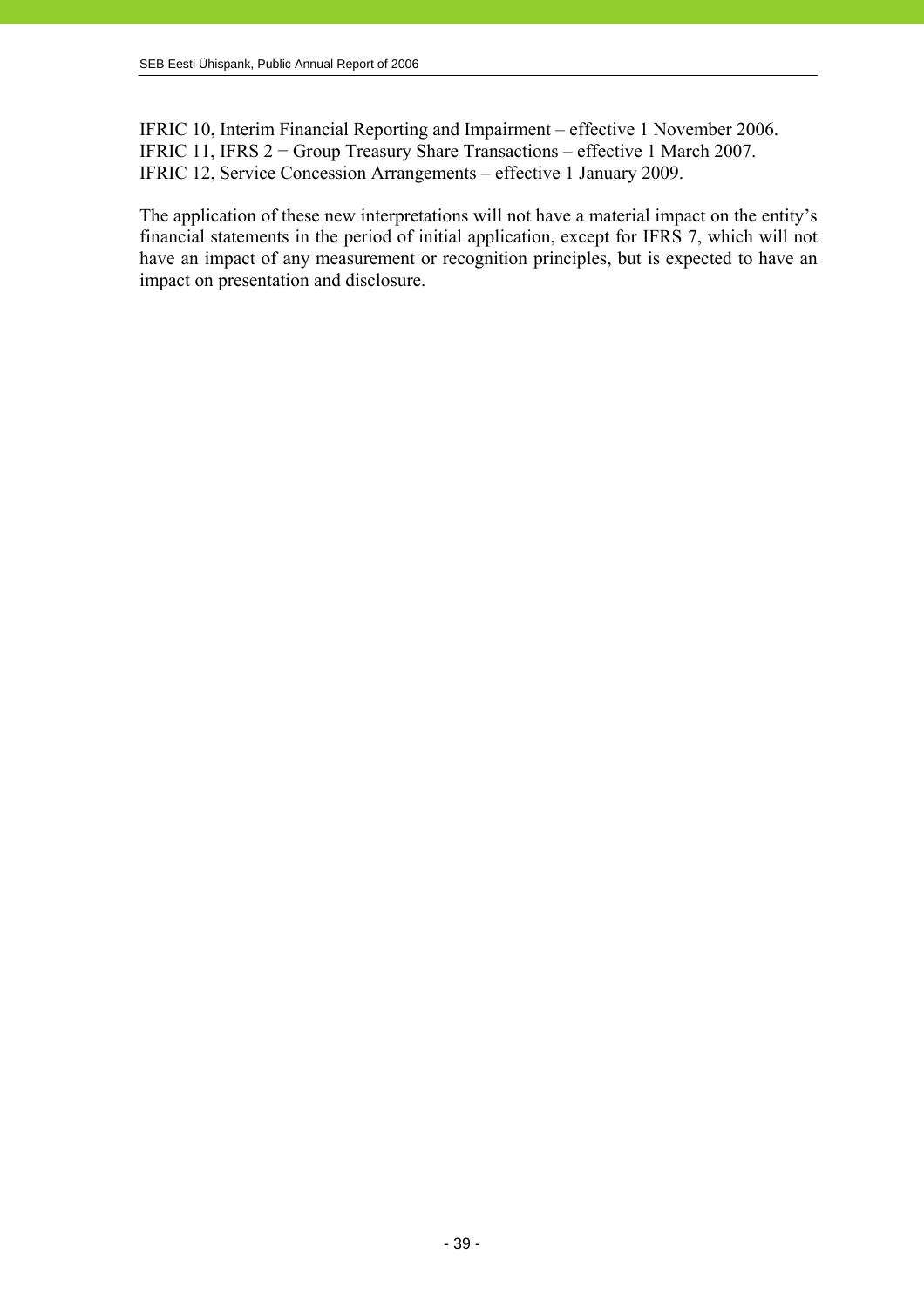# **2. Risk policy and management**

### **Risk policy and structure**

In its everyday activity SEB Eesti Ühispank is facing various risks, the management of which is an important and integral part of SEB Eesti Ühispank business activities. The ability of the organisation to identify, measure and control different risks, while maintaining an adequate capitalisation to meet unforeseen events, is an important input for the profitability of the entire company.

SEB Eesti Ühispank defines risk as the possibility of a negative deviation from an expected financial outcome. Main risk types are credit risk, market risk, operational risk and liquidity risk.

Risk management includes all activities relating to risk-taking, i.e. the processes and systems that SEB Eesti Ühispank has at its disposal in order to identify, measure, analyse, monitor and report defined risks at an early stage. Good internal control, which consists of rules, systems and routines including follow-up of compliance therewith, ensures that the business is carried out under safe, efficient and controlled forms.

The Management Board is responsible for establishing the main principles for management, control and co-ordination of all risks of SEB Eesti Ühispank and to decide on the limits for the various risks. Subordinated to the Management Board are established different committees with mandates to make decisions depending upon the type of risk. The Assets and Liabilities Committee (ALCO) plays the central role in risk management, approving of risk procedures, dealing with issues relating to the overall risk level and deciding and monitoring of various risk limits.

During 2006, the main development focus of risk management was: the improvement of market risk measurement system (EVAR) for better assessment of interest income sensitivity, continuing development of liquidity model, conducting regular operational risk self-assessments (ORSA), implementation of operational risk management information system (ORMIS) and ongoing participation in the project of implementing the Basel II requirements. Basel II is new capital adequacy framework which aims to converge regulative capital to the actual capital need of the bank according to its risk profile. Capital requirements for credit risk will reflect the actual risk better than the present rules, capital requirements for operational risk will be introduced and the risk management and internal capital assessment of banks will be subject to stricter scrutiny by the supervisors. Regarding credit risk SEB Eesti Ühispank priority in 2006 was to work out internal rating based credit risk assessment models to file an application to the supervisory authorities for starting to use the models from 2008.

# **Credit risk**

Credit risk is a potential loss that may occur in case of improper fulfilment or noncompliance of the client with the contractual obligations as a result of failure of the client's business operations or other factors.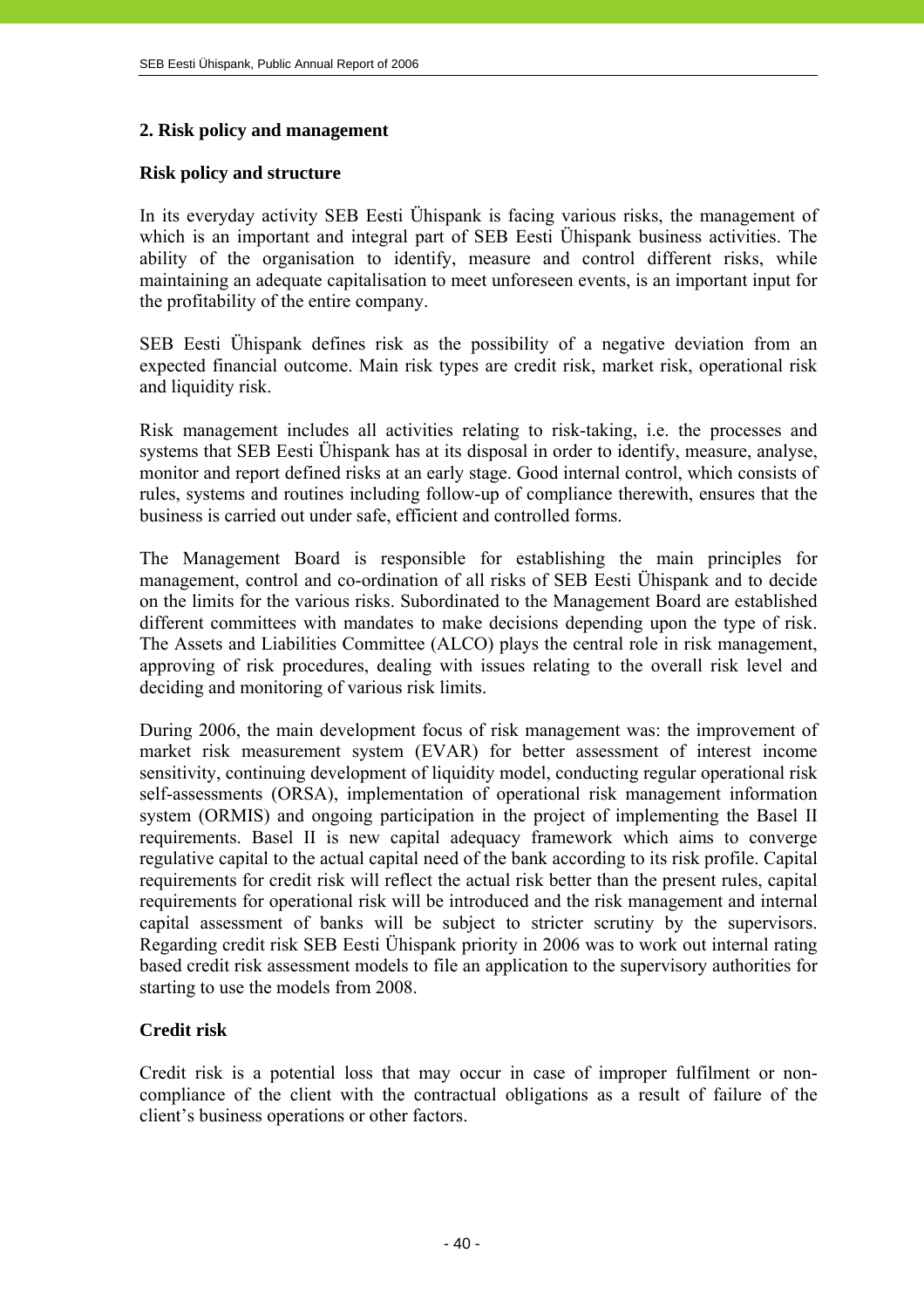The principles for measuring and taking credit risk are established with the SEB Eesti Ühispank Group credit policy.

The principles of credit policy are the following:

a) lending should be in line with credit policy;

b) lending should be based upon analysis;

c) the basis of all lending activity is credibility;

d) the purpose of the credit should be fully understood;

e) lending must be in proportion to the capacity to repay;

f) borrower should have an identified source of repayment and also a secondary source for repaying the loan;

g) the own equity investment of the borrower must be significant in relationship to the loan;

h) lending activity shall take into account any potential adverse effects in the business cycle;

i) lending shall be in line with the bank's profit goals.

Credit risk analysis related to a certain client involves several different activities, like evaluation of the risk of the borrower's background, structure, management and owner, economic environment and position of the borrower, analysis and evaluation of the business plan and submitted cash flow prognosis; evaluation of the familiarity, reliability and credit history of the client. Deciding on the risk taking is performed collegially by credit committees and by the authorised persons in accordance with the decision-making limits established by the bank's management.

Credit risks are mainly measured on two levels. For verifying the loan portfolio's exposure to credit risk, SEB Eesti Ühispank uses a portfolio diversification method. The division of financial obligations is monitored by different products, clients and industries*.*  The Credit Area performs monthly analysis on the credit risk of loan portfolio and informs the bank's managing bodies of the results.

In respect to individual clients the bank prepares regular analyses on the borrowers' situation as well as their risk level. The analyses are based on annual and quarterly reports, on basis of which the financial situation is evaluated, as well as on credit history and information originating from other sources. Evaluation of the borrowers' reliability is of critical importance. Based on the results of the analysis, the clients - being legal persons in a counterparty group with credit risk assumed by SEB Eesti Ühispank Group exceeding 4,500,000 Estonian kroons – are divided into sixteen risk classes in accordance with the SEB Eesti Ühispank client rating system. Sixteen risk classes belong to 5 types of businesses; the division of rated portfolio by the types is given in the table below.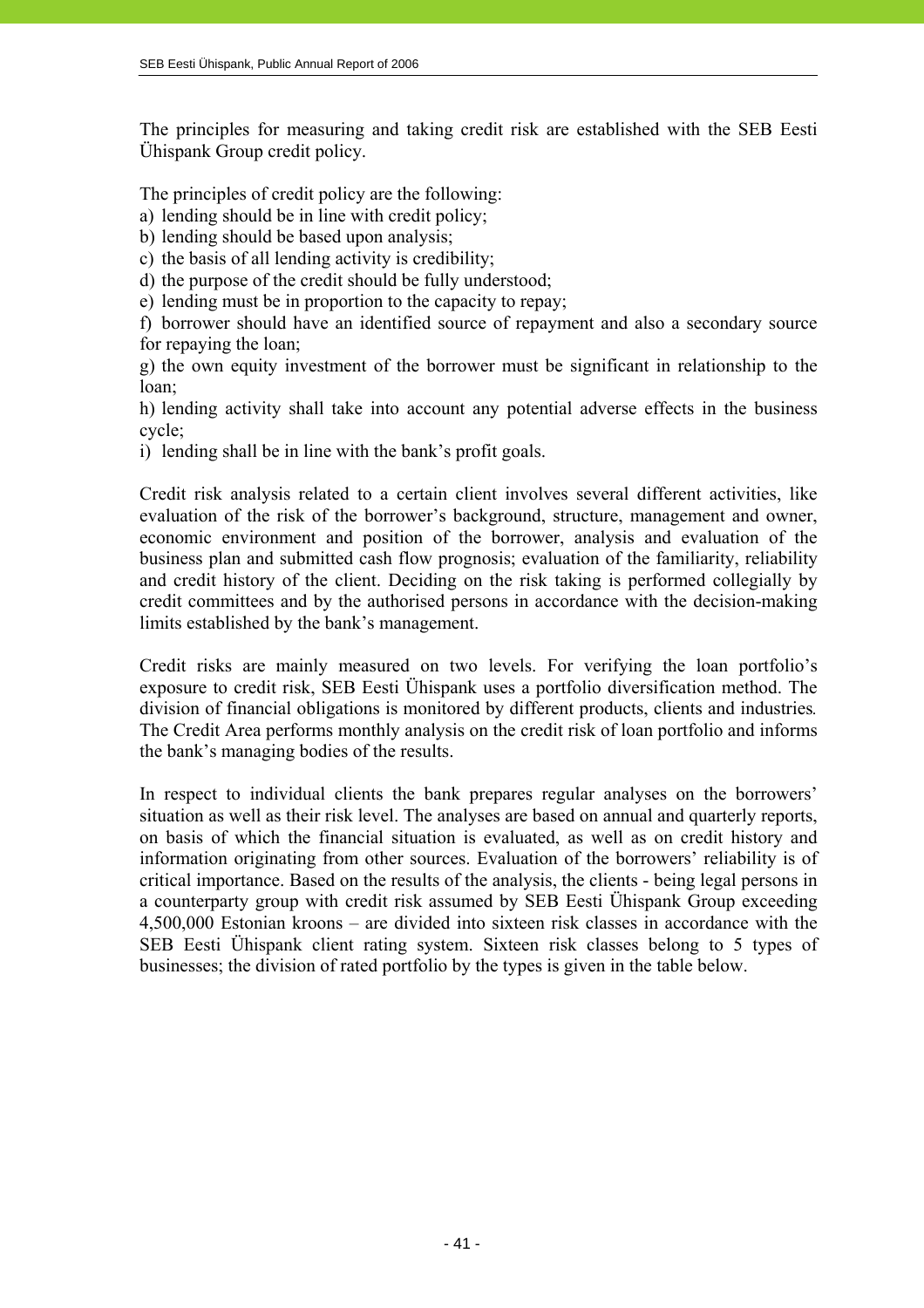| <b>Risk class</b> | <b>Type of Business</b>    |                            |               |
|-------------------|----------------------------|----------------------------|---------------|
| 1                 |                            | <b>Type of Business</b>    | % of rated po |
| $\overline{2}$    |                            | <b>Ordinary Business</b>   | 89,8          |
| 3                 |                            | <b>Restricted Business</b> | 7,8           |
| $\overline{4}$    |                            | Special Observation        | 1,5           |
| 5                 | <b>Ordinary Business</b>   | Watch-list                 | 0,5           |
| 6                 |                            | Default                    | 0,4           |
| $\tau$            |                            |                            |               |
| 8                 |                            |                            |               |
| 9                 |                            |                            |               |
| 10                |                            |                            |               |
| 11                | <b>Restricted Business</b> |                            |               |
| 12                | Special Observation        |                            |               |
| 13                |                            |                            |               |
| 14                | Watch-list                 |                            |               |
| 15                |                            |                            |               |
| 16                | Default                    |                            |               |

|   |                          | <b>Type of Business</b>    | % of rated portfolio |
|---|--------------------------|----------------------------|----------------------|
|   |                          | <b>Ordinary Business</b>   | 89,8                 |
|   |                          | <b>Restricted Business</b> | 7,8                  |
| 4 |                          | <b>Special Observation</b> |                      |
|   |                          | Watch-list                 | 0,5                  |
| 6 | <b>Ordinary Business</b> | Default                    |                      |
|   |                          |                            |                      |

According to the client rating system the risk class assignment is not required for companies or a group of companies with credit risk assumed by the group less than 4,500,000 Estonian kroons. Evaluation of these borrowers is based on the scoring model.

The scoring model for small corporates considers financial condition based on last two annual reports and last interim report, credit history with the bank and based on external credit history register, experience of the customer. The analyst evaluates correctness and quality of the information. The risk level of particular industry has some impact as well. The outcome of the scoring model is credit score, determining decision-making level.

In analysing loans to private individuals the credit scoring and left-to-live model is used. The model considers among other matters credit history, income, age, employment conditions and assets. The output of the model is credit score and lending recommendation based on the score.

Private individuals are on basis of their payment history divided into five risk classes:

#### **Risk class Explanation**

- 1 Borrower makes prompt principal and interest payments, presumably there is no problem with loan repayment.
- 2 Financial position of the borrower is stable, however certain unfavourable factors may influence the loan repayment.
- 3 Financial position of the borrower is unstable, problems with making principal and interest payments.
- 4 Financial position of the borrower is weak; problems with further servicing of the loan.
- 5 Further loan servicing is unlikely.

Payment behaviour risk classes of private individuals are updated on monthly basis.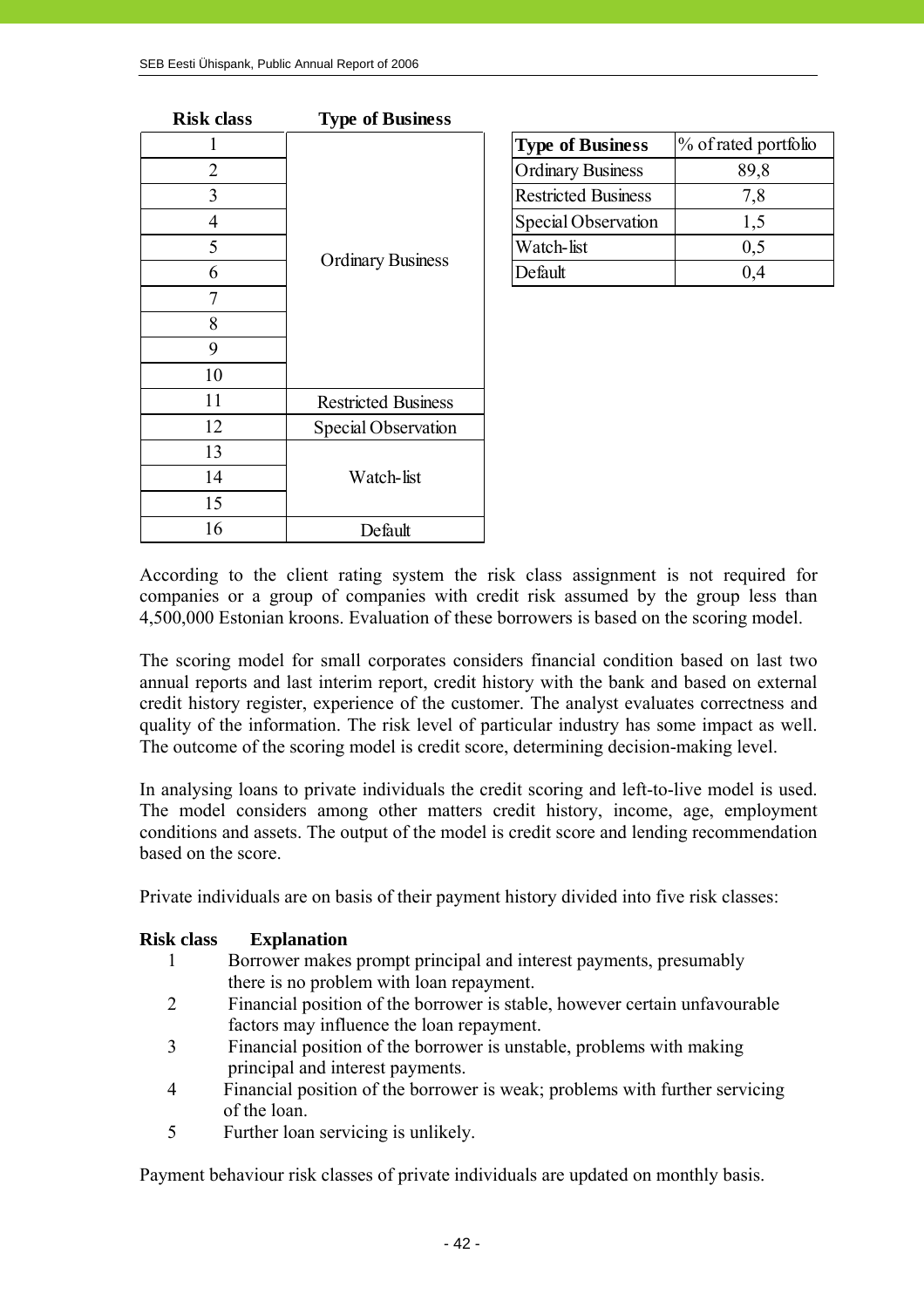Review of the situation and risk level of legal persons is performed on regular basis, depending on the risk class assigned previously and any additional information available to the bank at least once a year. During the review the bank assesses the client's financial condition, risk level, regularity of fulfilling existing financial obligations and need for financing. As an important outcome, a risk class is updated for the client with group exposure exceeding 4,5 million kroons, which, depending on the risk class shall be valid for one year (1-10), half a year (11-12) or three months (13-16). With the resolution of a credit committee also a different term may be established to a certain client.

In 2006 the bank implemented behavioural scoring models for private individuals and small corporates. The models are based on the scoring models used in application analysis process. Part of the information (payment behaviour, financial situation of the corporates) is updated regularly, partly is used older information.

Primary responsibility for monitoring the quality of specific client and its loans lies with client executives, who should inform immediately to their department head and if necessary, to the credit area management of occurred problems and accordingly take necessary measures.

Provided, during the valuation of the loan it becomes evident that the loan or part of it is doubtful and the collateral is insufficient for covering the loan amount together with accrued interest and penalties, i.e. a loan loss is to be recognised and allowance will be established for the loan. Specific and collective allowances are established for individually appraised loans and separate allowances used for homogeneous groups of loans appraised on a group level. The purpose is to calculate and present the value of the loan portfolio as fairly and objectively as possible.

For decreasing real loan losses a separate department has been established within the Credit Area, handling problem loans and recovering written-off loans by using several methods in doing so: negotiations with clients, rehabilitation, execution and bankruptcy proceedings.

The credit control department and branch credit risk management department perform regular in-depth monitoring of the quality of the loan portfolio. Also the bank's internal audit carries out reviews on valuation of the loan portfolio. External auditors assess the valuation of the loan portfolio for the audit of financial statements' purposes. During the control for adherence to procedures, availability of required information and documents, regularity of loan servicing (repayments), adequacy of collateral and other factors influencing the risks is verified.

In order to diminish credit risk the bank has established a requirement for the borrowers to provide the bank with collateral in the form of registered immovable property, registered movable property and/or personal sureties as security. The principles for granting an unsecured loan are stated in the credit policy and are principally limited and restricted.

The pledged assets have to be insured throughout the loan period in an insurance firm accepted by the bank at least for the restoration value. In case of a housing loan also life insurance is required, if the borrower is contributing majority to the family's income. The aforementioned measures help to control and manage the credit risk as they serve as an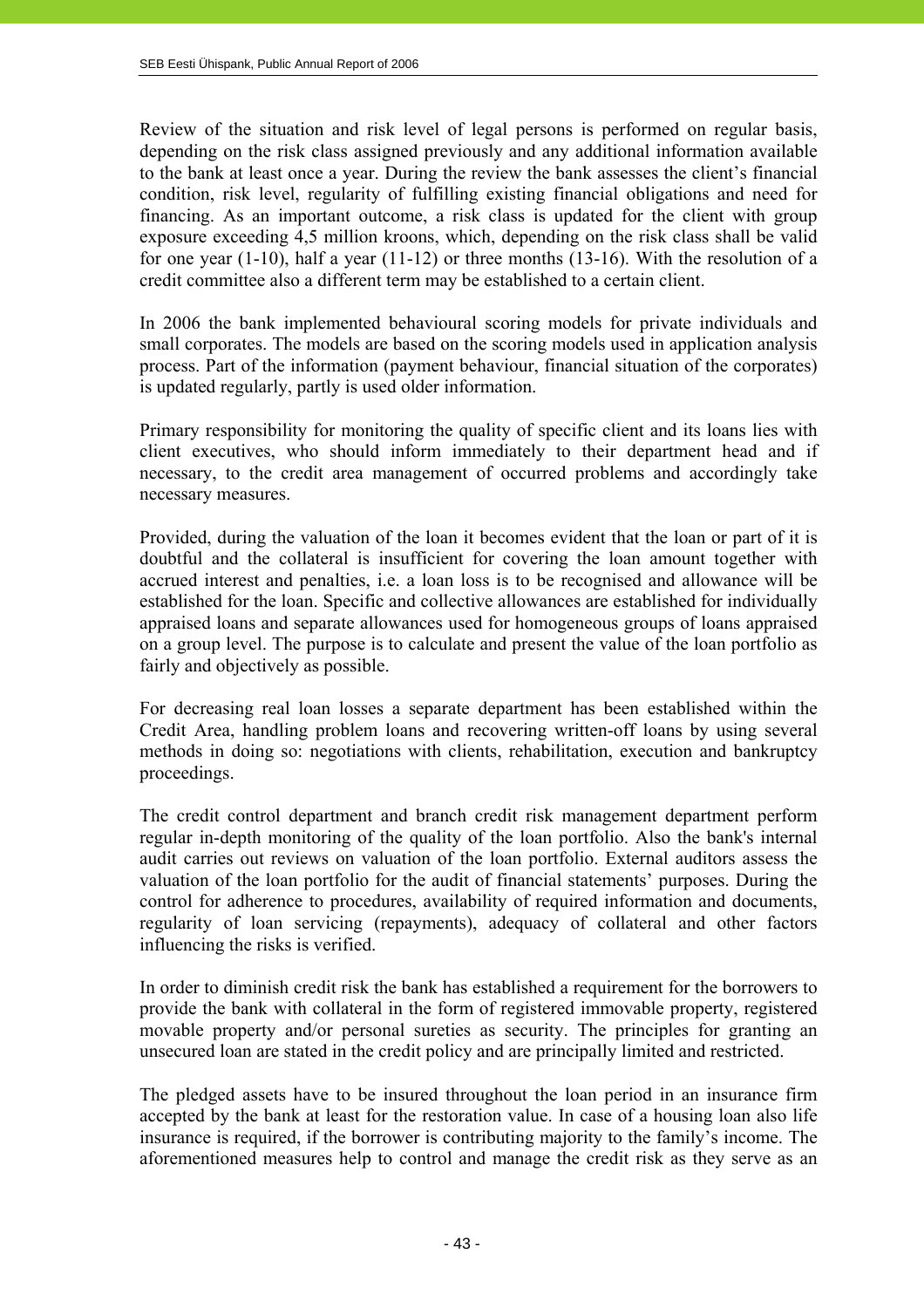alternative source for collecting the loan, in case the borrower is not able to repay the loan from primary cash flow.

# **Impaired loan**

A loan should be classified as impaired if it is probable that the contractual payments will not be fulfilled and the value of the collateral does not cover both principal and accrued interest including penalty fees with a satisfactory margin. In these cases all the borrower's loans in the

Bank shall be considered impaired, unless there are specific reasons calling for a different evaluation.

Either of the following two points serves as a criterion that a loan should be classified as impaired:

• Impaired non-performing loan: The loan is more than 60 days past due date and the value of the collateral does not cover both principal and accrued interest including penalty fees with a satisfactory margin.

• Impaired performing loan: The Bank has determined that the value of the collateral does not cover both principal and accrued interest including penalty fee with a satisfactory margin.

#### **Market risk**

SEB Eesti Ühispank defines market risk as a potential loss resulting from the unexpected adverse changes in interest rates, foreign exchange rates, equity prices and associated volatilities.

Market risk may arise from the bank's activity at the financial markets and it has an impact on the majority of bank products: loans, deposits, securities, credit lines. SEB Eesti Ühispank calculates the risks on daily basis using different methods of risk valuation and management pursuant to the type of risk. Important role in risk prevention is diversification of risk assets and limitation for trading positions.

The risk assets can be divided into short-term or trading positions and long-term or investment positions. The purpose of trading positions is to earn profit on short-term price fluctuations.

Due to different risk characteristics the risks of trading positions and investment positions are valued individually. If necessary, different instruments facilitating risk management are used.

Maximum limits approved by the committees, which are in compliance with the limits set by the Bank of Estonia, form the basis for controlling and monitoring the risk of various instrument portfolios.

For positions related to market risk nominal limits are applied, which are monitored by trading portfolios on daily basis. Any limit breach shall be reported in accordance with the regulations of Market Risk Policy. In addition to the aforementioned, also scenario analysis is applied in market risk management, which is used for valuing the performance of trading positions in case of more extreme fluctuations in market variables.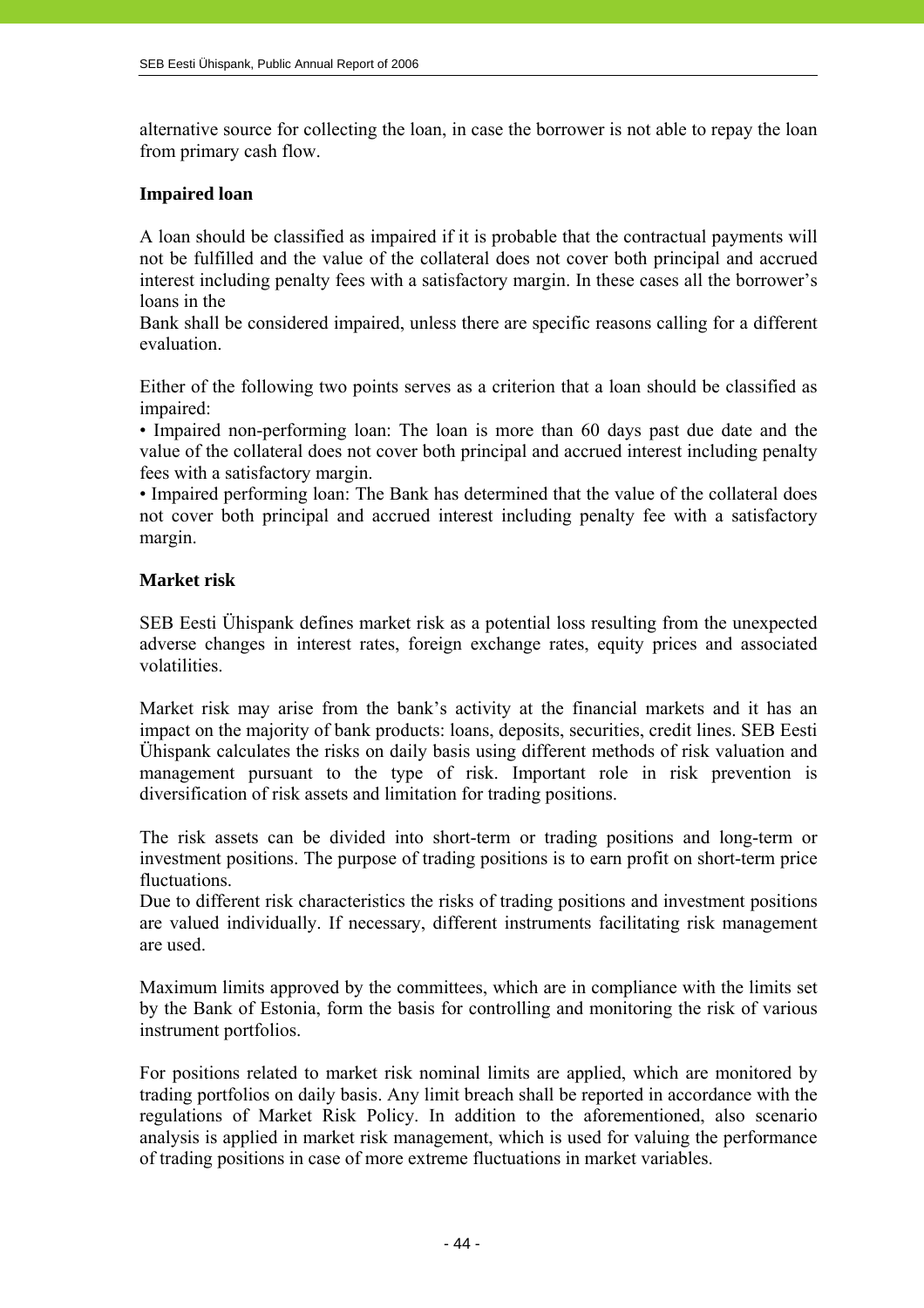The overall market risk is measured by using the "Value at Risk" (VAR) model. VAR is defined as a maximum potential loss that can arise with a certain degree of probability during a certain period of time. SEB Eesti Ühispank calculates VAR using a 99 percent confidence level and a ten-day time horizon. VAR model enables to effectively measure market risks associated with different instruments and the results are homogeneously comparable.

The reliability of VAR model is controlled using so called *back-testing*, where the actual profit/loss is compared with the profit/loss over the given period estimated with VAR model.

In addition to the regulatory prudential ratios the bank uses also Delta1% methodology for measuring the ALM (assets-liability mismatch) risk, arising from the structure of interest earning assets and interest bearing liabilities. SEB Eesti Ühispank defines Delta1% as decrease of potential return due to one-percent change in market rates. In Delta1% calculation it is assumed there is a parallel shift in the yield curve, which means that all interest rates (long- and short-term) will change by 100 b.p. Delta1% method enables to effectively measure the impact of interest rate changes to interest bearing assets and liabilities. Delta1% limit is monitored as a negative or positive net position respectively, depending of which one is higher.

The market risk "Capital at Risk" (CAR) is used to measure the bank's capital need for covering potential risks. CAR is calculated over a one-year period on a higher level of confidence (99.97%) and for the total balance sheet of the bank.

The market risk is one the most important risks for SEB Ühispanga Elukindlustus. Market risk in a life insurance company derives from the risk of investing the assets under insurance contracts and investment contracts with guaranteed interest. This risk is managed in SEB Ühispanga Elukindlustus with an investment policy, which establishes investment restrictions of the aforementioned assets between shares and bonds, as well as the diversification requirements of assumed positions towards the clients. The European Union is working on new insurer capital adequacy requirements under project Solvency II, where the assessment of market risk plays a major part. SEB Ühispanga Elukindlustus is making efforts to assess its market risk in conformity with the Solvency II project and in line with the practices of other SEB Group life insurance companies.

# **Liquidity risk**

Liquidity risk is defined as the risk of a loss or substantially higher than expected costs due to inability of the bank to meet its payment commitments on time.

The bank's liquidity risk is regulated and managed on basis of the mandatory reserve of the Bank of Estonia and internal liquidity limits determined by ALCO. Liquidity risk is measured as cumulative cash flows arising from the assets and liabilities of the bank in various time bands. Liquidity management is based on special models reflecting cash flow behaviour in the case of different scenarios including crisis scenario.

Long-term liquidity of the bank is planned and control over liquidity risk management is executed by ALCO. Central and daily management of the bank's liquidity is the responsibility of the Treasury, and analysing that of the Risk Control department.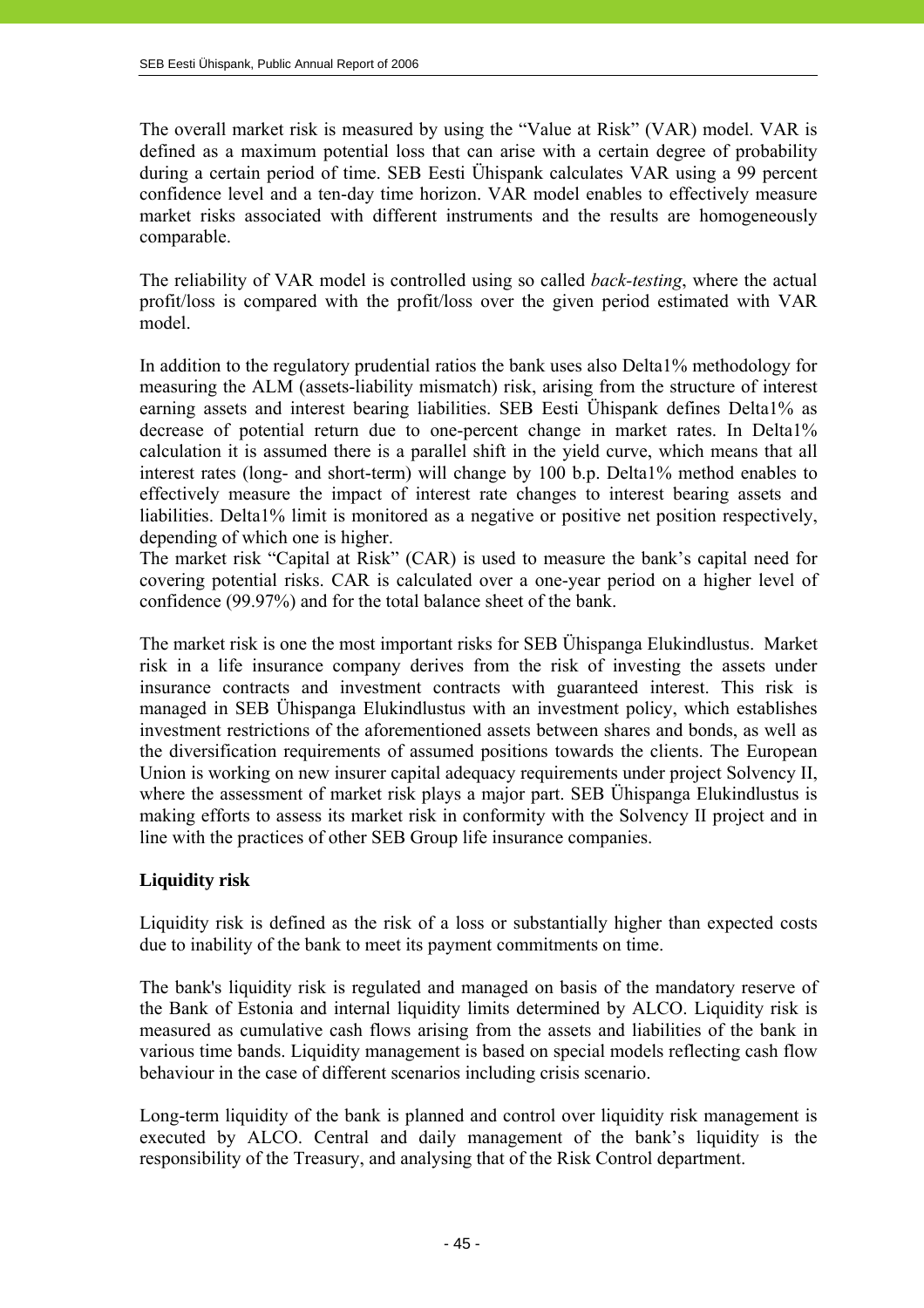### **Fair value of financial assets and liabilities**

SEB Eesti Ühispank estimates that the carrying amounts and fair values of those financial assets and liabilities not presented on the Group's balance sheet at their fair value do not differ substantially.

The fair value of floating rate loans is equal to their carrying amount as the risk margin remains unchanged and the base interest floats with market rate. The amount of fixed rate loans and advances to customers is relatively small in the Group's assets and the fair value including the effect of change in interest rates subsequent to issue of these loans is not significantly different from their carrying value as of balance sheet date.

Most of the customer deposits bear fixed interest rates, but the majority of fixed interestbearing deposits have such short maturity (see page 46-47) that the difference between their carrying value and fair value is also insignificant as at balance sheet date. The estimated fair value of deposits with no stated maturity, which also includes non-interestbearing deposits, is the amount repayable/receivable on demand (i.e. carrying value).

Balances due to credit institutions include fixed interest-bearing liabilities in the amount of 3,9 billion kroons with remaining interest fixation period over 1-year (see page 46). These credit lines are due to the parent bank SEB AG. The credit lines are agreed on current market terms and have not created any significant difference between their carrying value and the fair value as at the balance sheet date.

For insurance clients' financial liability there has been performed a liability adequacy test (see Note 1.16 on page 32 for results).

# **Operational risk**

Operational risk is the possibility of a loss due to external events (e.g. natural disasters, external crime) as well as internal factors (breakdown of IT systems, fraud, noncompliance with laws and internal procedures and other internal control system deficiencies).

SEB Eesti Ühispank has established Operational Risk Committee (ORC) – top level advisory group to group's management on operational risk issues. Operational Risk Committee is a body guiding and co-ordinating the operational risk management in all units, including dealing with security issues, evaluation of technological risks and quality management, acting within the authority granted by the SEB Eesti Ühispank Management Board. Operational Risk Policy states minimum standards for operational risk management.

Following characterizes SEB Eesti Ühispank operational risk management framework:

- Reporting of operational risk events (losses, near misses and extraordinary gains) with automated routing of issues to responsible managers.
- Regular monitoring of Key Risk Indicators. Fluctuations of indicators and reasons of such fluctuations are discussed at monthly ORC meetings.
- Regular process of operational risk self-assessments (ORSA).
- Follow-up compliance with New Product Approval Process requirements to minimize operational risk in product development.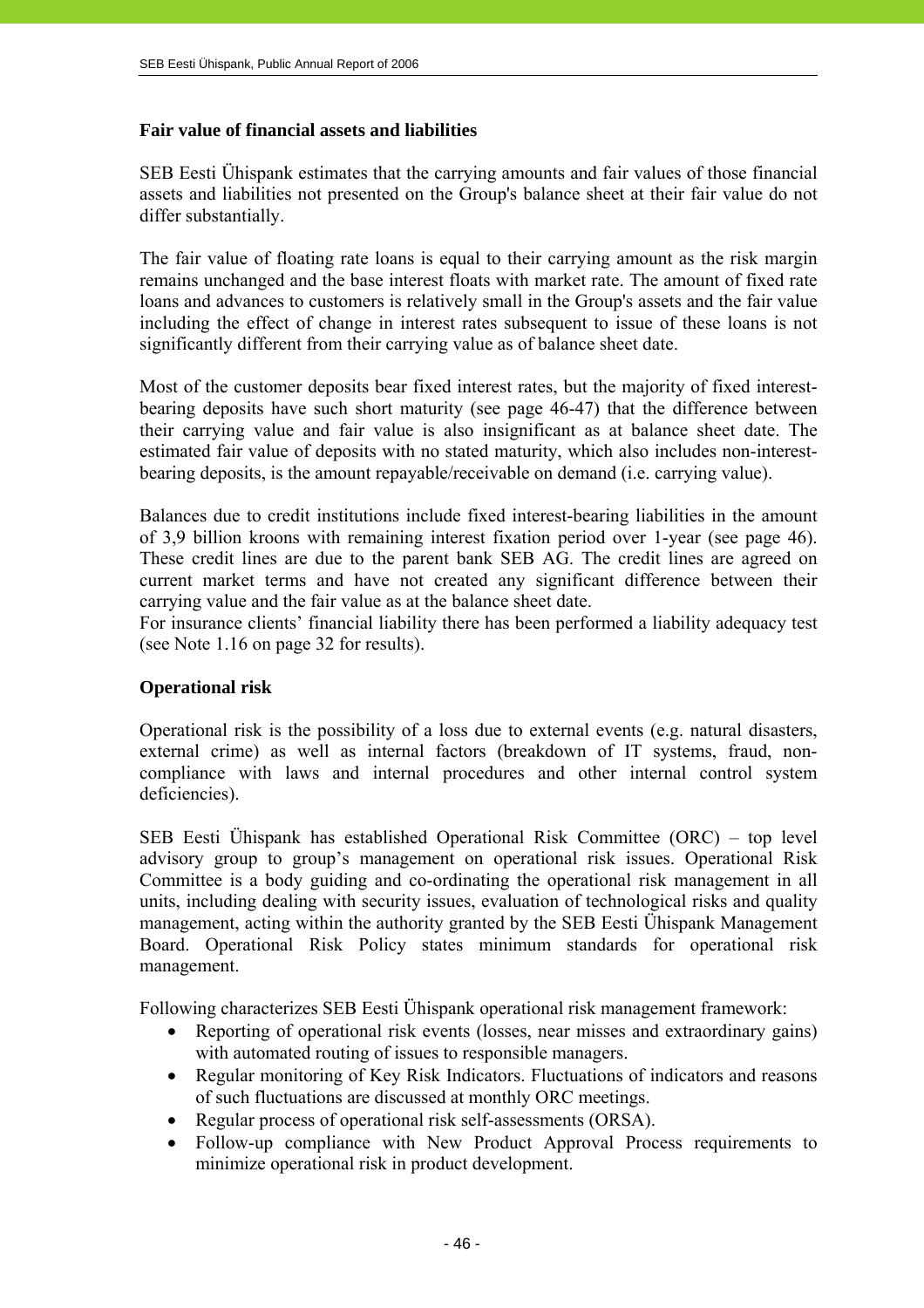• Business continuity planning - establishing business continuity plans for most critical business processes, recovery plans for IT and insuring physical security in crisis situations.

In 2006 SEB Eesti Ühispank implemented operational risk management information system ORMIS which was introduced all over SEB Group. The system enables all staff to register risk-related issues and management at all levels is able to assess, monitor and mitigate risks and compile prompt and timely reports. The implementation was made as a part of the Basel II project for operational risk.

Insurance agreements concluded by SEB AB apply to SEB Eesti Ühispank and cover the following:

- crime insurance,
- professional indemnity,
- directors and officers liability,
- damage caused to a third party resulting from the activity of the bank.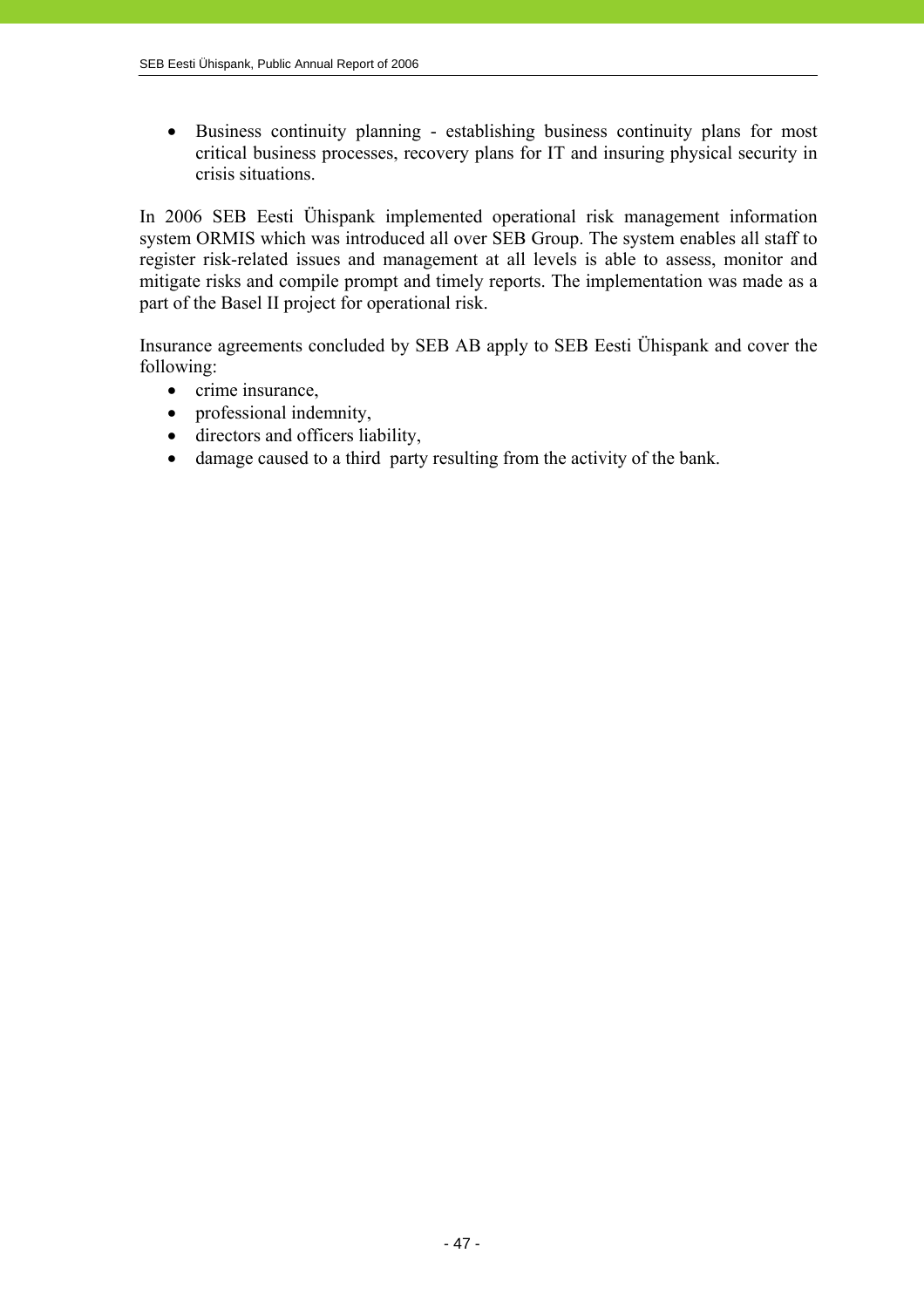#### **Notes 3 - 43 to Financial Statements**

(millions of EEK)

| 3. Interest income      |         | Group   |         |         |
|-------------------------|---------|---------|---------|---------|
|                         | 2006    | 2005    | 2006    | 2005    |
| Loans                   | 1,954.6 | 1,216.1 | 1,919.1 | 1,236.2 |
| Leasing loans           | 517.0   | 387.9   | 0.0     | 0.0     |
| Deposits                | 70.6    | 25.7    | 70.0    | 25.5    |
| Derivatives             | 40.5    | 16.5    | 41.3    | 17.5    |
| Fixed income securities | 72.1    | 1.0     | 72.1    | 5.6     |
| Other                   | 0.1     | 0.2     | 0.1     | 0.2     |
|                         | 2,654.9 | 1,647.4 | 2,102.6 | 1.285.0 |

| 4. Interest expenses                    | Group   |       | <b>Bank</b> |       |
|-----------------------------------------|---------|-------|-------------|-------|
|                                         | 2006    | 2005  | 2006        | 2005  |
| Interest to other banks                 | 759.0   | 337.9 | 216.5       | 120.8 |
| Time and other deposits                 | 324.3   | 227.6 | 572.5       | 317.1 |
| Demand deposits                         | 270.7   | 130.6 | 277.5       | 130.4 |
| Subordinated debts                      | 58.1    | 13.8  | 58.1        | 13.8  |
| Issued bonds                            | 11.3    | 12.9  | 11.3        | 12.9  |
| Due to government and foreign aid funds | 4.5     | 5.6   | 2.2         | 2.6   |
| Other                                   | 0.0     | 7.8   | 0.0         | 7.8   |
|                                         | 1.427.9 | 736.2 | 1.138.1     | 605.4 |

| 5. Fee and commission income                  | Group |       | <b>Bank</b> |       |
|-----------------------------------------------|-------|-------|-------------|-------|
|                                               | 2006  | 2005  | 2006        | 2005  |
| Credit and payment cards                      | 296.3 | 236.0 | 296.3       | 236.0 |
| Credit contracts*                             | 208.3 | 168.5 | 167.4       | 137.7 |
| Securities market services                    | 199.8 | 136.6 | 75.3        | 49.6  |
| Transaction fees                              | 118.6 | 89.3  | 119.1       | 89.8  |
| Income from leasing agreements (full service) | 47.8  | 44.0  | 0.0         | 0.0   |
| Non-life insurance brokerage fees             | 38.3  | 26.6  | 4.0         | 3.8   |
| Cash handling fees                            | 16.4  | 13.5  | 16.4        | 13.5  |
| Income from electronic channels               | 11.6  | 8.5   | 12.5        | 9.0   |
| Other settlement fees                         | 8.8   | 10.0  | 8.8         | 10.0  |
| Other                                         | 31.3  | 30.2  | 12.5        | 14.1  |
|                                               | 977.2 | 763.2 | 712.3       | 563.5 |

Credit contracts include loan, leasing, letter of credit and guarantee contracts signed with customers, which are short-term and do not constitute interest income, but are of administrative native for arrangement of credits.

| 6. Fee and commission expense                | Group |       | <b>Bank</b> |       |
|----------------------------------------------|-------|-------|-------------|-------|
|                                              | 2006  | 2005  | 2006        | 2005  |
| Credit and payment cards                     | 153.1 | 121.3 | 153.1       | 121.3 |
| Expenses to leasing agreements (full sevice) | 40.6  | 31.8  | 0.0         | 0.0   |
| Securities market                            | 27.6  | 17.5  | 14.4        | 11.8  |
| Money collecting fees                        | 20.9  | 18.0  | 20.9        | 18.0  |
| Transaction fees                             | 19.3  | 15.5  | 18.7        | 15.0  |
| Expenses of electronic channels              | 9.4   | 6.1   | 9.3         | 6.1   |
| Other                                        | 11.0  | 7.7   | 9.4         | 5.0   |
|                                              | 281.9 | 217.9 | 225.8       | 177.2 |

#### **7.** Net profit from financial activities **Group** Group Bank

|                                     | 2006  | 2005  | 2006  | 2005             |
|-------------------------------------|-------|-------|-------|------------------|
| <b>Trading securities</b>           | 10.0  | 9.2   | 10.0  | 9.2              |
| Profit from shares                  | 7.1   | 2.6   | 7.1   | 2.6              |
| Profit from fixed income securities | 2.9   | 6.6   | 2.9   | 6.6              |
| <b>Derivatives</b>                  | 18.8  | 3.3   | 18.8  | 3.3 <sub>1</sub> |
| Equity derivatives                  | 16.5  | 2.6   | 16.5  | 2.6              |
| Currency derivatives                | 2.3   | 0.7   | 2.3   | 0.7              |
| Income from foreign exchange        | 129.9 | 94.4  | 123.9 | 94.7             |
|                                     | 158.7 | 106.9 | 152.7 | 107.2            |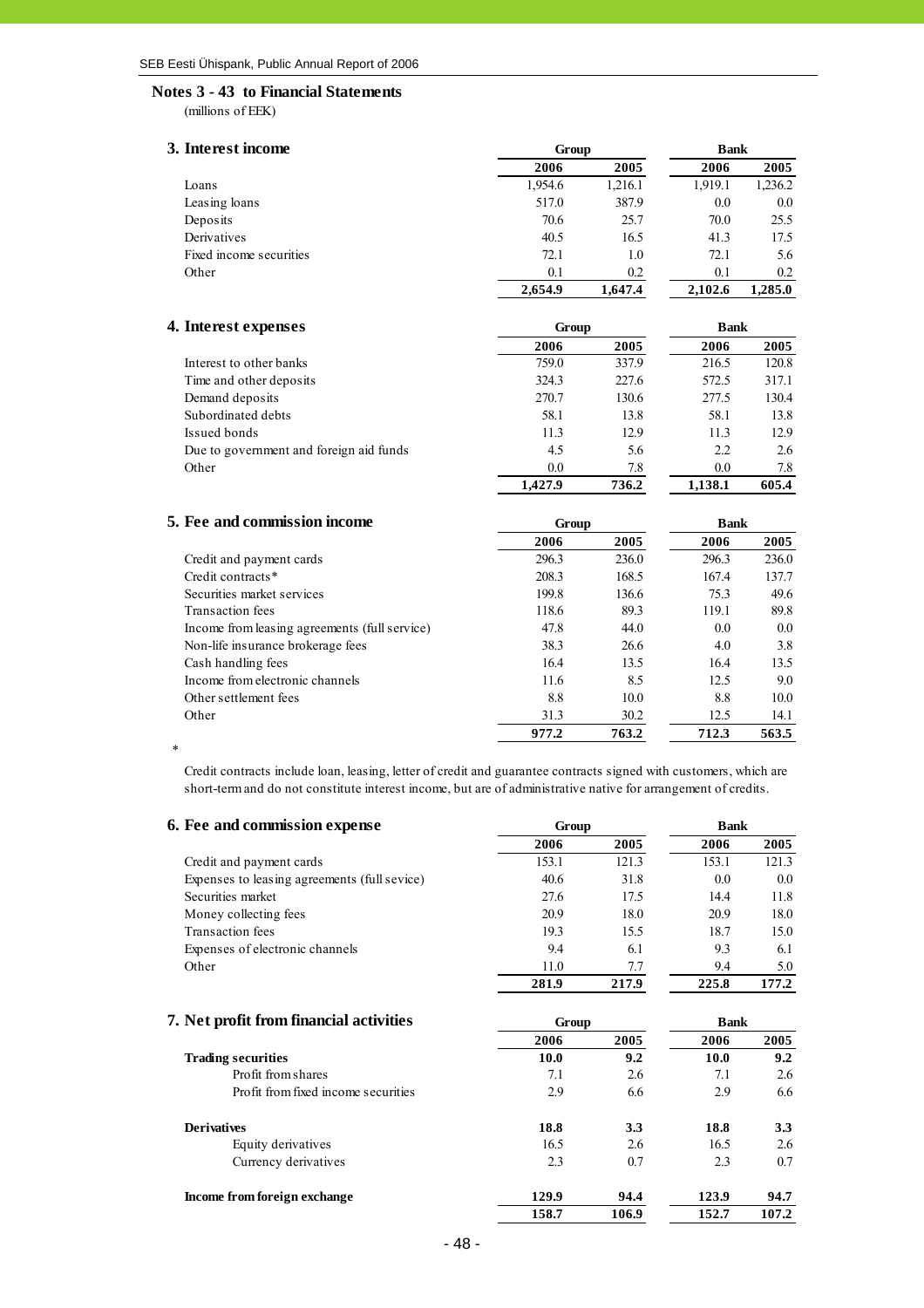| 8. Other adminastrive expenses       | Group |       | <b>Bank</b> |       |
|--------------------------------------|-------|-------|-------------|-------|
|                                      | 2006  | 2005  | 2006        | 2005  |
| Advertizing and marketing            | 64.0  | 68.6  | 58.7        | 55.3  |
| Premises cost (rental and utilities) | 62.5  | 56.7  | 78.6        | 75.4  |
| Other administrative cost            | 58.5  | 57.0  | 44.0        | 42.8  |
| IT related expenses                  | 49.3  | 45.0  | 54.6        | 46.2  |
| Other personnel expenses             | 22.4  | 21.2  | 18.2        | 17.2  |
| Other maintenance cost               | 10.0  | 19.7  | 3.4         | 14.5  |
|                                      | 266.7 | 268.2 | 257.5       | 251.4 |

#### **9. Value adjustments of advances and off-balance**

| sheet commitments $(+/-)$            | Group   |         | <b>Bank</b> |         |
|--------------------------------------|---------|---------|-------------|---------|
|                                      | 39082   | 38717   | 39082       | 38717   |
| Allowances for advances to customers | $-30.7$ | 19.6    | $-5.0$      | 23.8    |
| loan allowances                      | $-75.4$ | $-46.4$ | $-23.1$     | $-29.4$ |
| recoveries from write-offs           | 9.1     | 9.4     | 8.4         | 6.9     |
| reversals of allowances              | 35.6    | 56.6    | 9.6         | 46.3    |
| <b>Revaluation of seized assets</b>  | $-4.3$  | 3.6     | 0.0         | 0.0     |
|                                      | $-35.0$ | 23.2    | -5.0        | 23.8    |

| 10. Other operating income           | Group |       | Bank |      |
|--------------------------------------|-------|-------|------|------|
|                                      | 2006  | 2005  | 2006 | 2005 |
| Result from Life Insurance business* | 85.2  | 88.1  | -    |      |
| Penalties                            | 3.0   | 0.9   | 0.3  | 0.2  |
| Rent income                          | 18.6  | 19.2  | 12.9 | 12.7 |
| Gains on assets sales                | 52.0  | 0.1   | 25.9 | 0.0  |
| Other income                         | 27.9  | 17.0  | 23.8 | 15.5 |
|                                      | 186.7 | 125.3 | 62.9 | 28.4 |

Rental income was earned from investment properties (Note 21) and partial rent-out of buildings in our own use.

| ∗<br>Income from insurance activities      | Group    |          |
|--------------------------------------------|----------|----------|
|                                            | 2006     | 2005     |
| Net insurance premium revenue              | 162.1    | 138.7    |
| Fair value gains (unrealized)              | 22.2     | 30.7     |
| Fee income from investment contracts       | 13.2     | 7.1      |
| Dividends recieved                         | 0.7      | 0.6      |
| Interest income                            | 11.5     | 3.5      |
| Realised gains on investments              | 4.6      | 14.7     |
| Other operating income                     | 1.7      | 0.3      |
| <b>Total income</b>                        | 216.0    | 195.6    |
| Net insurance claims and disbursements     | $-130.8$ | $-107.4$ |
| Fees for asset management services**       | 0.0      | $-0.1$   |
| <b>Total expenses</b>                      | $-130.8$ | $-107.5$ |
| Total net income from insurance activities | 85.2     | 88.1     |

\*\*asset management services are provided within the group by AS SEB Ühispanga Fondid

| 11. Other operating expense                           | Group |      | <b>Bank</b> |      |
|-------------------------------------------------------|-------|------|-------------|------|
|                                                       | 2005  | 2004 | 2005        | 2004 |
| Legal services                                        | 1.4   | 3.1  | 0.9         | 2.7  |
| Penalties                                             | 0.2   | 2.7  | $-0.4$      | 2.0  |
| Finance Inspection and Deposit quarantee (float) cost | 8.5   | 8.3  | 6.6         | 6.5  |
| Income tax on not business oriented expenses          | 1.7   | 2.2  | 1.2         | 1.4  |
| Cost on bad loans                                     | 0.9   | 1.0  | 0.9         | 1.0  |
| Other value adjustments of advances                   | 0.7   | 0.1  | 0.6         | 0.1  |
| Cost on seized properties                             | 0.0   | 2.0  | 0.0         | 0.0  |
| Losses on sales of fixed assets                       | 0.5   | 0.2  | 0.5         | 0.0  |
| Other operating expenses                              | 3.4   | 17.1 | 4.4         | 15.9 |
|                                                       | 17.3  | 36.7 | 14.7        | 29.6 |

#### **Development Costs**

Establishment and development costs are not capitalised. Advertising expenses and the launch of new products, services and processes are expensed as incurred. Expenditures related to trademarks, etc., to be developed inside the company are also expensed at the moment of their occurrence.

In 2006 SEB Eesti Ühispank had expenses for the developing IT systems and electronic products in total amount of 40,1 million kroons (37,3 million kroons in 2005).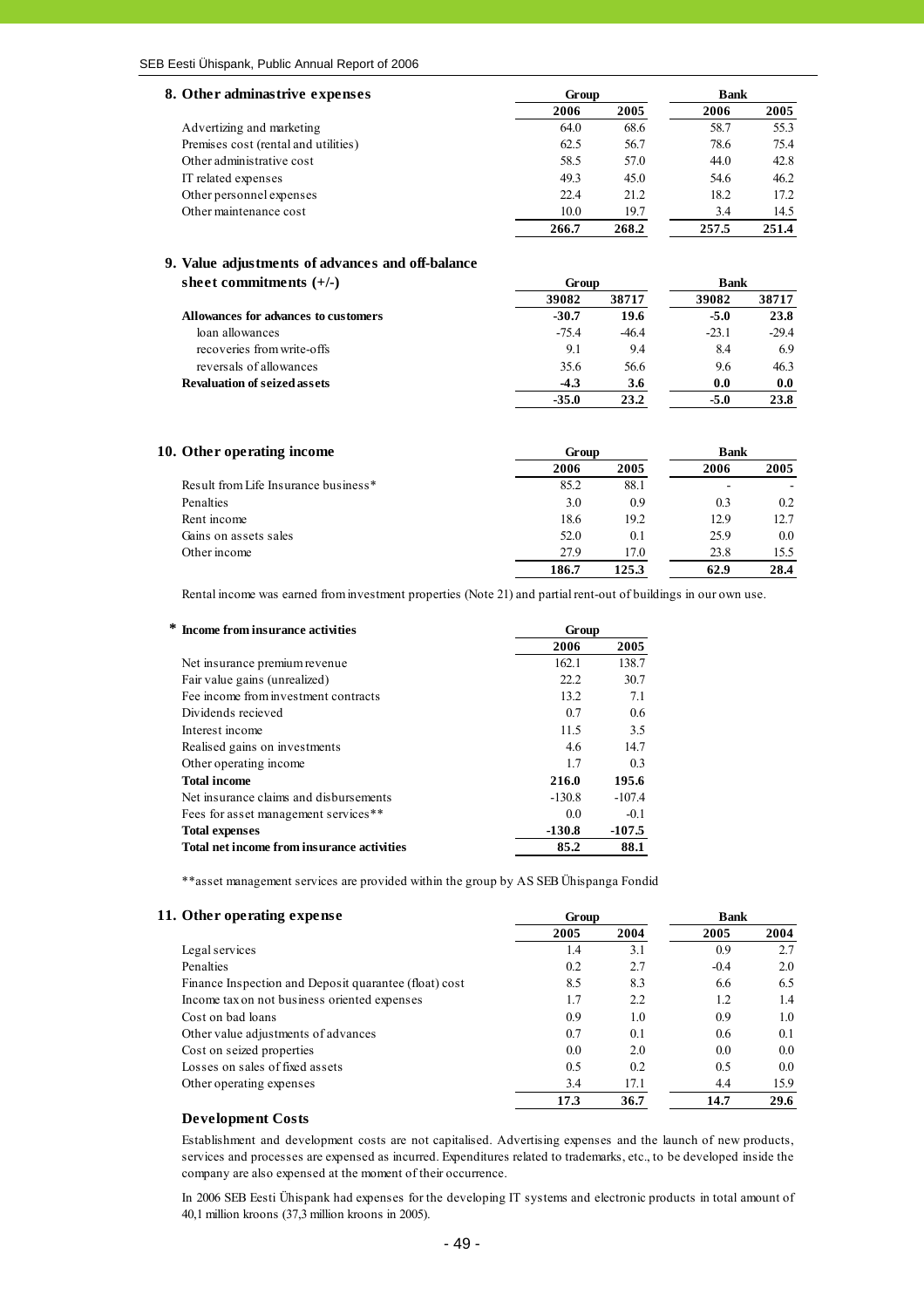| 12. Income tax of financial period | Group   |        | <b>Bank</b> |         |
|------------------------------------|---------|--------|-------------|---------|
|                                    | 2006    | 2005   | 2006        | 2005    |
| Income tax from annual profit      | $-16.9$ | $-3.1$ | 0.0         | $0.0\,$ |
| Deferred tax expense (Note 24)     | 2.7     | $-2.7$ | 0.0         | $0.0\,$ |
| Adjustments                        | 0.0     | -0.4   | 0.0         | $0.0\,$ |
| Total tax expense                  | $-14.2$ | $-6.2$ |             |         |

The Group activities include activities in Estonia and Russia.

According to Estonian Income tax law profits earned by the Group are not subject to income tax. The Group's activities in Russia are subject to Russian Income tax law.

The income tax rate in Russia is 24% of the taxable income. All deferred income tax expense is related to SEB russian Leasing. Following is the reconcilation of the net income before tax earned in Russia to the effective tax expense:

|                                                 | 2006  | 2005 |
|-------------------------------------------------|-------|------|
| Profit before tax in Russia                     | 19.0  | 10.7 |
| Tax rate applicable in Russia (24%)             | 4.6   | 2.6  |
| Tax on expenses not deductible for tax purposes | 96    | 3.6  |
| Income tax expense                              | 14 2. | 62   |

| 13. Balances with the central bank | Group             |         | Bank    |                   |
|------------------------------------|-------------------|---------|---------|-------------------|
|                                    | 31.12.06 31.12.05 |         |         | 31.12.06 31.12.05 |
| Balances with the central bank     | 2.412.8           | 2.231.1 | 2.412.8 | 2.231.1           |

Estonian commercial banks are obliged to maintain mandatory reserves on their clearing accounts with the Central Bank, calculated on 15% of the mandatory reserve basis. Mandatory reserve requirement as of 31.12.06 was 7,216.6 million kroons (31.12.05: 4,076.4).

Mandatory reserve on the correspondent account of the Bank of Estonia is monitored on basis of monthly average. As of 01.07.2001 the reserve may be filled with external assets in the amount of 50% from the monthly average mandatory reserve requirement. As at 31.12.06 the reserve requirement was filled by balances with central bank, financial assets held for trading and financial assets at fair value through profit or loss at inception.

Mandatory reserve deposits are available for use by the Group's day-to-day business. Mandatory reserve earns interest.

| 14. Loans and advances to credit institutions | Group    |          | <b>Bank</b> |          |
|-----------------------------------------------|----------|----------|-------------|----------|
|                                               | 31.12.06 | 31.12.05 | 31.12.06    | 31.12.05 |
| Reverse repos <sup>*</sup>                    | 1,079.6  | 1.486.5  | 1,079.6     | 1,486.5  |
| Demand deposits*                              | 796.7    | 239.0    | 793.9       | 237.8    |
| Time deposits                                 | 62.4     | 193.9    | 62.5        | 175.5    |
| $Other*$                                      | 5.1      | 4.7      | 5.1         | 4.7      |
|                                               | 1.943.8  | 1.924.1  | 1.941.1     | 1.904.5  |

**\*** Cash equivalents

# **15. Loans and advances to customers Group Bank**

|                       | 31.12.06 | 31.12.05 | 31.12.06                 | 31.12.05 |
|-----------------------|----------|----------|--------------------------|----------|
| Loans                 | 46,417.8 | 30,868.0 | 46.925                   | 31,170   |
| Overdrafts            | 1,968.2  | 1.649.8  | 2,339.2                  | 1,913.0  |
| Leasing               | 10.914.9 | 8.434.6  |                          |          |
| Factoring             | 897.4    | 975.2    | $\overline{\phantom{0}}$ |          |
| Insurance recievables | 1.9      | 1.9      | $\overline{\phantom{0}}$ |          |
|                       | 60.200.2 | 41,929.5 | 49,263.7                 | 33,082.8 |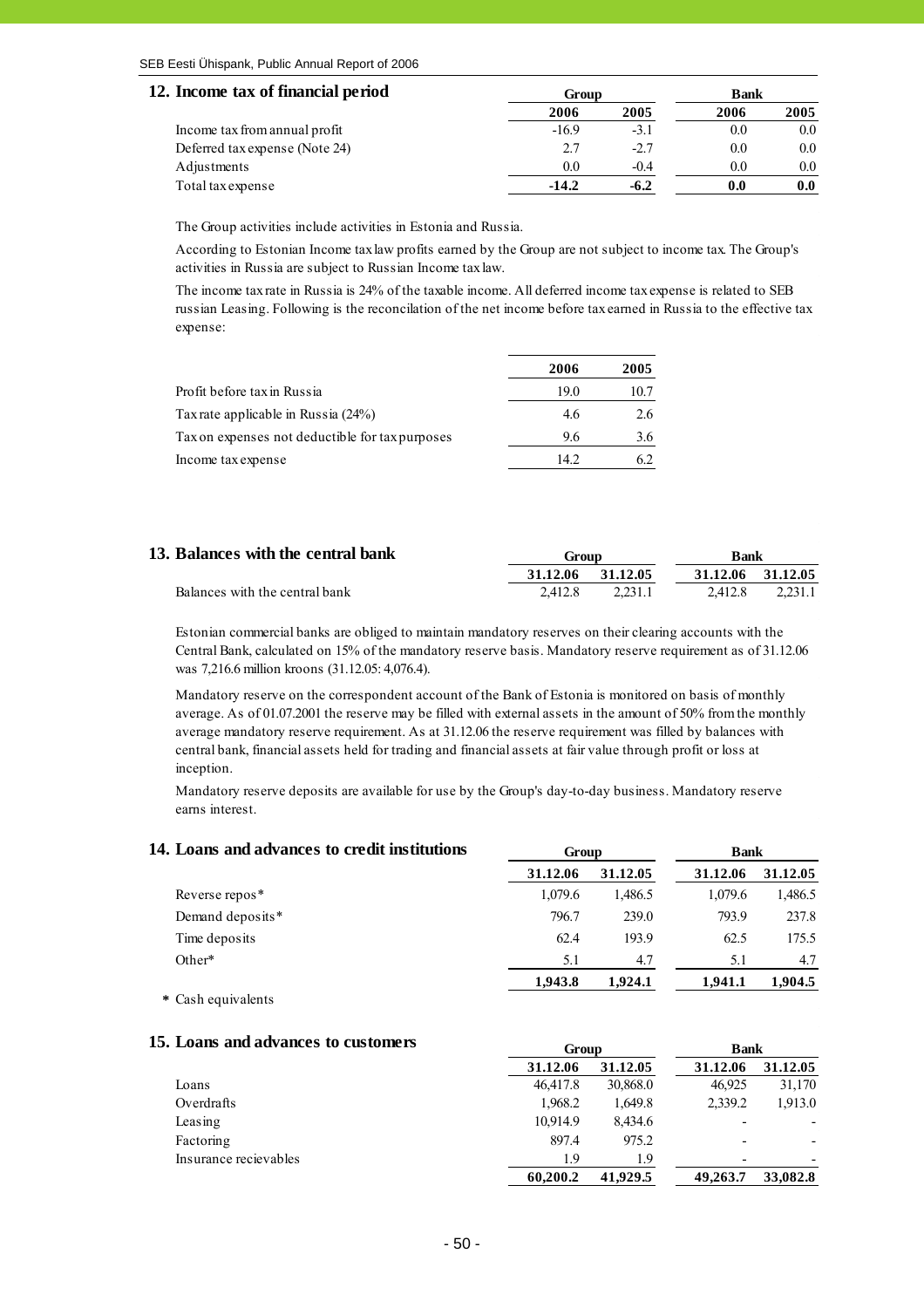| Loans and advances by customer type |          | Group             |        |                   |
|-------------------------------------|----------|-------------------|--------|-------------------|
|                                     |          | 31.12.06 31.12.05 |        | 31.12.06 31.12.05 |
| Due from corporate customers        | 37.337.0 | 27.205.3          |        | 27.712.5 19.493.8 |
| Due from individuals                | 22,863.2 | 14.724.2          | 21.551 | 13,589            |
|                                     |          | 60,200.2 41,929.5 |        | 49,263.7 33,082.8 |

Loan portfolio by countries and by economic sector presented in notes 35 and 36.

| Gross and net investments on finance leases                      | Group               |                    |
|------------------------------------------------------------------|---------------------|--------------------|
|                                                                  | 31.12.06            | 31.12.05           |
| <b>Gross investment</b>                                          | 12,393.5            | 9,571.6            |
| up to 1 year                                                     | 3,613.4             | 2,670.8            |
| $1 - 5$ years                                                    | 7,791.3             | 6,017.6            |
| over 5 years                                                     | 988.8               | 883.2              |
| Unearned future finance income on finance leases (-)             | 1,195.2             | 987.9              |
| Net investment in finance leases                                 | 10,914.9            | 8,434.5            |
| up to 1 year                                                     | 3,128.2             | 2,309.1            |
| $1 - 5$ years                                                    | 6,951.1             | 5,392.9            |
| over 5 years                                                     | 835.6               | 732.5              |
|                                                                  |                     |                    |
|                                                                  | 31.12.06            | 31.12.05           |
| Net investment in finance leases by interest rates<br>$\leq$ 5 % | 10,914.9<br>4,488.1 | 8,434.5<br>4,638.8 |
| 5-10 $%$                                                         | 6,410.0             | 3,790.2            |
| $10-15%$                                                         | 16.3                | 4.8                |
| $>15\%$                                                          | 0.5                 | 0.7                |
|                                                                  |                     |                    |
|                                                                  | 31.12.06            | 31.12.05           |
| Net investment in finance leases by base currencies              | 10,914.9            | 8,434.5            |
| <b>EEK</b>                                                       | 191.7               | 224.1              |
| EEK related to EUR                                               | 8,149.5             | 6,178.6            |
| <b>RUB</b>                                                       | 0.0                 | 0.0                |
| <b>USD</b>                                                       | 795.8               | 1,259.7            |
| <b>EUR</b>                                                       | 1,777.9             | 772.1              |

# **16.** Allowances for doubtful debt **Group** Group Bank

|                                              | 31.12.06 | 31.12.05 | 31.12.06 | 31.12.05 |  |
|----------------------------------------------|----------|----------|----------|----------|--|
| At the beginning of period $(31.12.05)$      | 203.7    | 278.6    | 146.1    | 219.2    |  |
| Loan allowances provided                     | 75.4     | 46.4     | 10.3     | 18.9     |  |
| Reversals of allowances                      | $-35.6$  | $-56.6$  | 3.2      | $-35.8$  |  |
| Allowances on loans and advances written off | $-6.8$   | $-66.8$  | $-5.9$   | $-58.4$  |  |
| Exchange rate adjustments                    | $-1.1$   | 2.1      | $-0.8$   | 2.2      |  |
| At end of period $(31.12.06)$                | 235.6    | 203.7    | 152.9    | 146.1    |  |
| Recoveries from write-offs                   | 9.1      | 9.4      | 8.4      | 6.9      |  |

#### **17. Information about loans and advances, restructured during the 2006**

No larger loans and advances were restructured during the year 2006.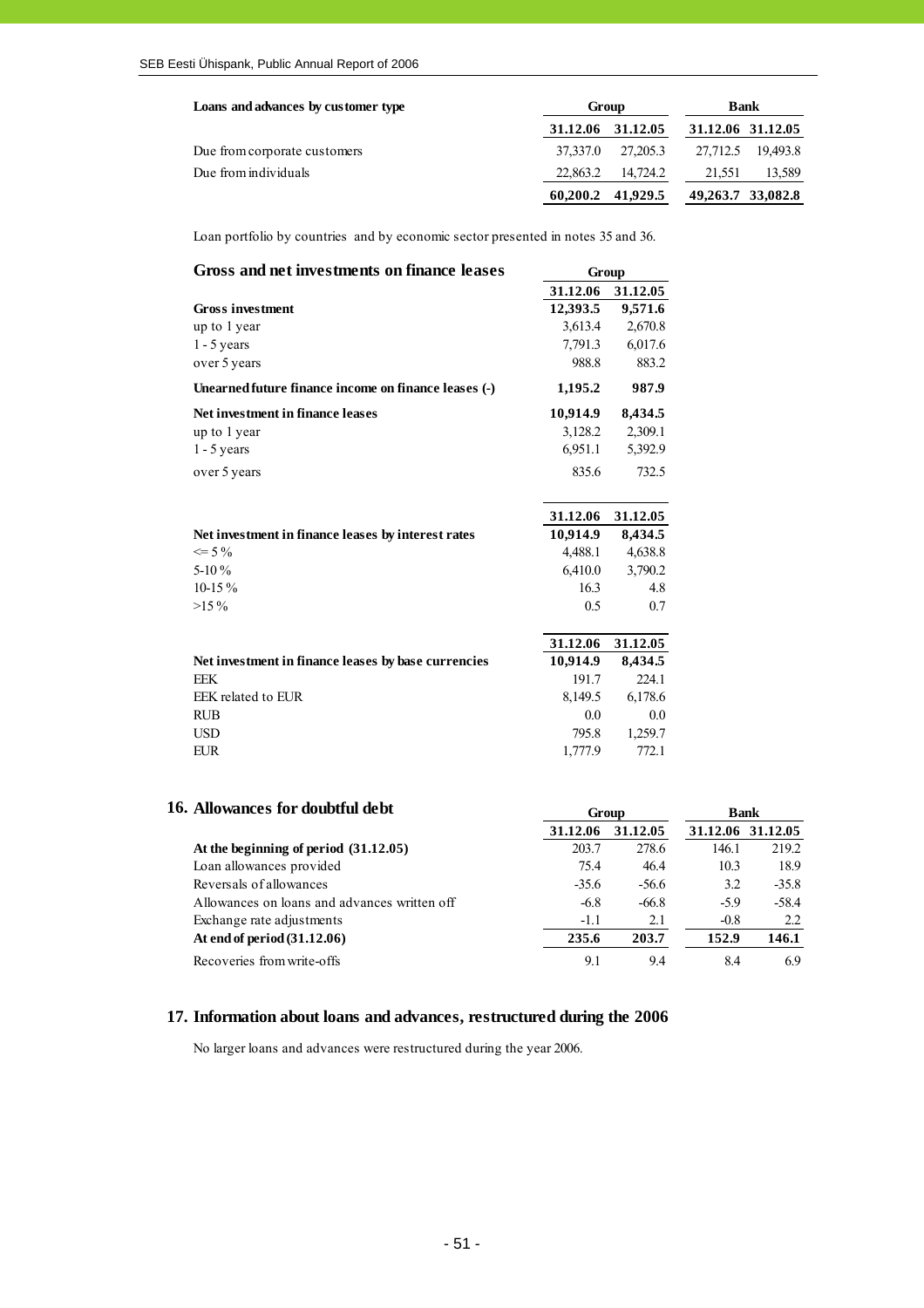| 18. Securities                                           | Group    |          | <b>Bank</b> |                   |  |
|----------------------------------------------------------|----------|----------|-------------|-------------------|--|
|                                                          | 31.12.06 | 31.12.05 |             | 31.12.06 31.12.05 |  |
| <b>Financial assets held for trading</b>                 | 90.0     | 43.8     | 90.1        | 43.8              |  |
| <b>Shares</b>                                            | 14.0     | 32.9     | 14.0        | 32.9              |  |
| incl. listed                                             | 14.0     | 32.9     | 14.0        | 32.9              |  |
| Debt securities and other fixed income securities        | 76.0     | 10.9     | 76.1        | 10.9              |  |
| incl. listed                                             | 19.2     | 0.0      | 19.2        | 0.0               |  |
| <b>Derivatives</b>                                       | 17.4     | 22.0     | 17.9        | 22.7              |  |
| Financial assets at fair value through profit or loss at |          |          |             |                   |  |
| inception                                                | 3,612.5  | 1,301.2  | 2,549.3     | 539.2             |  |
| <b>Shares</b>                                            | 673.4    | 478.8    | 0.0         | $0.0\,$           |  |
| incl. listed                                             | 194.6    | 406.3    | 0.0         | 0.0               |  |
| Debt securities and other fixed income securities *      | 2,939.1  | 822.4    | 2,549.3     | 539.2             |  |
| incl. listed                                             | 2,865.7  | 788.7    | 2,549.3     | 539.2             |  |
| Available for sale financial assets                      | 74.6     | 48.7     | 11.7        | 6.0               |  |
| <b>Shares</b>                                            | 74.3     | 48.0     | 11.4        | 5.2               |  |
| incl. listed                                             | 69.2     | 0.0      | 6.4         | 0.0               |  |
| Debt securities and other fixed income securities        | 0.3      | 0.7      | 0.3         | 0.8               |  |
| incl. listed                                             | 0.0      | 0.0      | 0.0         | 0.0               |  |
| <b>Investments in associates</b>                         | 42.9     | 28.5     | 19.9        | 12.9              |  |
| <b>Investments in subsidaries</b>                        | 0.0      | 0.0      | 303.9       | 346.7             |  |
| <b>Securities total</b>                                  | 3,837.4  | 1,444.2  | 2,992.8     | 971.3             |  |

\* The above debt securities designated at fair value at inception consist of two classes of financial assets:

- insurance clients' financial assets (2006: 389.8 MEEK, 2005: 283.2 MEEK).

- liquidity management financial assets (2006: 2549.3 MEEK, 2005: 539.2 MEEK).

Both are managed and their performance is evaluated on a fair value basis in accordance with a risk management strategy, and where information about these financial assets is reported to management on that basis. Additionally insurance clients' financial assets are matched to their investment contract liabilities (Note 28).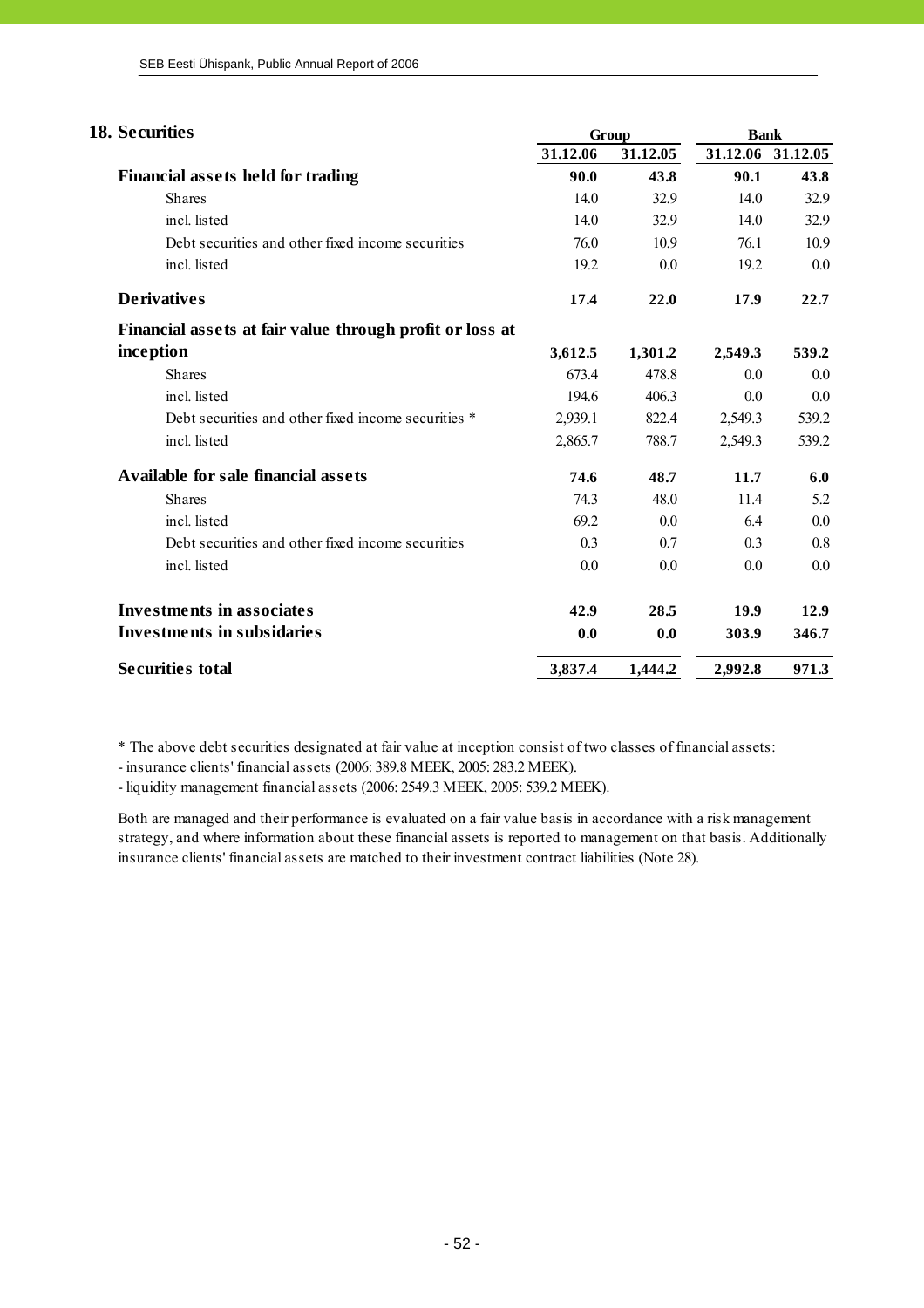#### **Investments in associates of group**

|                                           | <b>Nominal</b><br>value |        | Liabili- |               | <b>Calculated</b><br>profit/-loss<br>on equity | <b>Balance</b> | Owner-<br>ship |
|-------------------------------------------|-------------------------|--------|----------|---------------|------------------------------------------------|----------------|----------------|
| 2006                                      | (EEK)                   | Assets | ties     | <b>Income</b> | method                                         | value          | $(\%)$         |
| SEB IT Partner Estonia OU                 | 17500                   | 8.3    | 3.4      | 19.9          | 0.1                                            | 1.7            | 35.00%         |
| AS Sertifits eerimiskes kus               | 100000                  | 43.8   | 11.4     | 14.2          | 0.0                                            | 8.1            | 25.00%         |
| Pankade Kaardikeskuse AS                  | 1000                    | 81.4   | 2.8      | 47.7          | 8.5                                            | 32.7           | 41.52%         |
| OÜ TietoEnator Support                    | 20000                   | 2.5    | 2.3      | 13.1          | $-0.1$                                         | 0.4            | 20.00%         |
| Kokku                                     |                         | 136.0  | 19.9     | 94.9          | 8.5                                            | 42.9           |                |
| 2005                                      |                         |        |          |               |                                                |                |                |
| SEB IT Partner Estonia OÜ                 | 17500                   | 6.5    | 1.9      | 18.8          | 0.5                                            | 1.6            | 35.00%         |
| AS Sertifits eerimis kes kus              | 100000                  | 15.6   | 11.5     | 12.5          | $-0.8$                                         | 1.0            | 25.00%         |
| Pankade Kaardikeskuse AS                  | 1000                    | 61.3   | 3.1      | 37.4          | 5.8                                            | 24.1           | 41.52%         |
| OÜ TietoEnator Support                    | 20000                   | 2.3    | 1.4      | 9.0           | 0.0                                            | 0.6            | 20.00%         |
| AS Eesti Liisingukeskus (likvideerimisel) | 400000                  | 3.4    | 0.0      | 0.1           | 0.0                                            | 1.2            | 33.33%         |
| Kokku                                     |                         | 89.1   | 17.9     | 77.8          | 12.2                                           | 28.5           |                |

Share of the Group from the net assets of associates equals to the carrying value of the investment in the Group financial statements, except for investment in OÜ TietoEnator Support, where the goodwill in amount of 0.4 million kroons is included in the carrying value of investment.

#### **Acquisitions and disposals of associated companies and subsidaries**

#### **Acquisitions**

In the 2006 the share capital in associated company AS Sertifitseerimiskeskus was increased by issuing new shares. The issued shares were subscribed proportionally by the existing shareholders pursuant to their existing holding. Additional contribution of AS SEB Eesti Ühispank into share capital was 7.0 MEEK.

In December 2005, SEB Eesti Ühispank acquired a 20%-holding in an Estonian private limited company OÜ TietoEnator Support. The main field of business of the company is IT consultations and programming. Since the acquisition took place at the end of the period under review, the group has not accounted for any profit or loss from the result of the company at equity method. If the acquisition had taken place on 01.01.2005 or before, the loss calculated at equity method would have been booked in the amount of 0.1 MEEK in the SEB Eesti Ühispank Group for the year 2005.

#### **Disposals**

In 2006, AS SEB Eesti Ühispank liquidated its 100%-owned subsidiary AS Ühisinvesteeringud. According to the distribution plan of the liquidation report of the company, the parent company collected 38.8 MEEK.

During the accounting year the associated company AS Eesti Liisingukeskus was liquidated and according to the distribution plan of the liquidation report AS SEB Ühisliising collected 1.1MEEK.

In August 2005, SEB Eesti Ühispank sold its 50%-holding in AS Intergate. The company is operating in Estonia as a developer of information technology investment projects. During the period under review, starting from 01.01.2005 until completion of the sale, SEB Eesti Ühispank Group accounted for profit at equity method in amount of 6.7 MEEK.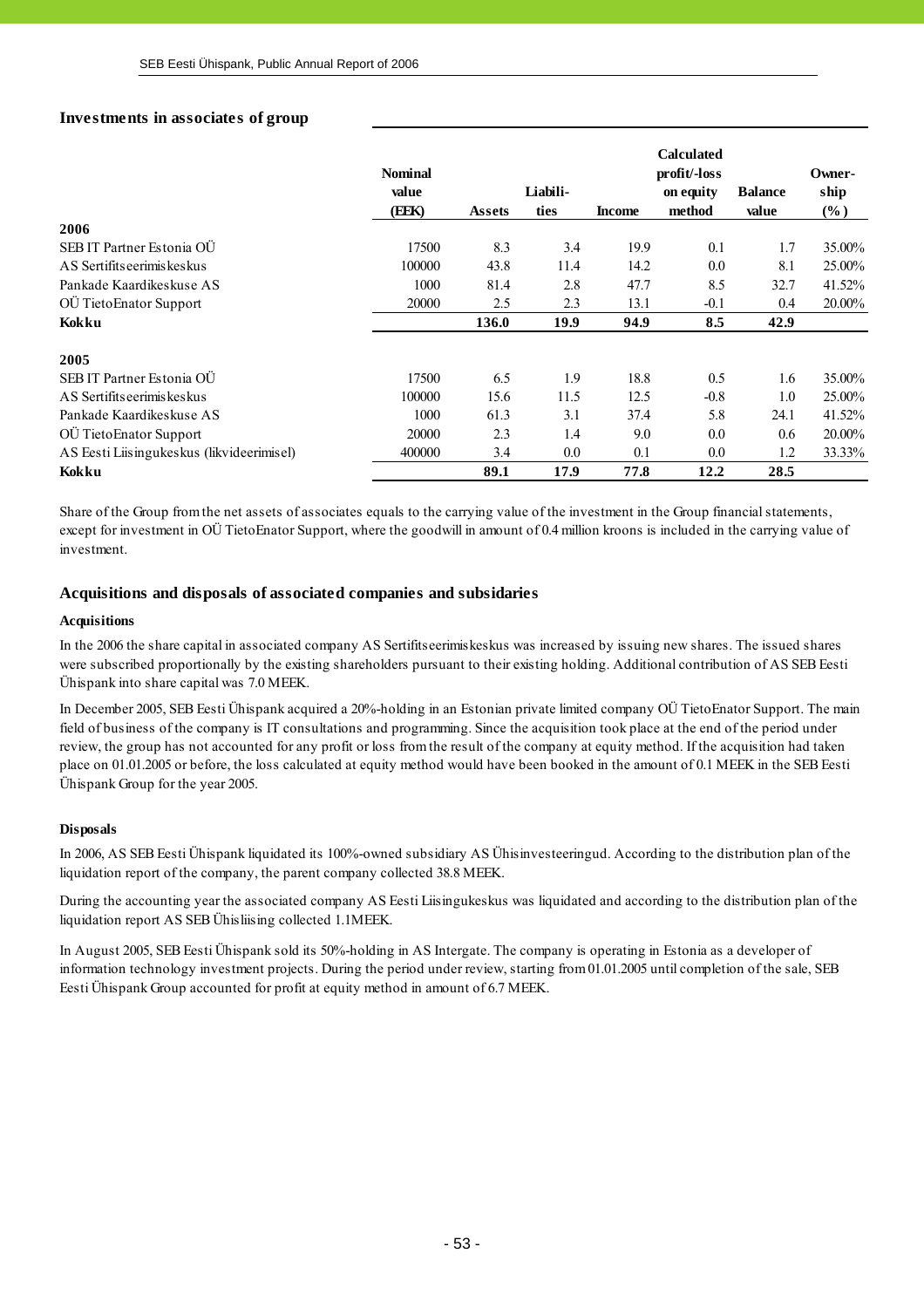| 19. Intangible assets                      |                 | Group        |              | <b>Bank</b>     |              |               |
|--------------------------------------------|-----------------|--------------|--------------|-----------------|--------------|---------------|
|                                            | <b>Goodwill</b> | <b>Other</b> | <b>Total</b> | <b>Goodwill</b> | <b>Other</b> | <b>Total</b>  |
| At the beginning of period $(01.01.05)$    |                 |              |              |                 |              |               |
| Cost                                       | 379.1           | 78.1         | 457.2        | 623.2           | 76.6         | 699.8         |
| Accumulated depreciation                   | 0.0             | $-59.7$      | $-59.7$      | $-244.1$        | $-58.1$      | $-302.2$      |
| <b>Carrying value</b>                      | 379.1           | 18.4         | 397.5        | 379.1           | 18.5         | 397.6         |
| Opening carrying value                     | 379.1           | 18.4         | 397.5        | 379.1           | 18.5         | 397.6         |
| <b>Additions</b>                           | 0.0             | 1.8          | 1.8          | 0.0             | 1.7          | $1.7^{\circ}$ |
| Depreciation charge                        | 0.0             | $-7.8$       | $-7.8$       | 0.0             | $-7.8$       | $-7.8$        |
| Closing carrying value                     | 379.1           | 12.4         | 391.5        | 379.1           | 12.4         | 391.5         |
| At end of period (31.12.05)                |                 |              |              |                 |              |               |
| Cost                                       | 379.1           | 75.4         | 454.5        | 623.2           | 73.8         | 697.0         |
| Accumulated depreciation                   | 0.0             | $-63.0$      | $-63.0$      | $-244.1$        | $-61.4$      | $-305.5$      |
| <b>Carrying value</b>                      | 379.1           | 12.4         | 391.5        | 379.1           | 12.4         | 391.5         |
| At the beginning of period (01.01.06)      |                 |              |              |                 |              |               |
| Cost                                       | 379.1           | 75.4         | 454.5        | 623.2           | 73.8         | 697.0         |
| Accumulated depreciation                   | 0.0             | $-63.0$      | $-63.0$      | $-244.1$        | $-61.4$      | $-305.5$      |
| Carrying value                             | 379.1           | 12.4         | 391.5        | 379.1           | 12.4         | 391.5         |
|                                            | 379.1           | 12.4         | 391.5        | 379.1           | 12.4         | 391.5         |
| Opening carrying value<br><b>Additions</b> | 0.0             | 1.7          | 1.7          | 0.0             | 1.7          | 1.7           |
| Depreciation charge                        | 0.0             | $-6.1$       | $-6.1$       | 0.0             | $-6.1$       | $-6.1$        |
| Closing carrying value                     | 379.1           | 8.0          | 387.1        | 379.1           | 8.0          | 387.1         |
|                                            |                 |              |              |                 |              |               |
| At end of period (31.12.06)                |                 |              |              |                 |              |               |
| Cost                                       | 379.1           | 76.5         | 455.6        | 379.1           | 75.0         | 454.1         |
| Accumulated depreciation                   | 0.0             | $-68.5$      | $-68.5$      | 0.0             | $-67.0$      | $-67.0$       |
| Carrying value                             | 379.1           | 8.0          | 387.1        | 379.1           | 8.0          | 387.1         |

#### **Goodwill**

Goodwill is revised annually for impairment, or more frequently when there are indications that impairment may have occured. There was no impairment identified in 2006 ( 2005 nil).

The cash generating unit is SEB Eesti Ühispank. The impairment test has been based on values in use with forecasted cash flows for a period of five years. The cash flow is determined based on historical performance and market trends for key assumptions such as growth and cost/income ratio. The growth rate used after five years are principally the expected long-term inflation rate 2 per cent. The used discount rate is 9 per cent. A sensitivity analysis where the discount rate and growth rate, respectively, were changed with one percentage point did not result in calculated recoverable amount below the carrying amount, but exceeded that significantly.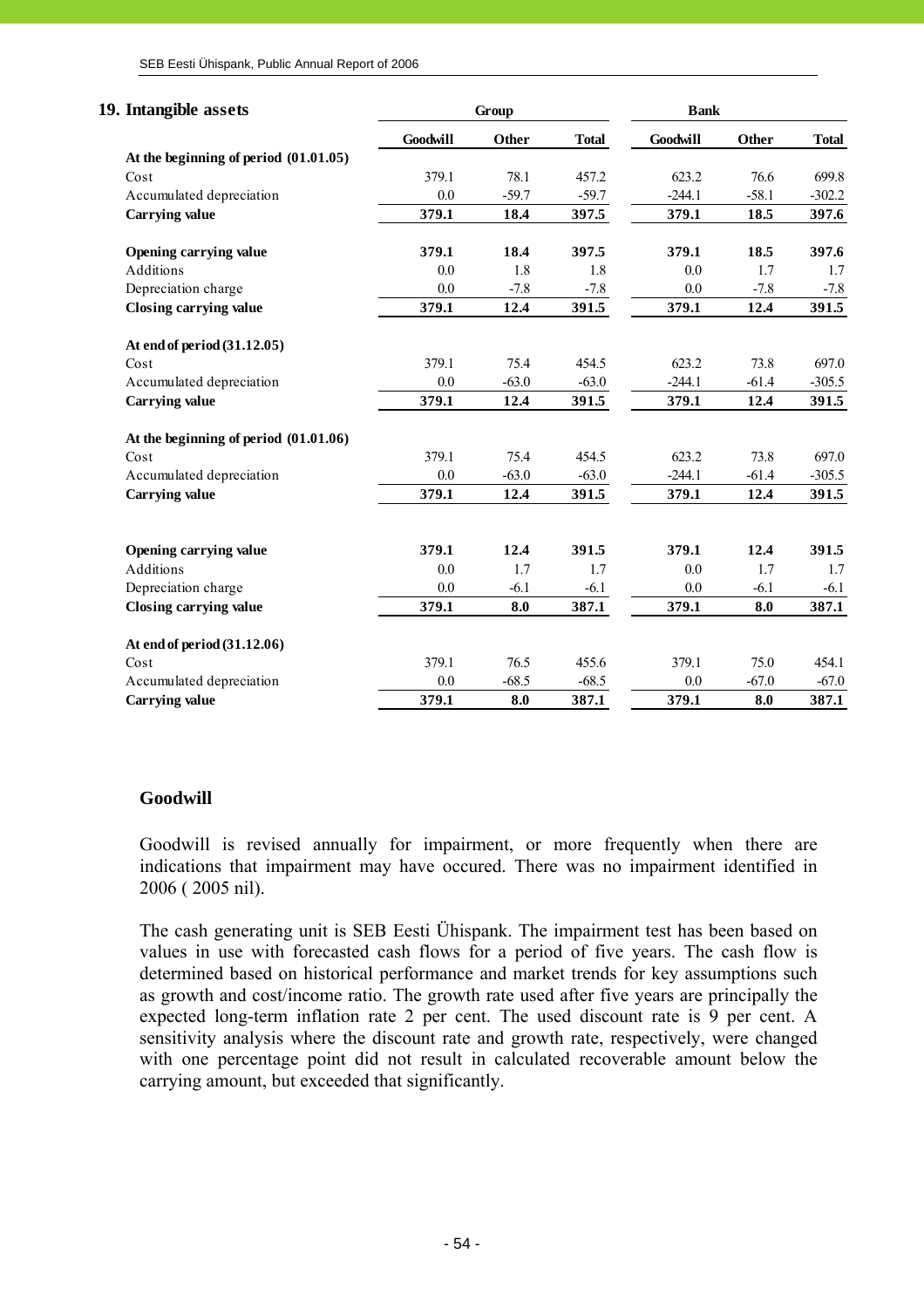# **20. Tangible assets Group Bank**

|                                         |                |                  | <b>Other</b>  |               |            |                              | Other         |               |
|-----------------------------------------|----------------|------------------|---------------|---------------|------------|------------------------------|---------------|---------------|
| At the beginning of period $(01.01.05)$ | Land           | <b>Buildings</b> | assets        | <b>Total</b>  |            | <b>Land Buildings assets</b> |               | <b>Total</b>  |
| Cost                                    | 7.4            | 551.0            | 453.0         | 1,011.4       | 1.6        | 203.7                        | 412.1         | 617.4         |
| Accumulated depreciation                | 0.0            | $-117.6$         | $-300.0$      | $-417.6$      | 0.0        | $-68.4$                      | $-280.0$      | $-348.4$      |
| <b>Carrying value</b>                   | 7.4            | 433.4            | 153.0         | 593.8         | 1.6        | 135.3                        | 132.1         | 269.0         |
|                                         | 7.4            | 433.4            | 153.0         | 593.8         | 1.6        | 135.3                        | 132.1         | 269.0         |
| Opening carrying value                  |                |                  |               |               |            |                              |               |               |
| Additions                               | 0.1            | 4.1              | 75.2          | 79.4          | 0.1        | 3.4                          | 51.0          | 54.5          |
| Disposals (carrying value)              | 0.0            | $-0.3$           | $-13.9$       | $-14.2$       | 0.0        | $-0.1$                       | $-5.5$        | $-5.6$        |
| Depreciation charge                     | 0.0            | $-12.8$          | $-57.6$       | $-70.4$       | 0.0        | $-5.7$                       | $-50.3$       | $-56.0$       |
| Closing carrying value                  | 7.5            | 424.4            | 156.7         | 588.6         | 1.7        | 132.9                        | 127.3         | 261.9         |
|                                         |                |                  |               |               |            |                              |               |               |
| At end of period (31.12.05)             |                |                  |               |               |            |                              |               |               |
| Cost                                    | 7.5            | 551.8            | 463.1         | 1,022.4       | 1.7        | 204.8                        | 410.8         | 617.3         |
| Accumulated depreciation                | 0.0            | $-127.3$         | $-306.5$      | $-433.8$      | 0.0        | $-71.9$                      | $-283.5$      | $-355.4$      |
| <b>Carrying value</b>                   | 7.5            | 424.5            | 156.6         | 588.6         | 1.7        | 132.9                        | 127.3         | 261.9         |
|                                         |                |                  |               |               |            |                              |               |               |
|                                         |                |                  | Other         |               |            |                              | Other         |               |
| At the beginning of period (01.01.06)   | Land           | <b>Buildings</b> | assets        | <b>Total</b>  |            | <b>Land Buildings assets</b> |               | <b>Total</b>  |
| Cost                                    | 7.5            | 551.8            | 463.1         | 1,022.4       | 1.7        | 204.8                        | 410.8         | 617.3         |
| Accumulated depreciation                | $0.0\,$<br>7.5 | $-127.3$         | $-306.5$      | $-433.8$      | 0.0        | $-71.9$                      | $-283.5$      | $-355.4$      |
| <b>Carrying value</b>                   |                | 424.5            | 156.6         | 588.6         | 1.7        | 132.9                        | 127.3         | 261.9         |
|                                         |                |                  |               |               |            |                              |               |               |
| Opening carrying value<br>Additions     | 7.5<br>0.2     | 424.5<br>2.4     | 156.6<br>48.0 | 588.6<br>50.6 | 1.7<br>0.2 | 132.9<br>2.5                 | 127.3<br>34.7 | 261.9<br>37.4 |
| Disposals (carrying value)              | $0.0\,$        | $-5.6$           | $-12.3$       | $-17.9$       | 0.0        | $-2.9$                       | $-5.5$        | $-8.4$        |
| Depreciation charge                     | $0.0\,$        | $-9.5$           | $-54.9$       | $-64.4$       | 0.0        | $-4.8$                       | $-45.8$       | $-50.6$       |
| Reclassification (Note 22)              | $-7.2$         | $-405.2$         | 0.0           | $-412.4$      | $-1.4$     | $-121.5$                     | 0.0           | $-122.9$      |
| Closing carrying value                  | 0.5            | 6.6              | 137.4         | 144.5         | 0.5        | 6.2                          | 110.7         | 117.4         |
| At end of period (31.12.06)             |                |                  |               |               |            |                              |               |               |
| Cost                                    | 0.5            | 39.4             | 471.0         | 510.9         | 0.5        | 34.2                         | 417.3         | 452.0         |
| Accumulated depreciation                | 0.0            | $-32.8$          | $-333.6$      | $-366.4$      | 0.0        | $-28.0$                      | $-306.6$      | $-334.6$      |
|                                         |                |                  |               |               |            |                              |               |               |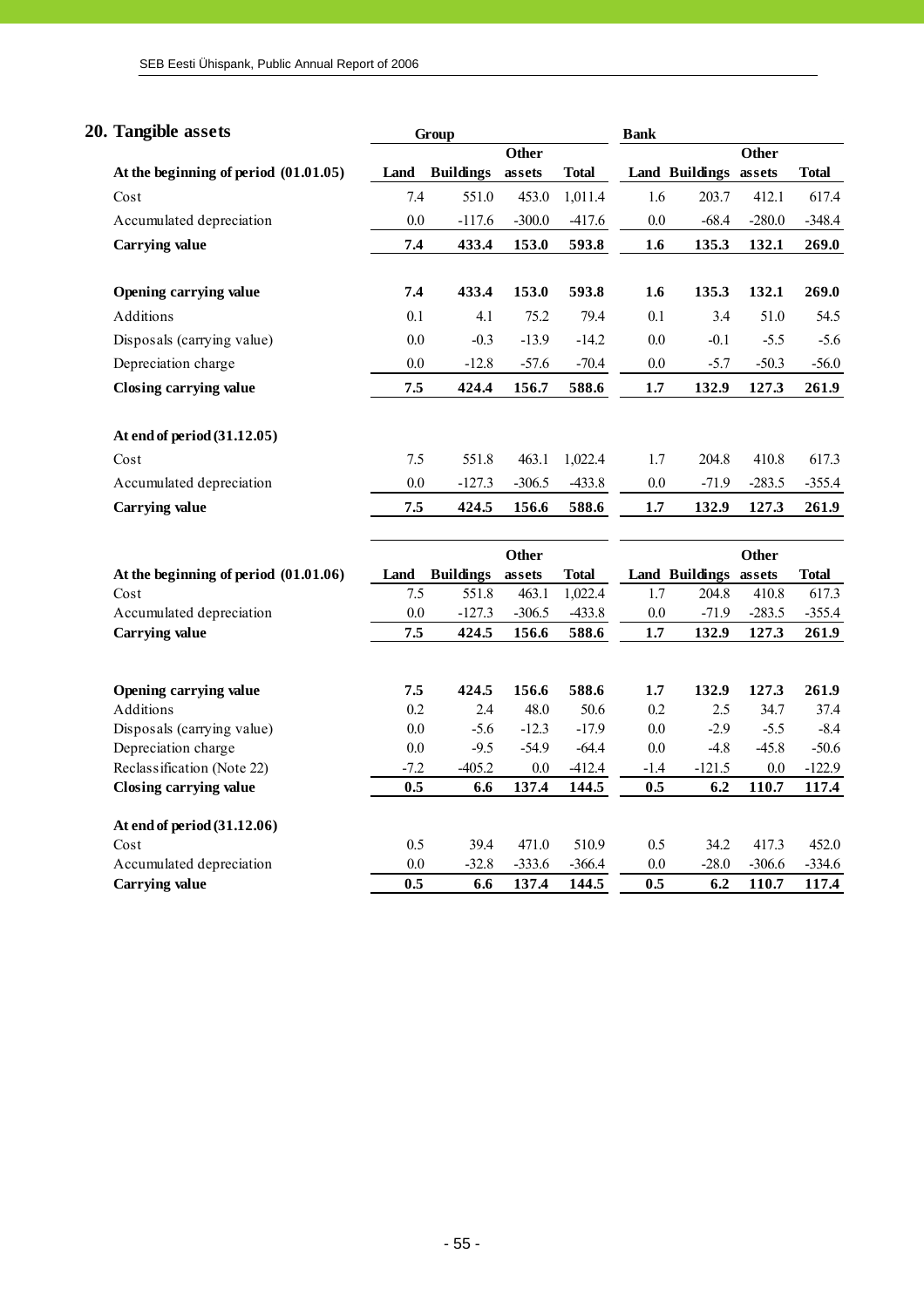#### **21. Investment properties**

|                                                    | Group                | <b>Bank</b>          |
|----------------------------------------------------|----------------------|----------------------|
| At the beginning of period $(01.01.05)$            |                      |                      |
| Cost                                               | 129.6                | 100.8                |
| Accumulated depreciation                           | $-20.8$              | $-15.2$              |
| Carrying value                                     | 108.8                | 85.6                 |
| Change of accounting principles (IAS40) 01.01.2005 |                      |                      |
| Investment property at fair value                  | 108.8                | 85.6                 |
| At the beginning of the period $(01.01.05)$        | 108.8                | 85.6                 |
| At the end of the period $(31.12.05)$              | 108.8                | 85.6                 |
| At the beginning of period $(01.01.06)$            |                      |                      |
| Cost                                               | 108.8                | 100.8                |
| Accumulated depreciation                           | 0.0                  | $-15.2$              |
| <b>Carrying value</b>                              | 108.8                | 85.6                 |
| Opening carrying value                             | 108.8                | 85.6                 |
| Additions                                          | 0.1                  | 0.1                  |
| Disposals (carrying value)                         | $-27.9$              | $-4.7$               |
| Reclassification (Note 22)                         | $-81.0$              | $-81.0$              |
| At end of period (31.12.06)                        | 0.0                  | 0.0                  |
| At end of period (31.12.06)                        |                      |                      |
| Cost                                               | 0.0                  | 0.0                  |
| Accumulated depreciation                           | 0.0                  | 0.0                  |
| <b>Carrying value</b>                              | 0.0                  | 0.0                  |
|                                                    | Group                | <b>Bank</b>          |
|                                                    | 31.12.06<br>31.12.05 | 31.12.06<br>31.12.05 |
| Rent income from investment properties             | 11.5<br>7.1          | 6.5<br>9.5           |
| Expenses for generating rent income                | 2.1<br>3.4           | 1.6<br>2.4           |
|                                                    | 5.0<br>8.1           | 4.9<br>7.1           |

Total fair value of real estate investments did not differ materially from the accounting value accordingly, no adjustments had been made by objects. For finding a fair value the usage value was appraised analytically on basis of annual cash flows, using the estimated discount rate.

Income and expenses on investment properties are recorded here until the sale of the property or reclassification of assets into assets held for sale on September 1, 2006 (Note 22).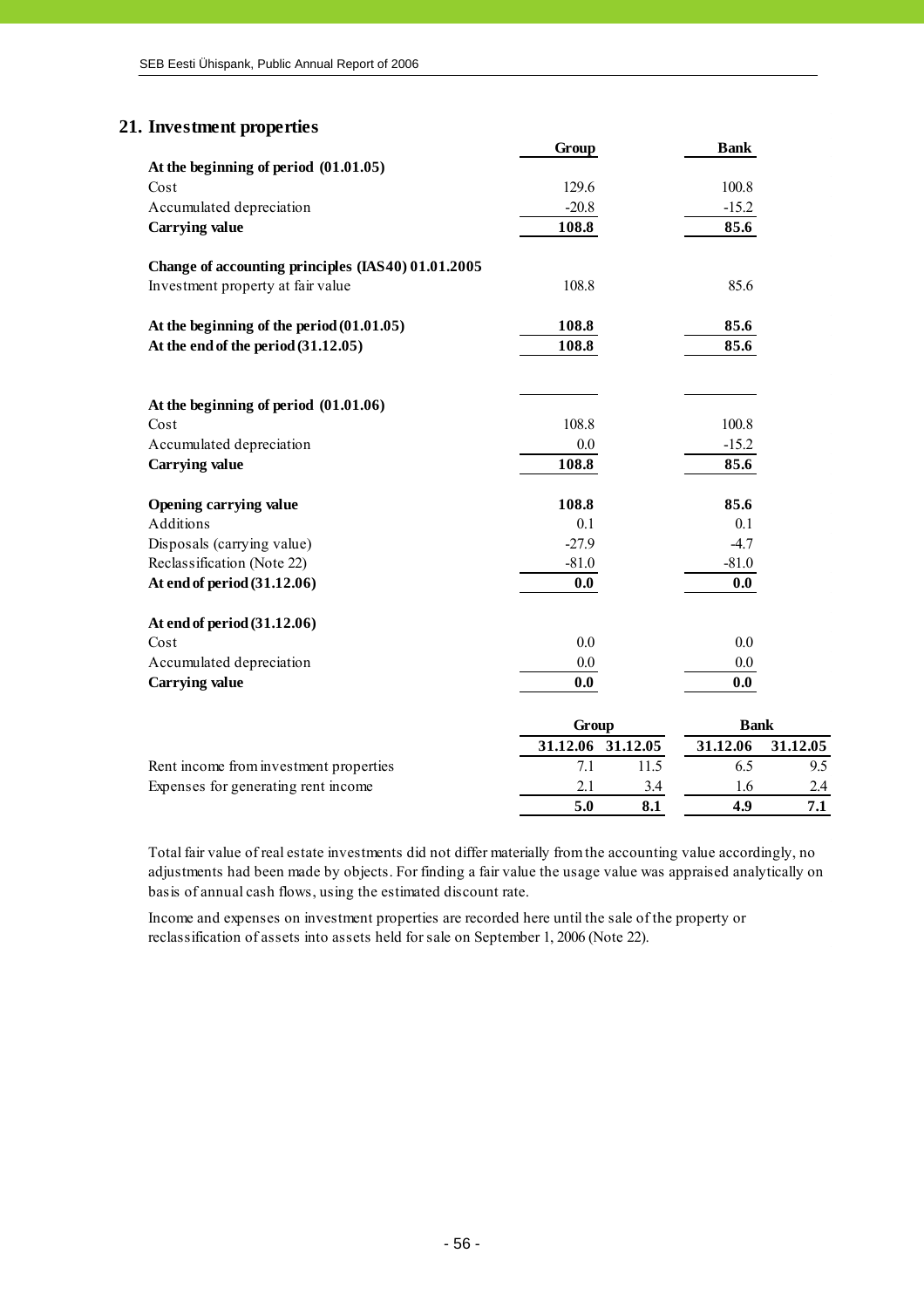| 22. Other assets                              | Group    |          | Bank     |          |  |
|-----------------------------------------------|----------|----------|----------|----------|--|
|                                               | 31.12.06 | 31.12.05 | 31.12.06 | 31.12.05 |  |
| Payments in transit                           | 396.9    | 240.7    | 396.4    | 240.6    |  |
| Assets held for sale (Notes 1.21, 20, 21) $*$ | 506.4    | 33.8     | 183.1    | 2.8      |  |
| Allowances for losses from other recievables  | $-69$    | $-4.2$   | 0.0      | 0.0      |  |
|                                               | 896.4    | 270.3    | 579.5    | 243.4    |  |

\* This number includes also other group assets held for sale

The management has decided, in line with its strategy of not owning properties, to sell the property holdings. In connection with that the properties at the end of the year in amount of 490,7 MEEK have been classifies as "Assets held for sale". Depreciation calculation is terminated for the assets held for sale since the reclassification on September 1, 2006. Assets held for sale reclassified in September were assessed to evaluate if the net realisable value (net of selling cost) is higher for each reclassified asset, than its current carrying value at the time of reclassification. No loss were recognised. Impairment is assessed, when there are any indications, but currently there have been none.

| 23. Accrued income and prepaid expenses | Group    |          | Bank     |          |  |
|-----------------------------------------|----------|----------|----------|----------|--|
|                                         | 31.12.06 | 31.12.05 | 31.12.06 | 31.12.05 |  |
| Accured revenue and prepaid expenses    | 371.4    | 461.9    | 118.9    | 83.5     |  |
| Accrued interest receivable             | 183.9    | 103.4    | 154.9    | 84.0     |  |
| Prepaid taxes                           | 138.4    | 63.2     | 0.0      | 0.0      |  |
| Deferred tax asset (Notes 12, 24)       | 2.7      | 0.0      | 0.0      | 0.0      |  |
|                                         | 696.4    | 628.5    | 273.8    | 167.5    |  |

\* maksude ettemaksed sisaldavad ainult käibemaksu nõuet

# **24. Deferred income tax Group Bank**

| 0.0 | 0.8    | 0.0 | 0.0 |
|-----|--------|-----|-----|
| 2.7 | 0.0    | 0.0 | 0.8 |
| 0.0 | $-0.8$ | 0.0 | 0.0 |
| 2.7 | 0.0    | 0.0 | 0.8 |
|     |        |     |     |
| 1.9 | 0.0    | 0.0 | 0.0 |
| 0.0 | 1.9    | 0.0 | 0.0 |
| 1.9 | 1.9    | 0.0 | 0.0 |
|     |        |     |     |

| 25. Due to credit institutions                      | Group    |          | Bank     |          |
|-----------------------------------------------------|----------|----------|----------|----------|
|                                                     | 31.12.06 | 31.12.05 | 31.12.06 | 31.12.05 |
| Demand deposits                                     | 1.792.3  | 161.6    | 1.792.2  | 161.6    |
| Time deposits and loans (maturity up to 1 year)     | 8.368.8  | 4.689.1  | 7.258.0  | 4,360.6  |
| Time deposits and loans (maturity more than 1 year) | 17.132.9 | 9.932.4  | 8.234.0  | 1.941.2  |
|                                                     | 27,294.0 | 14.783.1 | 17.284.2 | 6.463.4  |

In 2005 the bank took credit lines from KFW (Kreditanstalt für Wiederaufbau) 4.5 million EUR with maturity 15.09.2009 and 9,1 million EUR with maturity 15.09.2014.

#### **26. Due to customers Bank**

| 31.12.06 | 31.12.05 | 31.12.06 | 31.12.05 |
|----------|----------|----------|----------|
| 18.765.9 | 14,811.9 | 19.297.3 | 15,123.6 |
| 12,868.8 | 11,767.6 | 12,879.0 | 11,767.3 |
| 1,161.1  | 496.5    | 1,161.1  | 496.5    |
| 32,795.8 | 27,076.0 | 33.337.4 | 27,387.4 |
| 3,667.6  | 2,860.0  | 3,667.6  | 2,860.7  |
| 29,128.2 | 24,216.0 | 29,669.8 | 24,526.7 |
| 32,795.8 | 27,076.0 | 33.337.4 | 27,387.4 |
|          |          |          |          |
| 21,667.3 | 19,062.0 | 24,275.6 | 20,389.3 |
| 11,128.5 | 8,014.0  | 9,062    | 6,998    |
| 32,795.8 | 27,076.0 | 33,337.4 | 27,387.4 |
|          |          |          |          |

See by remaining maturity in table "Liquidity" on page 14.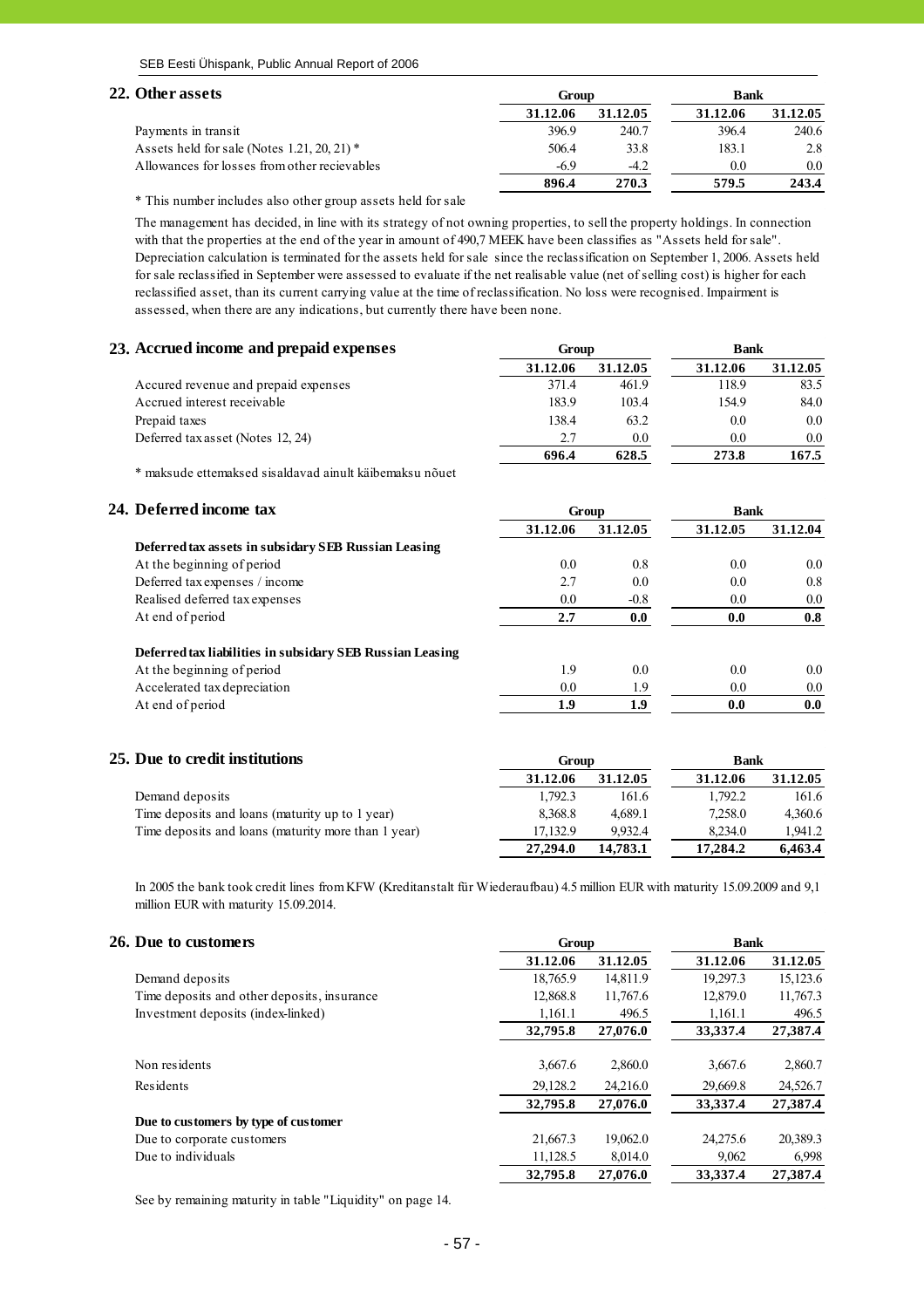#### **Customer assets under management of the group**

As of 31.12.2006 the customer securities portfolios under management of the group amounted to 2069,9 million kroons (including 508,1 million in portfolio of Ühispanga Elukindlustus). The total volume of aforementioned portfolios as of 31.12.2005 was 1803,7 million kroons (including 382,0 million in portfolio of SEB Ühispanga Elukindlustus). Commission fee is received from management of these portfolios and no credit or market risk is born by the group.

As at 31.12.2006 the group's Asset Management Company belonging to the Group managed 9 investment and pension funds (i.e. 5 open-end investment funds, 2 mandatory pension funds and 2 voluntary pension fund) with average total volume of 5,9 billion kroons. As at 31.12.2005 the Asset Management Company belonging to the Group managed 9 investment and pension funds (i.e. 5 open-end investment funds, 2 mandatory pension funds and 2 voluntary pension fund) with average total volume of 4,5 billion kroons. Investment management service is also performed to the SEB (parent Group) funds (4 funds) 14,6 billion kroons, as at 2005 8,7 billion kroons.

#### **27. Issued debt securities 31.12.06**

**Buyer / Registry holder Amount in foreign currency (mio) Amount in EEKmio Interest rate Maturity date Issued bonds by AS SEB Eesti Ühispank:** Clients of structured bonds 2.0 EUR 30.6 0.00% 29.09.10 Clients of structured bonds 0.0 EUR 1.3 0.00% 20.04.07 Estonian Central Register of Securities 193.2 EEK 193.2  $\frac{193.2 \text{ EEK}}{193.2 \text{ EEK}}$  193.2 3.33% 14.06.07 Estonian Central Register of Securities 84.2 EEK 84.2 3.71% 01.10.07 **309.3**

|                                               |                          |           |                 | 31.12.05        |
|-----------------------------------------------|--------------------------|-----------|-----------------|-----------------|
|                                               | <b>Amount in foreign</b> | Amount    | <b>Interest</b> | <b>Maturity</b> |
| <b>Buyer / Registry holder</b>                | currency (mio)           | in EEKmio | rate            | date            |
| <b>Issued bonds by AS SEB Eesti Ühispank:</b> |                          |           |                 |                 |
| Estonian Central Register of Securities       | 293.2 EEK                | 293.2     | $2.55\%$        | 31.03.06        |
| Estonian Unemployment Insurance               | $6.0$ EEK                | 6.0       | $0.00\%$        | 11.10.06        |
|                                               |                          | 299.2     |                 |                 |

| 28. Other liabilities           |          | Group    |          | <b>Bank</b> |  |
|---------------------------------|----------|----------|----------|-------------|--|
|                                 | 31.12.06 | 31.12.05 | 31.12.06 | 31.12.05    |  |
| Payments in transit             | 748.1    | 608.2    | 738.5    | 604.1       |  |
| Factoring balances              | 62.4     | 70.2     | 0.0      | 0.0         |  |
| Insurance financial liabilities | 655.5    | 408.6    | -        |             |  |
|                                 | 1.466.0  | 1.087.0  | 738.5    | 604.1       |  |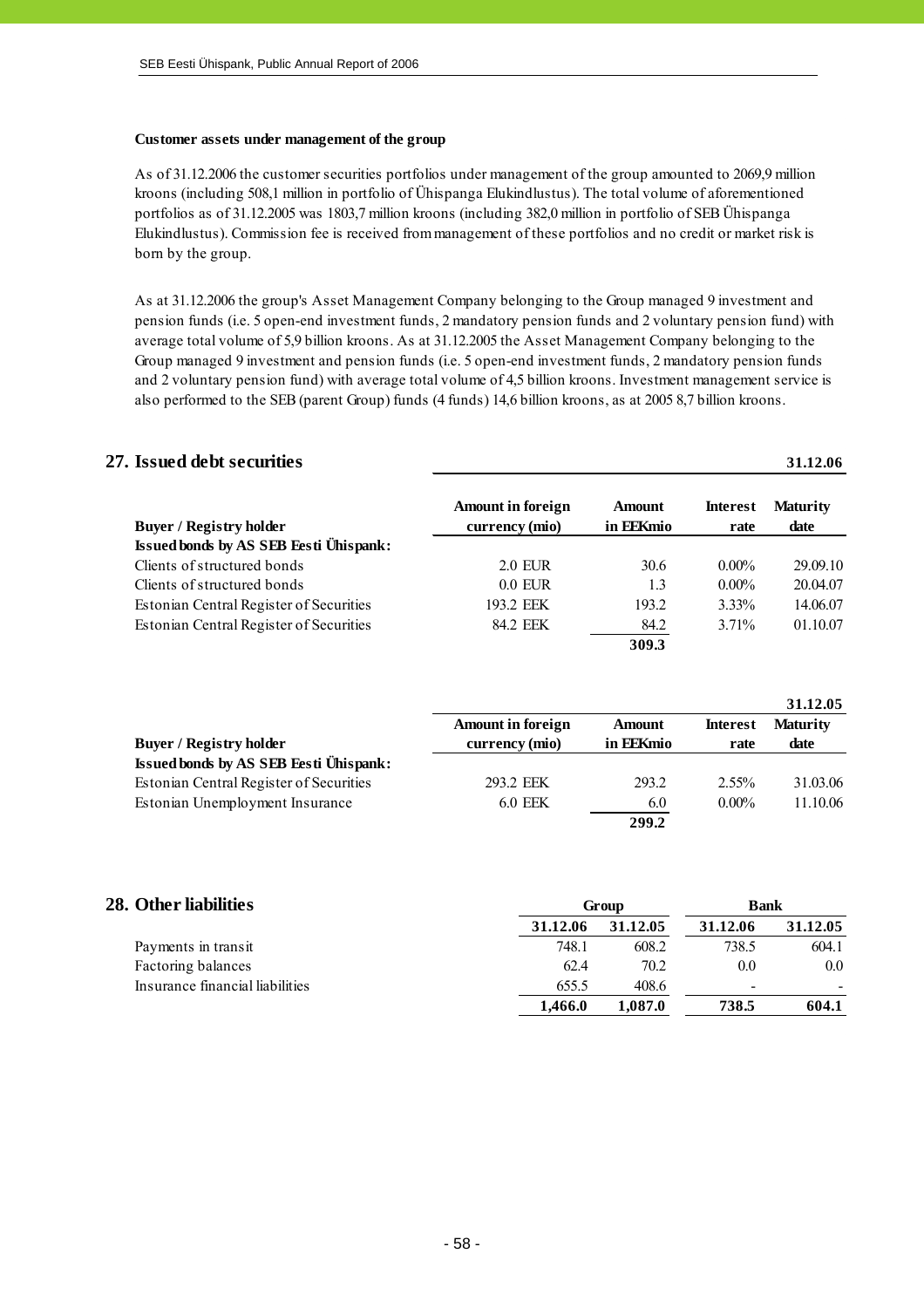#### **29. Accrued expenses and deferred income Group Bank 31.12.06 31.12.05 31.12.06 31.12.05** Income tax payable  $0.0 \t 0.0 \t 0.0 \t 0.0$ Other tax liabilities 21.7 35.3 15.1 13.2 Accrued interest payable 294.1 152.0 215.0 104.9

Prepayments from leasing customers 60.0  $96.6$ 

| 30. Provisions in group                                                                  |                                |                                               |                        |                                         |
|------------------------------------------------------------------------------------------|--------------------------------|-----------------------------------------------|------------------------|-----------------------------------------|
|                                                                                          | Life<br>insurance<br>provision | <b>Provision</b><br>of<br>unsettled<br>claims | <b>Bonus</b> provision | <b>Technical</b><br>provisions<br>total |
| Insurance technical provisions as at 01.01.2005                                          | 214.0                          | 2.5                                           | 4.7                    | 221.2                                   |
| Added to the insurance technical provisions<br>Calculated during the period under review | 4.7<br>82.2                    | 0.0<br>$-0.4$                                 | $-4.7$<br>7.9          | 0.0<br>89.7                             |
| Total technical provisions of insurance as at<br>31.12.05.                               | 300.9                          | 2.1                                           | 7.9                    | 310.9                                   |
| Other provisions (legal claims)                                                          | $\overline{\phantom{0}}$       |                                               |                        | 2.8                                     |
| Total probisions 31.12.2005                                                              | $\overline{\phantom{0}}$       | $\overline{a}$                                |                        | 313.7                                   |
| Insurance technical provisions as at 01.01.2006                                          | 300.9                          | 2.1                                           | 7.9                    | 310.9                                   |
| Added to the insurance technical provisions                                              | 7.9                            | 0.0                                           | $-7.9$                 | $0.0\,$                                 |
| Calculated during the period under review                                                | 96.4                           | 1.3                                           | 6.3                    | 104.0                                   |
| Total technical provisions of insurance as at<br>31.12.06.                               | 405.2                          | 3.4                                           | 6.3                    | 414.9                                   |
| Other provisions (legal claims)                                                          |                                | -                                             |                        | 2.8                                     |
| Total provisions 31.12.2006                                                              |                                |                                               |                        | 417.7                                   |

Other accrued expenses 244.2 138.1 118.5 96.9

**620.0 422.6 348.6 215.0**

#### **31. Subordinated liabilities 31.12.06**

|            | <b>Amount in foreign</b><br>currency (mio) | <b>Amount</b> | <b>Interest rate</b> | <b>Maturity</b><br>date |
|------------|--------------------------------------------|---------------|----------------------|-------------------------|
| <b>SEB</b> | 17.0 EUR                                   | 266.0         | $4.56\%$             | 21.12.16                |
| <b>SEB</b> | <b>50.0 EUR</b>                            | 782.3         | 4,48%                | 23.09.15                |
| <b>SEB</b> | <b>50.0 EUR</b>                            | 782.3         | $4.51\%$             | 26.05.16                |
|            |                                            | 1,830.7       |                      |                         |
|            |                                            |               |                      | 31.12.05                |
|            | <b>Amount in foreign</b><br>currency (mio) | <b>Amount</b> | <b>Interest rate</b> | <b>Maturity</b><br>date |
| <b>SEB</b> | 17.0 EUR                                   | 266.0         | $2,14\%$             | 21.12.11                |
| <b>SEB</b> | <b>50.0 EUR</b>                            | 782.3         | $2.22\%$             | 23.09.15                |

#### 1,048.3

Subordinated debt may be considered as hybrid instrument, which due to their partial capital nature may be included under the bank's own funds in case certain requirements are met. In calculation of capital adequacy, loans with the remaining maturity over 5 years meeting certain requirements are included in own funds. Regarding loans with maturity less than 5 years, a 20% straightline depreciation is applied in each following year, thus the loan is not considered own funds when the maturity period is less than one year.

Subordinated debt is issued at a variable interest rate and the interest restatemant is sheduled within 12 monthly from the balance sheet date. Interest is restated for 6 months period in advance. Subordinated debt is repayable only on maturity.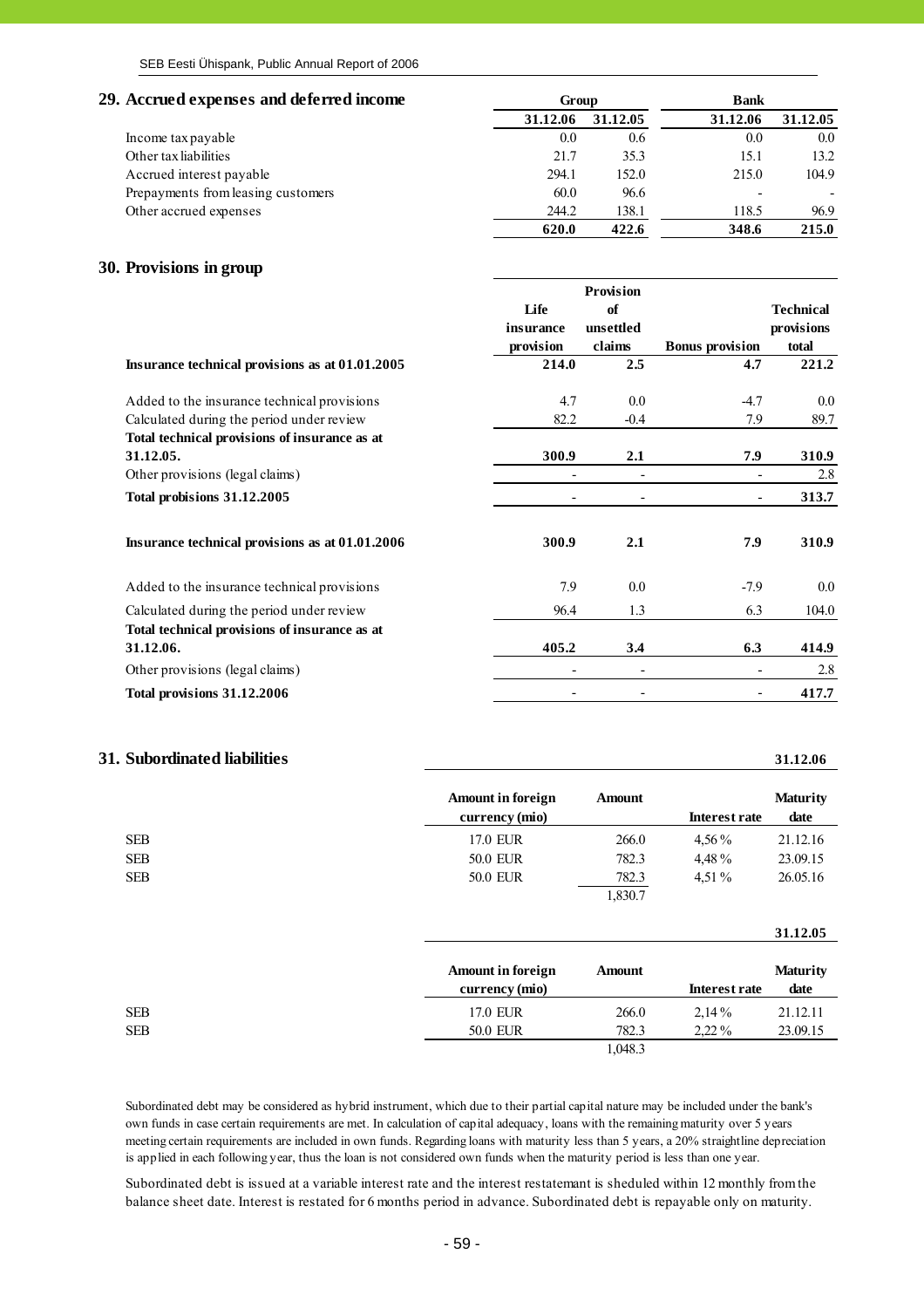#### **32. Shareholders**

Names, countries and ownership

|                                                                                             | Country | Number of<br>shares | % from total<br>number of<br>shares |
|---------------------------------------------------------------------------------------------|---------|---------------------|-------------------------------------|
| Shareholders of AS SEB Eesti Ühispank at 31.12.2006:<br>Skandinaviska Enskilda Banken (SEB) | Sweden  | 66,562,381          | 100.00                              |
| Shareholders of AS SEB Eesti Ühispank at 31.12.2005:<br>Skandinaviska Enskilda Banken (SEB) | Sweden  | 66,562,381          | 100.00                              |

Nominal value of shares: 10 EEK Maximum number of shares in articles of association: 240,000,000 All shares are paid for.

SEB AB is the ultimate parent of AS SEB Eesti Ühispank. SEB AB (registered in Sweden) does not have a controlling parent company.

See capital adequacy calculation on page 13.

#### **33. Dividend policy**

SEB Eesti Ühispank is 100%-owned by SEB. In working out the strategy for equity management, profit distribution and formation of reserves the bank is following the common approach of future risks and performance strategy of the SEB Group. The Group has not paid any dividend since aquisition by SEB AB.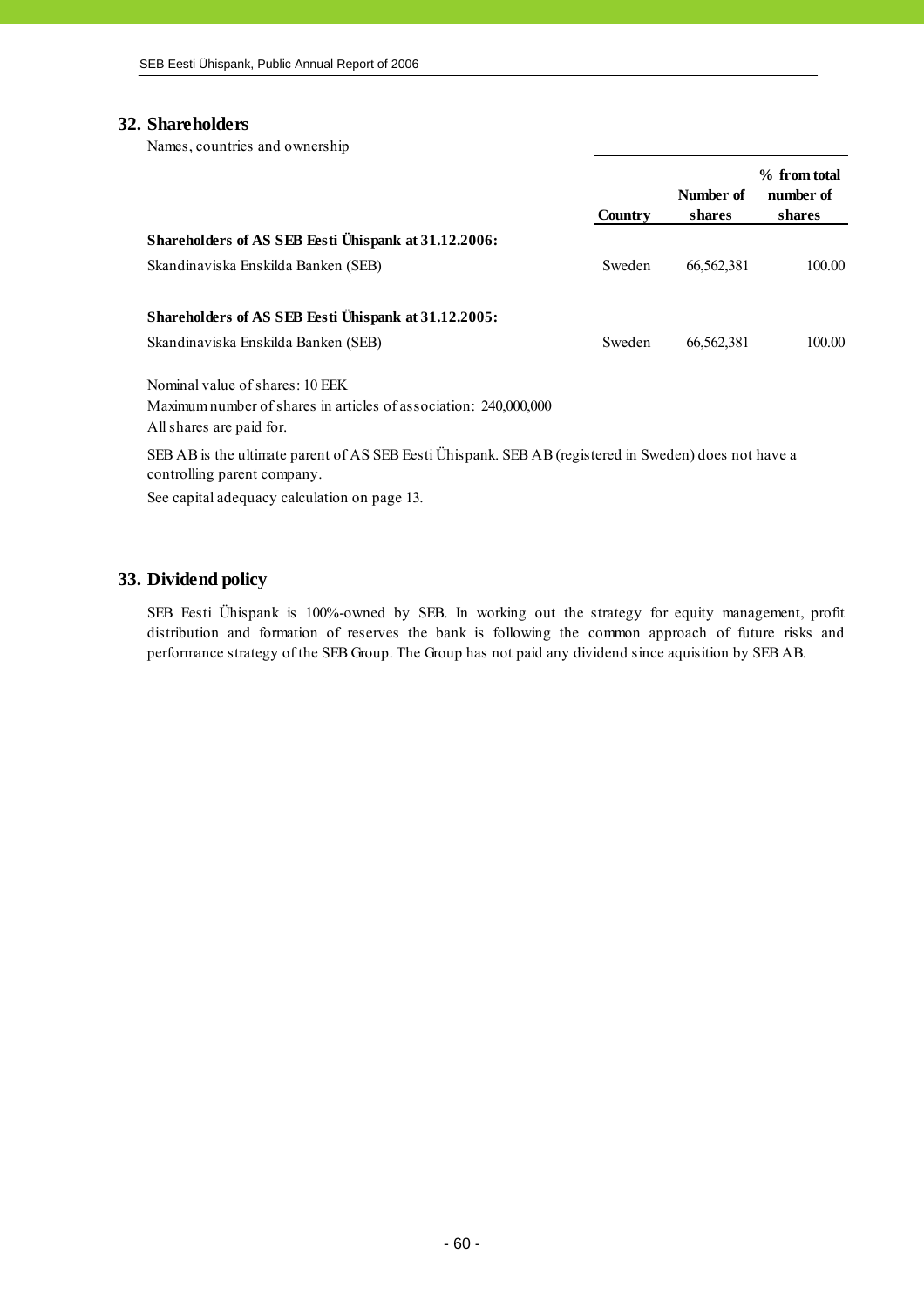# **34. Off-Balance sheet items**

(millions of EEK)

|                                      | Group         |                    | <b>Bank</b> |                    |
|--------------------------------------|---------------|--------------------|-------------|--------------------|
| 31.12.06                             | <b>Assets</b> | <b>Liabilities</b> | Assets      | <b>Liabilities</b> |
| 1. Irrevocable transactions          | 259.7         | 10,588.1           | 259.7       | 10,539.3           |
| 1.1. Guarantees and pledges          | 259.7         | 2,981.4            | 259.7       | 3,171.5            |
| incl. financial guarantees           | 234.7         | 783.1              | 234.7       | 783.1              |
| 1.2. Stand-by Loans                  | 0.0           | 7,606.7            | 0.0         | 7,367.8            |
| 2. Derivatives                       | 6,462.6       | 6,476.2            | 6,517.5     | 6,531.5            |
| 2.1. Currency Rate based Derivatives | 4,754.0       | 4,767.7            | 4,808.9     | 4,823.0            |
| incl forwards                        | 370.8         | 375.1              | 370.9       | 375.1              |
| swaps                                | 2,110.6       | 2,120.3            | 2,165.4     | 2,175.6            |
| options, written / purchased         | 1,687.1       | 1,687.1            | 1,687.1     | 1,687.1            |
| others (spots)                       | 585.5         | 585.2              | 585.5       | 585.2              |
| 2.2. Interest Rate based Derivatives | 1,708.6       | 1,708.5            | 1,708.6     | 1,708.5            |
| <b>3. Revocable Transactions</b>     | 0.0           | 2.5                | 0.0         | 2.5                |
| 3.1. Other revocable transactions    | 0.0           | 2.5                | 0.0         | 2.5                |

|                                      | Group         |                    | <b>Bank</b>   |                    |
|--------------------------------------|---------------|--------------------|---------------|--------------------|
| 31.12.05                             | <b>Assets</b> | <b>Liabilities</b> | <b>Assets</b> | <b>Liabilities</b> |
| 1. Irrevocable transactions          | 140.5         | 9,149.6            | 140.4         | 9,172.3            |
| 1.1. Guarantees and pledges          | 47.6          | 2,195.3            | 47.6          | 2,385.3            |
| incl. financial guarantees           | 0.0           | 489.4              | 0.0           | 489.4              |
| 1.2. Stand-by Loans                  | 92.9          | 6,954.3            | 92.8          | 6,787.0            |
| 2. Derivatives                       | 4,516.5       | 4,504.8            | 4,563.1       | 4,550.5            |
| 2.1. Currency Rate based Derivatives | 3,431.4       | 3,419.7            | 3,478.0       | 3,465.4            |
| incl forwards                        | 448.3         | 446.6              | 454.4         | 452.5              |
| swaps                                | 2,446.8       | 2,436.6            | 2,487.2       | 2,476.3            |
| options, written / purchased         | 21.7          | 21.7               | 21.8          | 21.8               |
| others (spots)                       | 514.6         | 514.8              | 514.6         | 514.8              |
| 2.2. Interest Rate based Derivatives | 1,085.1       | 1,085.1            | 1,085.1       | 1,085.1            |
| 3. Revocable Transactions            | 0.0           | 15.4               | 0.0           | 15.4               |
| 3.1. Other revocable transactions    | 0.0           | 15.4               | 0.0           | 15.4               |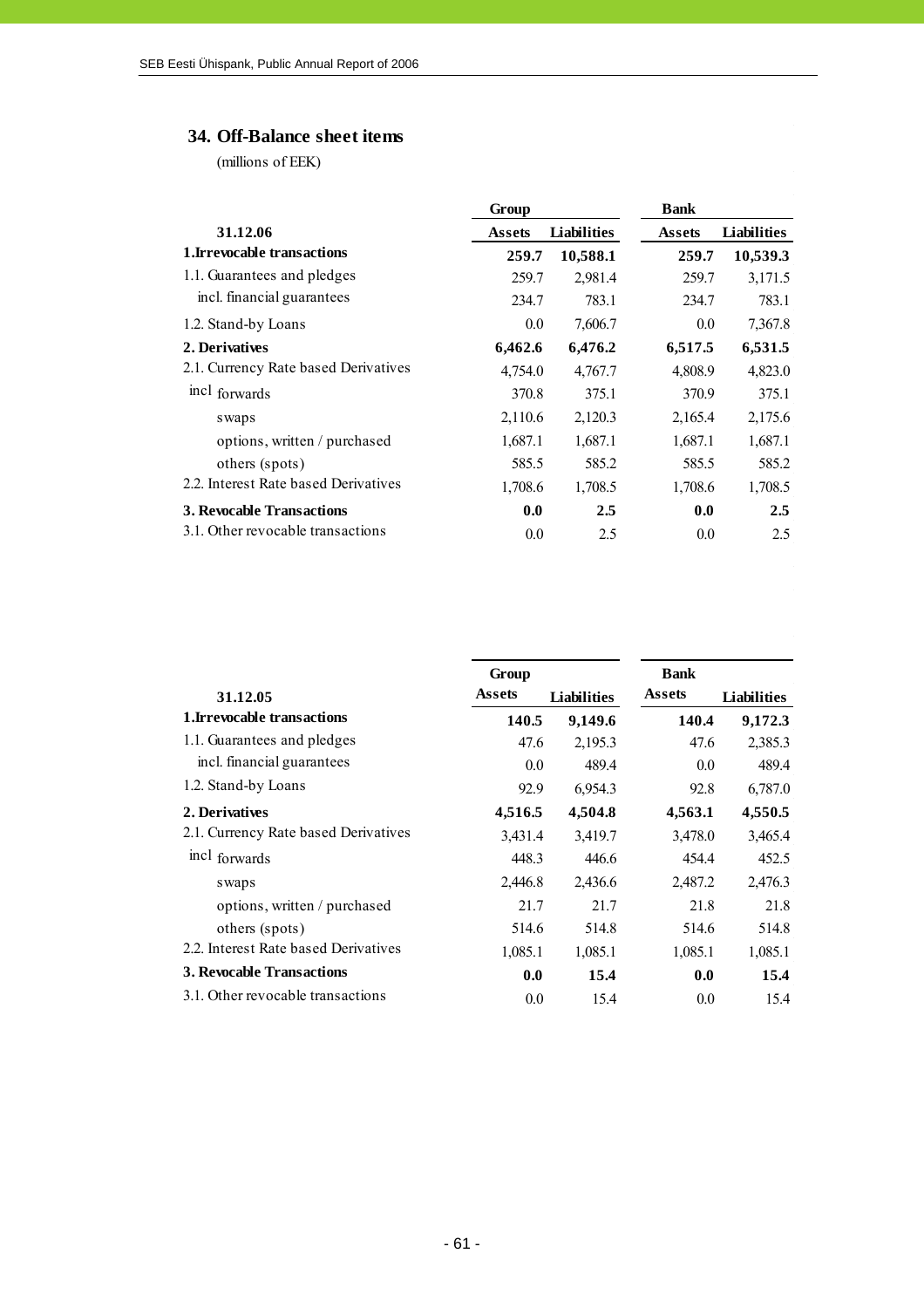# **35. Concentration of loans and advances from customers by countries**

(millions of EEK)

| Group                |                  |                   |              |                                                                                 |                                     | 31.12.06          |
|----------------------|------------------|-------------------|--------------|---------------------------------------------------------------------------------|-------------------------------------|-------------------|
|                      | In balance sheet |                   |              |                                                                                 |                                     |                   |
| Country              | Loans            | <b>Securities</b> | <b>Other</b> | incl. total<br>outstanding of<br>overdue and<br>uncollectible debt<br>and loans | off-balance<br>sheet<br>commitments | $%$ from<br>total |
| Belgium              | 0.1              | 1,809.2           | 0.0          | 0.0                                                                             | 0.2                                 | 2.2               |
| Estonia              | 58,520.5         | 664.0             | 175.0        | 924.9                                                                           | 13,496.8                            | 87.5              |
| France               | 0.2              | 24.5              | 0.0          | 0.0                                                                             | 126.3                               | 0.2               |
| Germany              | 15.8             | 18.0              | 0.0          | 0.7                                                                             | 38.8                                | 0.1               |
| Italy                | 3.4              | 1.1               | $0.0\,$      | 0.0                                                                             | 46.4                                | 0.1               |
| Latvia               | 132.6            | 32.6              | 0.5          | 0.1                                                                             | 3.8                                 | 0.2               |
| Lithuania            | 18.1             | 16.9              | 0.0          | 0.1                                                                             | 11.2                                | 0.1               |
| Luxembourg           | 27.6             | 119.0             | 0.0          | 0.2                                                                             | 0.1                                 | 0.2               |
| Netherlands          | 6.0              | 799.3             | 0.0          | 0.0                                                                             | 2.0                                 | 1.0               |
| Russia               | 1,629.4          | 75.7              | 4.4          | 2.7                                                                             | 49.4                                | 2.1               |
| Sweden               | 1,294.0          | 64.6              | 3.0          | 5.6                                                                             | 2,983.4                             | 5.2               |
| Switzerland          | 23.4             | 0.2               | 0.0          | 0.0                                                                             | 164.6                               | 0.2               |
| United Kingdom       | 27.3             | 17.0              | 0.1          | 0.3                                                                             | 85.1                                | 0.2               |
| <b>United States</b> | 99.5             | 49.4              | 0.2          | 1.9                                                                             | 18.2                                | 0.2               |
| Unallocated          | 346.1            | 145.9             | 0.7          | 98.4                                                                            | 40.5                                | 0.5               |
| <b>TOTAL</b>         | 62,144.0         | 3,837.4           | 183.9        | 1,034.9                                                                         | 17,066.8                            | 100.0             |

**Bank 31.12.06**

| In balance sheet     |          |                   |       |                                                                                 |                                     |                   |
|----------------------|----------|-------------------|-------|---------------------------------------------------------------------------------|-------------------------------------|-------------------|
| Country              | Loans    | <b>Securities</b> | Other | incl. total<br>outstanding of<br>overdue and<br>uncollectible debt<br>and loans | off-balance<br>sheet<br>commitments | $%$ from<br>total |
| Belgium              | 0.1      | 1,809.2           | 0.0   | $0.0\,$                                                                         | 0.2                                 | 2.5               |
| Cyprus               | 40.2     | 0.0               | 0.0   | 0.0                                                                             | 0.2                                 | 0.1               |
| Estonia              | 48,988.7 | 398.5             | 151.1 | 713.6                                                                           | 13,504.6                            | 88.3              |
| Finland              | 14.7     | 11.6              | 0.0   | 3.2                                                                             | 31.6                                | 0.1               |
| France               | 0.2      | 0.0               | 0.0   | 0.0                                                                             | 126.3                               | 0.2               |
| Germany              | 15.1     | $0.0\,$           | 0.0   | $0.0\,$                                                                         | 38.8                                | 0.1               |
| Italy                | 3.3      | 0.0               | 0.0   | 0.0                                                                             | 46.4                                | 0.1               |
| Latvia               | 132.6    | 16.6              | 0.5   | 0.0                                                                             | 3.8                                 | 0.2               |
| Netherlands          | 6.0      | 740.1             | 0.0   | 0.0                                                                             | 2.0                                 | 1.0               |
| Russia               | 460.5    | 1.9               | 0.0   | 0.0                                                                             | 49.4                                | 0.7               |
| Sweden               | 1,293.4  | 7.4               | 3.0   | 5.6                                                                             | 2,983.4                             | 6.0               |
| Switzerland          | 23.4     | 0.1               | 0.0   | $0.0\,$                                                                         | 164.6                               | 0.3               |
| United Kingdom       | 26.4     | 0.1               | 0.1   | 0.3                                                                             | 85.1                                | 0.1               |
| <b>United States</b> | 52.9     | 6.4               | 0.1   | 1.9                                                                             | 18.2                                | 0.1               |
| Unallocated          | 147.3    | 0.9               | 0.1   | 5.2                                                                             | 18.7                                | 0.2               |
| <b>TOTAL</b>         | 51,204.8 | 2,992.8           | 154.9 | 729.8                                                                           | 17,073.3                            | 100.0             |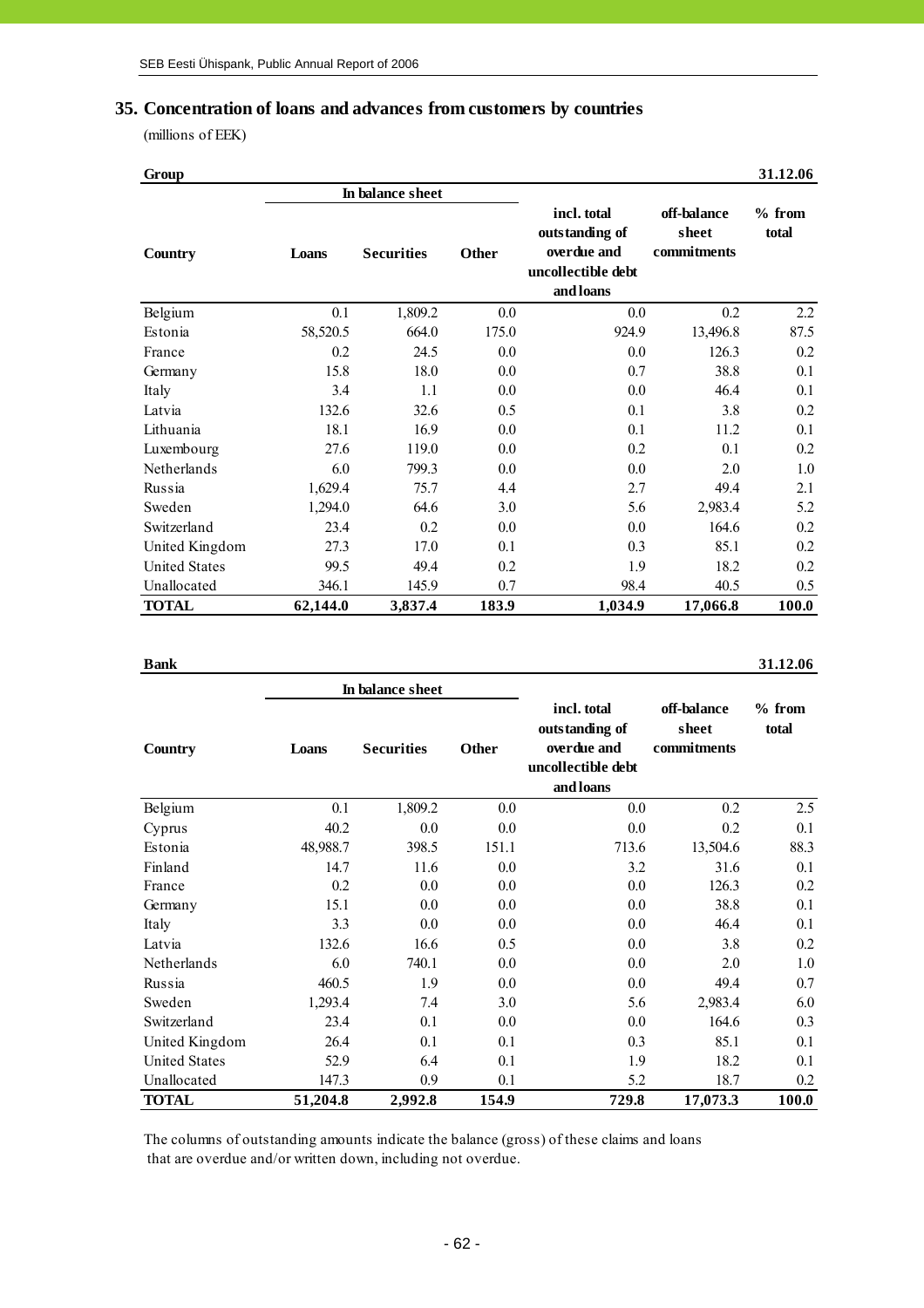#### **Concentration of loans and advances from customers by countries**

(millions of EEK)

| Group                |          |                   |       |                                                                                 |                                     | 31.12.05          |
|----------------------|----------|-------------------|-------|---------------------------------------------------------------------------------|-------------------------------------|-------------------|
|                      |          | In balance sheet  |       |                                                                                 |                                     |                   |
| Country              | Loans    | <b>Securities</b> | Other | incl. total<br>outstanding of<br>overdue and<br>uncollectible debt<br>and loans | off-balance<br>sheet<br>commitments | $%$ from<br>total |
| Belgium              | 0.1      | 153.2             | 0.0   | 0.0                                                                             | 0.2                                 | 0.3               |
| Cyprus               | 58.6     | 0.0               | 0.0   | 0.0                                                                             | 0.1                                 | 0.1               |
| Estonia              | 40,511.7 | 425.2             | 97.7  | 676.4                                                                           | 10,391.5                            | 87.0              |
| Finland              | 21.4     | 1.6               | 0.1   | 3.6                                                                             | 10.1                                | 0.1               |
| Germany              | 8.8      | 172.3             | 0.0   | 0.0                                                                             | 75.8                                | 0.4               |
| Italy                | 0.6      | 0.0               | 0.0   | 0.1                                                                             | 31.0                                | 0.1               |
| Latvia               | 73.3     | 16.3              | 0.1   | 0.7                                                                             | 4.7                                 | 0.2               |
| Lithuania            | 85.4     | 15.5              | 0.0   | 0.1                                                                             | 117.0                               | 0.4               |
| Luxembourg           | 3.4      | 145.8             | 0.0   | 0.0                                                                             | 0.0                                 | 0.2               |
| Malta                | 128.3    | 0.0               | 0.9   | 80.2                                                                            | 0.0                                 | 0.2               |
| Marshall Islands     | 42.9     | 0.0               | 0.1   | 42.7                                                                            | 0.3                                 | 0.1               |
| Netherlands          | 0.4      | 266.4             | 0.0   | 0.0                                                                             | 0.0                                 | 0.4               |
| Poland               | 1.6      | 36.9              | 0.0   | 0.0                                                                             | 0.5                                 | 0.1               |
| Russia               | 1,038.8  | 77.7              | 1.4   | 0.0                                                                             | 54.3                                | 2.0               |
| St. Vincent          | 55.6     | 0.0               | 0.0   | 0.0                                                                             | 0.0                                 | 0.1               |
| Sweden               | 1,587.7  | 22.9              | 2.8   | 0.7                                                                             | 2,664.2                             | 7.2               |
| Switzerland          | 6.4      | 0.2               | 0.0   | 0.0                                                                             | 283.6                               | 0.5               |
| <b>United States</b> | 65.2     | 16.4              | 0.1   | 0.0                                                                             | 2.8                                 | 0.1               |
| Unallocated          | 163.4    | 93.8              | 0.2   | 3.7                                                                             | 33.7                                | 0.5               |
| <b>TOTAL</b>         | 43,853.6 | 1,444.2           | 103.4 | 808.2                                                                           | 13,669.8                            | 100.0             |

**Bank 31.12.05**

|                      |          | In balance sheet  |              |                                                                                 |                                     |                   |
|----------------------|----------|-------------------|--------------|---------------------------------------------------------------------------------|-------------------------------------|-------------------|
| Country              | Loans    | <b>Securities</b> | <b>Other</b> | incl. total<br>outstanding of<br>overdue and<br>uncollectible debt<br>and loans | off-balance<br>sheet<br>commitments | $%$ from<br>total |
| <b>Belgium</b>       | 0.0      | 153.2             | 0.0          | $0.0\,$                                                                         | 0.2                                 | 0.3               |
| Cyprus               | 54.8     | 0.0               | 0.0          | $0.0\,$                                                                         | 0.1                                 | 0.1               |
| Estonia              | 32,841.8 | 427.9             | 80.1         | 497.5                                                                           | 10,494.0                            | 88.1              |
| Finland              | 20.2     | 0.0               | 0.2          | 3.6                                                                             | 10.1                                | 0.1               |
| Germany              | 8.0      | 155.0             | 0.0          | 0.0                                                                             | 75.8                                | 0.5               |
| Italy                | 0.0      | 0.0               | 0.0          | $0.0\,$                                                                         | 31.0                                | 0.1               |
| Latvia               | 73.2     | 0.0               | 0.1          | 0.7                                                                             | 4.7                                 | 0.1               |
| Lithuania            | 85.3     | 0.0               | 0.0          | 0.1                                                                             | 83.0                                | 0.3               |
| Malta                | 80.2     | 0.0               | 0.8          | 80.2                                                                            | 0.0                                 | 0.1               |
| Netherlands          | 0.4      | 231.1             | 0.0          | 0.0                                                                             | 0.0                                 | 0.5               |
| Russia               | 128.7    | 2.0               | 0.0          | $0.0\,$                                                                         | 54.3                                | 0.4               |
| Sweden               | 1,587.5  | 1.9               | 2.8          | 0.7                                                                             | 2,664.2                             | 8.5               |
| Switzerland          | 6.4      | 0.2               | 0.0          | 0.0                                                                             | 283.6                               | 0.6               |
| <b>United States</b> | 22.6     | 0.0               | 0.0          | $0.0\,$                                                                         | 2.8                                 | 0.1               |
| Unallocated          | 78.2     | 0.0               | 0.0          | 3.5                                                                             | 34.4                                | 0.2               |
| <b>TOTAL</b>         | 34,987.3 | 971.3             | 84.0         | 586.3                                                                           | 13,738.2                            | 100.0             |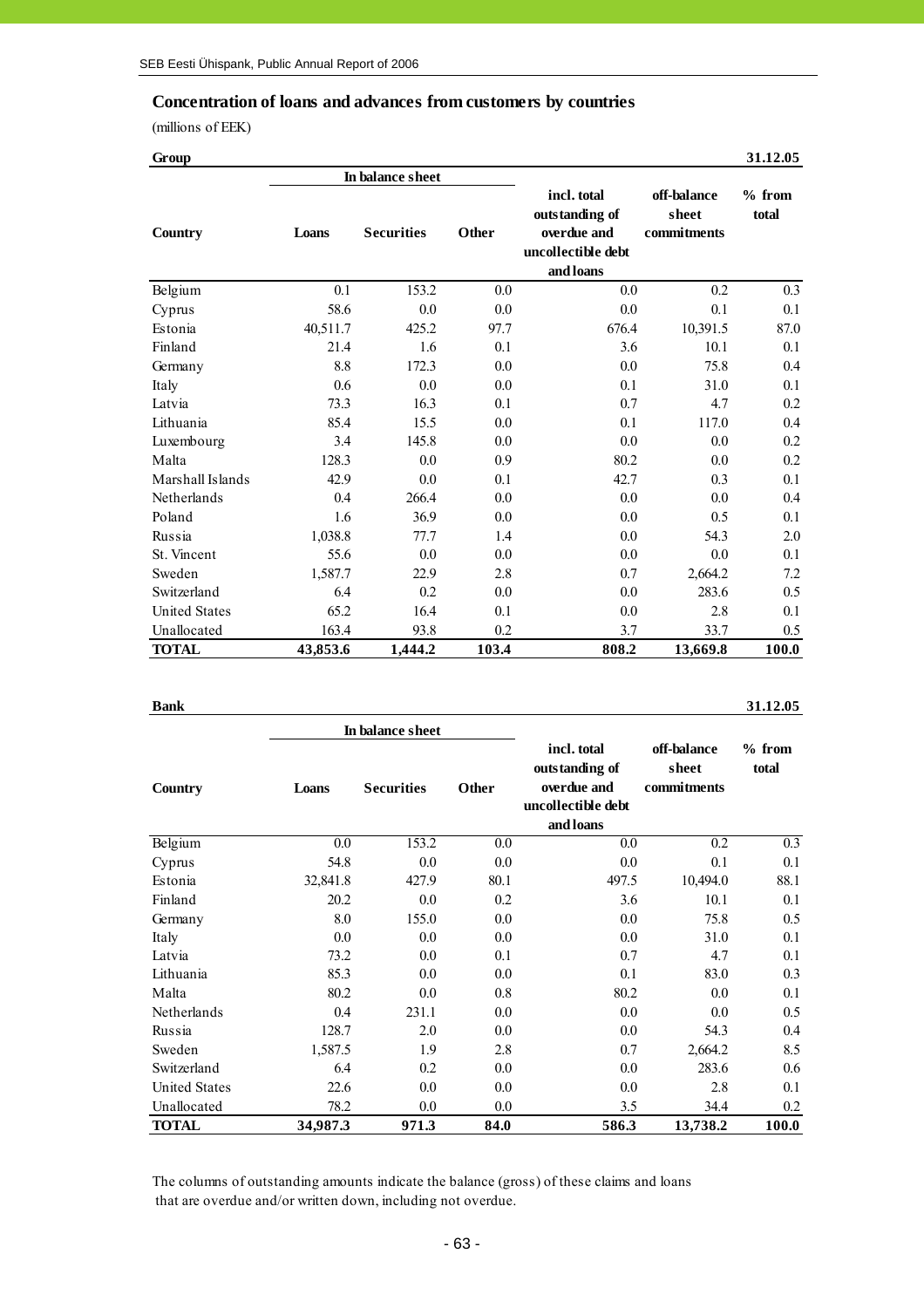#### **36. Concentration of loans and advances from customers by economic sector**

(millions of EEK)

| Group                          |          |                   |       |                                                                                 |                                          | 31.12.06          |
|--------------------------------|----------|-------------------|-------|---------------------------------------------------------------------------------|------------------------------------------|-------------------|
|                                |          | In balance sheet  |       |                                                                                 |                                          |                   |
| <b>Economic sector</b>         | Loans    | <b>Securities</b> | Other | incl. total<br>outstanding of<br>overdue and<br>uncollectible<br>debt and loans | off-balance<br>sheet<br>commit-<br>ments | $%$ from<br>total |
| Agriculture, hunting, forestry | 1,768.5  | 0.0               | 4.1   | 37.7                                                                            | 163.5                                    | 2.3               |
| Construction                   | 1,119.3  | 9.9               | 2.6   | 12.2                                                                            | 965.2                                    | 2.5               |
| Education                      | 40.1     | 0.0               | 2.7   | 0.0                                                                             | 0.7                                      | 0.1               |
| Energy, gas and water plants   | 1,188.5  | 24.5              | 2.3   | 2.2                                                                             | 349.3                                    | 1.9               |
| Exterritorial organisations    | 0.0      | 0.0               | 0.0   | 0.0                                                                             | 0.4                                      | 0.0               |
| Finance                        | 1,639.7  | 803.9             | 2.9   | 3.6                                                                             | 5,478.2                                  | 9.5               |
| Fishing                        | 40.2     | 0.0               | 0.1   | 6.0                                                                             | 3.8                                      | 0.1               |
| Government, soc.insurance      | 1,734.9  | 2,647.6           | 0.4   | 1.8                                                                             | 141.8                                    | 5.4               |
| Health services, social work   | 628.7    | 11.4              | 1.0   | 1.9                                                                             | 442.8                                    | 1.3               |
| Home services                  | 0.0      | 0.0               | 0.0   | 0.0                                                                             | 0.0                                      | 0.0               |
| Hotels, restaurants            | 1,156.4  | 0.0               | 2.0   | 15.7                                                                            | 201.2                                    | 1.6               |
| Industry                       | 5,482.4  | 66.4              | 18.2  | 84.9                                                                            | 1,272.4                                  | 8.2               |
| Mining                         | 39.3     | 13.6              | 0.1   | 0.4                                                                             | 10.2                                     | 0.1               |
| Real estate                    | 13,173.1 | 138.6             | 32.7  | 91.7                                                                            | 2,063.5                                  | 18.5              |
| Trading                        | 5,983.2  | 23.4              | 17.7  | 41.3                                                                            | 2,108.3                                  | 9.8               |
| Transport                      | 4,157.7  | 32.7              | 17.4  | 129.9                                                                           | 1,921.8                                  | 7.4               |
| Other gov. & social services   | 1,128.8  | 47.5              | 6.6   | 21.7                                                                            | 195.1                                    | 1.6               |
| Individuals                    | 22,863.2 | 0.0               | 73.1  | 583.9                                                                           | 1,748.6                                  | 29.7              |
| Derivatives                    | 0.0      | 17.9              | 0.0   | 0.0                                                                             | 0.0                                      | $0.0\,$           |
| <b>TOTAL</b>                   | 62,144.0 | 3,837.4           | 183.9 | 1,034.9                                                                         | 17,066.8                                 | 100.0             |

|                                |          | In balance sheet  |              |                                                                                 |                             |         |                                          |                   |
|--------------------------------|----------|-------------------|--------------|---------------------------------------------------------------------------------|-----------------------------|---------|------------------------------------------|-------------------|
| <b>Economic sector</b>         | Loans    | <b>Securities</b> | <b>Other</b> | incl. total<br>outstanding of<br>overdue and<br>uncollectible<br>debt and loans | incl.<br>uncollec-<br>tible | overdue | off-balance<br>sheet<br>commit-<br>ments | $%$ from<br>total |
| Agriculture, hunting, forestry | 1,081.9  | 0.0               | 2.6          | 16.4                                                                            | 0.0                         | 16.4    | 137.8                                    | 1.7               |
| Construction                   | 635.1    | 0.5               | 1.5          | 8.2                                                                             | 2.4                         | 8.2     | 954.0                                    | 2.2               |
| Education                      | 25.0     | 0.0               | 2.7          | 0.0                                                                             | 0.0                         | 0.0     | 0.7                                      | 0.1               |
| Energy, gas and water plants   | 735.8    | 0.6               | 1.6          | 1.5                                                                             | 0.0                         | 1.5     | 349.1                                    | 1.5               |
| Exterritorial organisations    | 0.0      | 0.0               | 0.0          | 0.0                                                                             | 0.0                         | 0.0     | 0.4                                      | 0.0               |
| Finance                        | 2,389.9  | 140.0             | 4.2          | 3.6                                                                             | 3.6                         | 3.6     | 5,938.8                                  | 11.9              |
| Fishing                        | 24.5     | 0.0               | 0.1          | 0.8                                                                             | 0.0                         | 0.8     | 2.0                                      | 0.0               |
| Government, soc.insurance      | 1,531.3  | 2,550.0           | 0.0          | 0.0                                                                             | 0.0                         | 0.0     | 141.8                                    | 5.9               |
| Health services, social work   | 391.4    | 0.0               | 0.7          | 1.0                                                                             | 0.0                         | 1.0     | 442.7                                    | 1.2               |
| Home services                  | 0.0      | 0.0               | 0.0          | 0.0                                                                             | 0.0                         | 0.0     | 0.0                                      | 0.0               |
| Hotels, restaurants            | 1,106.4  | 0.0               | 1.9          | 15.4                                                                            | 0.0                         | 15.4    | 201.1                                    | 1.8               |
| Industry                       | 3,205.0  | 4.7               | 10.3         | 54.3                                                                            | 0.2                         | 54.3    | 1,159.5                                  | 6.1               |
| Mining                         | 9.1      | 0.0               | 0.0          | 0.0                                                                             | 0.0                         | 0.0     | 3.6                                      | 0.0               |
| Real estate                    | 11,847.7 | 247.2             | 29.0         | 77.2                                                                            | 0.0                         | 77.2    | 2,060.5                                  | 19.9              |
| Trading                        | 4,156.4  | 11.8              | 13.5         | 26.2                                                                            | 6.9                         | 26.2    | 1,830.5                                  | 8.4               |
| Transport                      | 1,893.0  | 1.6               | 12.0         | 22.6                                                                            | 0.0                         | 22.6    | 1,910.8                                  | 5.4               |
| Other gov. $&$ social services | 621.0    | 18.6              | 5.5          | 16.2                                                                            | 1.9                         | 14.6    | 191.5                                    | 1.2               |
| Individuals                    | 21,551.3 | 0.0               | 69.4         | 486.1                                                                           | 0.7                         | 486.1   | 1,748.6                                  | 32.7              |
| Derivatives                    | 0.0      | 17.9              | 0.0          | 0.0                                                                             | 0.0                         | 0.0     | 0.0                                      | 0.0               |
| <b>TOTAL</b>                   | 51,204.8 | 2,992.8           | 154.9        | 729.8                                                                           | 15.7                        | 728.1   | 17,073.3                                 | 100.0             |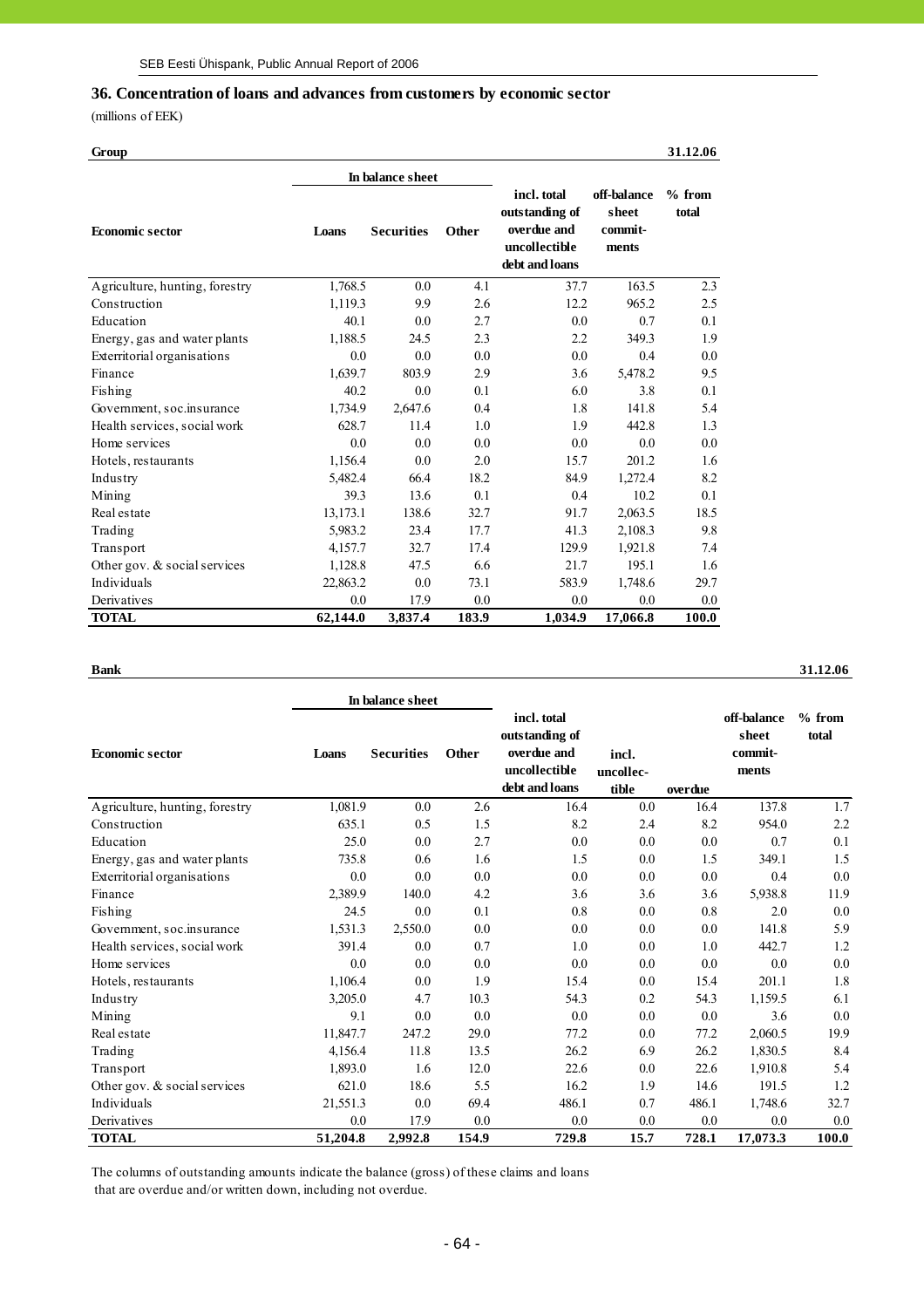#### **Concentration of loans and advances from customers by economic sector**

(millions of EEK)

| Group                          |          |                         |       |                                                                                 |                                          | 31.12.05          |
|--------------------------------|----------|-------------------------|-------|---------------------------------------------------------------------------------|------------------------------------------|-------------------|
|                                |          | In balance sheet        |       |                                                                                 |                                          |                   |
| <b>Economic sector</b>         | Loans    | <b>Securities Other</b> |       | incl. total<br>outstanding of<br>overdue and<br>uncollectible<br>debt and loans | off-balance<br>sheet<br>commit-<br>ments | $%$ from<br>total |
| Agriculture, hunting, forestry | 1,519.8  | 0.0                     | 2.7   | 28.3                                                                            | 194.8                                    | 2.9               |
| Construction                   | 539.3    | 1.0                     | 1.1   | 17.3                                                                            | 825.9                                    | 2.3               |
| Education                      | 30.0     | 0.0                     | 0.9   | 6.2                                                                             | 7.7                                      | 0.1               |
| Energy, gas and water plants   | 782.0    | 29.8                    | 1.0   | 0.6                                                                             | 398.2                                    | 2.1               |
| Finance                        | 1,488.5  | 538.7                   | 2.4   | 2.6                                                                             | 4,193.0                                  | 10.5              |
| Fishing                        | 45.8     | 0.0                     | 0.1   | 0.7                                                                             | 6.4                                      | 0.1               |
| Government, soc.insurance      | 1,868.2  | 644.4                   | 3.1   | 2.2                                                                             | 196.6                                    | 4.6               |
| Health services, social work   | 473.9    | 6.7                     | 0.8   | 0.8                                                                             | 276.1                                    | 1.3               |
| Home services                  | 0.0      | 0.0                     | 0.0   | 0.0                                                                             | 0.5                                      | 0.0               |
| Hotels, restaurants            | 582.9    | 0.0                     | 1.0   | 6.5                                                                             | 212.4                                    | 1.4               |
| Industry                       | 3,738.7  | 56.3                    | 8.7   | 52.2                                                                            | 1,146.1                                  | 8.4               |
| Mining                         | 20.4     | 0.0                     | 0.0   | 0.0                                                                             | 4.6                                      | 0.0               |
| Real estate                    | 8,791.1  | 79.0                    | 16.2  | 89.7                                                                            | 2,244.0                                  | 18.8              |
| Trading                        | 5,784.9  | 10.5                    | 13.8  | 117.9                                                                           | 1.761.4                                  | 12.8              |
| Transport                      | 3,483.9  | 24.6                    | 11.6  | 148.1                                                                           | 754.8                                    | 7.2               |
| Other gov. $&$ social services | 1,012.2  | 31.2                    | 1.6   | 34.3                                                                            | 203.3                                    | 2.1               |
| Individuals                    | 13,692.0 | 0.1                     | 38.4  | 300.8                                                                           | 1,244.0                                  | 25.4              |
| Derivatives                    | 0.0      | 21.9                    | 0.0   | 0.0                                                                             | 0.0                                      | 0.0               |
| <b>TOTAL</b>                   | 43,853.6 | 1,444.2                 | 103.4 | 808.2                                                                           | 13,669.8                                 | 100.0             |

**Bank 31.12.05**

|                                | In balance sheet |                         |      |                                                                                 |                             |         |                                          |                   |
|--------------------------------|------------------|-------------------------|------|---------------------------------------------------------------------------------|-----------------------------|---------|------------------------------------------|-------------------|
| <b>Economic sector</b>         | Loans            | <b>Securities Other</b> |      | incl. total<br>outstanding of<br>overdue and<br>uncollectible<br>debt and loans | incl.<br>uncollec-<br>tible | overdue | off-balance<br>sheet<br>commit-<br>ments | $%$ from<br>total |
| Agriculture, hunting, forestry | 820.6            | 0.0                     | 1.5  | 17.5                                                                            | 0.0                         | 0.0     | 158.5                                    | 2.0               |
| Construction                   | 242.2            | 1.0                     | 0.6  | 7.9                                                                             | 0.0                         | 0.3     | 802.7                                    | 2.1               |
| Education                      | 19.4             | 0.0                     | 0.8  | 6.0                                                                             | 0.0                         | 1.9     | 7.7                                      | 0.1               |
| Energy, gas and water plants   | 304.2            | 2.5                     | 0.6  | 0.3                                                                             | 6.0                         | 21.0    | 397.5                                    | 1.4               |
| Finance                        | 2,189.3          | 108.7                   | 3.5  | 2.6                                                                             | 0.0                         | 82.2    | 4,726.7                                  | 14.1              |
| Fishing                        | 19.9             | 0.0                     | 0.0  | 0.4                                                                             | 0.0                         | 17.5    | 1.2                                      | 0.0               |
| Government, soc.insurance      | 1,536.2          | 549.5                   | 2.5  | 1.9                                                                             | 0.0                         | 70.0    | 196.6                                    | 4.6               |
| Health services, social work   | 367.9            | 0.0                     | 0.6  | 0.0                                                                             | 0.0                         | 6.0     | 275.9                                    | 1.3               |
| Home services                  | 0.0              | 0.0                     | 0.0  | 0.0                                                                             | 4.2                         | 21.5    | 0.5                                      | 0.0               |
| Hotels, restaurants            | 545.5            | 0.0                     | 0.9  | 5.8                                                                             | 15.0                        | 46.4    | 212.4                                    | 1.5               |
| Industry                       | 2,513.1          | 2.6                     | 5.6  | 23.0                                                                            | 0.0                         | 0.0     | 959.1                                    | 7.0               |
| Mining                         | 7.0              | 0.0                     | 0.0  | 0.0                                                                             | 0.0                         | 0.4     | 1.8                                      | 0.0               |
| Real estate                    | 7,276.6          | 266.1                   | 11.9 | 70.0                                                                            | 2.6                         | 2.6     | 2,244.0                                  | 19.7              |
| Trading                        | 3,304.9          | 0.0                     | 8.3  | 46.4                                                                            | 0.0                         | 7.9     | 1,559.7                                  | 9.8               |
| Transport                      | 1,594.9          | 2.2                     | 8.0  | 82.2                                                                            | 0.0                         | 5.8     | 749.5                                    | 4.7               |
| Other gov. $&$ social services | 656.5            | 15.8                    | 0.9  | 23.3                                                                            | 0.0                         | 0.0     | 200.5                                    | 1.8               |
| Individuals                    | 13,589.0         | 0.1                     | 38.2 | 298.9                                                                           | 1.7                         | 298.9   | 1,244.0                                  | 29.9              |
| Derivatives                    | 0.0              | 22.7                    | 0.0  | 0.0                                                                             | 0.0                         | 0.0     | 0.0                                      | 0.0               |
| <b>TOTAL</b>                   | 34,987.3         | 971.3                   | 84.0 | 586.3                                                                           | 29.5                        | 582.5   | 13,738.2                                 | 100.0             |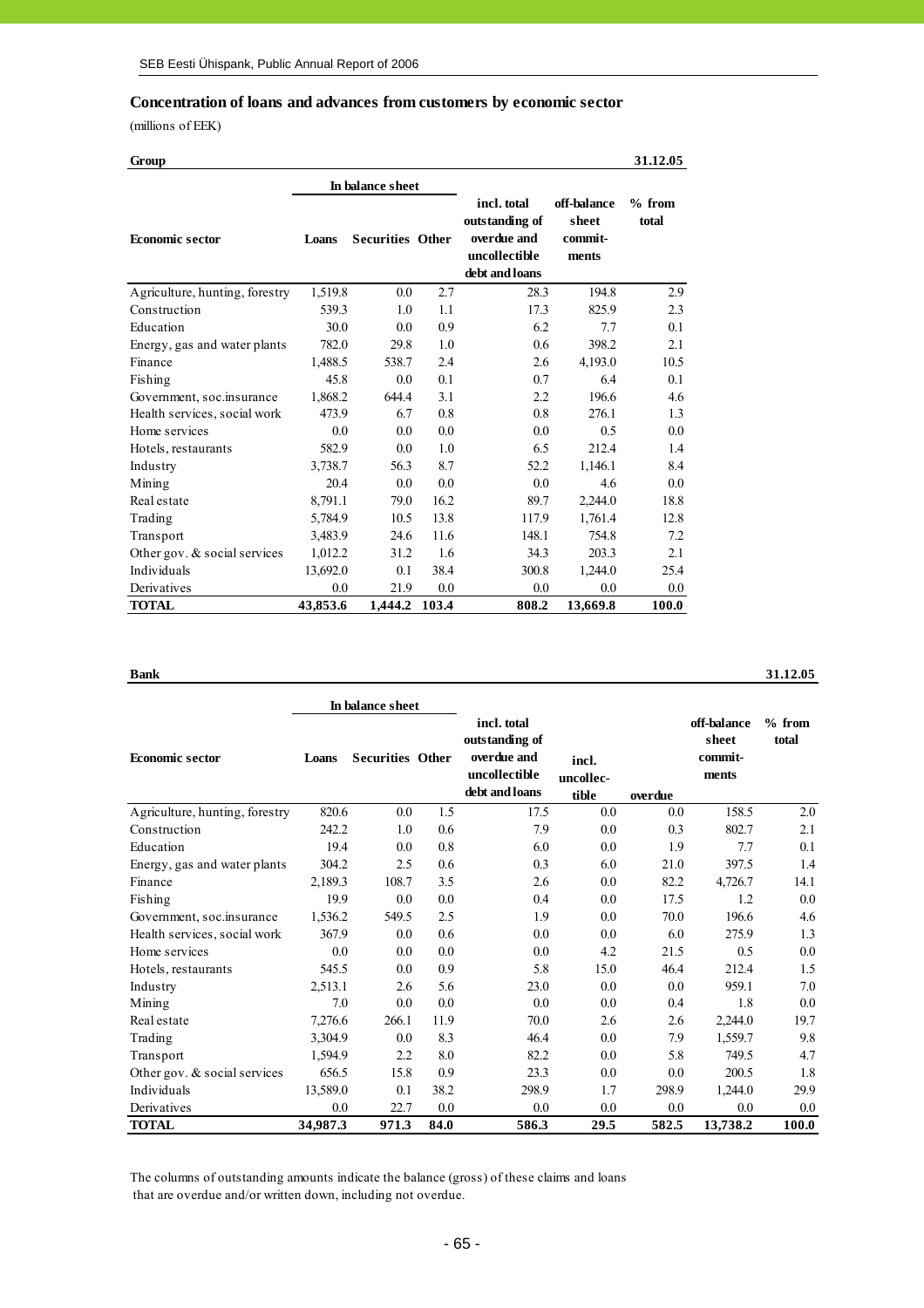| 37. Related parties                                                                                                                                                                                                                                                        | Group    |          | <b>Bank</b>   |                   |  |
|----------------------------------------------------------------------------------------------------------------------------------------------------------------------------------------------------------------------------------------------------------------------------|----------|----------|---------------|-------------------|--|
| (millions of EEK)                                                                                                                                                                                                                                                          | 31.12.06 | 31.12.05 |               | 31.12.06 31.12.05 |  |
| Loans to members of management board of credit institution and internal audit manager, also<br>their confidants and commercial undertakings, controlled jointly or severally by the mentioned<br>persons.                                                                  | 10.8     | 13.3     | 5.1           | 6.4               |  |
| Contingent liabilities to members of management board of credit institution and internal audit<br>manager, also their confidants and commercial undertakings, controlled jointly or severally by<br>the mentioned persons (credit lines and commitments to extend credit). | 0.5      | 0.8      | 0.5           | 0.8               |  |
| Deposits of members of management board of credit institution and internal audit manager, also<br>their confidants and commercial undertakings, controlled jointly or severally by the mentioned<br>persons.                                                               | 15.2     | 6.5      | 15.2          | 6.5               |  |
|                                                                                                                                                                                                                                                                            |          |          |               |                   |  |
| Nõuded tütarettevõtjatele                                                                                                                                                                                                                                                  |          |          | 881.3         | 868.6             |  |
| Kohustused tütarettevõtjatele                                                                                                                                                                                                                                              |          |          | 551.4<br>54.8 | 324.9<br>46.4     |  |
| Bilansivälised nõuded tütarettevõtjatele<br>Bilansivälised kohustused tütarettevõtjatele                                                                                                                                                                                   |          |          | 497.2         | 570.3             |  |
| Loans to parent company                                                                                                                                                                                                                                                    | 1,275.8  | 1,603.0  | 1,275.4       | 1,602.1           |  |
| Due to parent company                                                                                                                                                                                                                                                      | 28,550.4 | 15,042.8 | 18,541.2      | 6,724.0           |  |
| incl. subordinated liabilities                                                                                                                                                                                                                                             | 1,838.5  | 1,048.3  | 1,838.5       | 1,048.3           |  |
| Contingent assets and commitments to parent company                                                                                                                                                                                                                        | 1,908.5  | 1,493.5  | 1,908.5       | 1,493.5           |  |
| Contingent liabilities and commitments to parent company                                                                                                                                                                                                                   | 1,876.4  | 2,633.1  | 1,876.4       | 2,633.1           |  |
| Loans to enterprises of parent company's consolidation group                                                                                                                                                                                                               | 64.5     | 130.3    | 64.0          | 130.3             |  |
| Due to enterprises of parent company's consolidation group                                                                                                                                                                                                                 | 42.4     | 21.9     | 42.4          | 21.9              |  |
| Contingent assets and commitments to enterprises of parent company's consolidation group                                                                                                                                                                                   | 7.8      | 87.6     | 7.8           | 87.6              |  |
| Contingent liabilities and commitments to enterprises of parent company's consolidation group                                                                                                                                                                              | 7.8      | 87.6     | 7.8           | 87.6              |  |
| Interest income from parent company                                                                                                                                                                                                                                        | 16.1     | 40.7     | 16.1          | 40.7              |  |
| Interest expence to parent company                                                                                                                                                                                                                                         | 788.4    | 343.9    | 492.6         | 214.7             |  |
| Commission income from parent company                                                                                                                                                                                                                                      | 18.7     | 3.0      | 1.2           | 1.2               |  |
| Commission expences to parent company                                                                                                                                                                                                                                      | 1.0      | 0.2      | 1.0           | 0.2               |  |
| Interest income from enterprises of parent company's consolidation group                                                                                                                                                                                                   | 1.2      | 0.7      | 1.2           | 0.6               |  |
| Interest expence to enterprises of parent company's consolidation group                                                                                                                                                                                                    | 0.5      | 0.2      | 0.5           | 0.2               |  |
| Commission income from enterprises of parent company's consolidation group                                                                                                                                                                                                 | 15.3     | 14.3     | 3.5           | 1.7               |  |
| Commission expences to enterprises of parent company's consolidation group                                                                                                                                                                                                 | 10.9     | 4.2      | 0.0           | 0.2               |  |

Interest rates of the loans given to related parties do not differ materially from interest rates of the loans to customers. Transactions with related parties have been based on market terms.

- Related parties are:
- parent company
- subsidiaries of parent company;
- associates of parent company;
- associates of the Group;

- members of management board of credit institution and internal audit manager, also their confidants and commercial undertakings, controlled jointly or severally by the mentioned persons.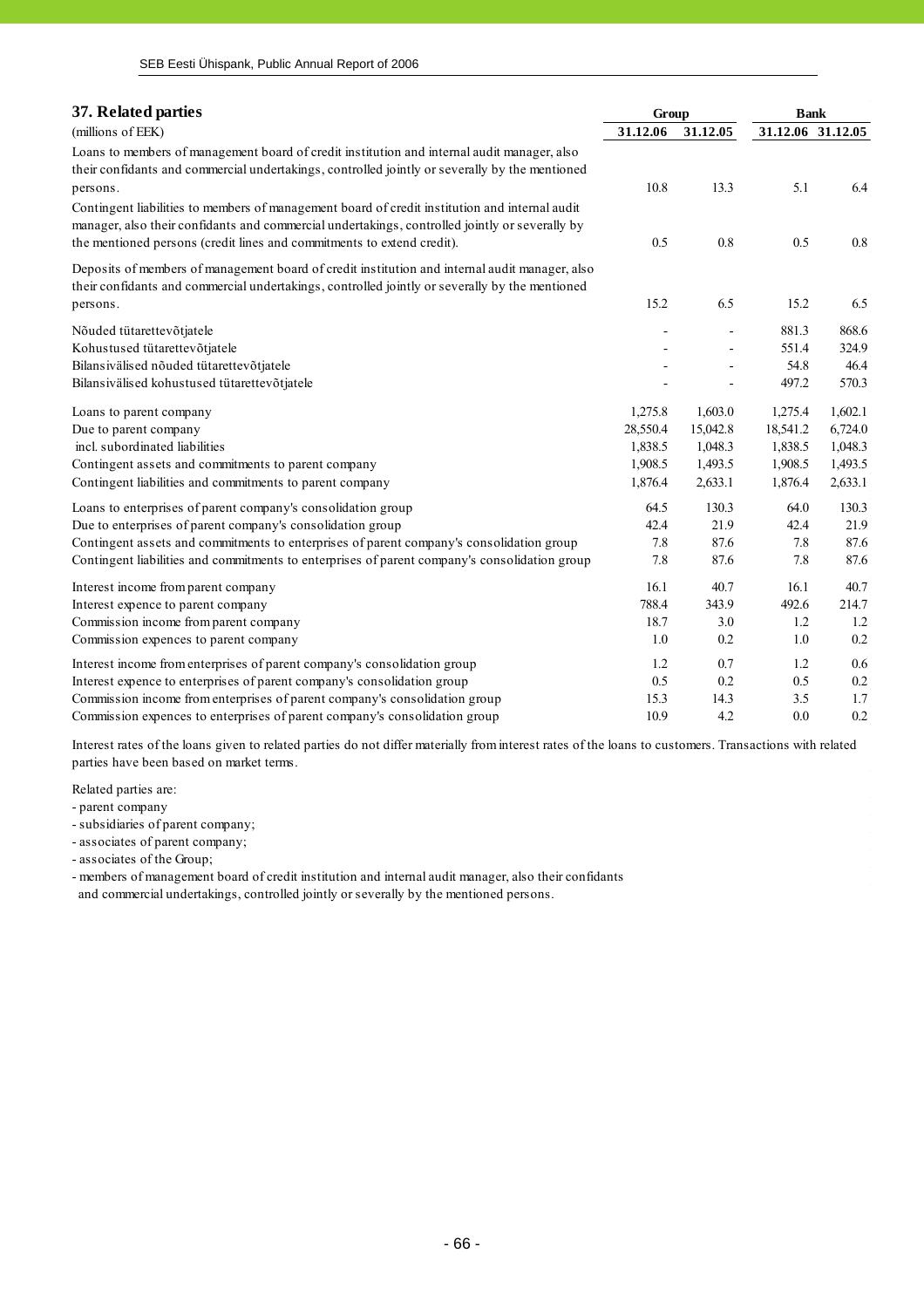|                                                                                        | 2006 | 2005          |
|----------------------------------------------------------------------------------------|------|---------------|
| Salaries and other benefits to the management in AS SEB Eesti Unispank                 |      |               |
| Members of management board                                                            | 11.5 | 8.8           |
| - salaries                                                                             | 10.3 | 6.1           |
| - termination benefits to the management leaving the group                             | 0.7  | 2.2           |
| - other benefits to the key management                                                 | 0.5  | $0.5^{\circ}$ |
| Members of supervisory board                                                           | 0.0  | 2.9           |
| Salaries and other benefits to the management in subsidiaries of AS SEB Eesti Ühispank |      |               |
| Members of management board                                                            | 10.3 | 9.3           |
| - salaries                                                                             | 9.9  | 9.3           |
| - termination benefits to the management leaving the group                             | 0.4  | 0.0           |
| - other benefits to the key management                                                 | 0.0  | $0.0\,$       |
| Members of supervisory board                                                           | 0.0  | 0.0           |

#### **Compensation upon termination of the agreement concluded with a management board member**

The bank's management board members are paid a compensation amounting to 12-month remuneration if they are not re-elected as management board members or if the management board member refuses to accept the position offered under employment contract in AS SEB Eesti Ühispank or a company belonging to the same consolidation group with AS SEB Eesti Ühispank.

#### **38. Legal disputes**

There are no outstanding legal disputes from which AS SEB Eesti Ühispank Group could suffer major losses. A client has filed a claim in amount of 12.8 million kroons against SEB Eesti Ühispank. No provision has been made in connection with this claim in 2006. In January 2007, the court delivered a judgement, which was unfavourable for the group, i.e. the court demanded payment of the entire amount from the group. After announcement of the judgement, the group made a 100% special provision. The group has appealed the decision and it is likely that the decision of the court of first instance will be changed.

#### **39. Overdue**

By overdue maturity

(millions of EEK)

|              | <b>Bank</b>  |                 |                 |              |                |                 |                 |              |
|--------------|--------------|-----------------|-----------------|--------------|----------------|-----------------|-----------------|--------------|
| Overdue:     | $30$<br>davs | 30 < 60<br>days | over 60<br>days | <b>Total</b> | $<$ 30<br>days | 30 < 60<br>days | over 60<br>days | <b>Total</b> |
| Loans        | 686.0        | 120.7           | 224.6           | 1,031.3      | 507.9          | 89.3            | 130.9           | 728.1        |
| Securities   | 0.0          | 0.0             | 0.0             | 0.0          | 0.0            | 0.0             | 0.0             | $0.0\,$      |
| Other        | 0.0          | 0.8             |                 | 19           | 0.0            | 0.0             | 0.0             | 0.0          |
| <b>Total</b> | 686.0        | 121.5           | 225.7           | 1.033.2      | 507.9          | 89.3            | 130.9           | 728.1        |

**31.12.06**

**31.12.05**

|              | Bank         |                 |                 |              |                |                 |                 |              |
|--------------|--------------|-----------------|-----------------|--------------|----------------|-----------------|-----------------|--------------|
| Overdue:     | $30$<br>davs | 30 < 60<br>days | over 60<br>days | <b>Total</b> | $<$ 30<br>davs | 30 < 60<br>davs | over 60<br>days | <b>Total</b> |
| Loans        | 578.6        | 74.2            | 149.6           | 802.4        | 492.0          | 49.3            | 124.6           | 666.0        |
| Securities   | 0.0          | 0.0             | 0.0             | 0.0          | 0.0            | 0.0             | 0.0             | 0.0          |
| Other        | 0.9          | 0.5             | 0.4             | 1.9          | 0.0            | 0.0             | 0.0             | 0.0          |
| <b>Total</b> | 579.5        | 74.7            | 150.0           | 804.3        | 492.0          | 49.3            | 124.6           | 666.0        |

The table indicates the balance of overdue claims (net).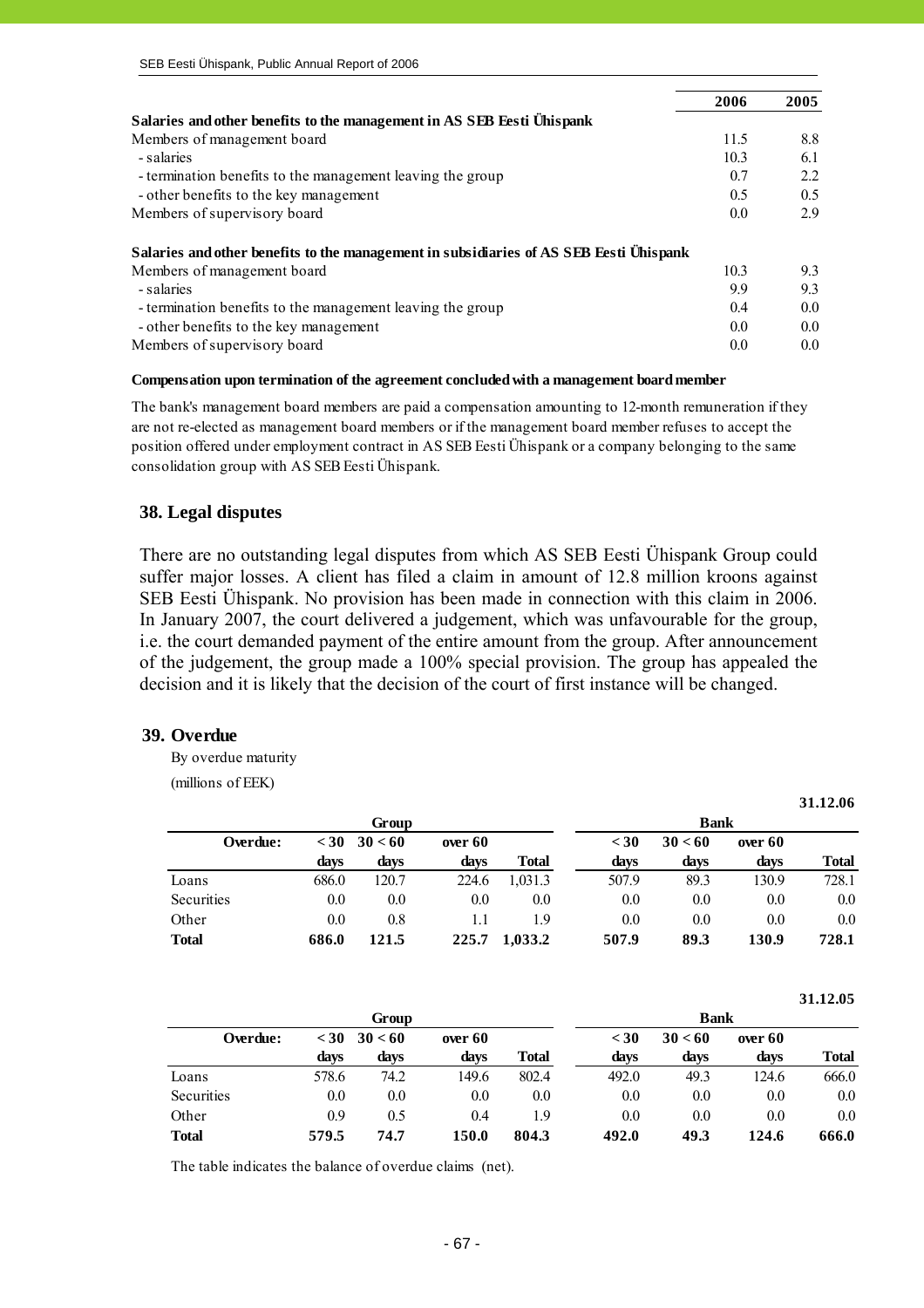# **40. Provided security**

Pursuant to 3 Housing Loan agreements, concluded between AS SEB Eesti Ühispank and EBRD on 25.07.1997, AS SEB Ühispank pledged to EBRD its claims against the clients arising from the housing loan agreements concluded with clients by AS SEB Eesti Ühispank within the Housing Loan project of EBRD. AS SEB Eesti Ühispank also pledged to EBRD the pledges and mortgages established as security to the aforementioned loans in favour of AS SEB Eesti Ühispank. The EBRD Housing Loan balance as at 31.12.2006 was 721,823.85 EUR, interest LIBOR + 1% (31.12.2005: 1,443,647).

# **41. Contingent liabilities**

#### Potential income tax on distribution of dividends

The retained earnings of the group as at 31 December 2006 were 3 719,9 (31 December 2005: 2 354,6 million kroons. Distribution of retained earnings as dividends to the owners is subject to the income tax at the rate of 22/78 since 1 January 2007 (until 31.12.2006: 23/77) on the amount paid out as net dividends. Therefore, from the retained earnings available at the balance sheet date it is possible to pay out to the shareholders as net dividends 2 901,5 million kroons and the corresponding income tax would amount to 818,4 million kroons. As of 31 December 2005 it would have been possible to pay out net dividends the amount of 1 813,0 million kroons, and the corresponding income tax would have amounted to 541,6 million kroons.

As at 31 December 2006 100% shares of AS SEB Eesti Ühispank are owned by SEB AB, who makes the decisions about profit distribution. SEB AB has decided not to pay out dividends from the net profit of AS SEB Eesti Ühispank for the reporting period (Note34).

#### Potential liabilities arising from tax inspection

In 2006 the tax authority did not conduct tax audit in the bank.

In 2006 the tax audits were conducted in the bank's subsidiary AS Rentacar. During the inspection the tax authority did not discover any calculation errors of taxes and no additional taxes were imposed.

The tax authorities may at any time inspect the books and records of the company within 6 years subsequent to the reported tax year, and may as a result of their inspection impose additional tax assessments and penalties.

The Company's management is not aware of any circumstances which may give rise to a potential material liability as of 31.12.2006 (31.12.2005: Nil).

#### **42. Events after end of the financial year**

No such material events have occurred after the end of the financial year in SEB Eesti Ühispank, that would affect the conditions of the assets or commitments as at the balance sheet date 31.12.2006.